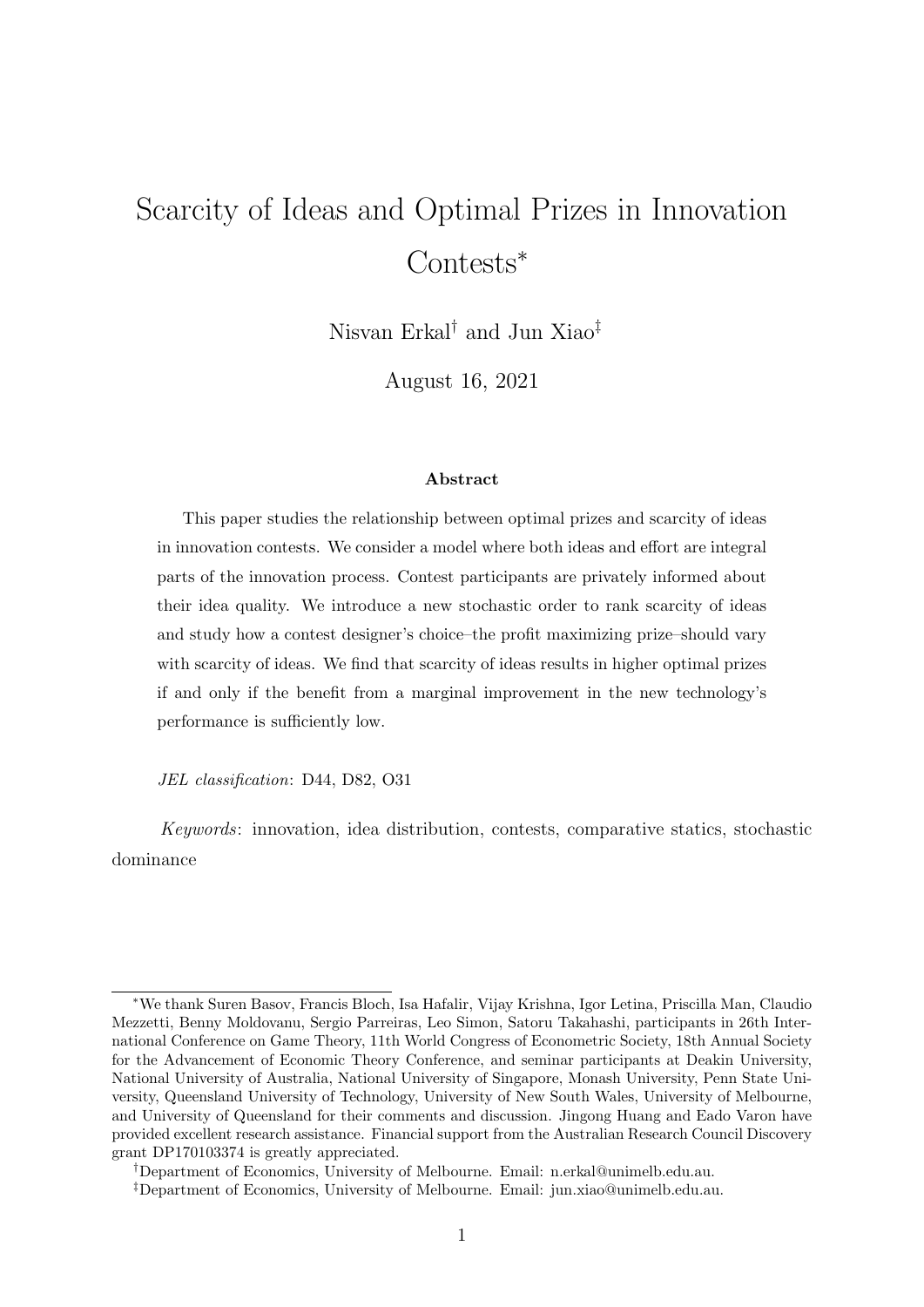### 1 Introduction

The process of innovation starts with a problem. What turns a problem into a worldchanging discovery is an insight or an idea. Hence, an idea represents an investment opportunity and can be turned into an innovation by exerting effort.

Contests have a long history in the procurement of innovation. In the case of an innovation contest, the problem to be solved is defined by the contest designer and is public information. Historically, innovation contests were predominantly used by govern-ments seeking solutions to major innovation problems faced by their countries.<sup>[1](#page-1-0)</sup> More recently, designing contests to solve innovation problems has been growing in popularity in the private sector also. Even major industry players, such as BMW (Füller et al., [2006\)](#page-25-0), Cisco, IBM [\(Bjelland and Wood,](#page-25-1) [2008\)](#page-25-1), Philips, and Qualcomm, utilize contests to enhance their innovative capacity.<sup>[2](#page-1-1)</sup>

In this paper, we study the design of optimal prizes in innovation contests. There exists a large variation in the prizes awarded in innovation contests. For example, the average prize awarded by XPRIZE, an organization running public innovation contests, was \$4.5 million in 1996-2014 and \$8.4 million in 2014-2018. As another example, Netflix awarded \$1 million in 2009 to the computer algorithm that best improves its recommendation system. In 2013, the company awarded a much lower prize of \$10,000 to those who most improve its cloud computing services. One explanation for this variation may be that some problems are more difficult than others, and therefore higher prizes are awarded to solve them. However, is it always optimal to incentivize more difficult challenges with higher prizes?

Our starting point is a model of innovation where the key ingredients are ideas and effort. To solve a problem, a solver (i.e., potential innovator) must first have an idea and then the incentive to invest in that idea. We assume that ideas can be ranked in terms of their quality. Different solvers privately receive ideas with different qualities for the same problem. They then decide whether to invest and how much to invest in solving the problem. The best solution wins the contest and receives the prize provided it is above a performance requirement.

Different problems in our model are represented by different idea distributions. Some problems are easy and then many innovators are likely to have high-quality ideas to start

<span id="page-1-0"></span><sup>&</sup>lt;sup>1</sup>For example, the British Parliament offered a prize of £20,000 in 1714 for a method of determining longitude at sea. In 1795, the French military offered a cash prize of 12,000 francs for a new method to preserve food (which resulted in the development of canning).

<span id="page-1-1"></span><sup>&</sup>lt;sup>2</sup>Innovation contests are also sometimes used by venture capitalists in the allocation of funds. See for example [QPrize,](https://qualcommventures.com/qprize/) which is Qualcomm Ventures' seed investment competition.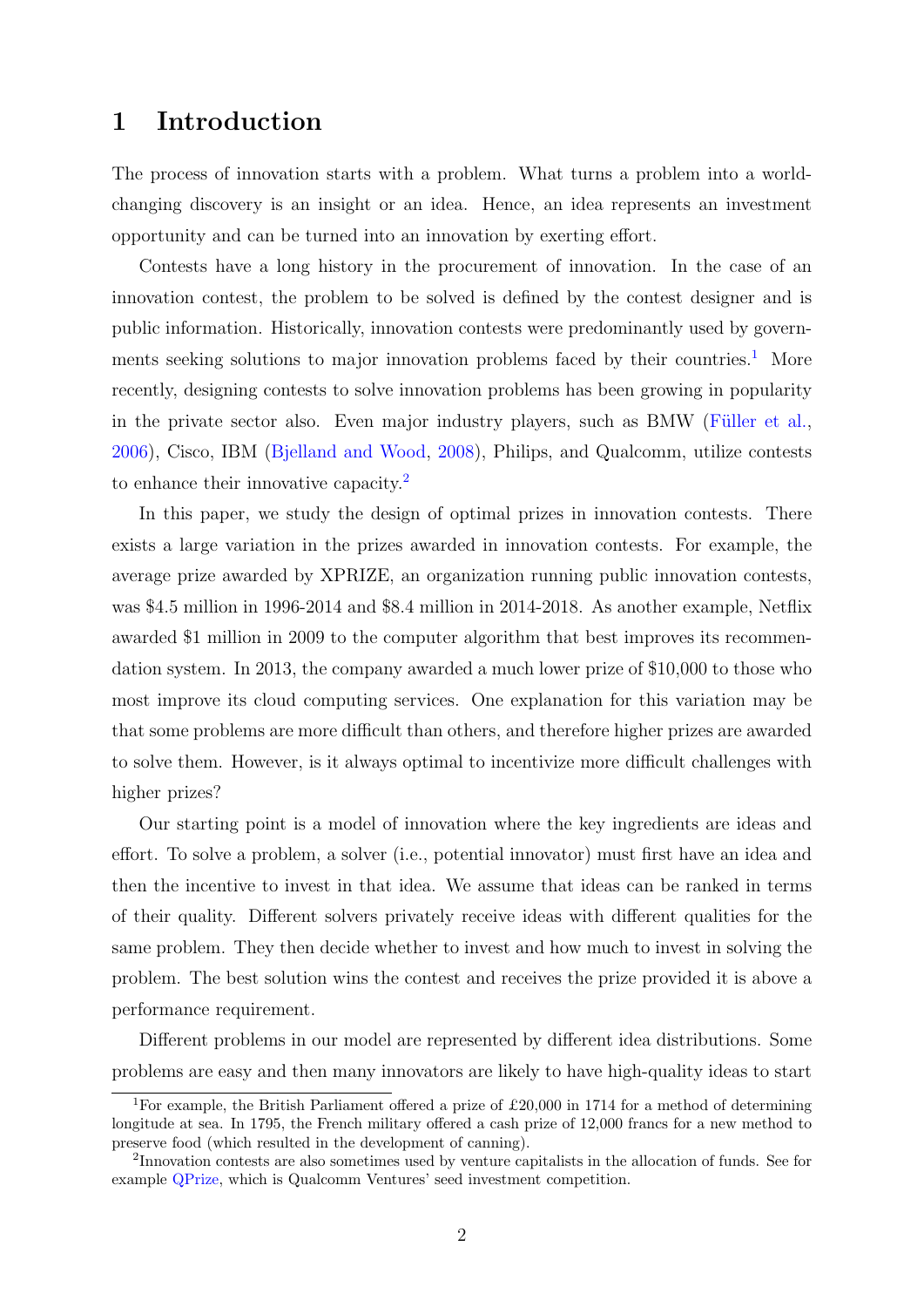with. In this case, competition is more likely to take place along the effort dimension. As the problem gets more difficult, the probability of having a high-quality idea decreases. In this case, solvers are more likely to compete along the idea dimension, i.e., having a good idea will give a solver a strong advantage.

Scarcity is a fundamental concept in economics and is considered to be one of the main determinants of an object's value. Does this mean that the winner in a contest where high-quality ideas are scarcer should receive a higher prize? In other words, to what extent should we expect the prize to reflect the scarcity of high-quality ideas?<sup>[3](#page-2-0)</sup> We show that the answer to this seemingly intuitive question is not straightforward.

To explore how the optimal prize changes as the scarcity of high-quality ideas changes, we introduce a new order of stochastic dominance to capture the notion of scarcity. An innovator has a scarcer idea if the probability that someone else has a better idea than him is smaller. Since this probability depends on the size of the solver base, the scarcity order also depends on the solver population size.

Our results uncover that the relationship between scarcity of high-quality ideas and the optimal prize critically depends on the market value of the innovation, specifically on the marginal value of solution performance for the seeker (i.e., contest designer). Consider two examples. The Wolfskehl Prize awards DM 100,000 to the first person to rediscover the proof of Fermat's Last Theorem. As long as a proof is correct, it serves the purpose of validating the theorem. Hence, the benefit of a proof depends only on whether it meets a minimal requirement. Compare this with the Netflix Prize, which awarded \$1 million in 2009 to the best algorithm to predict user ratings for films. In this case, the minimum requirement was for the new algorithm to outperform the existing one. Otherwise, there was no benefit to Netflix. Beyond meeting this minimum requirement, the more an algorithm improved the existing one, the more valuable it was. The winning algorithm bested Netflix's own algorithm for predicting ratings by 10.06%.[4](#page-2-1)

We show that if the market value is not very sensitive to the quality of the solution (i.e.,

<span id="page-2-0"></span><sup>&</sup>lt;sup>3</sup>The prize in an innovation contest is similar to a patent. Through the patentability requirements, society selects which innovations should receive a patent (i.e., prize). For example, in US patent law, an innovation should satisfy the nonobviousness requirement. According to this requirement, an invention is considered nonobvious if someone with ordinary skill or training in the relevant field could not easily make the invention based on prior art. In European patent law, the same idea is captured by the inventive step requirement, which states that an invention should be sufficiently inventive in order to be patented. In both cases, an invention is considered to be patentable if it meets a legally defined "scarcity" requirement.

<span id="page-2-1"></span><sup>4</sup>The winning team BellKor's Pragmatic Chaos improved the predictions by 10.06% on the test data set, which Netflix used to determine the final winner. The contest structure for the Netflix Prize was different from the one we consider in this paper. It was dynamic, where the first submission triggered a deadline for further submissions. Nevertheless, the payoff function of the seeker is the same as ours.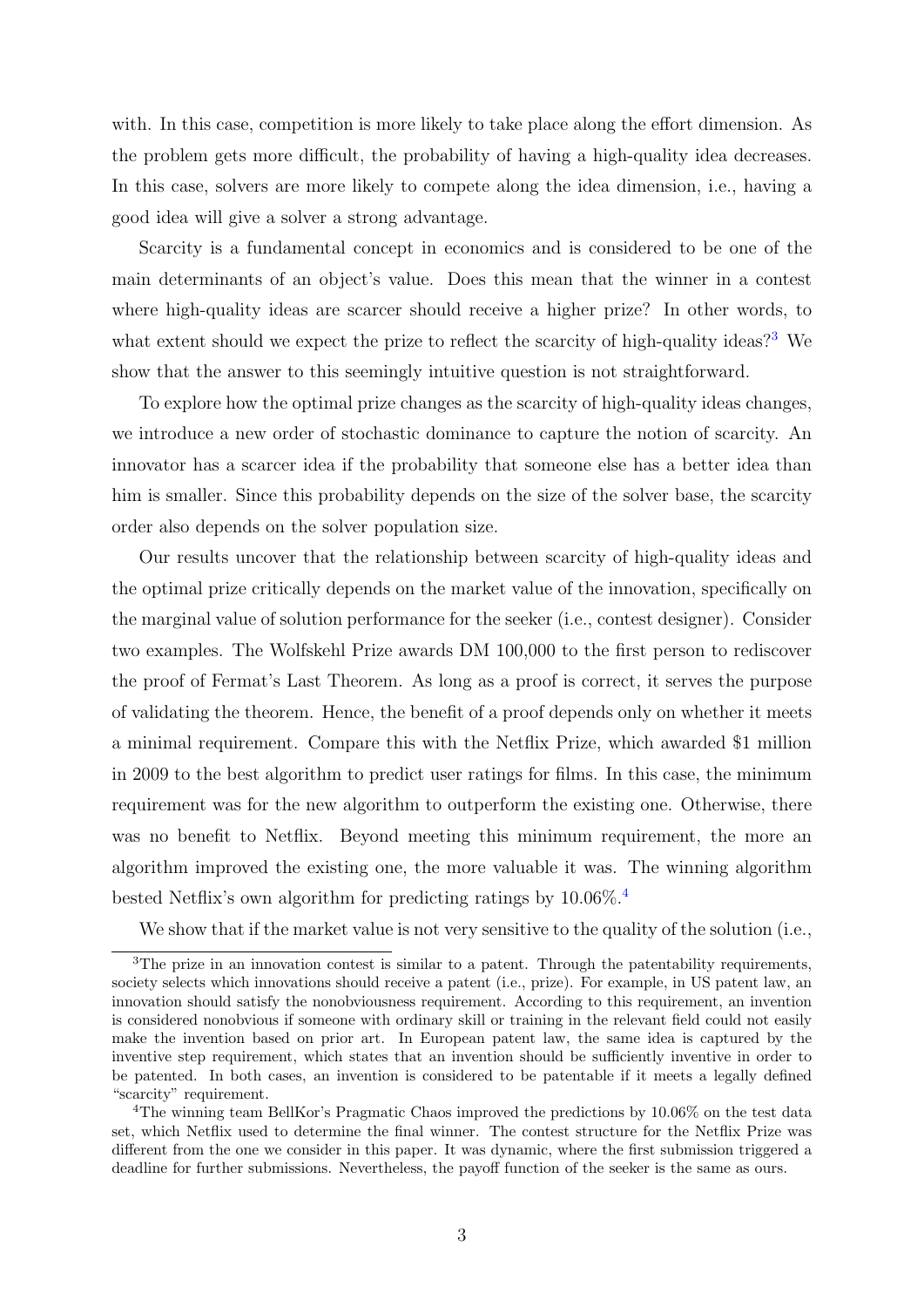as long as the solution meets the minimal quality, additional quality does not have much impact on the market value of the innovation), then the goal of the seeker is to maximize the probability of having a solution that meets the minimal quality requirement. In this case, as the scarcity of high-quality ideas increases, the seeker compensates by increasing the prize level. Hence, the optimal prize is increasing in the scarcity of high-quality ideas. However, if the marginal value of solution performance for the seeker is sufficiently high, then the goal of the seeker is to obtain as good a solution as possible. In this case, the optimal prize is decreasing in the scarcity of high-quality ideas. Intuitively, when the seeker cares highly about the solution performance, the expected return from a pool of solvers decreases as the scarcity of high-quality ideas increases. The seeker is willing to invest more in a contest where the likelihood of a high-performance solution is higher.

We consider three extensions of our model. The results generalize in a straightforward way to the case where the seeker has a nonlinear benefit function. As a second extension, we consider a variation of the model where the seeker sets the minimum performance requirement in addition to the prize. Finally, we generalize our model to allow for multiple prizes.

In general, our results imply that contest designers, while adjusting prize levels with the difficulty of challenges, should pay attention to how much they will benefit from a marginal increase in performance. Although our paper is couched in the language of innovation contests, our analysis applies to a wider range of scenarios. Our results have implications for any contest environment with private types where the participants have to exert effort and the contest designer cares about the best performance only. In other contexts, the reason for the private information may be past experience, access to different resources, genetic make-up, etc.

The remainder of the paper is organized as follows. Section [2](#page-3-0) discusses the related literature. Section [3](#page-5-0) introduces a model of contests and Section [4](#page-7-0) characterizes the equilibrium strategies and the optimal prize. Section [5](#page-9-0) presents our main result on how the optimal prize changes with the scarcity of ideas. Section [6](#page-18-0) explores extensions of our benchmark model and shows the robustness of our main result. Finally, Section [7](#page-23-0) concludes. All proofs are relegated to the appendix.

#### <span id="page-3-0"></span>2 Related Literature

Our paper contributes to a large literature on contests with incomplete information. See, e.g., [Moldovanu and Sela](#page-27-0) [\(2001\)](#page-27-0), [Chawla et al.](#page-25-2) [\(2015\)](#page-25-2), [Liu et al.](#page-26-0) [\(2018\)](#page-26-0) and [Olszewski and](#page-27-1)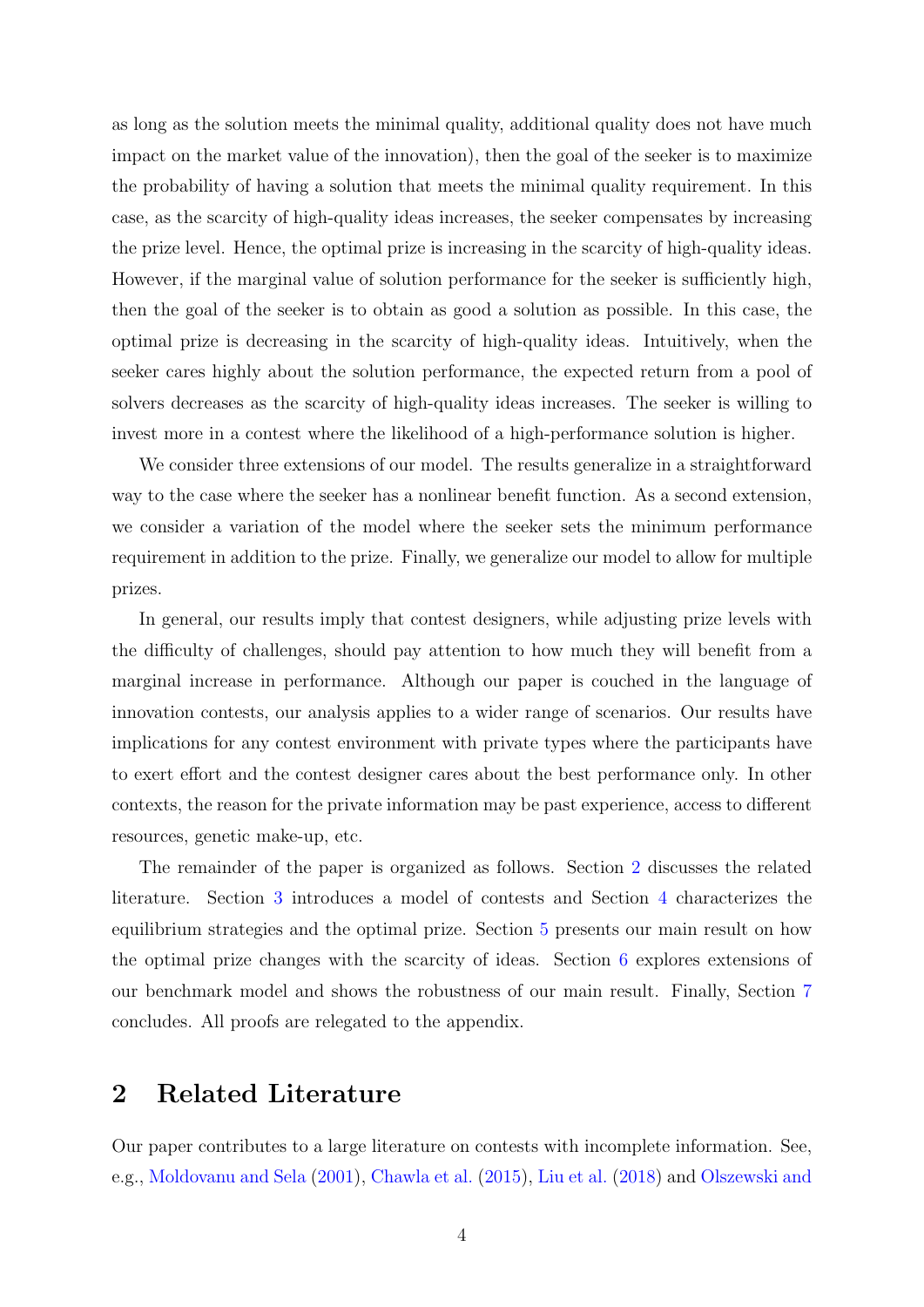[Siegel](#page-27-1) [\(2020\)](#page-27-1). There also exists a growing literature specifically on innovation contests. See, e.g., [Taylor](#page-27-2) [\(1995\)](#page-27-2), [Fullerton and McAfee](#page-25-3) [\(1999\)](#page-25-3), [Fullerton et al.](#page-25-4) [\(2002\)](#page-25-4), [Che and](#page-25-5) [Gale](#page-25-5) [\(2003\)](#page-25-5), [Terwiesch and Xu](#page-27-3) [\(2008\)](#page-27-3) and [Korpeoglu and Cho](#page-26-1) [\(2018\)](#page-26-1).<sup>[5](#page-4-0)</sup>

Our paper has a different focus from all these papers because we are interested in the question of how the optimal prize changes as the distribution of ideas changes. An important feature of our paper is that each participant privately has access to a solution idea that they can invest in. This allows us to focus on the importance of ideas and idea quality (i.e., creativity) in the innovation process.

The ideas in our model represent different solution approaches which can be ranked in terms of quality. The possibility of different approaches is also considered in [Ganuza](#page-26-2) [and Hauk](#page-26-2) [\(2006\)](#page-26-2), [Erat and Krishnan](#page-25-6) [\(2012\)](#page-25-6) and [Letina and Schmutzler](#page-26-3) [\(2019\)](#page-26-3). In these papers, participants choose between a variety of approaches before exerting effort. However, as different from our model, all potential approaches are available to all solvers at the same time. In contrast, each solver has access to one and only one (different) solution approach in our model.

Another strand of literature that is related to our paper are the studies on monotone comparative statics. These studies investigate how the solutions to a maximization problem change as the parameters of the problem change. [Topkis](#page-27-4) [\(1978\)](#page-27-4) and [Milgrom](#page-26-4) [and Shannon](#page-26-4) [\(1994\)](#page-26-4) consider the question in non-stochastic environments while [Athey](#page-25-7) [\(2002\)](#page-25-7) consider it in stochastic environments. [Quah](#page-27-5) [\(2007\)](#page-27-5) studies how the solution to a maximization problem changes as the constraint set changes. In this paper, we ask how the contest designer's optimal choice changes as the idea distribution changes. As the idea distribution changes, both the objective function (the seeker's expected profit), and the participants' incentive and participation constraints change.

Our stochastic order is a modified version of dominance in terms of the likelihood ratio, and is different from dominance in terms of the likelihood ratio used in [Athey](#page-25-7) [\(2002\)](#page-25-7). It is also different from the stochastic orders used in the literature to investigate how the distribution of types affect properties of equilibrium outcomes. For example, [Maskin and](#page-26-5) [Riley](#page-26-5) [\(2000\)](#page-26-5) show that dominance in terms of reverse hazard rate implies more aggressive bidding in first price auctions. [Pesendorfer](#page-27-6) [\(2000\)](#page-27-6) shows similar results in procurement auctions using hazard rate dominance. [Hopkins and Kornienko](#page-26-6) [\(2007\)](#page-26-6) use dominance in terms of the likelihood ratio and a version of second order stochastic dominance to study bid aggressiveness in first-price and all-pay auctions. [Hoppe et al.](#page-26-7) [\(2009\)](#page-26-7) study the role of

<span id="page-4-0"></span><sup>&</sup>lt;sup>5</sup>Some papers in the literature consider hybrid systems. For example, [Fu et al.](#page-25-8) [\(2012\)](#page-25-8) analyze how a fixed budget should be allocated between subsidies and prizes in order to motivate innovation. [Galasso](#page-26-8) [et al.](#page-26-8) [\(2018\)](#page-26-8) study environments where patent rights and cash rewards are complements.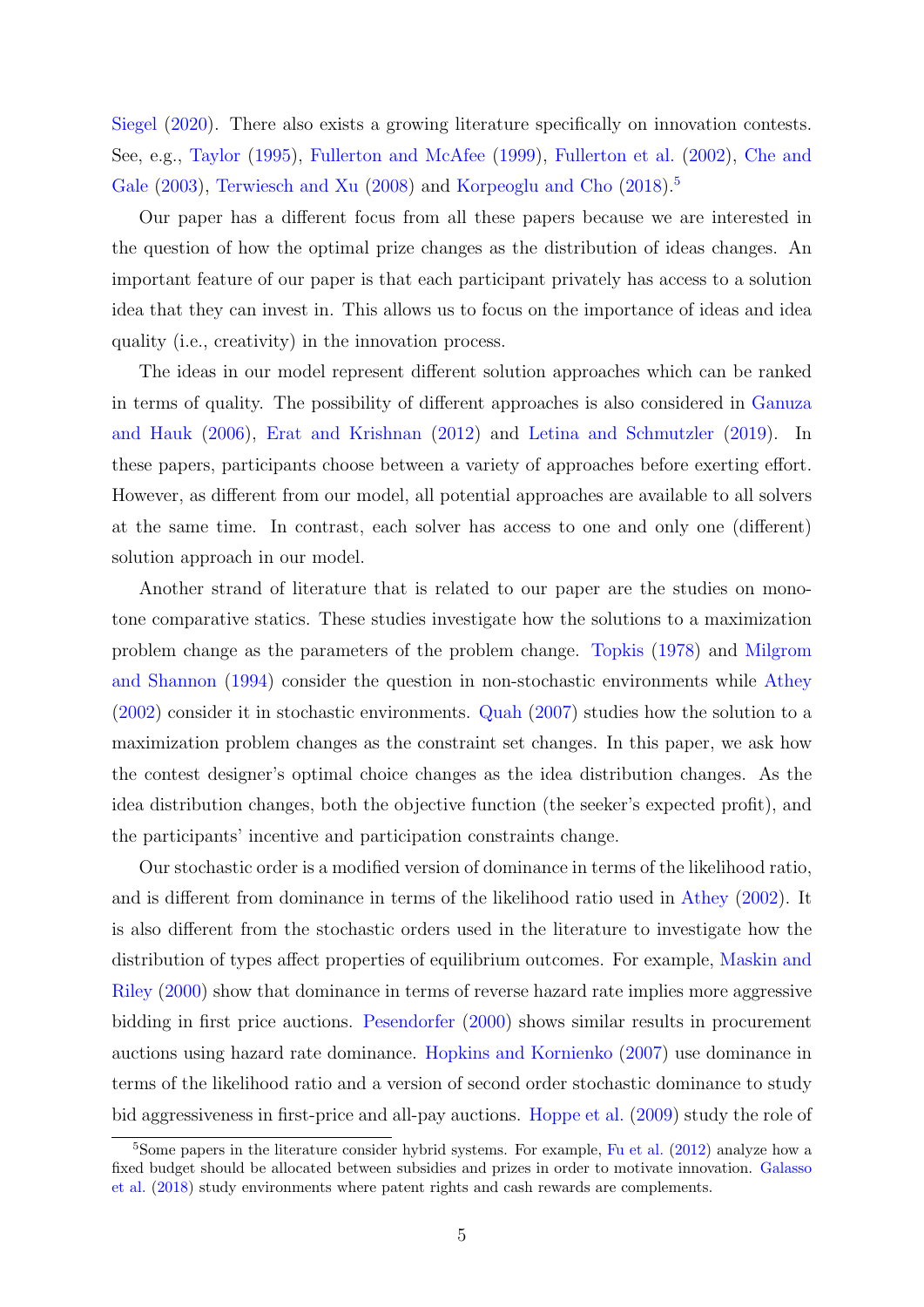costly signaling in matching markets with privately informed agents. They use a variation of second order stochastic dominance to consider how increased heterogeneity affects the matching outcome.[6](#page-5-1) All these papers study how equilibrium behavior changes with the distribution of private information, while we study how the mechanism designer's choice changes with the distribution of private information.

### <span id="page-5-0"></span>3 Model

We study a contest type which is commonly observed in innovation environments. Consider a seeker (e.g., a pharmaceutical company) who is searching for a solution (e.g., a vaccine for a new disease) and sponsors an innovation contest with a monetary prize of value  $v \in [0, v_{max}]$ , where  $v_{max}$  is a finite upper bound for the prize. The upper bound ensures the existence of an optimal prize. To avoid the uninteresting case in which the optimal prize is always equal to the upper bound, we also assume the bound is sufficiently large:  $v_{max} > 1$ .<sup>[7](#page-5-2)</sup> The assumption that the prize is a fixed amount and does not vary with solution performance is a commonly observed feature of innovation (as well as some other type of) contests in the real world.

There is a pool of potential solvers,  $\{1, 2, ..., n\}$ , where  $n \geq 2$ . The size of this pool is fixed by the number of researchers who have the background to understand the problem posed by the contest designer (e.g., who work in the field of bioscience). Each solver i in this pool receives a private idea of quality  $q_i \geq 0$ , which is independently and identically distributed according to an atomless cumulative distribution function (c.d.f.) F with support  $[0, w_F]$ .<sup>[8](#page-5-3)</sup> The idea quality may not be bounded, in which case  $w_F = +\infty$ . Different solvers receive ideas with different qualities due to differences in creativity, experience, expertise, etc. At any  $q \in (0, w_F)$ , F is twice continuously differentiable and its density function,  $F' \equiv f$ , is positive and bounded.

After receiving an idea, each solver  $i$  decides whether he would like to participate in the contest by submitting a solution. To make a submission, a solver has to develop his idea into a solution. Hence, ideas represent investment opportunities in our model.<sup>[9](#page-5-4)</sup>

<span id="page-5-1"></span> $6$ The stochastic dominance they use is introduced by [Barlow and Proschan](#page-25-9) [\(1966\)](#page-25-9). For distributions with the same mean, it implies second order stochastic dominance. In contrast, the stochastic orders considered in [Maskin and Riley](#page-26-5) [\(2000\)](#page-26-5) and [Pesendorfer](#page-27-6) [\(2000\)](#page-27-6) imply first order stochastic dominance.

<span id="page-5-2"></span><sup>7</sup>This assumption is not important for our results. The consequence of relaxing it is discussed in Example [1.](#page-14-0)

<span id="page-5-4"></span><span id="page-5-3"></span><sup>&</sup>lt;sup>8</sup>Our analysis can be generalized to  $[m_F, w_F]$  with  $w_F > m_F > 0$ .

<sup>9</sup>[Kornish and Ulrich](#page-26-9) [\(2014\)](#page-26-9) show empirically that the quality of ideas matters in determining success. They consider "raw ideas," which are the opportunities conceived at the outset of an innovation process, and investigate the importance of having a good idea (as opposed to resources) in determining success.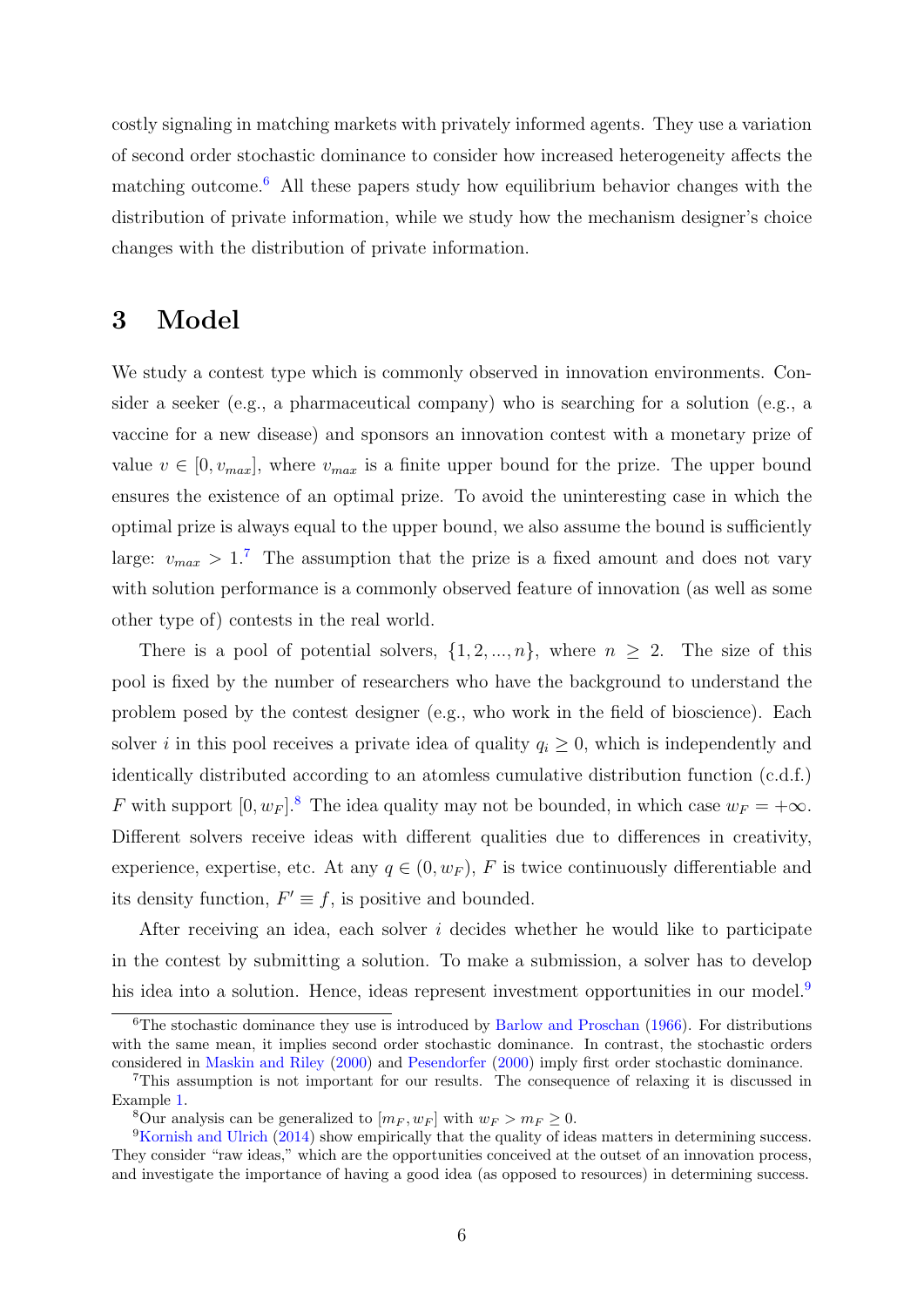While working on the problem posted by the seeker, a solver must first have an idea to invest in and then decide whether he would like to submit a solution using his idea. We assume that there is no cost for getting an idea, but a solver incurs a cost if he decides to invest in his idea.[10](#page-6-0) Achieving a given performance level costs less if the solver has an idea of higher quality. Alternatively, with a given expenditure level, a solver with a higher quality idea produces a better solution.

Formally, if the solver's idea quality is  $q_i > 0$ , he can submit a solution of performance level  $x_i \geq 0$  at a cost of  $x_i/q_i$ . If solver i has an idea of quality  $q_i = 0$ , his performance level is 0 independent of how much effort he exerts. We assume that all solvers are riskneutral. Solver *i*'s payoff is  $v - x_i/q_i$  if he wins the prize and  $-x_i/q_i$  otherwise. We use the cost function  $x_i/q_i$  for cleaner exposition, but our approach applies to a more general multiplicatively separable cost function  $C(x_i, q_i) = x_i L(q_i)$  also, where L is positive, continuously differentiable, and strictly decreasing.[11](#page-6-1)

It is reasonable to assume in innovation contests that for a solution to yield value to the seeker, its performance level must be sufficiently high. Consider, for example, the contest to develop a new vaccine. The new vaccine must have sufficiently low side effects before it can be utilized by the seeker. Hence, not all winning solutions will be of use to the seeker (see, e.g., [Kremer and Glennerster,](#page-26-10) [2004\)](#page-26-10). To this end, we assume that there is a publicly-known, verifiable and exogenous performance requirement or threshold  $t > 0$ and solutions with performance levels below  $t$  has no benefit to the seeker. For example, the threshold may represent the minimal quality that a vaccine must satisfy for it to be approved by the regulatory authorities. We assume that  $t < w_F$  to ensure that the threshold is not so high that all solvers choose zero performance.

Let  $x_{(1)} = \max\{x_1, ..., x_n\}$  stand for the solution with the highest performance. If  $x_{(1)} < t$ , then none of the solvers wins the prize. Otherwise, the solver with the highest performance wins the prize. In case of a tie, the prize is allocated with equal probability among the tying solvers. We relax the assumption of an exogenously given threshold level in Section [6.2.](#page-19-0)

The above set-up is built on the contest model of [Moldovanu and Sela](#page-27-0) [\(2001\)](#page-27-0). The key difference is that in their model, the contest designer maximizes the total expected performance. In contrast, the seeker's profit in our set-up is a function of the maximum

<span id="page-6-0"></span><sup>&</sup>lt;sup>10</sup>Hence, our modeling approach treats ideas as a primitive. This approach diverges from many  $R\&D$ models in which investment opportunities are common knowledge and innovators invest to find a solution. Progress may be slow in these models if resources are scarce. We start with a model where ideas are the primitive to underline the key role they play in the innovation process. The source of the scarcity in our model is not resources, but ideas.

<span id="page-6-1"></span><sup>&</sup>lt;sup>11</sup>Redefining the idea quality as  $\tilde{q}_i = 1/L(q_i)$  yields the same set-up.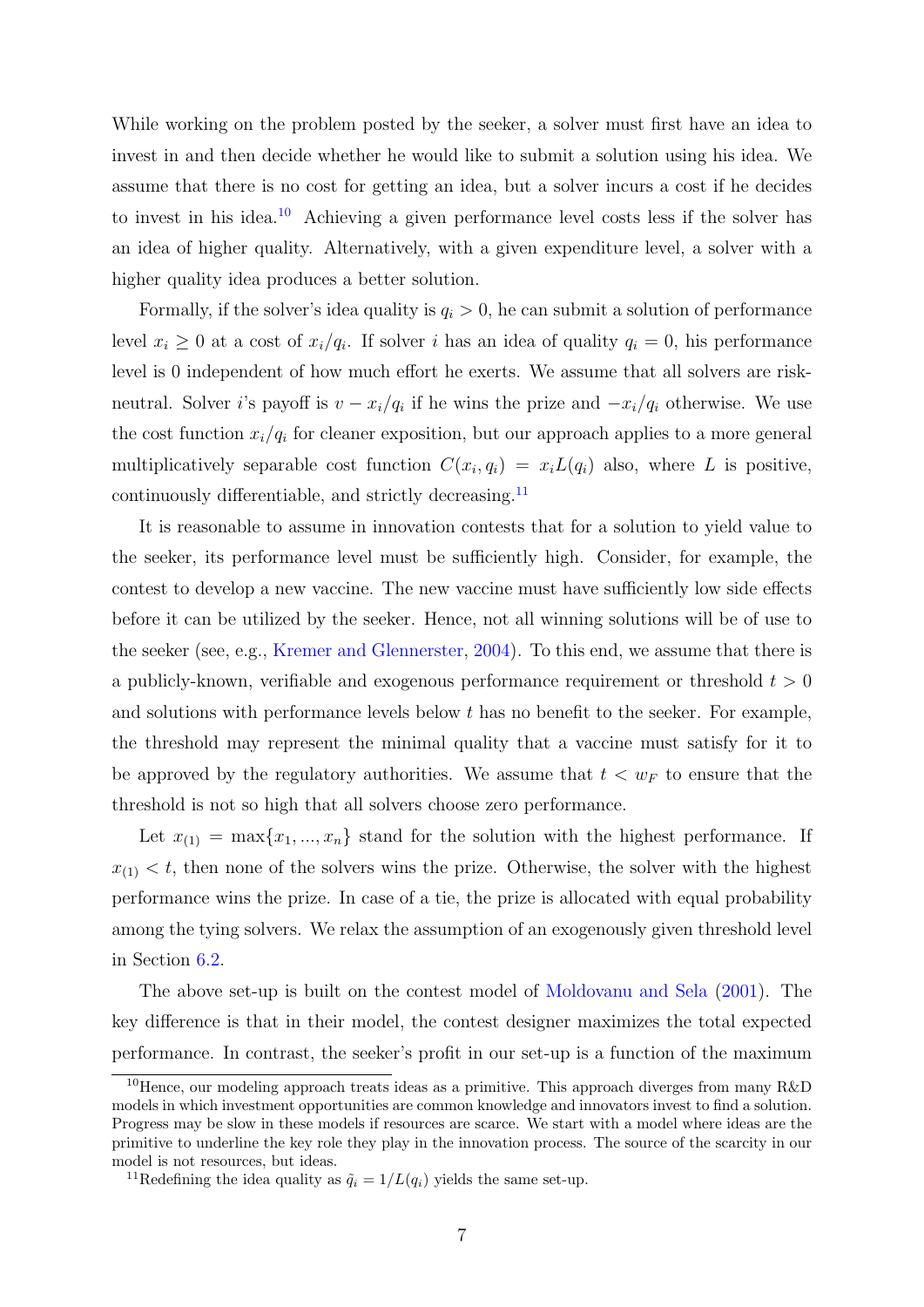performance.[12](#page-7-1) Specifically, it consists of two parts. The seeker potentially cares about obtaining a solution that is above the threshold level, and the difference between the threshold and the maximum performance:

<span id="page-7-3"></span>
$$
\Pi(x_{(1)}, v) = \begin{cases} 1 + \lambda(x_{(1)} - t) - v & \text{if } x_{(1)} \ge t \\ 0 & \text{otherwise} \end{cases}
$$
 (1)

If the maximum performance is below the threshold, the solution generates zero profit. Any solution with a performance above the threshold  $t$  yields a fixed benefit which is normalized to 1. In addition,  $\lambda \geq 0$  stands for the marginal benefit that the seeker receives from an increase in solution performance. If  $\lambda = 0$ , the seeker does not profit from extra performance beyond the threshold. The higher  $\lambda$  is, the more she benefits from an increase in performance. We study the case in which the marginal benefit is constant and relax this assumption in Section [6.1.](#page-18-1) The discontinuity in the seeker's profit function allows us to consider the case where the seeker only cares about having a solution that is above the minimum threshold. However, as we discuss in Remark [4,](#page-16-0) our analysis also applies to the case of a continuous profit function.

The seeker is assumed to be risk-neutral and chooses the prize level  $v$  to maximize her expected profit. We relax the assumption of a single prize in Section [6.3.](#page-22-0)

# <span id="page-7-0"></span>4 Optimal Prize

We start by deriving the Bayesian Nash equilibria in a contest with a prize of  $v$ . Since the solvers are ex ante symmetric, we focus on the symmetric equilibrium. If  $v \le t/w_F$ , all solvers optimally choose zero performance. In the next lemma, we characterize the equilibrium assuming  $v > t/w_F$ .

<span id="page-7-2"></span>**Lemma 1** In a symmetric equilibrium, a solver with idea quality q submits a solution with performance

$$
\beta(q) = \begin{cases} t + vA_t(q) & \text{if } q \ge q_t \\ 0 & \text{otherwise} \end{cases}
$$

<span id="page-7-1"></span> $12$ This feature also differentiates our set-up from the all-pay auction model where the designer maximizes the expected revenue, or equivalently, the bidders' total expected payments. Our set-up is also different from other auction models. For example, in a first price auction, the seller's revenue depends on the highest bid, but only the winner pays.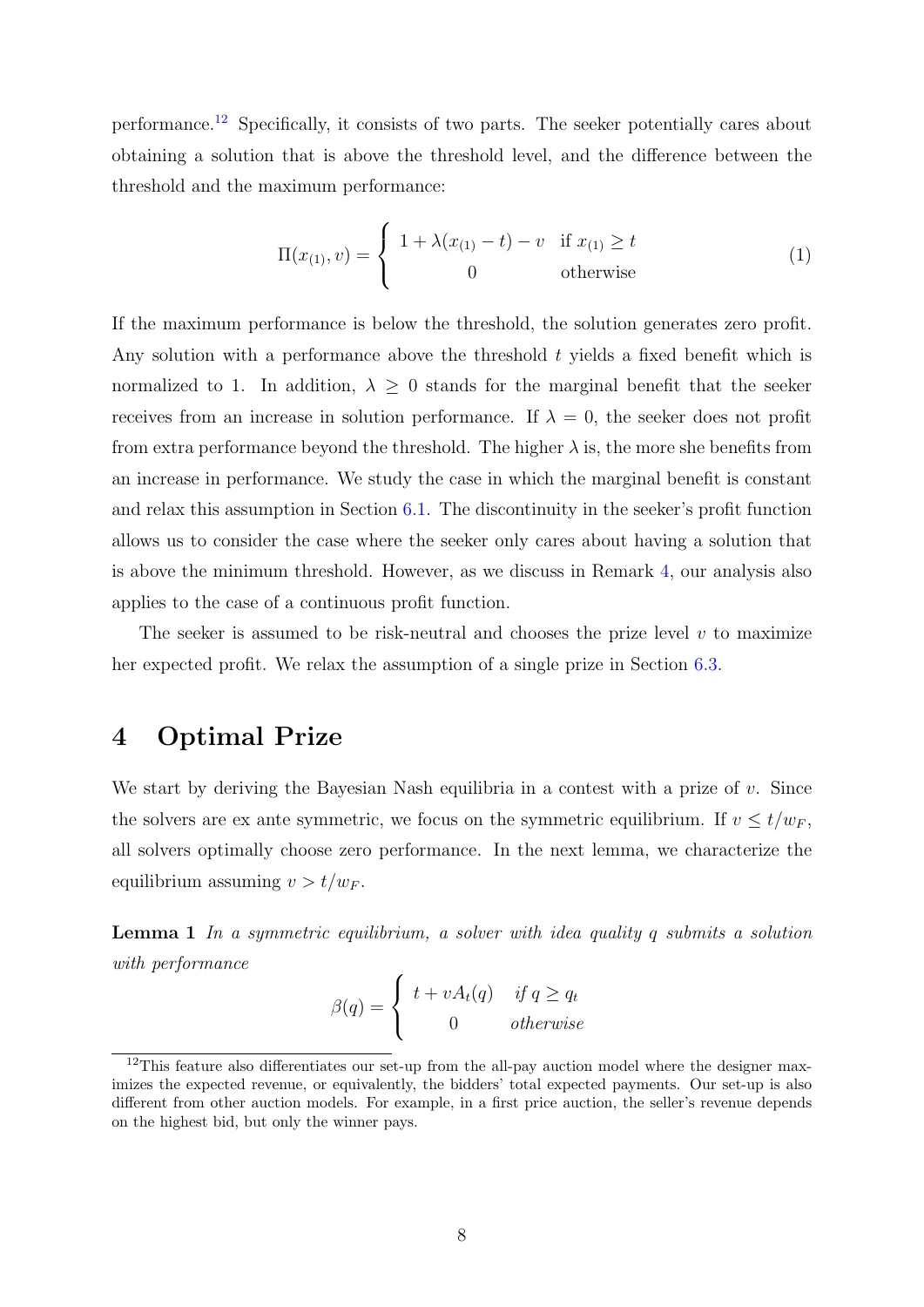where  $A_t(q) = \int_{q_t}^q s dF^{n-1}(s)$  and  $q_t$  solves

<span id="page-8-1"></span>
$$
q_t F^{n-1}(q_t) = t/v.
$$
\n
$$
(2)
$$

The equilibrium strategy implies that although  $n$  potential solvers receive ideas after seeing the problem posted by the contest designer, not all of them may decide to participate by submitting a solution. If a solver's idea quality is too low, he chooses zero performance. This is because the cost of submitting a solution that satisfies the threshold is higher than the expected benefit. If the idea quality is  $q_t$ , the solver is indifferent between submitting a solution of performance  $t$  and  $0$ . If his idea quality is higher than  $q_t$ , the solver submits a solution with a performance level above t and the performance increases with his idea quality. The discontinuity of  $\beta(q)$  is a result of the threshold assumption, without which the equilibrium strategy is continuous (as shown in [Moldovanu](#page-27-0) [and Sela,](#page-27-0) [2001\)](#page-27-0).

Given the solvers' equilibrium strategy, the seeker's expected profit can be written in the following way as a function of  $v$ :

<span id="page-8-2"></span>
$$
\Pi_F(v) = \int_{q_t}^{w_F} [1 + \lambda(\beta(q) - t) - v] dF^n(q) = L_F(v) + \lambda K_F(v)
$$
\n(3)

where

<span id="page-8-0"></span>
$$
L_F(v) = (1 - v)(1 - F^n(q_t))
$$
\n(4)

$$
K_F(v) = v \int_{q_t}^{w_F} \int_{q_t}^{q} s dF^{n-1}(s) dF^n(q)
$$
 (5)

Equation [\(4\)](#page-8-0) stands for the seeker's expected profit level when  $\lambda = 0$ . Since equilibrium performance level is increasing in idea quality, the probability that there is at least one solution with a performance at or above the threshold is given by  $1 - F<sup>n</sup>(q<sub>t</sub>)$ . Hence, when  $\lambda = 0$ , the seeker's profit is  $1 - v$  with probability  $1 - F^{n}(q_t)$  and zero otherwise. Her expected profit is  $L_F(v) = (1 - v)(1 - F^n(q_t)).$ 

Equation [\(5\)](#page-8-0) states the additional expected profit that the seeker makes when  $\lambda > 0$ . Note that the winner has the highest idea quality  $q_{(1)} = \max\{q_1, ..., q_n\}$  $q_{(1)} = \max\{q_1, ..., q_n\}$  $q_{(1)} = \max\{q_1, ..., q_n\}$ . From Lemma 1, his equilibrium performance exceeds t by  $v \int_{q_t}^{q_{(1)}} s dF^{n-1}(s)$ . Hence,  $K_F(v)$  in equation [\(5\)](#page-8-0) stands for the expected difference between t and the winner's performance, and  $\lambda K_F(v)$ stands for the seeker's expected profit from this difference.

We consider the seeker's maximization problem. When  $\lambda = 0$ , the seeker maximizes  $L_F(v)$ . Notice that if  $v \le t/w_F \equiv v_t$ , equation [\(2\)](#page-8-1) implies  $q_t \ge w_F$ . This means a solver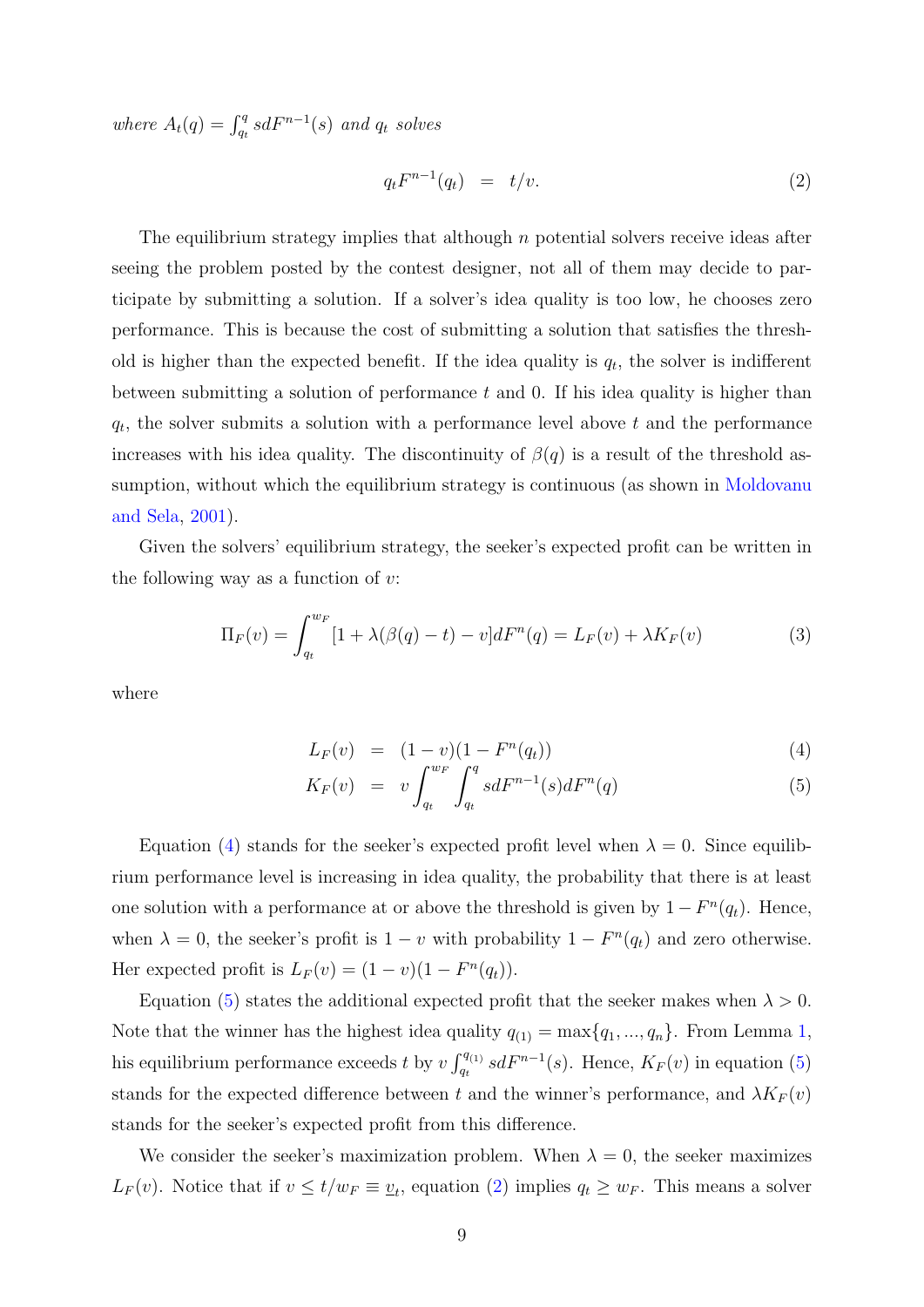participates only if his idea quality is  $w_F$  or higher. Since this occurs with probability zero,  $L_F(v) = (1 - v)(1 - 1) = 0$ . Moreover,  $L_F(v) \le 0$  if  $v \ge 1$ . Thus, an optimal prize must be in  $(\underline{v}_t, 1)$ , which is not empty because  $t < w_F$ . Although the profit may not be a concave function of the prize, the following condition ensures that there is still a unique optimal prize in  $(0, v_{max})$ .<sup>[13](#page-9-1)</sup>

Assumption 1  $\frac{L'_{F}(v)}{K'(v)}$  $\frac{L'_{F}(v)}{K'_{F}(v)}$  is strictly decreasing in  $v$  whenever  $\frac{L'_{F}(v)}{K'_{F}(v)}$  $\frac{L'_{F}(v)}{K'_{F}(v)} > \lim_{v \to \infty} \frac{L'_{F}(v)}{K'_{F}(v)}$  $\frac{L'_{F}(v)}{K'_{F}(v)}$ . [14](#page-9-2)

Intuitively, Assumption 1 ensures that if the objective function  $\Pi_F(v)$  has multiple interior local maximizers, those maximizers achieve different local maxima. If  $\frac{L'_{F}(v)}{K'_{F}(v)}$  $\frac{L_F(v)}{K'_F(v)}$  >  $\lim_{v\to\infty}\frac{L'_F(v)}{K'_F(v)}$  $\frac{L_F(v)}{K_F'(v)}$  does not hold, then v cannot be an interior local maximizer. As we show in Appendix [C,](#page-39-0) the assumption holds for many widely used parametric distribution families, such as exponential, log-normal, Pareto, power function and uniform distributions. We discuss how the results change when we relax this assumption in Section [5.3.](#page-17-0)

Proposition [1](#page-9-3) establishes the uniqueness of the optimal prize and shows how it varies with  $\lambda$  for a given distribution of idea quality. If  $\lambda$  is sufficiently large, the optimal prize may reach the upper boundary  $v_{max}$ . Let  $\bar{\lambda}_F$  stand for the smallest value of  $\lambda$  such that  $v_{max}$  is an optimal prize. Recall that the optimal prize is below 1 if  $\lambda = 0$ , so  $\bar{\lambda}_F > 0$ .

<span id="page-9-3"></span>**Proposition 1** Under Assumption 1, there is a unique optimal prize  $V_F(\lambda)$  for all marginal benefits  $\lambda \neq \bar{\lambda}_F$ . Moreover,  $V_F(\lambda)$  is weakly increasing in  $\lambda$ .

Proposition [1](#page-9-3) states that as the marginal benefit of solution performance to the seeker increases, the seeker finds it optimal to offer a higher prize. Offering a higher prize encourages the solvers to submit solutions with higher performance levels.

When  $\lambda = \bar{\lambda}_F$ , there may be two optimal prizes: an interior prize in  $(0, v_{max})$  and  $v_{max}$ . Then, let  $V_F(\bar{\lambda}_F)$  be either one of the optimal prizes. Our results do not depend on the choice for  $V_F(\bar{\lambda}_F)$ . When there are two optimal prizes,  $V_F(\lambda)$  is not continuous in λ.

#### <span id="page-9-0"></span>5 Scarcity of Ideas

In this section, we study comparative statics of the optimal prize with respect to the scarcity of high-quality ideas for a given value of  $\lambda$ .

<span id="page-9-1"></span><sup>&</sup>lt;sup>13</sup>For example, if  $F(q) = q$  and  $t = 1/2$ ,  $K_F(v)$  is convex. Thus, for sufficiently large  $\lambda$ , the profit  $L_F(v) + \lambda K_F(v)$  is not concave.

<span id="page-9-2"></span><sup>&</sup>lt;sup>14</sup>See [\(A.58\)](#page-52-0) for the expression of  $\lim_{v \to \infty} \frac{L'_F(v)}{K'_F(v)}$ .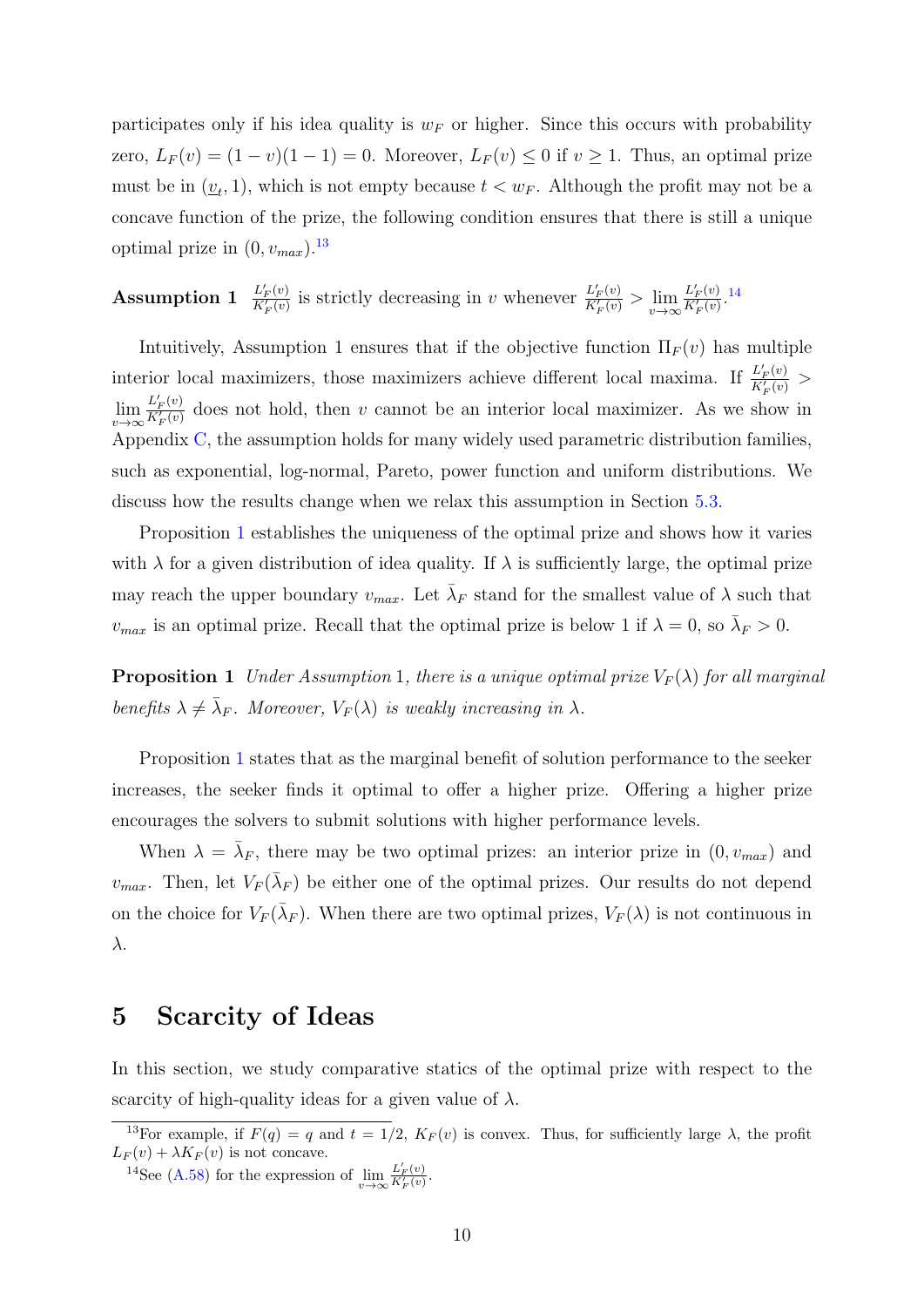#### <span id="page-10-2"></span>5.1 Stochastic Dominance Notion of Idea Scarcity

Different challenges in our model are represented by different idea distributions. In easy challenges, many innovators are likely to have high-quality ideas to start with. As challenges get more difficult, the probability of drawing a high-quality idea decreases.

Intuitively, the concept of idea scarcity depends on both the difficulty of the challenge and the number of solvers. In particular, for a given number of solvers, as the difficulty level of a challenge increases, high-quality ideas would become scarcer. Similarly, in a challenge with a given level of difficulty, as the number of potential solvers decreases, high-quality ideas would become scarcer.

To capture both of these contributing factors in our definition of idea scarcity, we first define "effective quality" of a solver's idea. We then use it to introduce a stochastic dominance notion of idea scarcity.

<span id="page-10-0"></span>**Definition 1** If a solver has an idea of quality q drawn from distribution  $F$ , we define *effective quality* of his idea as  $\phi_F(q) \equiv qF^{n-1}(q)$ . Then, the c.d.f. of the effective quality,  $\hat{F} : [0, w_F] \to [0, 1],$  takes the form  $\hat{F}(x) \equiv F(\phi_F^{-1})$  $F_F^{-1}(x)$ ). We refer to  $\hat{F}$  as the effective distribution of F.

For a solver with idea  $q_i$ , his effective quality is  $q_i$  discounted by  $F^{n-1}(q_i)$ , which is the probability that his idea quality is higher than that of all other solvers. Hence, the concept of effective quality, which is crucial for our analysis below, contains information on both a solver's marginal cost, through  $q_i$ , and his probability of winning, through  $F^{n-1}(q_i)$ . Both pieces of information are important for a solver's decision. In comparison,  $q_i$  and its distribution F, or  $q_{(1)}$  and its distribution  $F<sup>n</sup>$  contain only one piece of information.

Remark 1 In auction theory, the expected surplus from trading with a bidder is defined in a similar way to the effective quality defined in Definition [1](#page-10-0) (e.g., [Bulow and Roberts,](#page-25-10) [1989\)](#page-25-10). To see this, consider a first-price or second-price auction with n symmetric bidders whose values are i.i.d. according to a c.d.f. F. If the seller trades with a bidder with value v, the total surplus is v. In equilibrium, trade happens with probability  $F^{n-1}(v)$ , which represents the probability that the bidder's value is higher than the values of the other bidders. Therefore, the expected surplus from trading with a bidder is  $x = vF^{n-1}(v)$  and its c.d.f. is  $\hat{F}$ .

<span id="page-10-1"></span>The effective distribution preserves important properties of the original distribution, such as first order stochastic dominance (FOSD) and log-concavity: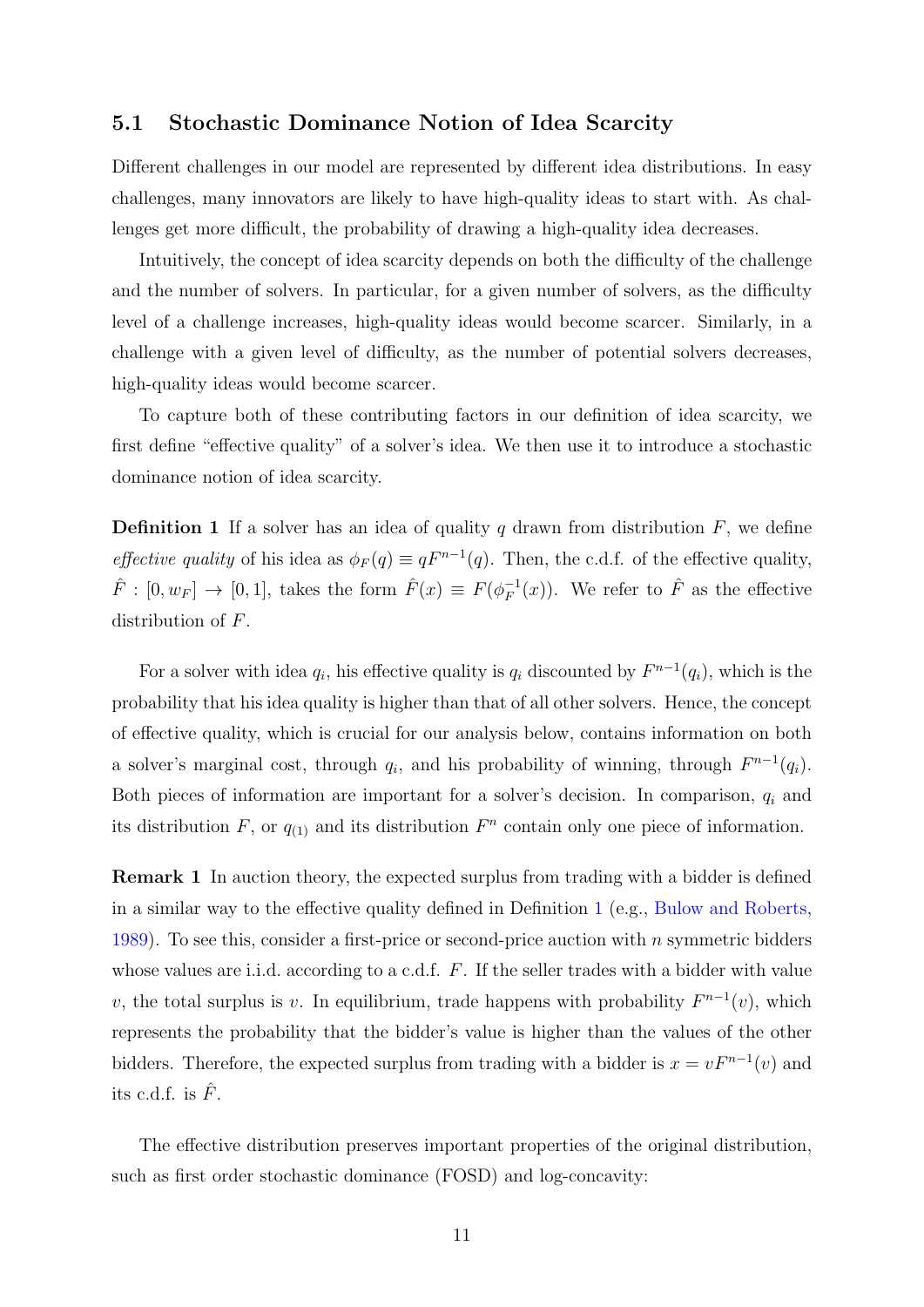**Lemma 2** Distribution G first order stochastically dominates F, written as  $F \prec_{FOSD} G$ , if and only if  $\hat{F} \prec_{FOSD} \hat{G}$ .

<span id="page-11-2"></span>**Lemma 3** Suppose  $q + F(q)/f(q)$  is non-decreasing. Then, if F is log-concave,  $\hat{F}$  is also log-concave.

The assumption of non-decreasing  $q + F(q)/f(q)$  is often used in mechanism design, and it ensures the virtual cost  $q+F(q)/f(q)$  of a seller is non-decreasing in his cost q (see, e.g., [Myerson and Satterthwaite,](#page-27-7) [1983\)](#page-27-7). Notice that  $q + F(q)/f(q)$  is non-decreasing if F is log-concave, which implies that this assumption is less restrictive than log-concavity.[15](#page-11-0)

We now introduce a stochastic dominance order in order to rank idea scarcity.

**Definition 2** A distribution  $\hat{G}$  dominates  $\hat{F}$  in terms of the likelihood ratio, written as  $\hat{F} \prec_{LR} \hat{G}$ , if

<span id="page-11-1"></span>
$$
\frac{\hat{g}(x)}{\hat{f}(x)} \le \frac{\hat{g}(x')}{\hat{f}(x')}
$$

for any x, x' in the union of  $\hat{G}$  and  $\hat{F}$ 's supports such that  $x < x'$ . We say F represents scarcer ideas than G, written as  $F \prec G$ , if  $\hat{F} \prec_{LR} \hat{G}$ .

It is important to emphasize that the difficulty of a challenge is a different but related concept to the scarcity of ideas. The difficulty of a challenge is independent of the size of the solver base  $(n)$ , and is captured by the idea distribution F. If the challenge is a difficult one, then the probability of having a high-quality idea decreases. In contrast, a solver has a scarcer idea if the probability that someone else has a better idea than him is smaller. Since this probability depends on the size of the solver base  $(n)$ , the scarcity order depends on n as well.

Note that the above scarcity order is different from dominance in terms of the likeli-hood ratio (see, e.g., [Milgrom,](#page-26-11) [1981\)](#page-26-11), which requires  $\frac{g(q)}{f(q)}$  to be increasing in q over the union of  $F$  and  $G$ 's supports. The above stochastic dominance order is defined indirectly using effective distributions. This approach is similar to the definition of (reverse) hazard rate dominance, which is specified using (reverse) hazard rates. Reverse hazard rate dominance and hazard rate dominance are widely used in the literature on auctions. We need a different stochastic order concept because of the all-pay feature of our design and the fact that the seeker's profit depends on maximum performance instead of total performance.

<span id="page-11-0"></span><sup>15</sup>See [Bagnoli and Bergstrom](#page-25-11) [\(2005\)](#page-25-11) for a survey of applications of log-concave distributions. They also provide a comprehensive list of parametric distributions that are log-concave.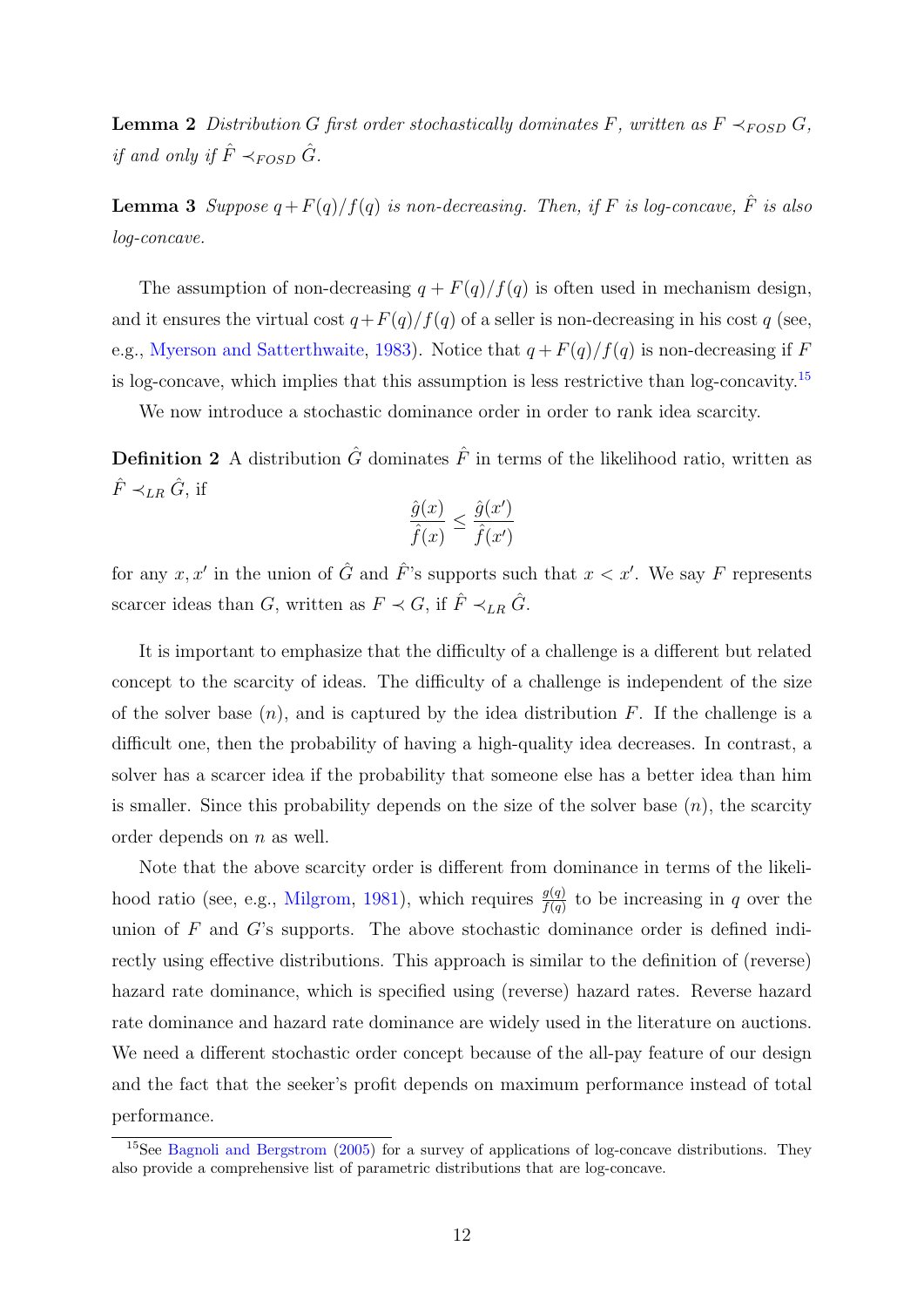The following result discusses how the stochastic order introduced in Definition [2](#page-11-1) relates to FOSD. As in the case of hazard rate or reverse hazard rate dominance, the stochastic order stated in Definition [2](#page-11-1) is stronger than FOSD. However, as we show in Appendix [D,](#page-54-0) it is equivalent to FOSD for many widely used parametric distribution families, such as exponential, log-normal, Pareto, power function and uniform distributions.

### <span id="page-12-0"></span>Lemma 4  $F \prec G$  implies  $F \prec_{FOSD} G$ .

It is worth noting that the comparison of two distributions in terms of scarcity of ideas depends on  $n$ , the (exogenously given) number of potential solvers. The following result shows that the scarcity order of two distributions is never reversed as n varies.

**Lemma 5** If  $F \prec G$  for some  $n \in \mathbb{N}$ , there is no  $n' \in \mathbb{N}$  such that  $G \prec F$ .

To see why, suppose  $F \prec G$  for n and  $G \prec F$  for n'. Then, Lemma [4](#page-12-0) implies  $F \prec_{FOSD} G$  and  $G \prec_{FOSD} F$  which cannot happen.

We end this section by showing the relationship between our scarcity order and two observable characteristics of innovation contests. Recall that  $(2)$  implies that  $\phi_F^{-1}$  $q_F^{-1}(t/v) = q_t,$ so  $1-\hat{F}(t/v) = 1-F(q_t)$  is the ex ante probability for a solver to actively participate (i.e., submit a solution with positive performance) in a contest. We refer to  $P_F(v) \equiv 1-F(t/v)$ as the participation rate and  $1-P_F(v)$  as the non-participation rate. Then, the expected number of actively participating players is  $nP_F(v)$ . The elasticity of the participation rate w.r.t. the prize is  $vP'_F(v)/P_F(v)$ , and the elasticity of the non-participation rate w.r.t. the prize is  $-vP'_F(v)/(1-P_F(v)).$ 

The following lemma shows that scarcer ideas lead to more elastic participation and non-participation rates. Intuitively, when high-quality ideas are scarcer, there is higher population density at lower idea qualities, especially around the critical quality between participation and non-participation. As a result, a marginal change in prize has a larger effect on participation.

<span id="page-12-2"></span>**Lemma 6**  $F \prec G$  implies that for any  $v > 0$ ,

<span id="page-12-1"></span>
$$
P'_{G}(v)/P_{G}(v) \quad < \quad P'_{F}(v)/P_{F}(v) \tag{6}
$$

$$
-P'_{G}(v)/(1 - P_{G}(v)) \le -P'_{F}(v)/(1 - P_{F}(v)) \tag{7}
$$

The proof is straightforward from the definitions and is therefore omitted. Note that all our results remain the same if we replace  $F \prec G$  with [\(6\)](#page-12-1) and [\(7\)](#page-12-1). This is discussed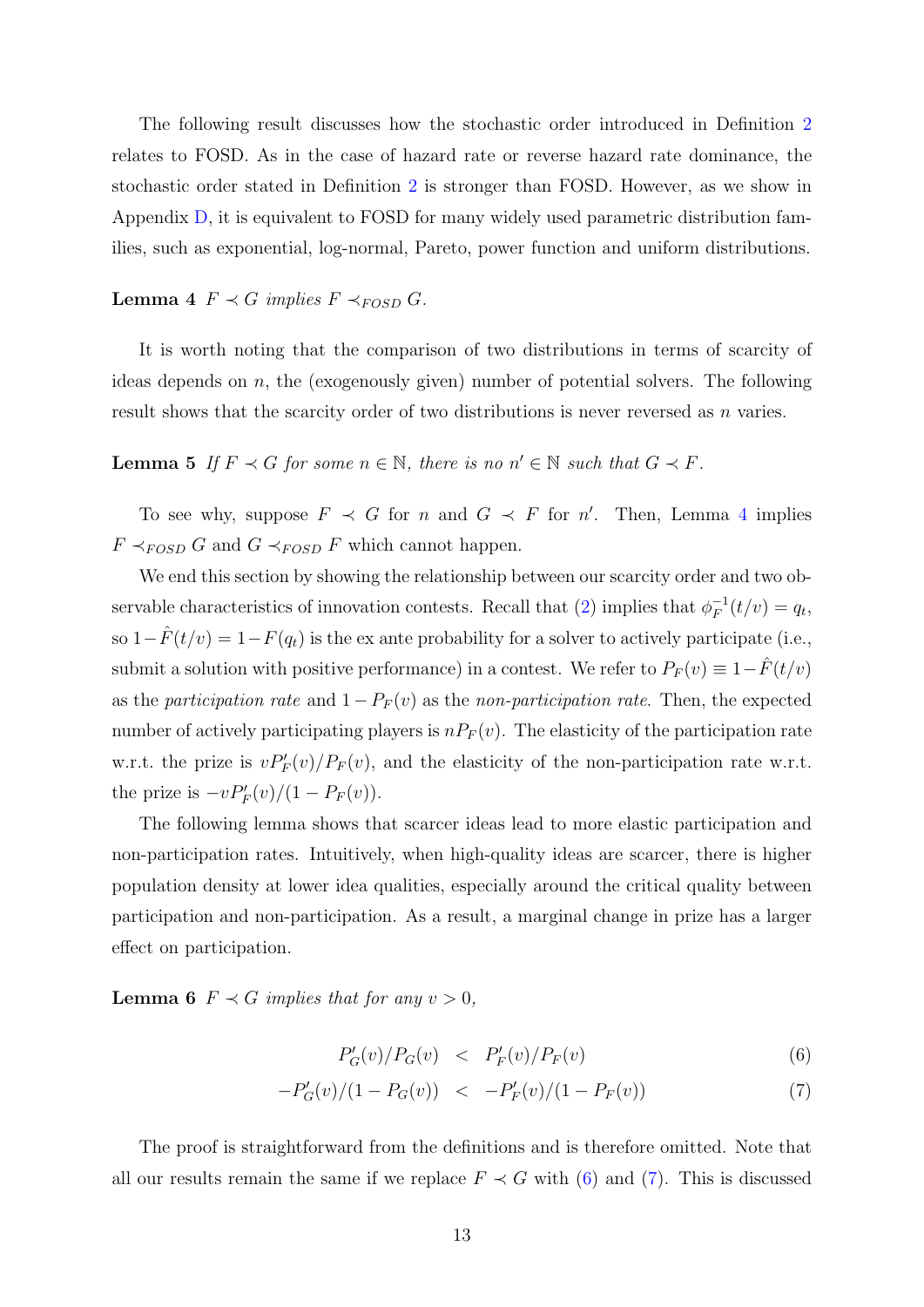further in Remark [3](#page-16-1) below. Lemma [6](#page-12-2) implies that if a seeker could obtain information, for instance through a survey, on the participation rates of two challenges at different prize levels, she could compare the scarcity of ideas between the two challenges. In the challenge with scarcer ideas, the participation rate would be lower at all prize levels.

#### 5.2 Comparative Static Analysis

Consider two continuously differentiable distributions F and G, whose supports  $[0, w_F]$ and  $[0, w_G]$  may be different. Assume that the density functions  $F' \equiv f$  and  $G' \equiv g$ are positive. Recall that  $L_F(v)$  and  $K_F(v)$  described in [\(4\)](#page-8-0) and [\(5\)](#page-8-0) only depend on F. The counterparts for distribution G,  $L_G(v)$  and  $K_G(v)$ , similarly only depend on G. Moreover, similar to  $(2)$ , the marginal solver under distribution  $G$ , who is indifferent between participating and not participating, has idea quality  $q'_t$  defined by

$$
q'_t G^{n-1}(q'_t) = t/v \tag{8}
$$

The assumption below ensures that  $V_F(\lambda)$  and  $V_G(\lambda)$  cross exactly once.<sup>[16](#page-13-0)</sup>

Assumption 2  $\frac{L'_{F}(v)}{K'(v)}$  $rac{L'_F(v)}{K'_F(v)}$  and  $rac{L'_G(v)}{K'_G(v)}$  $rac{E_G(v)}{K_G'(v)}$  cross at most once over the range of v such that  $L'_F(v)$  $\frac{L'_{F}(v)}{K'_{F}(v)} > \lim_{v \to \infty} \frac{L'_{F}(v)}{K'_{F}(v)}$  $rac{L'_F(v)}{K'_F(v)}$  and  $rac{L'_G(v)}{K'_G(v)}$  $\frac{L_G'(v)}{K_G'(v)} > \lim_{v \to \infty} \frac{L_G'(v)}{K_G'(v)}$  $rac{L_G(v)}{K_G'(v)}$ .

As we show in Appendix [C,](#page-39-0) the assumption holds for many widely used parametric distribution families, such as exponential, log-normal, Pareto, power function and uniform distributions.

The following proposition is the main result of the paper. We present its proof in Appendix [B.](#page-34-0)

<span id="page-13-1"></span>**Proposition 2** Under Assumptions 1 and 2, if  $F \prec G$ , there exists a unique  $\hat{\lambda} > 0$  such that

- (i)  $V_G(\lambda) < V_F(\lambda)$  if  $\lambda < \hat{\lambda}$ :
- (ii)  $V_G(\lambda) > V_F(\lambda)$  if  $\lambda > \lambda$ .

That is, scarcer ideas lead to a lower optimal prize if and only if the marginal benefit of solution performance is sufficiently high.

It is worth mentioning that when  $\lambda = \hat{\lambda}$ , it is possible that  $V_G(\hat{\lambda}) = V_F(\hat{\lambda}), V_G(\hat{\lambda}) <$  $V_F(\hat{\lambda})$  or  $V_G(\hat{\lambda}) > V_F(\hat{\lambda})$ . In the last two cases,  $V_G(\lambda)$  may not change continuously at  $\hat{\lambda}$ , and it may jump to  $v_{max}$  if  $\lambda$  is slightly above  $\hat{\lambda}$ .

<span id="page-13-0"></span><sup>&</sup>lt;sup>[1](#page-14-1)6</sup>In general,  $V_F(\lambda)-V_G(\lambda)$  may not be monotone in  $\lambda$ . For example, Figure 1 shows that  $V_F(\lambda)-V_G(\lambda)$ is decreasing for small values of  $\lambda$  and increasing for large values of  $\lambda$ .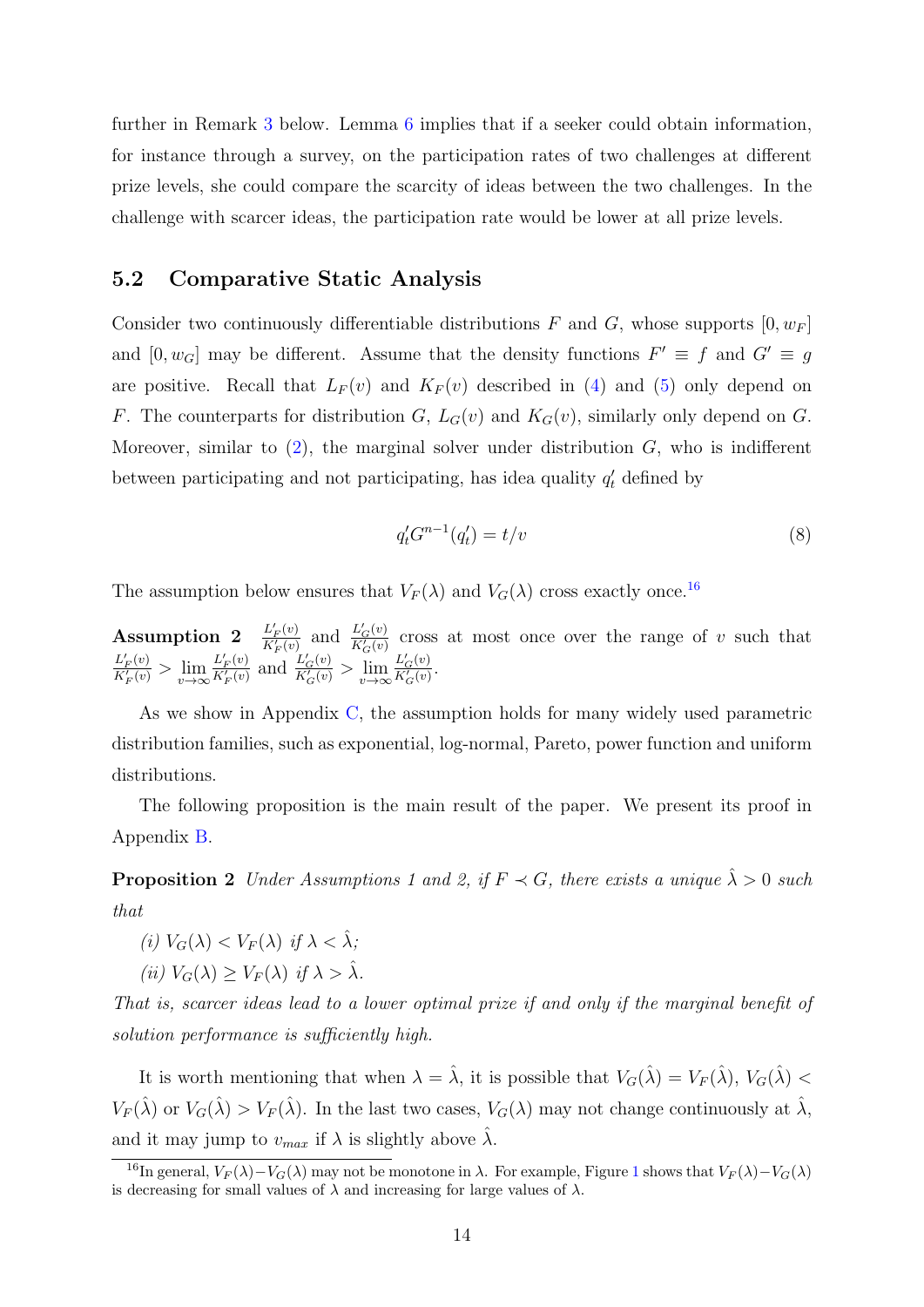<span id="page-14-1"></span>

Figure 1: Optimal Prizes

Proposition [2](#page-13-1) implies that the value of  $\lambda$  plays a critical role in determining how the optimal prize changes with the distribution of ideas. We first illustrate Proposition [2](#page-13-1) with the following example and then explain the intuition behind it.

<span id="page-14-0"></span>**Example 1** Suppose  $t = 0.4$ ,  $n = 4$ ,  $v_{max} = 1.5$  and consider two Pareto distributions  $F(q) = 1 - (1 + q)^{-4}$  and  $G(q) = 1 - (1 + q)^{-2}$ . The distributions satisfy Assumptions 1 and 2 and  $F \prec G$ . As in Figure [1,](#page-14-1) there exists  $\hat{\lambda} \approx 0.9$  such that  $V_F(\lambda) > V_G(\lambda)$  if  $\lambda \in [0, \hat{\lambda}), V_F(\lambda) = V_G(\lambda)$  if  $\lambda = \hat{\lambda}$ , and  $V_F(\lambda) < V_G(\lambda)$  if  $\lambda \in (\hat{\lambda}, 3.6)$ . For  $\lambda \geq 3.6$ ,  $V_F(\lambda) = V_G(\lambda) = v_{max}.$ <sup>[17](#page-14-2)</sup>

For the intuition behind the result, consider the seeker's expected payoff function given in [\(3\)](#page-8-2). When  $\lambda = 0$ , the seeker maximizes [\(4\)](#page-8-0). In this case, what is important is to have a solution with performance above the minimum threshold. As the distribution of ideas shifts such that high-quality ideas become scarcer, it puts downward pressure on the probability of success (i.e., the probability that at least one solution meets the threshold). In addition, scarcer ideas reduce competition among the solvers and therefore increase participation, which puts upward pressure on the probability of success. As it turns out, the first effect always dominates the second one; that is, scarcer ideas lead to a lower probability of success. Hence, the seeker compensates by increasing the prize level. On the other hand, when high-quality ideas are abundant, the probability of success is high to start with, so the marginal return of the prize is lower and the seeker does not need to have as high a prize.

For a graphical illustration, when  $\lambda = 0$ , consider the marginal profit functions  $L'_{F}(v)$ and  $L_G'(v)$  in Figure [2.](#page-15-0) As shown in Lemma [A.1](#page-7-2) in Appendix [B,](#page-34-0) the marginal profit function under more abundant ideas,  $L_G'(v)$ , reaches the horizontal axis before the marginal

<span id="page-14-2"></span><sup>&</sup>lt;sup>17</sup>Recall that we assume  $v_{max} > 1$ . If  $v_{max}$  is too small, for instance  $v_{max} < 0.4$ , the optimal prize may be forced to be the upper bound:  $V_G(\lambda) = V_F(\lambda) = v_{max}$  for all  $\lambda$ . Moreover, if  $v_{max} = V_G(\hat{\lambda}) = V_G(\hat{\lambda}),$ then  $V_F(\lambda)$  and  $V_G(\lambda)$  are forced to be  $v_{max}$  for  $\lambda > \lambda$ . In this case, Proposition [2](#page-13-1) still holds, but the strict inequality  $V_G(\lambda) > V_F(\lambda)$  illustrated in Example [1](#page-14-0) may not arise.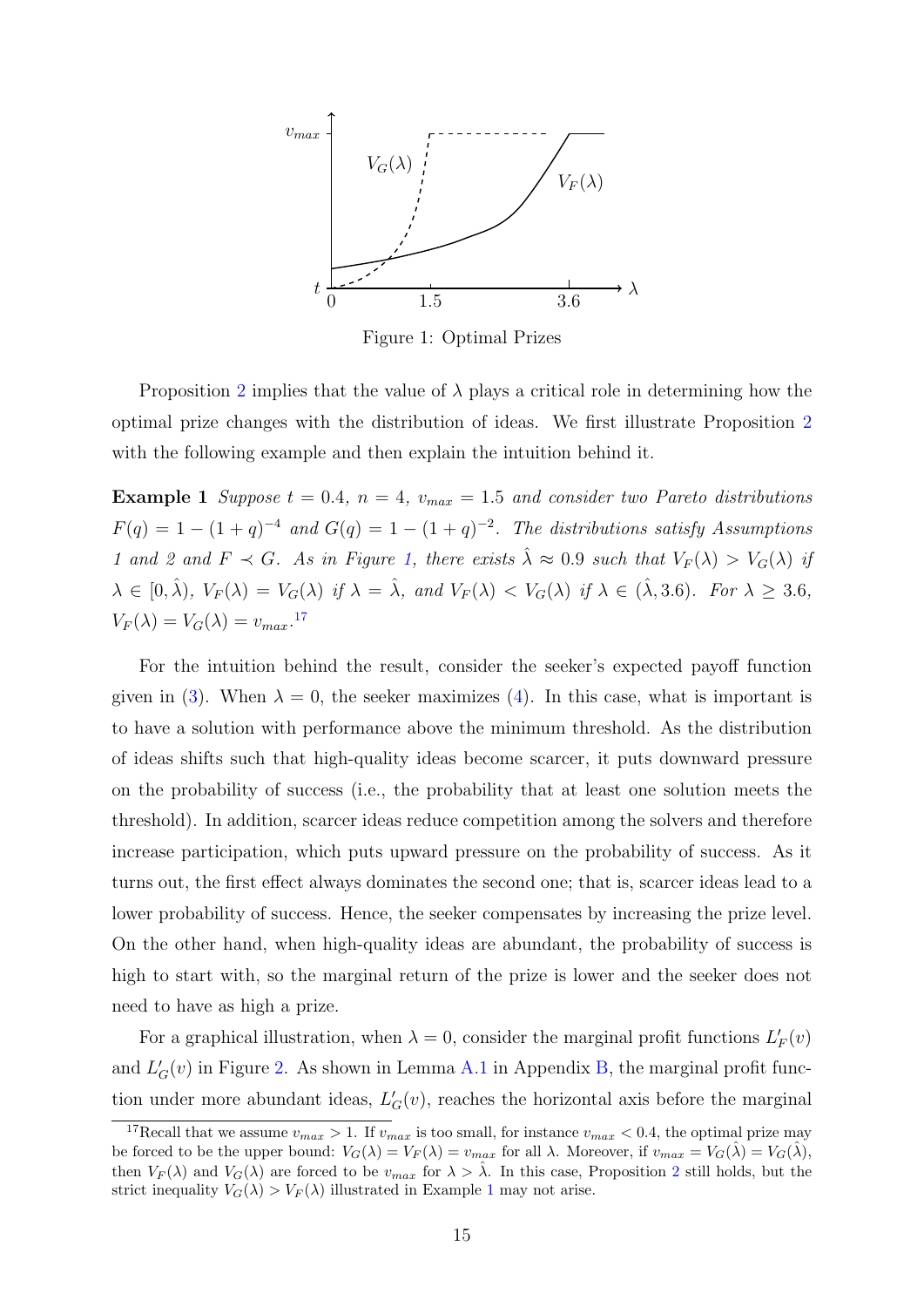<span id="page-15-0"></span>

Figure 2: Optimal Prizes if  $\lambda = 0$ Figure 3: Optimal Prizes if  $\lambda$  is Large

profit function under scarcer ideas,  $L'_{F}(v)$ , does. Since the unique optimal prize satisfies the first order conditions  $L'_F(v) = 0$  and  $L'_G(v) = 0$ , this implies that  $V_F(\lambda) > V_G(\lambda)$ . That is, as high-quality ideas become scarcer, the seeker optimally increases the prize.

Consider next  $\lambda > 0$ . The seeker maximizes the sum of [\(4\)](#page-8-0) and [\(5\)](#page-8-0). That is, the seeker cares both about meeting the threshold and receiving as good a solution as possible. The magnitude of  $\lambda$  determines how much weight the seeker will put on [\(5\)](#page-8-0). If the seeker increases the prize, more solvers participate and each participating solver increases his performance. Thus, an increase in the prize pushes the expected performance further beyond the threshold. When ideas are abundant, the average idea quality (solvers' productivity) is higher, so the seeker's marginal return of the prize is higher. Hence, if  $\lambda$  is sufficiently high, then this effect dominates and the seeker finds it optimal to set a higher (lower) prize in challenges where ideas are more abundant (scarce).

This is demonstrated in Figure [3,](#page-15-0) which illustrates two properties of  $K_F'$  and  $K_G'$ established in Lemma [A.2](#page-10-1) in Appendix [B.](#page-34-0) In the figure,  $\lambda K'_F(v)$  corresponds to the vertical distance between the curves  $\Pi'_F(v)$  and  $L'_F(v)$ . The first property stated in Lemma [A.2](#page-10-1) is that the expected additional performance beyond the threshold is increasing in the prize; that is,  $K_F'(v) > 0$ . Then, a positive  $\lambda$  shifts  $L_F'(v)$  upwards to be  $\Pi_F'(v) =$  $L'_F(v) + \lambda K'_F(v)$ . Moreover, because  $\lambda K'_F(v)$  is larger with a higher  $\lambda$ ,  $V_F(\lambda') \ge V_F(\lambda)$  if  $\lambda' \geq \lambda$ . In other words, because a larger  $\lambda$  leads to a higher marginal profit of prize, the optimal prize should not be lower.

The second property stated in Lemma [A.2](#page-10-1) implies that  $K_F(v)$  is supermodular in  $(v; F)$ , which means the marginal impact of the prize on  $K_F(v)$  is smaller when ideas are scarcer. In Figure [3,](#page-15-0) the distance between  $L'_{G}(v)$  and  $\Pi'_{G}(v)$  is larger than the distance between  $L'_F(v)$  and  $\Pi'_F(v)$ . As a result, if  $\lambda$  is sufficiently large,  $\Pi'_G(v)$  is larger than  $\Pi'_F(v)$ .

In summary, when  $\lambda > 0$ , a marginal increase in the prize amount pushes the expected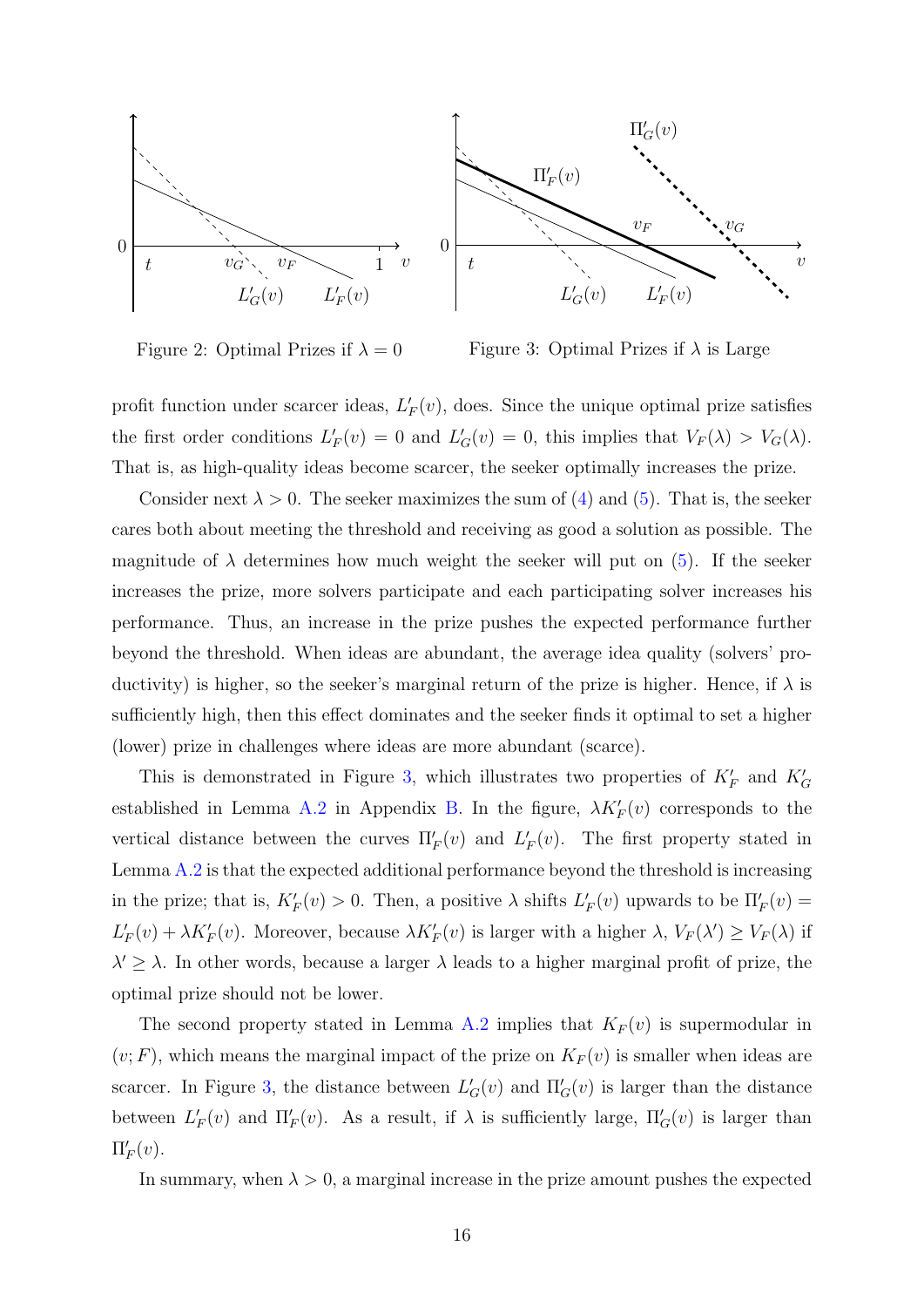performance further beyond the minimal threshold. Moreover, the marginal increase in the prize amount has a higher return if the solvers have more abundant ideas. As a result, as high-quality ideas become more abundant, the seeker optimally increases the prize.

The above discussion interestingly uncovers that while maximizing the expected payoff function  $\Pi_F(v) = L_F(v) + \lambda K_F(v)$ , idea abundance and prizes play substitute roles in the first term and complementary roles in the second term. This represents the main trade-off faced by a contest designer and  $\lambda$  determines the relative weight of the two elements.

We end this section with three remarks related to Proposition [2.](#page-13-1) Remark [2](#page-16-2) explains how our comparative static result differs from the literature.

<span id="page-16-2"></span>Remark 2 First, many comparative static results in the literature rely on submodular-ity or supermodularity (e.g. [Topkis,](#page-27-4) [1978\)](#page-27-4). In this paper, the objective function  $L_F(v)$ is neither submodular nor supermodular in  $(v; F)$ . Specifically, notice that the submodularity of  $L_F(v)$  in  $(v; F)$  requires  $L'_G(v) < L'_F(v)$  for all v, but Lemmas [A.7](#page-55-0) and [A.9](#page-56-0) in Appendix [E](#page-55-1) show otherwise (as illustrated in Figure [2\)](#page-15-0).<sup>[18](#page-16-3)</sup> Second, other comparative static results in the literature rely on single-crossing conditions (e.g., [Milgrom and Shan](#page-26-4)[non,](#page-26-4) [1994\)](#page-26-4).<sup>[19](#page-16-4)</sup> The distinguishing feature of our comparative static analysis is that it is with respect to distributions, and Lemma [A.1](#page-7-2) in Appendix [B](#page-34-0) states a functional form of the single-crossing condition for  $L_F(v)$  in  $(v; F)$ .

<span id="page-16-1"></span>For cleaner exposition, we use the stochastic order defined in Definition [2.](#page-11-1) However, the next remark explains how our results apply to a more general stochastic order.

Remark 3 It is well-known that dominance in terms of both the hazard rate and the reverse hazard rate is less restrictive than dominance in terms of the likelihood ratio.<sup>[20](#page-16-5)</sup> All of our results and their proofs remain unchanged if in Definition [2,](#page-11-1) instead of saying  $\hat{F} \prec_{LR} \hat{G}$ , we say  $\hat{G}$  dominates  $\hat{F}$  in terms of the hazard rate and in terms of the reverse hazard rate. We can also relax  $F \prec G$  to [\(6\)](#page-12-1) and [\(7\)](#page-12-1). This is because the two inequalities imply that  $\hat{G}$  stochastically dominates  $\hat{F}$  in terms of reverse hazard rate and hazard rate, which is sufficient for all our results.

The seeker's profit in [\(1\)](#page-7-3) has a discontinuous jump at the threshold, which arises if meeting the threshold results in a non-trivial profit. The remark below shows that our analysis applies even if the seeker's profit is continuous.

<span id="page-16-3"></span><sup>&</sup>lt;sup>18</sup>Lemma [A.7](#page-55-0) implies  $L'_F(1) - L'_G(1) > 0$  and Lemma [A.9](#page-56-0) implies  $L'_F(t) - L'_G(t) < 0$  if F and G have a common support [0, 1]. Therefore,  $L'_{F}(v)$  and  $L'_{G}(v)$  must intersect as in Figure [2.](#page-15-0)

<span id="page-16-4"></span><span id="page-16-0"></span><sup>&</sup>lt;sup>19</sup>They also require quasi-submodularity of the objective function.

<span id="page-16-5"></span><sup>20</sup>See, for instance, [Shaked and Shanthikumar](#page-27-8) [\(2007\)](#page-27-8), p. 55.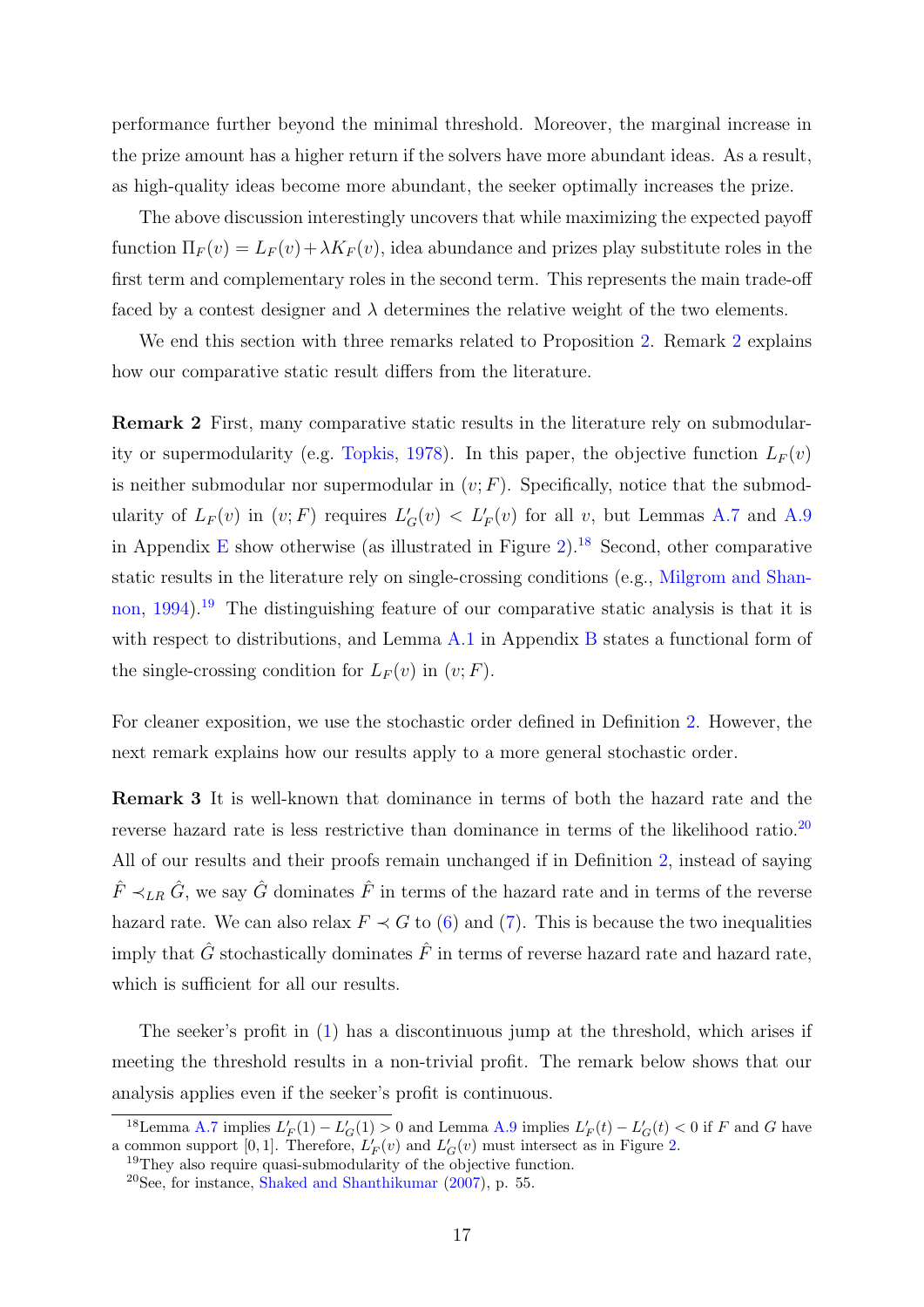Remark 4 Suppose that if the maximum performance is above the minimum performance threshold, the seeker's profit is given by

$$
\Pi(x_{(1)}, v) = \begin{cases} \lambda(x_{(1)} - t) - v & \text{if } x_{(1)} \ge t \\ 0 & \text{otherwise} \end{cases}
$$

instead of [\(1\)](#page-7-3). That is, the gross profit, max( $\lambda(x_{(1)}-t)$ , 0), is continuous in the maximum performance. Then,  $L_F(v) = -v(1 - F^n(q_t))$  and  $K_F(v)$  remain the same. Since there is no profit obtained from reaching the minimum performance threshold, if the marginal benefit is  $\lambda = 0$ , then  $V_F(\lambda) = V_G(\lambda) = 0$ . By virtually the same proof as Proposition [2,](#page-13-1) we obtain the critical value  $\hat{\lambda} = 0$  and case (i) in Proposition [2](#page-13-1) never arises. This means that in this case, scarcer ideas always lead to lower prizes.

#### <span id="page-17-0"></span>5.3 A Generalization of Proposition [2](#page-13-1)

We next consider a generalization of the result stated in Proposition [2](#page-13-1) by relaxing Assumptions 1 and 2. Without Assumption 1, there may be multiple optimal prizes. Then, let  $V_F(\lambda)$  and  $V_G(\lambda)$  represent the set of optimal prizes. To compare sets of possibly multiple optimal prizes, we use the strong set order (see, e.g., [Topkis,](#page-27-4) [1978\)](#page-27-4).

<span id="page-17-2"></span>**Definition 3** For two sets  $A, B \subset \mathbb{R}^m$ , A is greater than B in the strong set order, written as  $A \geq B$ , if, for any  $a \in A$  and any  $b \in B$ , the pointwise maximum  $a \vee b \in A$ and the pointwise minimum  $a \wedge b \in B$ .

If  $m = 1$ , then  $a \vee b = \max\{a, b\}$  and  $a \wedge b = \min\{a, b\}$ . For example,  $\{2, 3, 4\} \ge$  $\{1, 2, 3\}$  and  $[2, 4] \geq [1, 3]$ . If both A and B are singletons, the strong set order reduces to the order over real numbers. The following proposition shows that a result similar to Proposition [2](#page-13-1) can be obtained if Assumptions 1 and 2 are relaxed.

<span id="page-17-1"></span>**Proposition 3** If  $F \prec G$ , there exist  $\hat{\lambda}' \geq \hat{\lambda} > 0$  such that i)  $V_F(\lambda) > V_G(\lambda)$  if  $\lambda < \hat{\lambda}$ . ii)  $V_F(\lambda) \leq V_G(\lambda)$  if  $\lambda > \hat{\lambda}'$ .

Notice that  $\hat{\lambda}'$  and  $\hat{\lambda}$  may be different, which is the key difference between Propositions [2](#page-13-1) and [3.](#page-17-1) This is partly because the strong set order is only a partial order if  $V_F(\lambda)$  or  $V_G(\lambda)$ contains multiple prizes. In contrast, when the optimal prize is unique as in Proposition [2,](#page-13-1) the strong set order becomes the complete order over real numbers.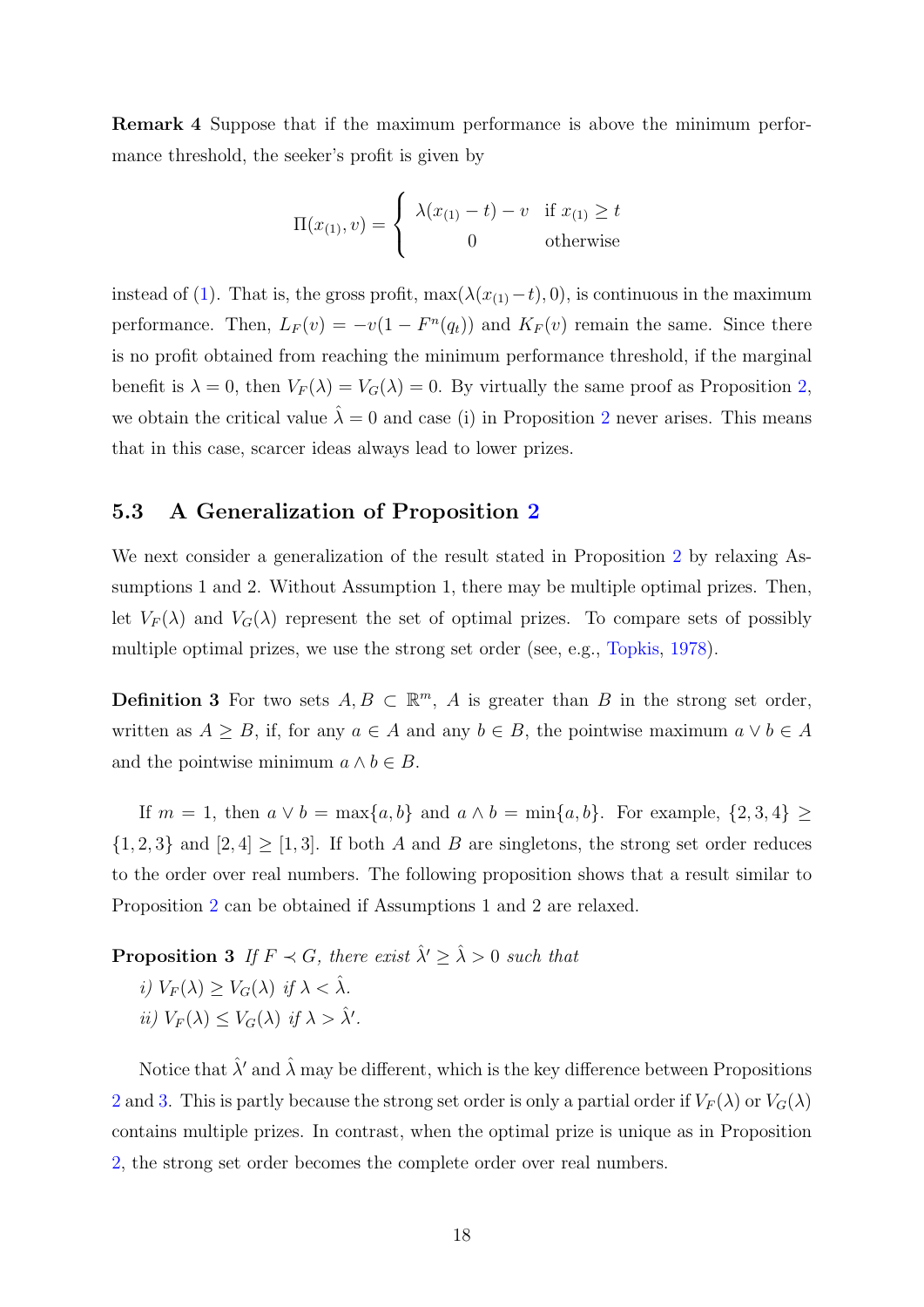### <span id="page-18-0"></span>6 Extensions

#### <span id="page-18-1"></span>6.1 Nonlinear Benefits

So far we have assumed that the marginal benefit of additional performance above the threshold is constant. In this section, we show that our results continue to hold when we relax this assumption by generalizing the seeker's benefit to

$$
\Pi(x_{(1)}) = \begin{cases} 1 + \lambda B(x_{(1)} - t) - v & \text{if } x_{(1)} \ge t \\ 0 & \text{otherwise} \end{cases}
$$

where B is differentiable and satisfies  $B(0) = 0$ ,  $B'(x) > 0$  for all  $x \ge 0$ . It is not necessarily concave or convex. In previous sections, we considered the special case where  $B(x) = x$ .

Since the change in the seeker's benefit function does not have an impact on the solvers' behavior, the solvers' equilibrium strategies remain the same as in Lemma [1.](#page-7-2) As in Section [3,](#page-5-0) we can also write the expected profit as  $\Pi_{F,B}(v) = L_F(v) + \lambda K_{F,B}(v)$ , where  $L_F(v)$  is the same as in [\(4\)](#page-8-0) and

$$
K_{F,B}(v) = \int_{q_t}^{w_F} B\left(v \int_{q_t}^q s dF^{n-1}(s)\right) dF^n(q)
$$

is the expected benefit from additional performance above the threshold  $t$ .

We generalize Assumptions 1 and 2 to nonlinear benefit functions as follows:

**Assumption 1'** 
$$
\frac{L'_F(v)}{K'_{F,B}(v)}
$$
 is strictly decreasing in  $v$  whenever  $\frac{L'_F(v)}{K'_{F,B}(v)} > \lim_{v \to \infty} \frac{L'_F(v)}{K'_{F,B}(v)}$ .

\n**Assumption 2'**  $\frac{L'_F(v)}{K'_{F,B}(v)}$  and  $\frac{L'_G(v)}{K'_{G,B}(v)}$  cross at most once over the range of  $v$  such that

 $L'_F(v)$  $\frac{L'_{F}(v)}{K'_{B,F}(v)} > \lim_{v \to \infty} \frac{L'_{F}(v)}{K'_{B,F}(v)}$  $\frac{L'_{F}(v)}{K'_{B,F}(v)}$  and  $\frac{L'_{G}(v)}{K'_{B,G}(v)}$  $\frac{L_G'(v)}{K_{B,G}'(v)} > \lim_{v \to \infty} \frac{L_G'(v)}{K_{B,G}'(v)}$  $\frac{L_G(v)}{K'_{B,G}(v)}$ , and  $\lim_{x\to\infty} B'(x) = \underline{b} > 0$ .

The first part of Assumption  $2'$  is similar to Assumption 2, but the second part is new. This part ensures the marginal value  $B'(x)$  converges to a positive value as x goes to infinity. If this is violated and the marginal value converges to zero, for sufficiently large  $\lambda$ , the comparative statics are similar to  $\lambda = 0$ . This is because the benefit function for sufficiently large  $\lambda$  has a similar shape to that with  $\lambda = 0$ .

Replacing Assumptions 1 and 2 with Assumptions  $1'$  and  $2'$ , we can generalize Propositions [1-](#page-9-3)[3](#page-17-1) to accommodate nonlinear benefits. This is done in Propositions [A.1-](#page-9-3)[A.3.](#page-17-1) Because these results and their proofs are similar to those of Propositions [1-](#page-9-3)[3,](#page-17-1) we relegate them to the appendix.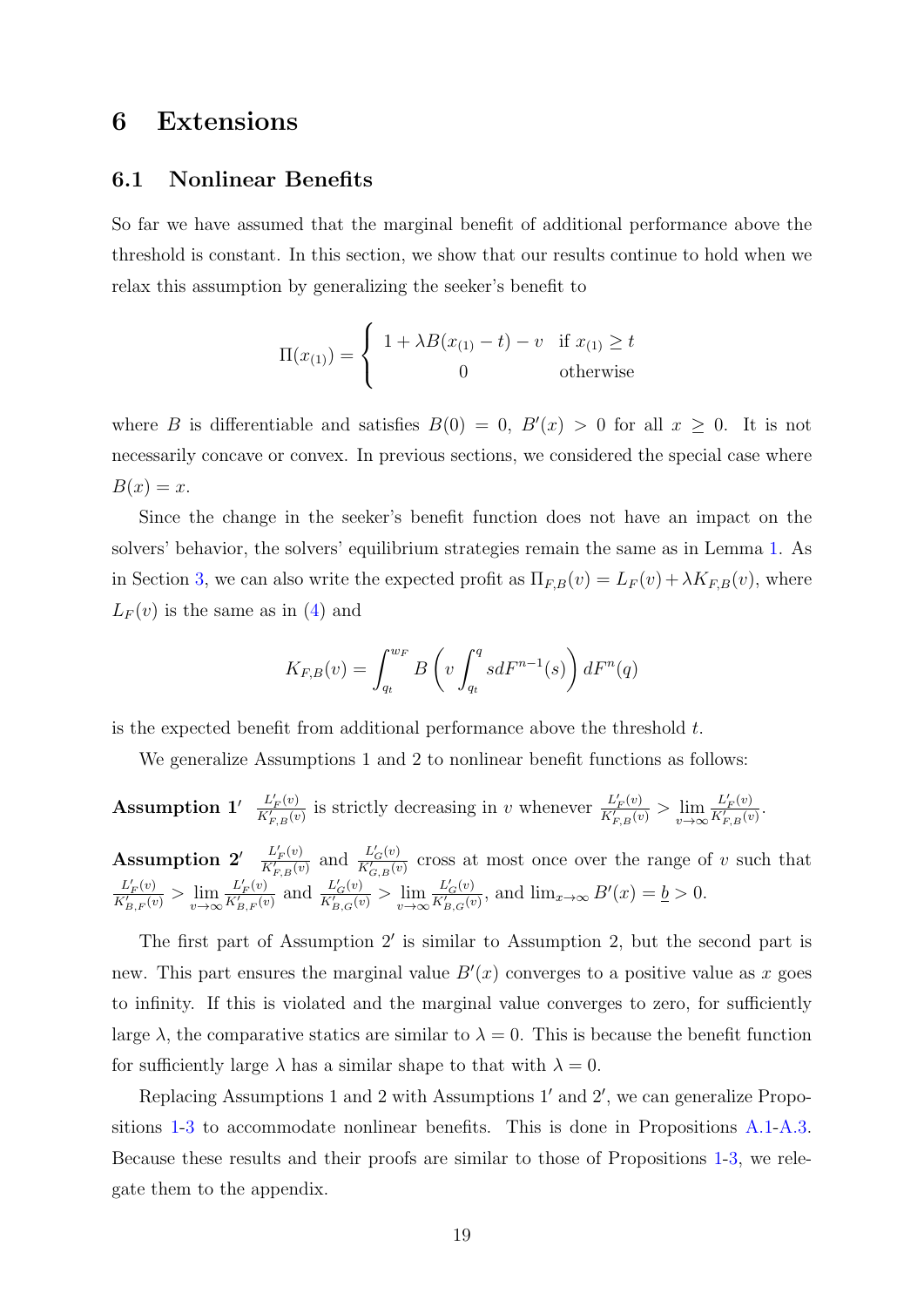#### <span id="page-19-0"></span>6.2 Endogenous Reservation Performance

In this section, we assume that the seeker can choose both a prize value  $v$  and a performance level  $r$  such that the prize is awarded only if the highest performance is at least r. Since r plays a similar role to a reservation price in the auction literature, we call it the reservation performance.

Note that given the seeker's choice  $(v, r)$ , the solvers' equilibrium strategy is the same as in Lemma [1](#page-7-2) except that t is replaced by r. An increase in r causes an upward shift in  $\beta(q_i)$ . Hence, the seeker may want to set a higher r in order to elicit solutions with higher performance levels, which becomes more important as  $\lambda$  increases.

As we show in Lemma [A.11](#page-58-0) in Appendix [G,](#page-58-1) although the seeker may choose any  $r \geq 0$ , choosing a reservation performance level  $r < t$  is never optimal. This is because performance levels below  $t$  are worthless to the seeker. Thus, we only need to consider  $r \geq t$ . Given such a  $r \geq t$ , solvers with  $q_i < q_r$  do not participate and those with  $q_i > q_r$ choose a performance level above  $r \geq t$ , where  $q_r$  is the unique solution of

<span id="page-19-2"></span>
$$
q_r F^{n-1}(q_r) = r/v.
$$
\n<sup>(9)</sup>

As a result, the expected profit of the seeker is given by

$$
\int_{q_r}^{w_F} [1 + \lambda(\beta(q) - t)] dF^n(q) - v(1 - F^n(q_r))
$$

Substituting  $\beta(q)$  into the profit, we can rewrite it as a function of v and  $q_r$ <sup>[21](#page-19-1)</sup>

$$
\Pi_F(v, q_r) = L_F(v, q_r) + \lambda K_F(v, q_r)
$$
\n(10)

where

$$
L_F(v, q_r) = (1 - v)(1 - F^n(q_r))
$$
  
\n
$$
K_F(v, q_r) = \int_{q_r}^{w_F} \left[ v F^{n-1}(q) \left( q - \frac{1 - F^n(q)}{(F^n)'(q)} \right) - t \right] dF^n(q)
$$

Hence, the seeker chooses  $(v, q_r)$  instead of  $(v, r)$ . Since  $r \ge t$  is equivalent to  $q_r \ge q_t$ , the seeker chooses  $v \geq 0$  and  $q_r \geq q_t$  to maximize  $\Pi_F(v,q_r)$ . Given  $(v,q_r)$ , r can be recovered from [\(9\)](#page-19-2). Let  $VR_F(\lambda)$  denote the set of optimal pairs of  $(v, r) \in [0, v_{max}] \times \mathbb{R}_+$ when the idea quality distribution is  $F$ .

<span id="page-19-1"></span> $^{21}$ For more details, see Appendix [G.](#page-58-1)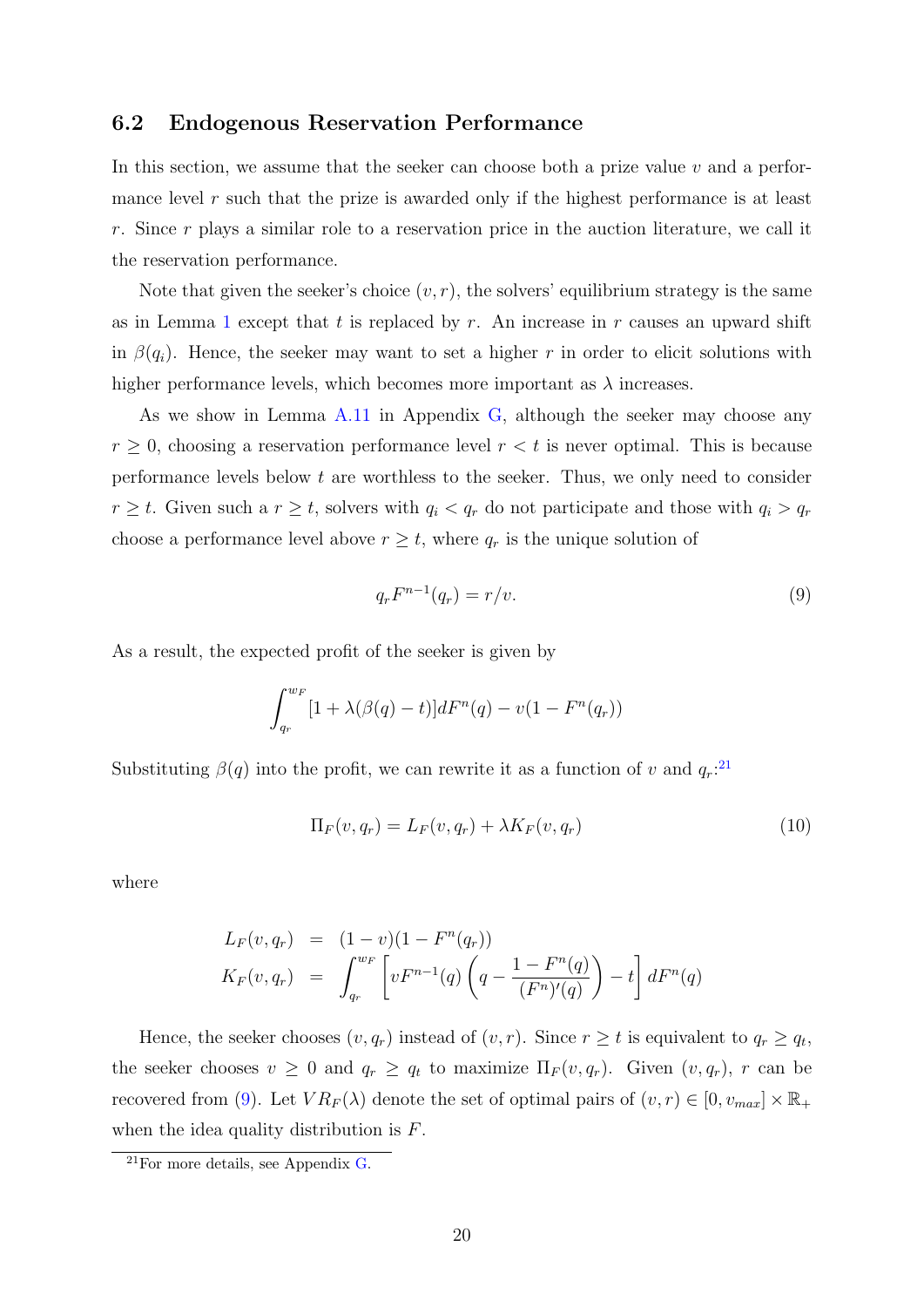We show in Lemma [A.12](#page-59-0) that when  $\lambda = 0$ , even though the seeker has the option to choose a r value that is different from t, it is optimal to choose  $r = t$ . We already know that  $r < t$  is not optimal. It is not optimal to announce  $r > t$  either since it causes the seeker to miss on profitable opportunities.

However, for  $\lambda > 0$ , there may be a reason to set  $r > t$ . This is because setting  $r > t$ may increase performance further beyond the threshold  $t$ , which becomes important for sufficiently high values of  $\lambda$ . Lemma [A.13](#page-60-0) formalizes this intuition.

The next assumption ensures that for all  $\lambda$ , each solver's probability of participation is bounded away from zero under the optimal reservation performance and prize.<sup>[22](#page-20-0)</sup>

**Assumption 3** 
$$
q - \frac{1 - F^n(q)}{(F^n)'(q)}
$$
 increases in q, and  $\lim_{q \to w_F} \left( q - \frac{1 - F^n(q)}{(F^n)'(q)} \right) > 0$ .<sup>23</sup>

Assumption 3 states that the virtual valuation of  $q_{(1)}$ , the best idea quality, is increasing, and it is positive at the highest value in the support.

In order to compare  $VR_F(\lambda)$  for different  $\lambda$ , we need to use the strong set order given in Definition [3](#page-17-2) for higher dimensions with  $m = 2$ . We can also use the order to define monotonicity of  $VR_F(\lambda)$  and  $VR_G(\lambda)$ . For example, we say  $VR_F(\lambda)$  is monotone non-decreasing/non-increasing in  $\lambda$  if for any  $\lambda_1 > \lambda_2$ ,  $VR_F(\lambda_1)$  is no lower/higher than  $VR_F(\lambda_2)$ . The following result is analogous to Proposition [1.](#page-9-3)

<span id="page-20-2"></span>**Proposition 4** Under Assumption 3, there exist  $\lambda'' \geq \lambda' > 0$  such that

- i)  $VR_F(\lambda)$  is monotone non-decreasing for  $\lambda < \lambda'$ .
- ii)  $VR_F(\lambda)$  is monotone non-increasing for  $\lambda > \lambda''$ .

As different from Proposition [1,](#page-9-3) Proposition [4](#page-20-2) considers both the optimal prize and the optimal reservation performance, but it focuses on sufficiently small or large  $\lambda$  values only. In the proof of Proposition [4,](#page-20-2) we show that for  $\lambda$  sufficiently small, the optimal reservation performance is equal to the threshold, and the optimal prize is increasing in λ. In contrast, for sufficiently large λ, the optimal prize is equal to the upper boundary  $v_{max}$ , and the optimal reservation performance is strictly decreasing in  $\lambda$ . Hence, the optimal prize is weakly increasing in  $\lambda$  for  $\lambda < \lambda'$  and  $\lambda > \lambda''$ , which is in line with Proposition [1.](#page-9-3)

The intuition for the above result is as follows. Notice that  $\frac{\partial^2 L_F(v,q_r)}{\partial v \partial q}$  $\frac{L_F(v,q_r)}{\partial v \partial q_r} > 0$ , and  $q_r$  is strictly increasing in r due to [\(9\)](#page-19-2), so v and r play complementary roles in  $L_F(v, q_r)$ . In

<span id="page-20-1"></span><sup>23</sup>This assumption allows for the case where  $\lim_{q \to w_F} \left( q - \frac{1 - F^n(q)}{(F^n)'(q)} \right)$  $(F^n)'(q)$  $= +\infty$ .

<span id="page-20-0"></span><sup>22</sup>See the proof of Proposition [4](#page-20-2) in Appendix [G.](#page-58-1)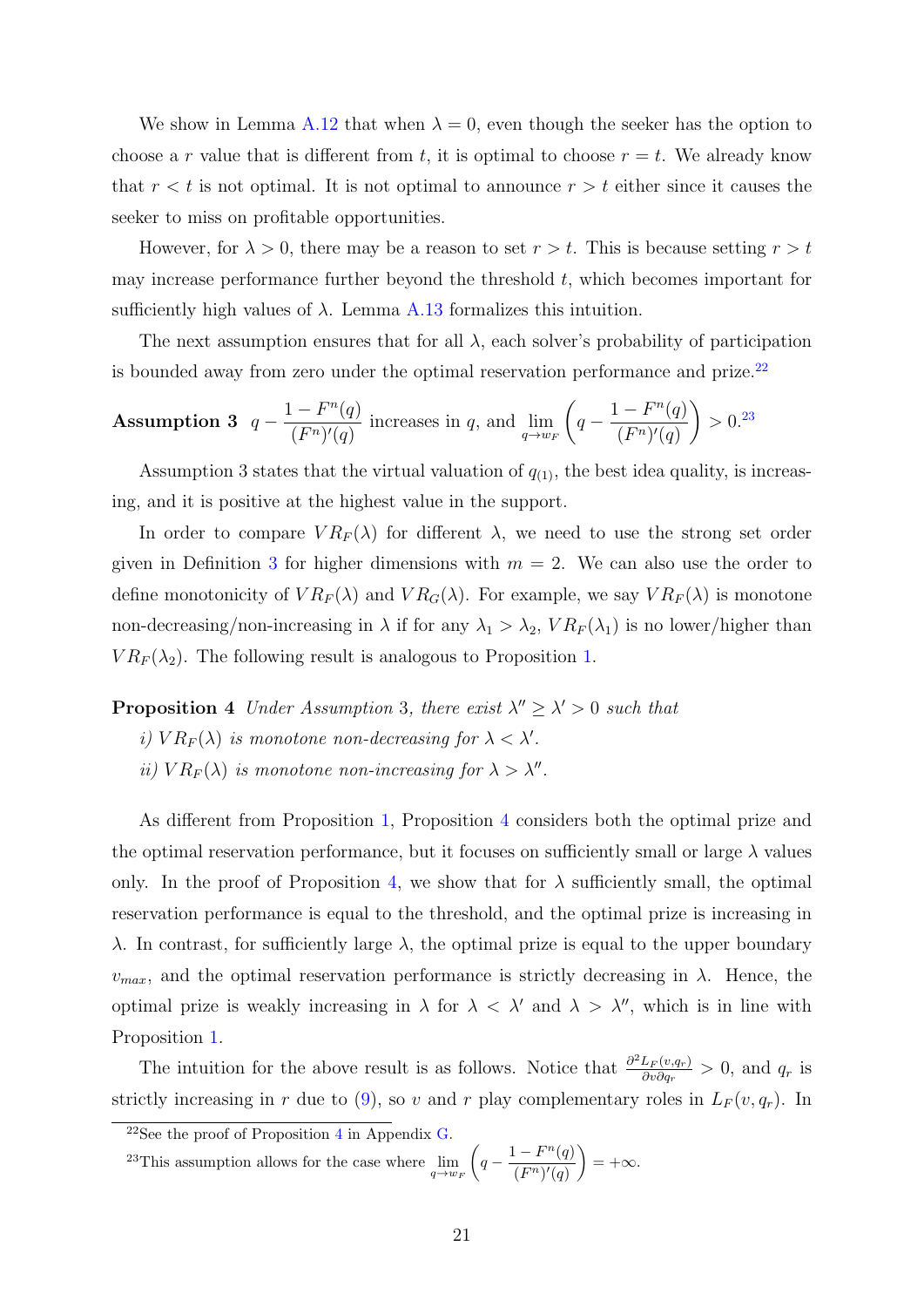contrast,  $\frac{\partial^2 K_F(v,q_r)}{\partial v \partial q}$  $\frac{K_F(v,q_r)}{\partial v \partial q_r}$  < 0, which means v and  $q_r$  play substitute roles in  $K_F(v,q_r)$ .<sup>[24](#page-21-0)</sup> As a result, as  $\lambda$  increases from 0, the optimal v and  $q_r$  first change in the same direction due to their impact on  $L_F(v, q_r)$ , but eventually they may move in different directions due to their impact on  $K_F(v, q_r)$ .

For a given  $\lambda$ , let  $VR_G(\lambda)$  be the set of optimal  $(v, r)$  associated with distribution G. Recall that  $r = 0$  if  $\lambda = 0$ . Therefore, Proposition [2](#page-13-1) implies that  $VR_F(\lambda) \geq VR_G(\lambda)$  if  $\lambda = 0$ . The comparison of  $VR_F(\lambda)$  and  $VR_G(\lambda)$  for sufficiently large  $\lambda$  is closely related to the two equations below:

<span id="page-21-1"></span>
$$
F^{n-1}(q)\left(q - \frac{1 - F^n(q)}{(F^n)'(q)}\right) = \frac{t}{v_{max}}\tag{11}
$$

$$
G^{n-1}(q)\left(q - \frac{1 - G^n(q)}{(G^n)'(q)}\right) = \frac{t}{v_{max}}\tag{12}
$$

Equation [\(11\)](#page-21-1) is the first order condition  $\frac{\partial \Pi_F(v,q_r)}{\partial q_r} = 0$  evaluated at  $\lambda \to \infty$ , and [\(12\)](#page-21-1) is the counterpart for  $G<sup>25</sup>$  $G<sup>25</sup>$  $G<sup>25</sup>$ . These equations have a unique solution under Assumption 3. Let  $q_F$  be the solution to [\(11\)](#page-21-1) and  $q_G$  be the solution to [\(12\)](#page-21-1). The following result compares  $VR_F(\lambda)$  and  $VR_G(\lambda)$ :

<span id="page-21-3"></span>**Proposition 5** Under Assumption 3, if  $F \prec G$ , there exist  $\hat{\lambda}' \geq \hat{\lambda} > 0$  such that i) for  $\lambda < \lambda$ ,  $VR_F(\lambda) \geq VR_G(\lambda)$ . ii) for  $\lambda > \hat{\lambda}'$ ,  $VR_F(\lambda) \leq VR_G(\lambda)$  if  $q_GG^{n-1}(q_G) \geq q_FF^{n-1}(q_F)$ ;  $VR_F(\lambda) \geq VR_G(\lambda)$  if  $q_GG^{n-1}(q_G) < q_FF^{n-1}(q_F)$ .

Proposition [5](#page-21-3) is analogous to Proposition [3.](#page-17-1) We show in the proof of Proposition [5](#page-21-3) that the optimal reservation performance is equal to the threshold for  $\lambda < \hat{\lambda}$ . Hence, part i) of Proposition [5](#page-21-3) generalizes part i) of Proposition [3](#page-17-1) by considering both the optimal prize and reservation performance. The difference in part ii) between Propositions [3](#page-17-1) and [5](#page-21-3) comes from the optimal reservation performance. As we show in the proof, the optimal reservation performance with  $G$ , representing the case of more abundant ideas, will be lower if the corresponding effective quality of  $q_G$  is lower than that of  $q_F$ .

The results in Proposition [5](#page-21-3) follow from the following observations made in the proof. When  $\lambda$  is sufficiently small, the optimal prize associated with F is higher than that associated with G. The optimal reservation performance under both  $F$  and  $G$  is the same and equal to r. When  $\lambda$  is sufficiently large, the optimal prize under both F and G

<span id="page-21-0"></span><sup>&</sup>lt;sup>24</sup>Notice that  $K_F(v,q_r) = \int_{q_r}^{w_F} [\beta(q) - t] dF^n(q) = v \int_{q_r}^{w_F} \int_{q_r}^q s dF^{n-1}(s) dF^n(q)$ , so  $\frac{\partial^2 K_F(v,q_r)}{\partial v \partial q_r}$  $\frac{\partial F(v,q_r)}{\partial v \partial q_r} =$  $-q_r(F^{n-1})'(q_r)(1 - F^n(q_r)) < 0.$ 

<span id="page-21-2"></span><sup>&</sup>lt;sup>2[5](#page-21-3)</sup>See the proof of Proposition  $5$  in Appendix  $G$ .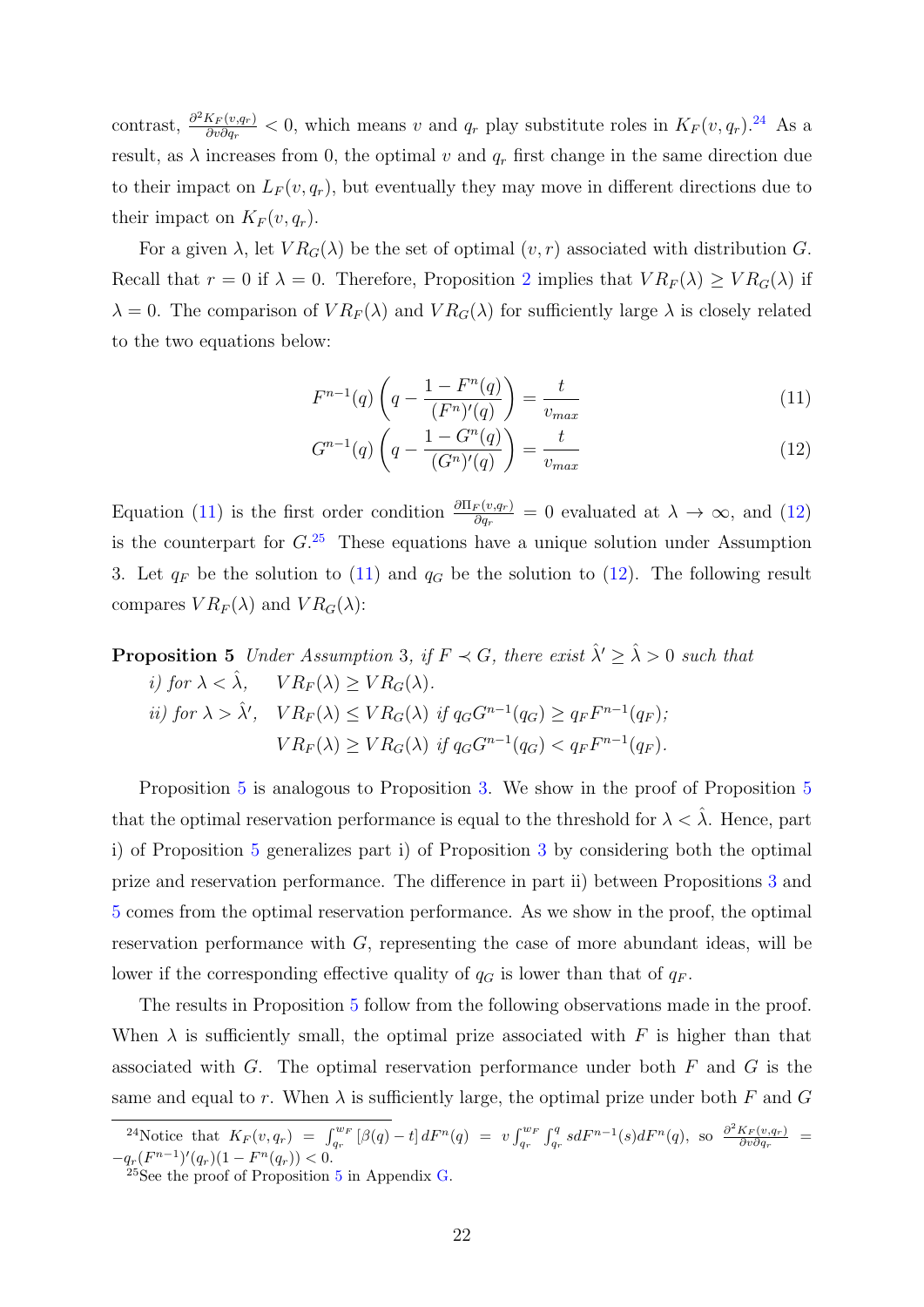<span id="page-22-1"></span>

Figure 4: Optimal Prize

Figure 5: Optimal Reservation Performance

is equal to the upper boundary  $v_{max}$ . If  $\lambda \to +\infty$ , the optimal reservation performance associated with F is above r and converges to  $v_{max}q_F F^{n-1}(q_F)$  and that associated with G is above r and converges to  $v_{max}q_GG^{n-1}(q_G)$ .

The following example illustrates Proposition [5.](#page-21-3)

**Example 2** Consider Example [1,](#page-14-0) but now assume that the seeker chooses  $(v, r)$ . Recall that  $t = 0.4$ ,  $n = 4$ ,  $v_{max} = 1.5$ . For each  $\lambda$ , there is a unique optimal prize, denoted as  $V_F(\lambda)$ , and a unique optimal reservation performance, denoted as  $R_F(\lambda)$ . There exists  $\hat{\lambda} = 0.50$  such that  $V_F(\lambda) > V_G(\lambda)$  and  $R_F(\lambda) = R_G(\lambda)$  for  $\lambda < \hat{\lambda}$ , and  $V_G(\lambda) \ge V_F(\lambda)$ and  $R_G(\lambda) > R_F(\lambda)$  for  $\lambda > \lambda$ . Figures [4](#page-22-1) illustrates the optimal prizes and Figure [5](#page-22-1) illustrates the optimal reservation performance.

#### <span id="page-22-0"></span>6.3 Winner-Take-All vs. Multiple Prizes

So far we have been focusing on a winner-take-all prize structure. We next generalize our results to a setup without the restriction of a single prize. Specifically, suppose that  $n \geq 3$ and the seeker chooses at most two prizes  $v^1 \ge v^2 \ge 0$ . If the two highest performing solutions,  $x_{(1)}$  and  $x_{(2)}$ , reach the threshold t, the solution with the highest performance receives the highest prize  $v^1$  and the solution with the second highest performance receives  $v^2$ . If only  $x_{(1)}$  reaches the threshold, then  $v^1$  is awarded to the winner and  $v^2$  is not awarded. If neither  $x_{(1)}$  nor  $x_{(2)}$  reaches the threshold, no prizes are awarded.

Multiple prizes bring several complications to the seeker's choices: First, the seeker needs to choose both the size of the purse (total budget) and the allocation of the purse between the prizes. This differs from the large and growing literature on how to optimally allocate a given budget between prizes (e.g., [Krishna and Morgan,](#page-26-12) [1998](#page-26-12) and [Moldovanu](#page-27-0) [and Sela,](#page-27-0) [2001\)](#page-27-0). The second complication is that multiple prizes may help the seeker reduce expenditure in prizes. To see this, notice that if only  $x_{(1)}$  reaches the threshold,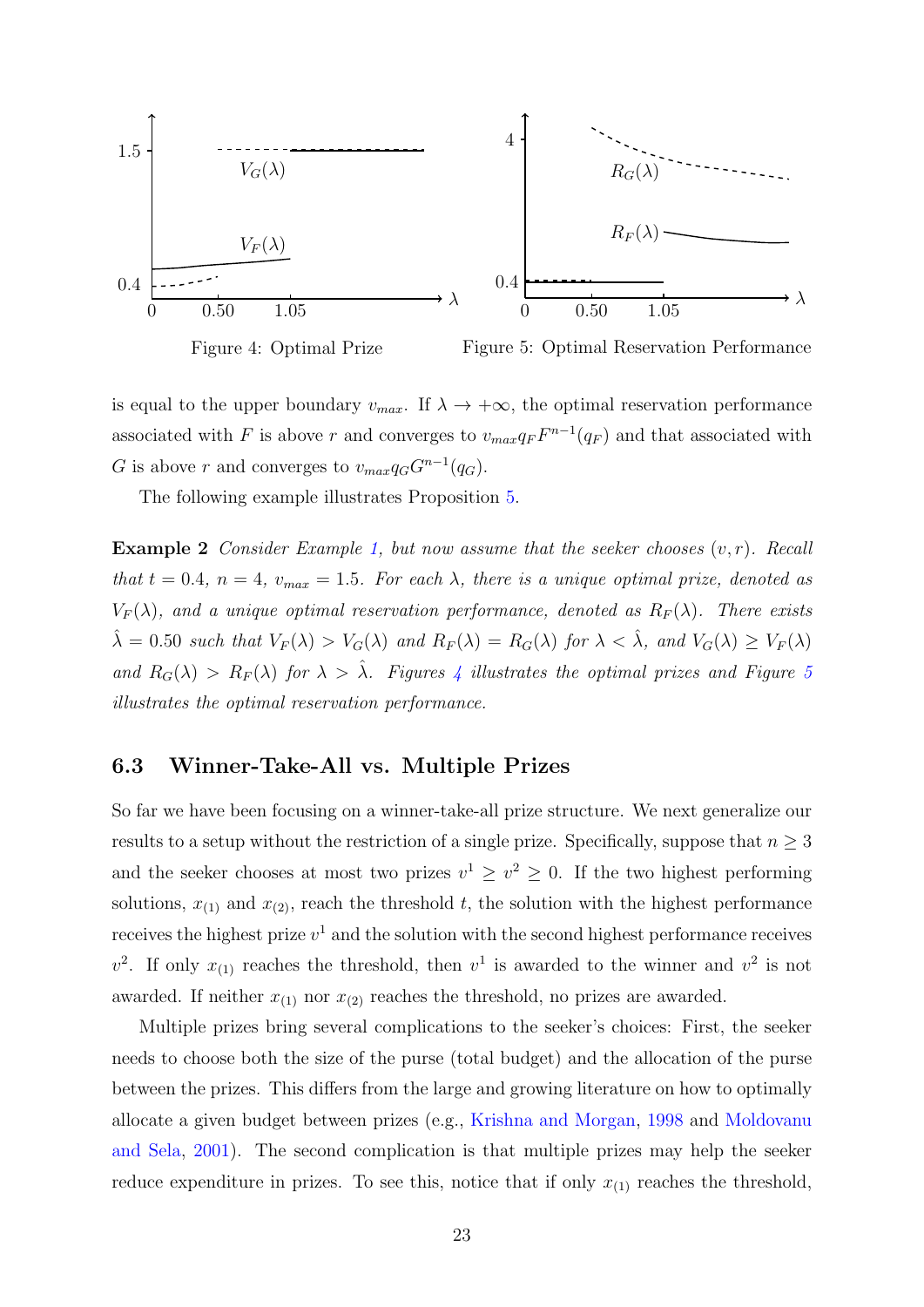the seeker only awards the first prize and saves the second. When the contest designer must spend a given budget, this effect does not arise.

Let  $\bar{v}$  stand for the budget for the prizes. She allocates the purse into  $v^1$  and  $v^2$  with  $v^1 \ge v^2 \ge 0$ . Let  $\bar{V}_F(\lambda)$  be the set of optimal budgets for the distribution F and marginal benefit  $\lambda$ . The result below generalizes Proposition [3](#page-17-1) to multiple prizes.

**Proposition 6** Suppose 1)  $\hat{G}$  or  $\hat{F}$  has increasing hazard rate, 2)  $\hat{G}$  or  $\hat{F}$  is log-concave.<sup>[26](#page-23-1)</sup> Then, for  $F \prec G$ , there exist  $\lambda'' \geq \lambda' > 0$  such that

- i) for  $\lambda < \lambda'$ , two equal prizes are optimal for  $\lambda > \lambda''$ , winner-take-all is optimal;
- ii) for  $\lambda < \lambda'$ , scarcer ideas lead to larger optimal purses:  $\bar{V}_G(\lambda) \leq \bar{V}_F(\lambda)$ , for  $\lambda > \lambda''$ , scarcer ideas lead to smaller optimal purses:  $\bar{V}_F(\lambda) \leq \bar{V}_G(\lambda)$ .

The above result demonstrates a novel characteristic of contests that affects the optimal allocation of prizes: the marginal benefit  $\lambda$ <sup>[27](#page-23-2)</sup> This is because multiple prizes encourage solvers with lower quality ideas to participate. If  $\lambda$  is small, multiple prizes are optimal because more participations lead to higher probability of success. As  $\lambda$  becomes larger, by how much the highest performance exceeds the threshold is more important for the seeker's profit than the probability of success. Since the highest performance is unlikely to be achieved by those with lower idea qualities, the seeker prefers to merge the multiple prizes into a single one to provide stronger incentive to the solvers with higher idea qualities.

### <span id="page-23-0"></span>7 Conclusion

Although innovation contests have a long history, there has been an increase in their use in recent years. One of the reasons for this growth in popularity of innovation contests is that progress in information technology has made it easier to run innovation contests using the Internet. As a result, several innovation platforms have emerged on the Internet as the meeting place of seekers of innovative solutions and solvers of innovation problems.<sup>[28](#page-23-3)</sup> Especially when it is not possible to identify ex ante who has the expertise to solve a specific challenge, it is useful to make the challenge public to many potential solvers.<sup>[29](#page-23-4)</sup>

<span id="page-23-1"></span><sup>&</sup>lt;sup>26</sup>Notice that  $\hat{F}$  has increasing hazard rate if and only if  $\frac{f(q)}{1-F(q)} \frac{1}{F^{n-1}(q)+q(n-1)F^{n-2}(q)f(q)}$  increases in q. In addition,  $\hat{F}$  is log-concave if and only if  $\frac{f(q)}{F(q)} \frac{1}{F^{n-1}(q)+q(n-1)F^{n-2}(q)f(q)}$  decreases in q.

<span id="page-23-3"></span><span id="page-23-2"></span> $^{27}$ See [Sisak](#page-27-9) [\(2009\)](#page-27-9) for a survey of other characteristics affecting the optimal allocation of prizes. <sup>28</sup>See, for example, [InnoCentive,](http://www.innocentive.com) [IdeaConnection,](http://www.ideaconnection.com) and [OpenIDEO.](https://openideo.com)

<span id="page-23-4"></span> $^{29}$ Indeed, [Jeppesen and Lakhani](#page-26-13) [\(2010\)](#page-26-13) provide evidence that the winning solution may often come from "nonobvious individuals".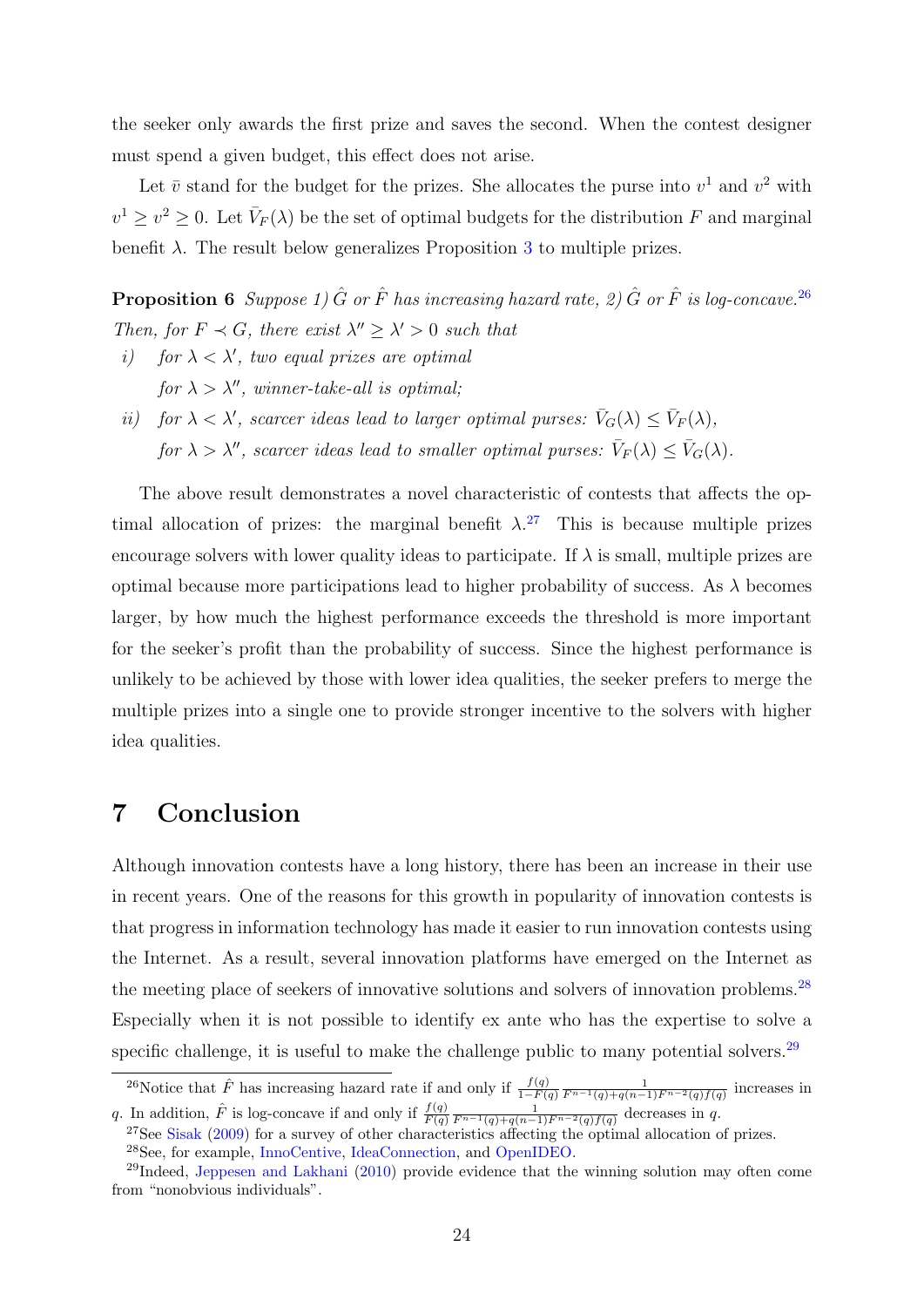For designers of innovation contests, a significant challenge is what prize to set. We model innovation contests assuming both ideas and effort are integral parts of the innovation process. When the innovation challenge is a difficult one and high-quality ideas will not be commonly observed, is it always optimal to post a high prize? We analyze this question by introducing a novel way of capturing idea scarcity with a new order of stochastic dominance.

Our analysis uncovers that while determining the prize level, contest designers should consider how much they will benefit from a marginal increase in performance as well as how difficult the challenge is. It is not necessarily the case that they should incentivize harder challenges with higher prizes. If the marginal benefit of performance is low, the optimal prize increases with the scarcity of ideas; if the marginal benefit is higher, the optimal prize decreases with the scarcity of ideas. We show that these insights continue to hold with non-linear benefit function, endogenous minimum performance, and multiple prizes.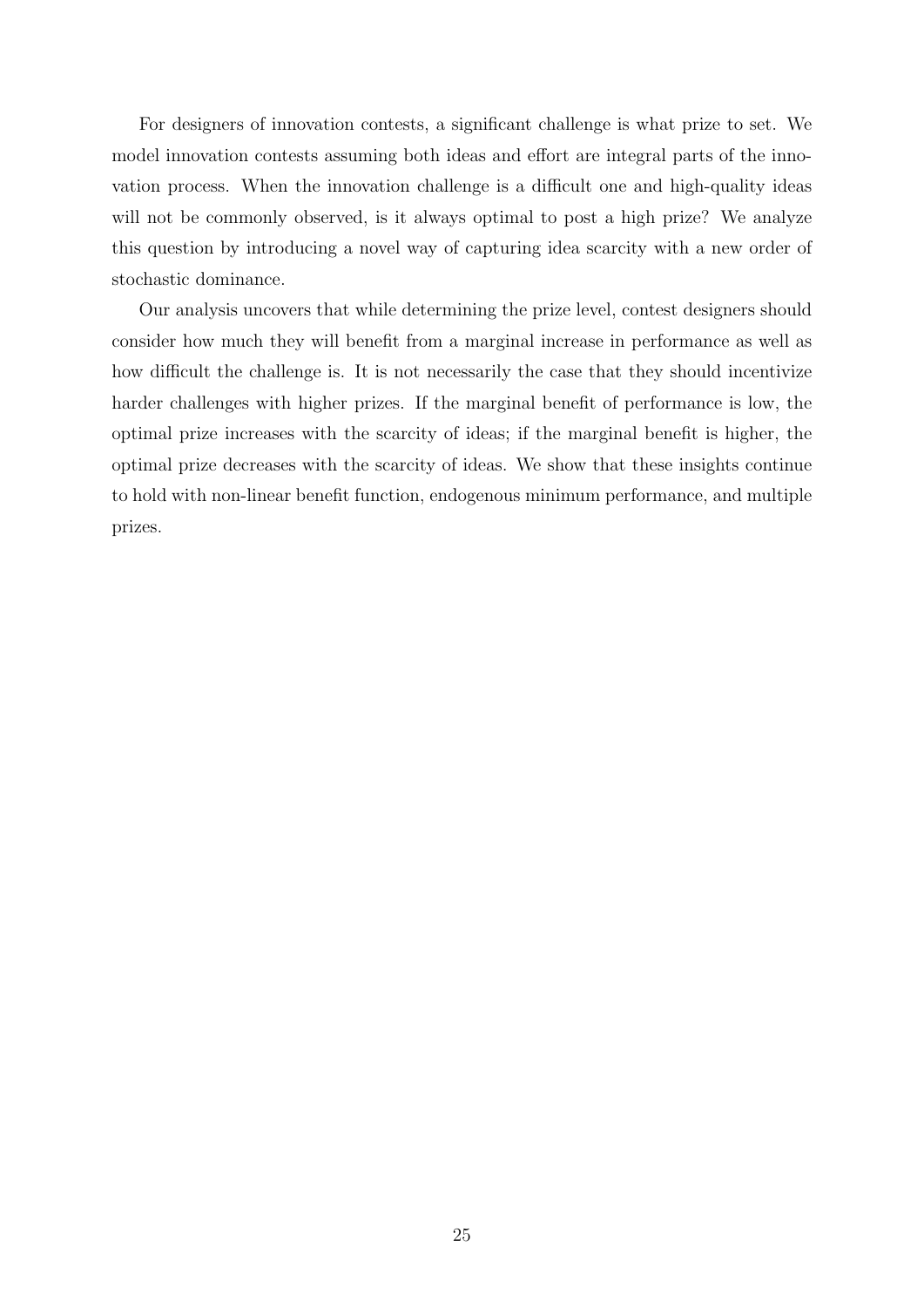### References

<span id="page-25-12"></span>Arnold, V. I. (1984). Ordinary Differential Equations, Springer.

- <span id="page-25-7"></span>Athey, S. (2002). "Monotone Comparative Statics under Uncertainty," Quarterly Journal of Economics, 117, pp. 187-223.
- <span id="page-25-11"></span>Bagnoli, M. and Bergstrom, T. (2005). "Log-concave Probability and Its Applications," Economic Theory, 26, pp. 445-469.
- <span id="page-25-9"></span>Barlow, R. E. and Proschan, F. (1966). "Inequalities for Linear Combinations of Order Statistics from Restricted Families," Annals of Mathematical Statistics, 37, pp. 1593- 1601.
- <span id="page-25-1"></span>Bjelland, O. M. and Wood, R. C. (2008). "An Inside View of IBM's 'Innovation Jam'," MIT Sloan Management Review, 50, pp. 32-40.
- <span id="page-25-10"></span>Bulow, J. and Roberts, J. (1989). "The Simple Economics of Optimal Auctions," Journal of Political Economy, 97, pp. 1060-1090.
- <span id="page-25-5"></span>Che, Y. and Gale, I. (2003). "Optimal Design of Research Contests," American Economic Review, 93, pp. 646-671.
- <span id="page-25-2"></span>Chawla, S., Hartline, J. D. and Sivan, B. (2015). "Optimal Crowdsourcing Contests," Games and Economic Behavior, 113, pp. 80-96.
- <span id="page-25-6"></span>Erat, S. and Krishnan, V. (2012). "Managing Delegated Search Over Design Spaces," Management Science, 58, pp. 606-623.
- <span id="page-25-8"></span>Fu, Q., Lu, J. and Lu, Y. (2012). "Incentivizing R&D: Prize or Subsidies?" International Journal of Industrial Organization, 30, pp. 67-79.
- <span id="page-25-0"></span>Füller, J., Bartl, M., Ernst, H. and Mühlbacher, H. (2006). "Community Based Innovation: How to Integrate Members of Virtual Communities into New Product Development," *Electronic Commerce Research*, 6, pp. 57-73.
- <span id="page-25-4"></span>Fullerton, R., Linster, B., McKee, M. and Slate, S. (2002). "Using Auctions to Reward Tournament Winners: Theory and Experimental Investigations," RAND Journal of Economics, 33, pp. 62-84.
- <span id="page-25-3"></span>Fullerton, R. and McAfee, R. P. (1999). "Auctioning Entry into Tournaments," Journal of Political Economy, 107, pp. 573-605.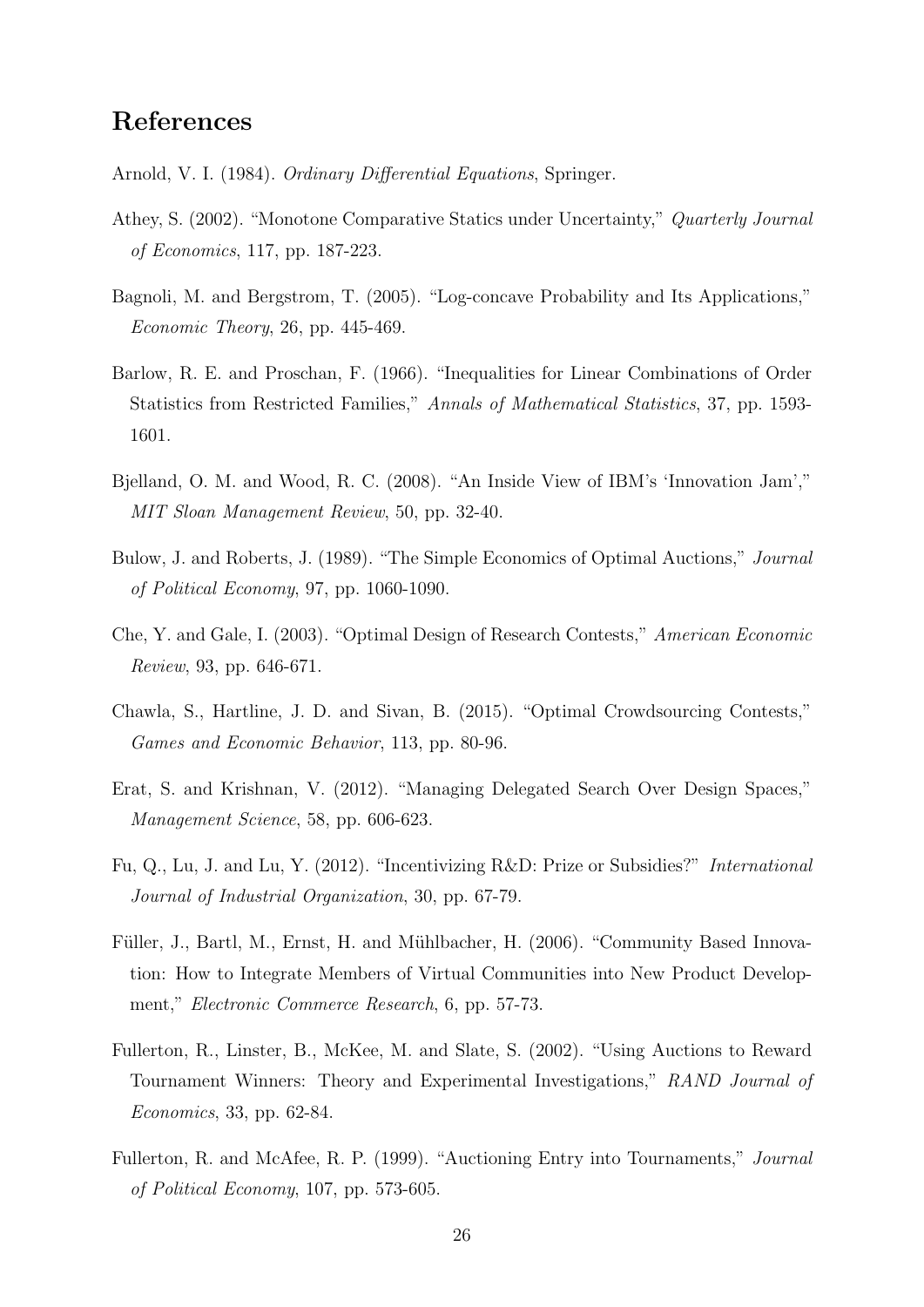- <span id="page-26-8"></span>Galassoa, A., Mitchell, M. and Virag, G. (2018). "A Theory of Grand Innovation Prizes," Research Policy, 47, pp. 343-362.
- <span id="page-26-2"></span>Ganuza, J.J. and Hauk, E. (2006). "Allocating Ideas: Horizontal Competition in Tournaments," Journal of Economics and Management Strategy, 15, pp. 763-787.
- <span id="page-26-6"></span>Hopkins, E. and Kornienko, T. (2007). "Cross and Double Cross: Comparative Statics in First Price and All Pay Auctions," The BE Journal of Theoretical Economics, 7(1), 19.
- <span id="page-26-7"></span>Hoppe, H. C., Moldovanu, B. and Sela, A. (2009). "The Theory of Assortative Matching Based on Costly Signals," Review of Economic Studies, 76, pp. 253-281.
- <span id="page-26-13"></span>Jeppesen, L. B. and Lakhani, K. R. (2010). "Marginality and Problem-Solving Effectiveness in Broadcast Search," Organization Science, 21, pp. 1016-33.
- <span id="page-26-9"></span>Kornish L. J. and Ulrich, K. T. (2014). "The Importance of the Raw Idea in Innovation: Testing the Sow's Ear Hypothesis," Journal of Marketing Research, 51, pp. 14-26.
- <span id="page-26-1"></span>Korpeoglu, E. and Cho, S. (2018). "Incentives in Contests with Heterogeneous Solvers," Management Science, 64, pp. 2709-2715.
- <span id="page-26-10"></span>Kremer, M., and Glennerster, R. (2004). Strong Medicine: Creating Incentives for Pharmaceutical Research on Neglected Diseases, Princeton University Press.
- <span id="page-26-12"></span>Krishna, V. and Morgan, J. (1998). "The Winner-Take-All Principle in Small Tournaments," Advances in Applied Microeconomics, 7 (M. Baye, ed.), JAI Press, Stamford.
- <span id="page-26-3"></span>Letina, I. and Schmutzler, A. (2019). "Inducing Variety: A Theory of Innovation Contests," International Economic Review, 60, pp. 1757-1780.
- <span id="page-26-0"></span>Liu, B., Lu, J., Wang, R. and Zhang, J. (2018). "Optimal Prize Allocation in Contests: The Role of Negative Prizes," Journal of Economic Theory, 175, pp. 291-317.
- <span id="page-26-5"></span>Maskin, E. and Riley, J. (2000). "Asymmetric Auctions," Review of Economic Studies, 67, pp. 413-438.
- <span id="page-26-11"></span>Milgrom, P. (1981). "Rational Expectations, Information Acquisition, and Competitive Bidding," Econometrica, 49, pp. 921-43.
- <span id="page-26-4"></span>Milgrom, P. and Shannon, C. (1994). "Monotone Comparative Statics," Econometrica, 62, pp. 157-180.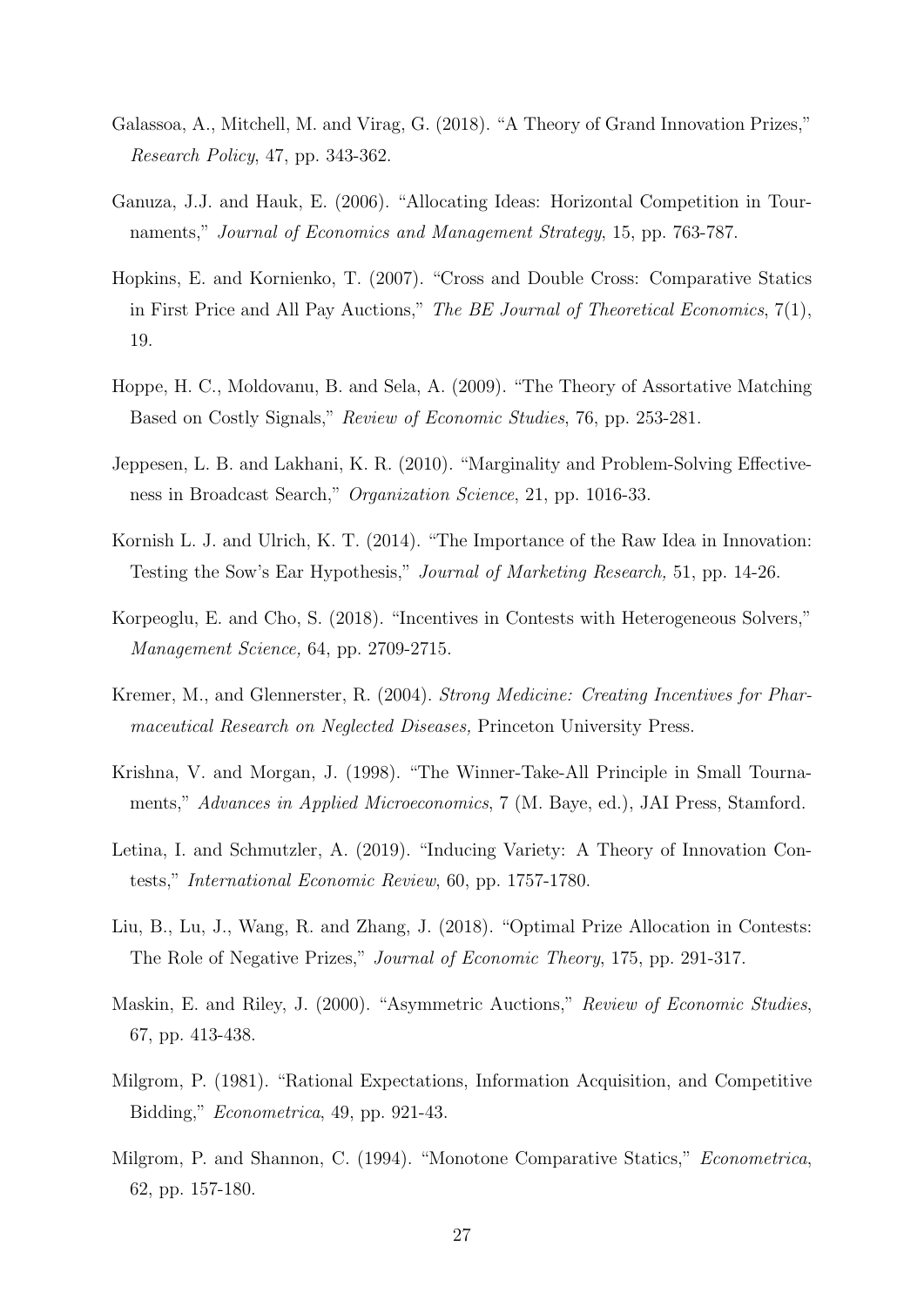- <span id="page-27-0"></span>Moldovanu, B. and Sela, A. (2001). "The Optimal Allocation of Prizes in Contests," American Economic Review, 91, pp. 542-558.
- <span id="page-27-7"></span>Myerson, R. B. and Satterthwaite, M. A. (1983). "Efficient Mechanisms for Bilateral Trading," Journal of Economic Theory, 2, pp. 256-281.
- <span id="page-27-1"></span>Olszewski, W. and Siegel, R. (2020). "Performance-Maximizing Large Contests," Theoretical Economics, 15, pp. 57-88.
- <span id="page-27-6"></span>Pesendorfer, M. (2000). "A Study of Collusion in First-Price Auctions," Review of Economic Studies, 67, pp. 381-411.
- <span id="page-27-5"></span>Quah, J. K. H. (2007). "The Comparative Statics of Constrained Optimization Problems," Econometrica, 75, pp. 401-431.
- <span id="page-27-8"></span>Shaked, M. and Shanthikumar, J. G. (2007). Stochastic Orders, Springer.
- <span id="page-27-9"></span>Sisak, D. (2009), "Multiple-Prize Contests – The Optimal Allocation of Prizes," Journal of Economic Surveys, 23, pp. 82-114.
- <span id="page-27-2"></span>Taylor, C. R. (1995). "Digging for Golden Carrots: An Analysis of Research Tournaments," American Economic Review, 85, pp. 872-890.
- <span id="page-27-3"></span>Terwiesch, C. and Xu, Y. (2008). "Innovation Contests, Open Innovation, and Multiagent Problem Solving," Management Science, 54, pp. 1529-43.
- <span id="page-27-4"></span>Topkis, D. (1978). "Minimizing a Submodular Function on a Lattice," Operations Research, 26, pp. 305-321.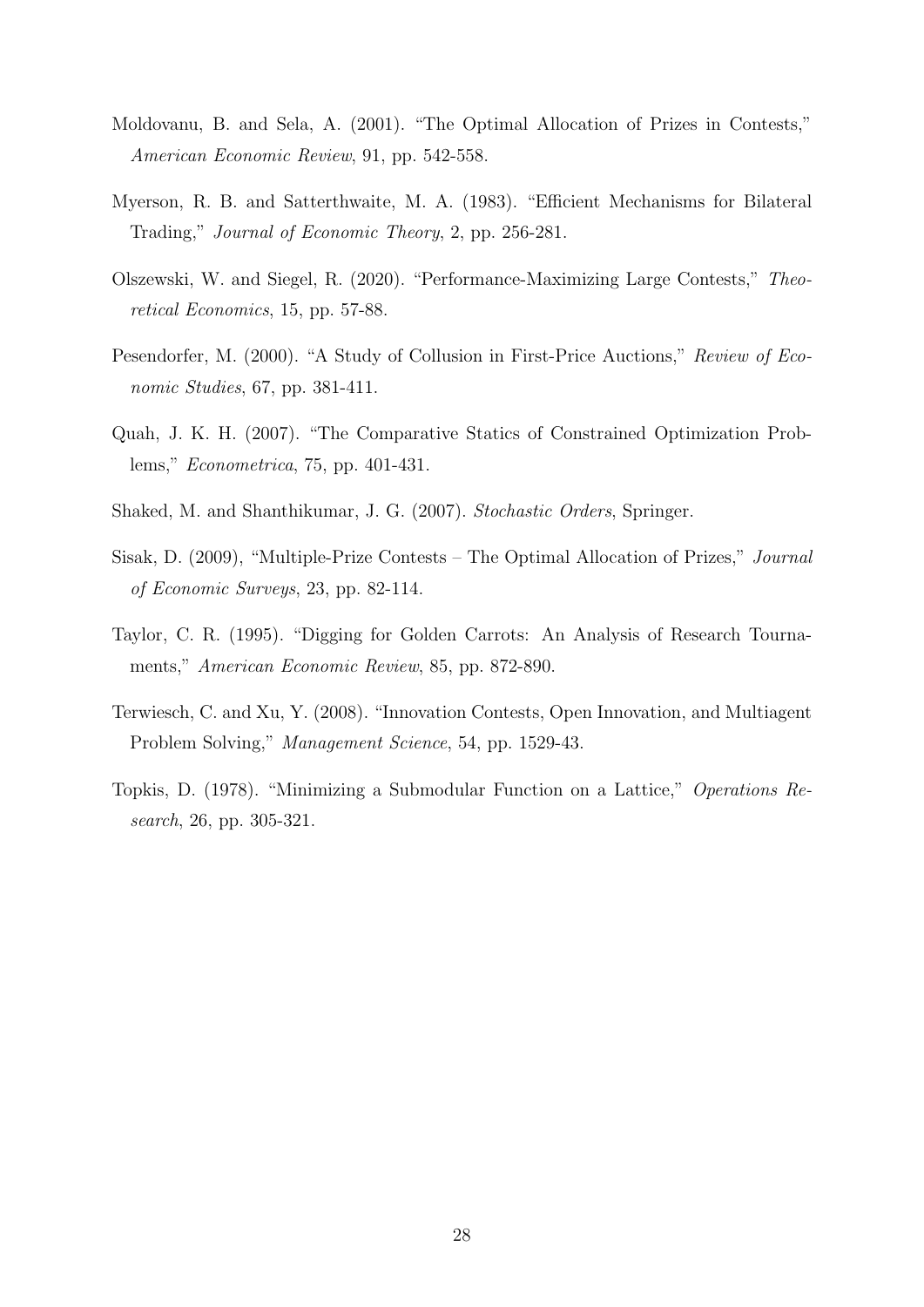## Appendix

### A Proofs in Sections [4](#page-7-0) and [5.1](#page-10-2)

Proof of Lemma [1.](#page-7-2) First, consider the case without the performance threshold, i.e.,  $t = 0$ . Assume that all other solvers choose performance according to the function  $\beta_0$ , and assume that this function is strictly increasing and differentiable. The subscript represents the value of t. A solver's problem is

$$
\max_{x} v F^{n-1}(\beta_0^{-1}(x)) - x/q
$$

and the first order condition is

$$
v\frac{dF^{n-1}(\beta_0^{-1}(x))}{dx} - \frac{1}{q} = 0
$$

In equilibrium, the solver chooses performance level  $x = \beta_0(q)$ , so  $q = \beta_0^{-1}(x)$ . Denoting  $\beta_0^{-1}(x)$  as y and substituting the expressions of y and q into the first order condition, we obtain

<span id="page-28-0"></span>
$$
1 = vy \frac{dF^{n-1}(y)}{dx} \tag{A.1}
$$

As a solver's idea quality  $q \to 0$ , his cost of any given performance level goes to infinity. Hence, the optimal performance level must converge to 0, and this yields the boundary condition  $y(0) = 0$ .

Note that the right hand side of  $(A.1)$  is a function of y, which means it is a differential equation with separated variables. Thus, its solution with initial condition  $y(0) = 0$  is given by[30](#page-28-1)

<span id="page-28-2"></span>
$$
\int_0^x ds = v \int_0^y s \frac{dF^{n-1}(s)}{ds} ds \tag{A.2}
$$

Denoting  $H_0(y) = v \int_0^y s \frac{dF^{n-1}(s)}{ds} ds$ , we can rewrite the above equation as  $x = H_0(y)$  $H_0(\beta_0^{-1}(x))$ , and therefore  $\beta_0(x) = H_0(x)$ . Thus, the performance function for every solver is

$$
\beta_0(q) = v \int_0^q s \frac{dF^{n-1}(s)}{ds} ds = v \int_0^q s dF^{n-1}(s)
$$

which is clearly strictly increasing and differentiable.

Assuming that all solvers other than i play according to  $\beta_0$ , we need to show that,

<span id="page-28-1"></span> $30$ See [Arnold](#page-25-12) [\(1984\)](#page-25-12), p.42 for a detailed discussion of differential equations with separated variables.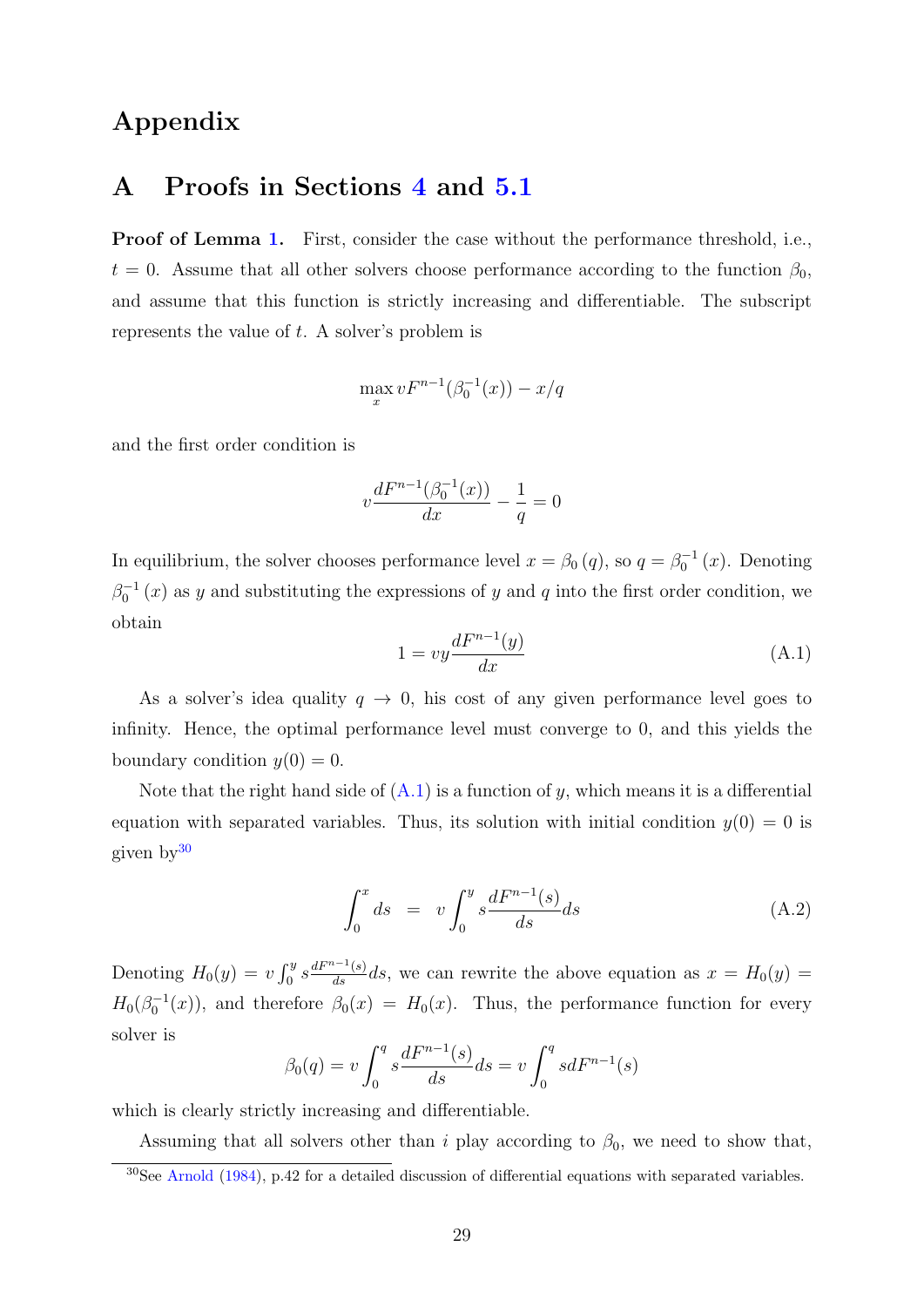for any idea quality q of solver i, the performance  $\beta_0(q)$  maximizes the expected payoff corresponding to that idea quality. Let  $\pi(x,q) = vF^{n-1}(\beta_0^{-1}(x)) - x/q$  be the expected payoff of solver i with idea q that chooses performance level x. We will show that derivative  $\pi_x(x, q)$  is nonnegative if x is smaller than  $\beta_0(q)$  and nonpositive if x is larger than  $\beta_0(q)$ . As  $\pi(x, q)$  is continuous in x, this implies that  $x = \beta_0(q)$  maximizes  $\pi(x, q)$ . Notice that

$$
\pi_x(x,q) = v(n-1)F^{n-2}(\beta_0^{-1}(x))f(\beta_0^{-1}(x))\frac{d\beta_0^{-1}(x)}{dx} - \frac{1}{q}
$$

Let  $x < \beta_0(q)$ , and let  $\hat{q}$  be the idea quality of a solver who is supposed to choose performance x, i.e.,  $\beta_0(\hat{q}) = x$ . Note that  $\hat{q} < q$  because  $\beta_0$  is strictly increasing. Differentiating  $\pi_x(x, q)$  with respect to q yields  $\pi_{xq}(x, q) = 1/q^2 > 0$ . Since  $\hat{q} < q$ , we obtain  $\pi_x(x, q) \geq \pi_x(x, \hat{q})$ . Since  $x = \beta_0(\hat{q})$ , we obtain by the first order condition that  $\pi_x(x, \hat{q}) = 0$ , and therefore that  $\pi_x(x, q) \geq 0$  for every  $x < \beta_0(q)$ . A similar argument shows that  $\pi_x(x, q) \leq 0$  for every  $x > \beta_0(q)$ .

So far we have derived the equilibrium strategy  $\beta_0$  when  $t = 0$ . Next, we consider the case with  $t > 0$  and derive the symmetric equilibrium strategy  $\beta_t$ . Since a solver has to choose at least  $t$  to possibly win, it is optimal for a solver with a sufficiently low idea quality to choose zero and not participate. Assume that a solver does not participate if his idea quality is below some critical level  $q_t > 0$  (to be derived below). This means  $\beta_t(q) = 0$  for  $q < q_t$  and  $\beta_t(q) \geq t$  for  $q \geq q_t$ . If  $\beta_t(q_t) > t$ , by deviating to  $x = t$ , a solver can achieve the same probability of winning at a lower cost. Thus,  $\beta_t(q_t) = t$ .

It remains to characterize  $\beta_t(q)$  for  $q \ge q_t$ . Assume that  $\beta_t$  is strictly increasing and differentiable for  $q \ge q_t$ . Suppose all other solvers follow strategy  $\beta_t$ . Then, if a solver's idea quality is at the critical level  $q_t$ , he must be indifferent between choosing performance 0 and  $t$ , i.e.

$$
vF^{n-1}(q_t) - t/q_t = 0
$$

which can be rewritten as  $q_t F^{n-1}(q_t) = t/v$  and uniquely determines  $q_t$ .

For  $x \geq t$ ,  $y = \beta_t^{-1}(x)$ . Then we can verify that the first order condition is the same as  $(A.1)$ . Thus, its solution y with initial condition  $y(t) = q_t$  is given by

$$
\int_{t}^{x} ds = v \int_{t}^{y} s \frac{dF^{n-1}(s)}{ds} ds
$$

Similar to the derivation of  $\beta_0$  from [\(A.2\)](#page-28-2), the above equation implies  $\beta_t(q) = t +$  $v \int_{q_t}^q s dF^{n-1}(s)$  for  $q \ge q_t$ . Notice that the function  $\beta_t$  is equal to  $\beta_0$  for  $t = 0$ .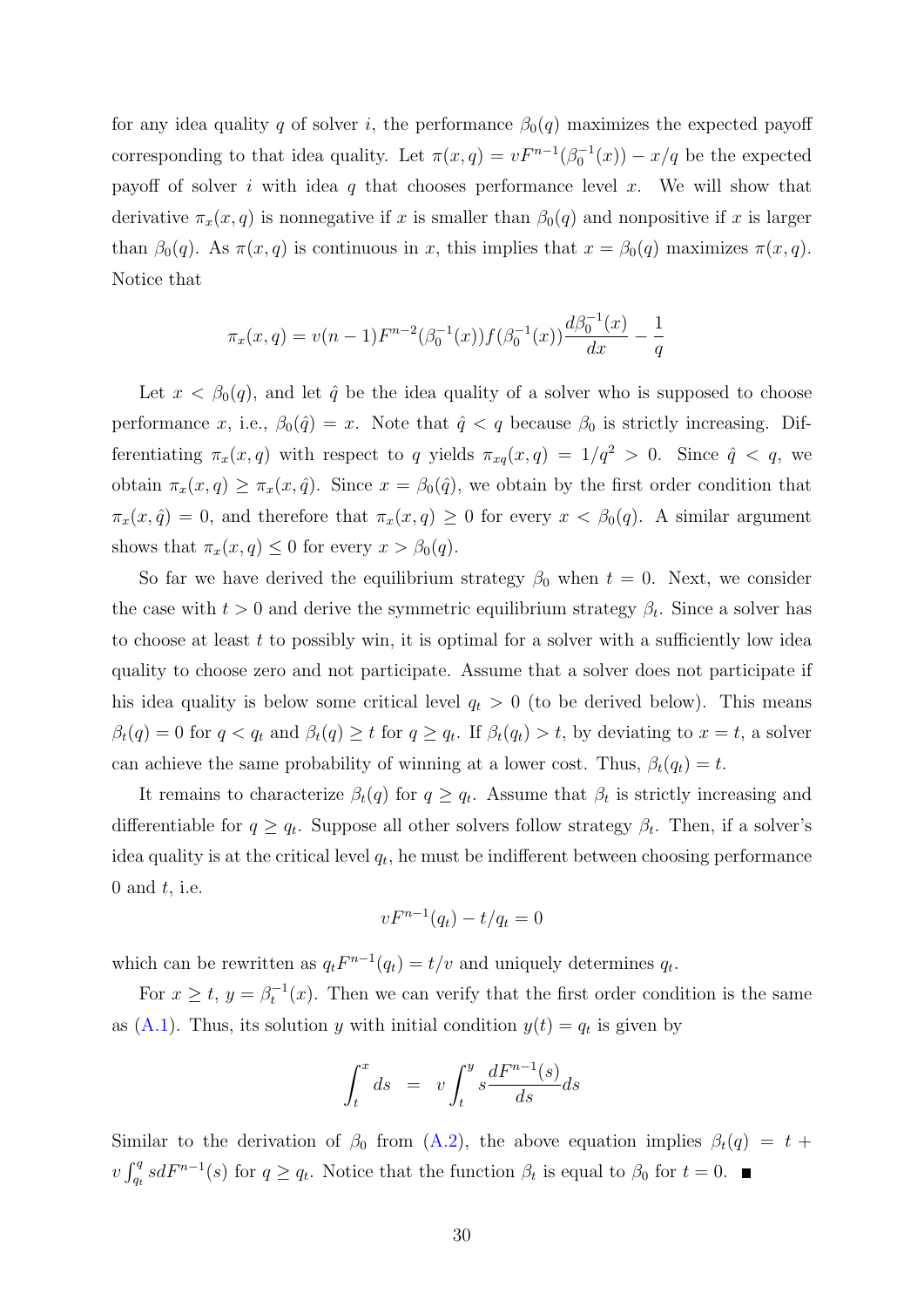Proof of Proposition [1.](#page-9-3) The proof has four steps.

**Step 1.** There exists  $\bar{\lambda}_F$  such that for any  $\lambda > \bar{\lambda}_F$ , there is  $v_\lambda$  such that  $\Pi'_F(v) > 0$ for  $v > v_\lambda$ . This means function  $\Pi_F$  has an increasing tail if  $\lambda$  is large enough.

To see this, we first show that  $d \log F(q_t)/dv$  is negative. To see this, notice that [\(2\)](#page-8-1) implies

$$
\frac{dq_t}{dv} = -\frac{t}{v^2} \frac{1}{F^{n-1}(q_t) + (n-1)q_t F^{n-2}(q_t) f(q_t)}
$$

so

<span id="page-30-1"></span>
$$
\frac{d \log F(q_t)}{dv} = \frac{f(q_t) dq_t}{F(q_t) dv}
$$
\n
$$
= -\frac{f(q_t)}{F(q_t) v^2} \frac{t}{F^{n-1}(q_t) + (n-1)q_t F^{n-2}(q_t) f(q_t)}
$$
\n
$$
= -\frac{t}{v^2} \frac{1}{n-1} \frac{1}{F^{n-1}(q_t)} \left( q_t + \frac{1}{n-1} \frac{F(q_t)}{f(q_t)} \right)^{-1}
$$
\n
$$
= -\frac{q_t}{v} \frac{1}{n-1} \left( q_t + \frac{1}{n-1} \frac{F(q_t)}{f(q_t)} \right)^{-1} \tag{A.3}
$$

where the last equality is from  $F^{n-1}(q_t) = t/(q_tv)$ .

Recall that if  $\lambda = 0$ , there is a unique optimal prize in  $(\underline{v}_t, 1)$ . Thus, if  $\overline{\lambda}_F$  exists, it is larger than 0. Taking derivatives of both sides of  $(5)$  w.r.t. v, we obtain

<span id="page-30-0"></span>
$$
K'_{F}(v) = \int_{q_{t}}^{w_{F}} \left( \int_{q_{t}}^{q} s dF^{n-1}(s) \right) dF^{n}(q) - v q_{t} (1 - F^{n}(q_{t})) \frac{dF^{n-1}(q_{t})}{dv}
$$
  
\n
$$
= \int_{q_{t}}^{w_{F}} \int_{s}^{w_{F}} s dF^{n}(q) dF^{n-1}(s) - v q_{t} (1 - F^{n}(q_{t})) \frac{dF^{n-1}(q_{t})}{dv}
$$
  
\n
$$
= \int_{q_{t}}^{w_{F}} s (1 - F^{n}(s)) dF^{n-1}(s) - v q_{t} (1 - F^{n}(q_{t})) \frac{dF^{n-1}(q_{t})}{dv}
$$
(A.4)

where the second equation comes from changing the order of integration. To show the existence of  $\bar{\lambda}_F$ , notice that [\(2\)](#page-8-1) implies  $q_t \to 0$  as  $v \to +\infty$ , so [\(A.4\)](#page-30-0) implies

$$
\lim_{v \to \infty} K'_F(v) = \int_0^{w_F} s(1 - F^n(s))dF^{n-1}(s) \n+ \lim_{v \to \infty} \left[ vq_t(1 - F^n(q_t))(n-1)F^{n-2}(q_t) \left( -\frac{dF(q_t)}{dv} \right) \right] \n\geq \int_0^{w_F} s(1 - F^n(s))dF^{n-1}(s) > 0
$$
\n(A.5)

where the first inequality comes from  $dF(q_t)/dv < 0$  established above.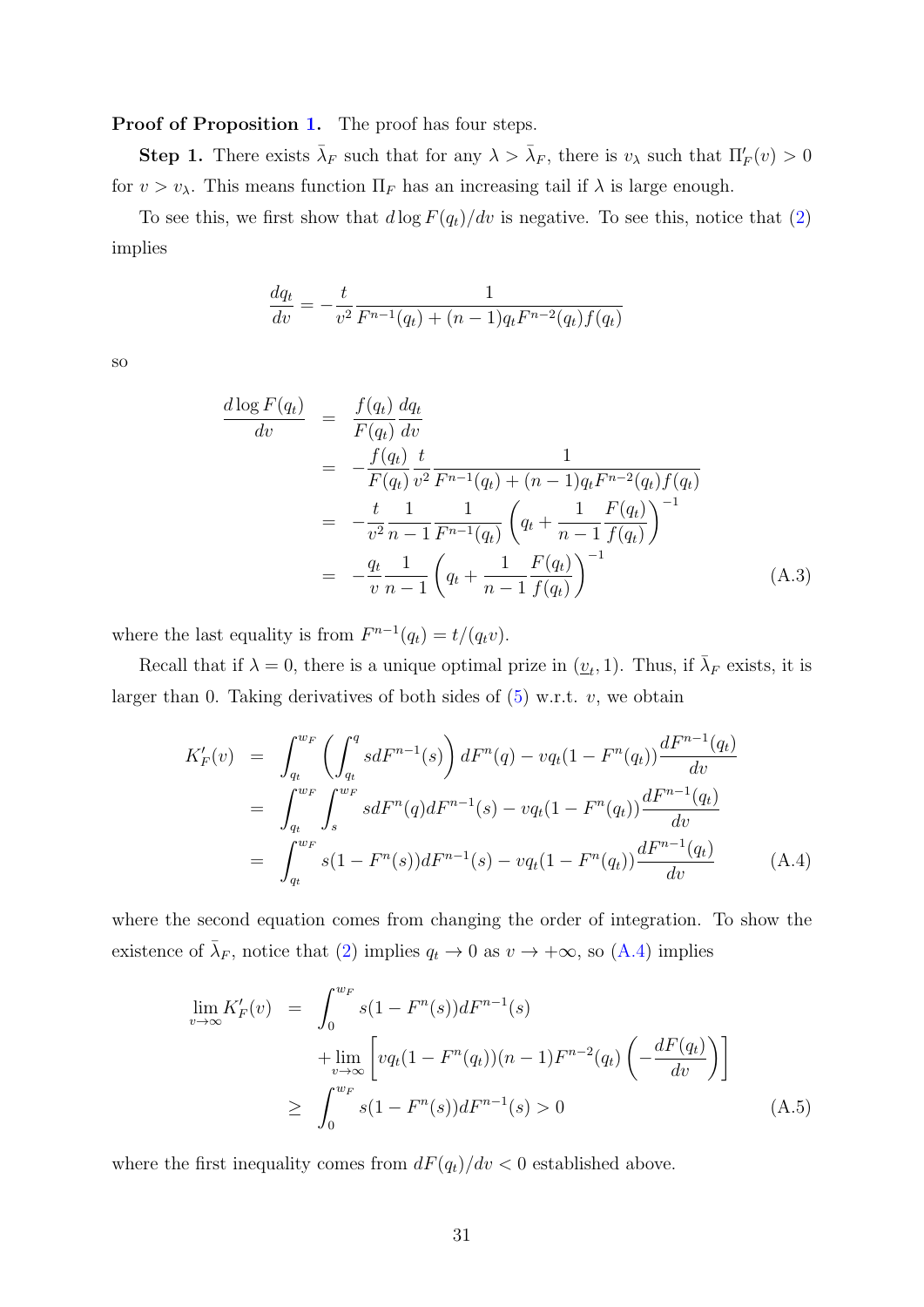Next, we show  $\lim_{v\to\infty} L'_F(v) = -1$ . Intuitively, if the prize is large enough, every solver chooses performance above the threshold, so the marginal effect is simply the marginal cost of the prize. Formally, [\(4\)](#page-8-0) implies

<span id="page-31-1"></span>
$$
L'_{F}(v) = F^{n}(q_{t}) - (1 - v) \frac{dF^{n}(q_{t})}{dv} - 1
$$
  
=  $F^{n}(q_{t}) \left( 1 + (1 - v)n \left( -\frac{d \log F(q_{t})}{dv} \right) \right) - 1$  (A.6)

Substituting  $(A.3)$  into this equation, we can rewrite it as

$$
L'_{F}(v) = F^{n}(q_{t}) \left( 1 + \frac{(1-v)q_{t}}{v} \frac{n}{n-1} \left( q_{t} + \frac{1}{n-1} \frac{F(q_{t})}{f(q_{t})} \right)^{-1} \right) - 1
$$

Rewrite [\(2\)](#page-8-1) as  $v = \frac{t}{a_1 F^{n-1}}$  $\frac{t}{q_t F^{n-1}(q_t)}$  and substitute it into the above expression. Then, we can rewrite  $L'_F(v)$  as a function of  $q_t$ :

$$
L'_{F}(v) = F^{n}(q_{t}) + \frac{n}{t} \frac{q_{t}^{2} F^{2n-1}(q_{t}) f(q_{t}) - t q_{t} F^{n}(q_{t}) f(q_{t})}{(n-1) q_{t} f(q_{t}) + F(q_{t})} - 1
$$

Notice that [\(2\)](#page-8-1) implies  $q_t \to 0$  as  $v \to +\infty$ , which means solvers with any positive idea quality participate if the prize is sufficiently high. Therefore, the above equation implies

$$
\lim_{v \to \infty} L'_F(v) = \frac{n}{t} \lim_{q_t \to 0} \frac{q_t^2 F^{2n-1}(q_t) f(q_t) - t q_t F^n(q_t) f(q_t)}{(n-1)q_t f(q_t) + F(q_t)} - 1
$$
\n
$$
= -\frac{n}{t} \lim_{q_t \to 0} \frac{q_t F^n(q_t) (t - q_t F^{n-1}(q_t))}{(n-1)q_t + \frac{F(q_t)}{f(q_t)}} - 1
$$
\n
$$
= -\frac{n}{t} \lim_{q_t \to 0} \frac{q_t F^n(q_t) t}{(n-1)q_t + \frac{F(q_t)}{f(q_t)}} - 1
$$
\n
$$
= -n \lim_{q_t \to 0} \frac{1}{(n-1) \frac{1}{F^n(q_t)} + \frac{1}{q_t F^{n-1}(q_t) f(q_t)}} - 1
$$
\n
$$
= -1 \tag{A.7}
$$

where the third equality is from  $t > 0$  and the last from f being bounded.

Define

<span id="page-31-0"></span>
$$
\bar{\lambda}_F = -\lim_{v \to \infty} \frac{L'_F(v)}{K'_F(v)}\tag{A.8}
$$

which is in  $(0, +\infty)$ . Then, for  $\lambda > \overline{\lambda}_F$ 

$$
\lim_{v \to \infty} L'_F(v) + \lambda \lim_{v \to \infty} K'_F(v) > \lim_{v \to \infty} L'_F(v) + \overline{\lambda}_F \lim_{v \to \infty} K'_F(v) = 0
$$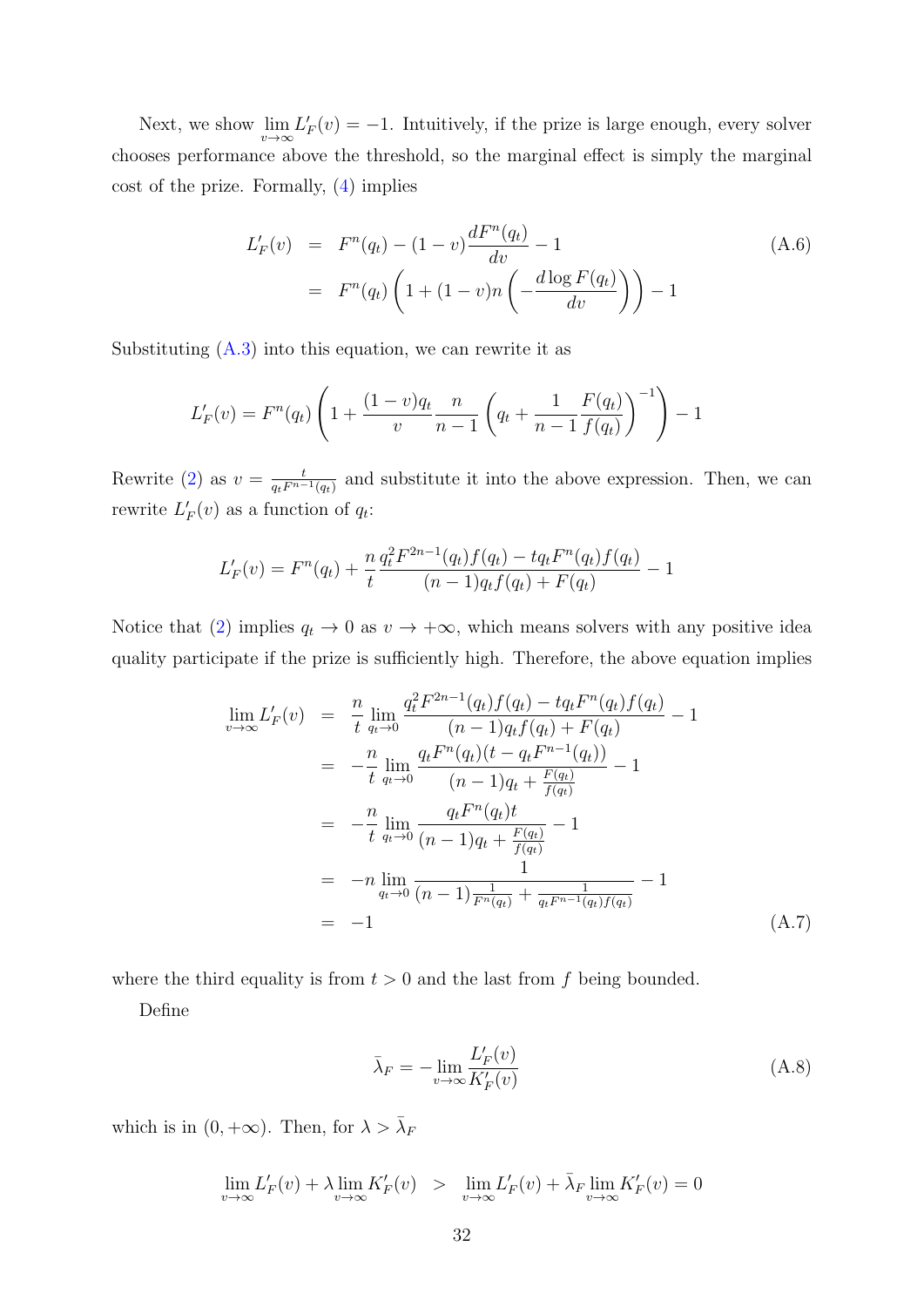where the second inequality follows from [\(A.8\)](#page-31-0). Thus, for any given  $\lambda > \bar{\lambda}_F$ , there is  $v_{\lambda}$ such that  $\Pi'_F(v) > 0$  for  $v > v_\lambda$ .

**Step 2.** We show that  $V_F(\lambda) = v_{max}$  if  $\lambda > \bar{\lambda}_F$  and  $V_F(\lambda) < v_{max}$  if  $\lambda < \bar{\lambda}_F$ . If  $\lambda > \bar{\lambda}_F$ , Step 1 above shows that function  $\Pi_F$  has an increasing tail. Then, the optimal prize is  $v_{max}$ . If  $\lambda < \bar{\lambda}_F$ , the definition of  $\bar{\lambda}_F$  implies  $V_F(\lambda) < v_{max}$ .

**Step 3.** We show that there is a unique optimal prize if  $0 \leq \lambda < \overline{\lambda}_F$ . Suppose this is not true. Then, there are two prizes  $v, v' \in V_F(\lambda)$  for some  $\lambda \in [0, \overline{\lambda}_F)$ . Step 2 above implies that  $v$  and  $v'$  are smaller than  $v_{max}$ . Then, the first order conditions are

$$
L'_{F}(v) + \lambda K'_{F}(v) = 0
$$
  

$$
L'_{F}(v') + \lambda K'_{F}(v') = 0
$$

Therefore,  $-\frac{L'_{F}(v)}{K'(v)}$  $\frac{L'_{F}(v)}{K'_{F}(v)} = \lambda < \bar{\lambda}_{F} = -\lim_{v \to \infty} \frac{L'_{F}(v)}{K'_{F}(v)}$  $\frac{L_F(v)}{K_F'(v)}$ . As a result, both optimal prizes satisfy  $L'_F(v)$  $\frac{L'_{F}(v)}{K'_{F}(v)} > \lim_{v \to \infty} \frac{L'_{F}(v)}{K'_{F}(v)}$  $\frac{L'_{F}(v)}{K'_{F}(v)}$  and  $\frac{L'_{F}(v')}{K'_{F}(v')}$  $rac{L'_F(v')}{K'_F(v')}$  >  $\lim_{v\to\infty} \frac{L'_F(v)}{K'_F(v)}$  $\frac{L_F(v)}{K_F'(v)}$ . Moreover, the objective function must have the same value at  $v$  and  $v'$ , i.e.,

$$
L_F(v) + \lambda K_F(v) = L_F(v') + \lambda K_F(v')
$$

Solving for  $\lambda$  from the first order conditions and substituting into the above equation, we obtain

<span id="page-32-0"></span>
$$
L_F(v) - \frac{L'_F(v)}{K'_F(v)} K_F(v) = L_F(v') - \frac{L'_F(v')}{K'_F(v')} K_F(v')
$$
\n(A.9)

Notice that the derivative of the left hand side is  $-K_F(v) \frac{d}{dv}$ dv  $L'_F(v)$  $\frac{L_F(v)}{K'_F(v)} > 0$  due to Assumption 1. As a result, the left hand side is strictly increasing, and therefore [\(A.9\)](#page-32-0) is impossible.

**Step 4.** We prove the monotonicity of  $V_F(\lambda)$ . From Step 2,  $V_F(\lambda) = v_{max}$  for  $\lambda > \overline{\lambda}_F$ , so it is weakly increasing. For  $\lambda < \overline{\lambda}_F$ , there is a unique optimal prize because of Step 3, and it is interior because of Step 2. Thus, the optimal prize solves  $\Pi'_F(v) = 0$ . In addition, from their definitions,  $q_t$  decreases in v and  $K_F(v)$  increases in v. Therefore, a higher  $\lambda$  shifts  $\Pi'_F(v) = L'_F(v) + \lambda K'_F(v)$  upwards. Hence,  $V_F(\lambda)$  strictly increases in  $\lambda$ for  $\lambda < \bar{\lambda}_F$ .

#### Proof of Lemma [2.](#page-10-1) The proof has two steps.

**Step 1.** We show that  $\hat{F} \leq_{FOSD} \hat{G}$  implies  $F \leq_{FOSD} G$ . We first show that  $F(0) \geq$ G(0). Suppose otherwise that  $F(0) < G(0)$ . Notice that  $\lim_{x\to 0} \hat{F}(x) = \lim_{x\to 0} F(\phi_F^{-1})$  $\overline{F}^{1}(x)) =$  $F(0)$ . Similarly,  $\lim_{x\to 0} \hat{G}(x) = G(0)$ . Thus,  $F(0) < G(0)$  implies  $\lim_{x\to 0} \hat{F}(x) < \lim_{x\to 0} \hat{G}(x)$ , which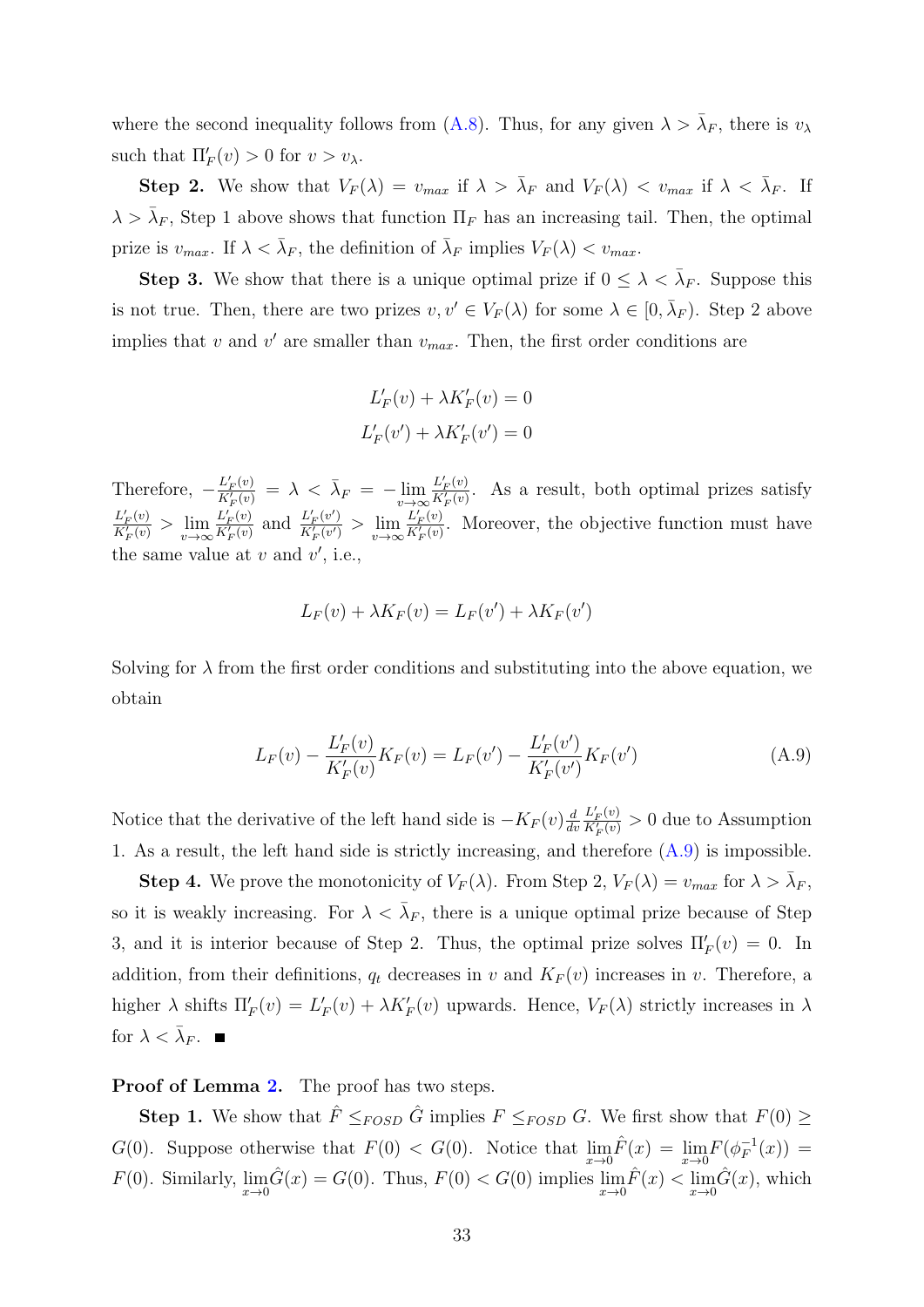contradicts  $\hat{F} \leq_{FOSD} \hat{G}$ .

Next, we prove that  $F \leq_{FOSD} G$ . Suppose otherwise that there exists  $q' \in [0, w_F]$ such that  $F(q') < G(q')$ . Then, Step 1 and the intermediate value theorem imply that there is  $q \in (0, w_F)$  such that  $F(q) = G(q)$ . Define  $\hat{q} = \max\{q \in (0, q') | F(q) = G(q)\}.$ Then,  $F(\hat{q}) = G(\hat{q})$  and  $F(\hat{q} + \varepsilon) < G(\hat{q} + \varepsilon)$  for sufficiently small  $\varepsilon > 0$ . Moreover, let  $\hat{x} = \hat{q}F^{n-1}(\hat{q}) = \hat{q}G^{n-1}(\hat{q})$ . Then, by their definitions,  $\phi_F(\hat{q} + \varepsilon) < \phi_G(\hat{q} + \varepsilon)$  and  $\phi_F^{-1}$  $\chi_F^{-1}(\hat{x}+\Delta) > \phi_G^{-1}(\hat{x}+\Delta)$  for sufficiently small  $\Delta > 0$ . Recall that  $\phi_F^{-1}$  $F_F^{-1}(x)F^{n-1}(\phi_F^{-1})$  $T_F^{-1}(x)) = x$ and  $\phi_G^{-1}(x)G^{n-1}(\phi_G^{-1}(x)) = x$ , so

<span id="page-33-0"></span>
$$
\phi_F^{-1}(x)F^{n-1}(\phi_F^{-1}(x)) = \phi_G^{-1}(x)G^{n-1}(\phi_G^{-1}(x)).
$$

Since  $\phi_F^{-1}$  $\bar{f}_F^{-1}(\hat{x} + \Delta) > \phi_G^{-1}(\hat{x} + \Delta)$ , the above equation implies  $F^{n-1}(\phi_F^{-1})$  $\bar{F}^1(\hat{x} + \Delta)$  <  $G^{n-1}(\phi_F^{-1})$  $F_F^{-1}(\hat{x} + \Delta)$ , which is equivalent to  $\hat{F}(\hat{x} + \Delta) < \hat{G}(\hat{x} + \Delta)$ . This contradicts  $\hat{F} \leq_{FOSD} \hat{G}$ .

**Step 2.** We show that  $F \leq_{FOSD} G$  implies  $\hat{F} \leq_{FOSD} \hat{G}$ . Because  $F \leq_{FOSD} G$ , we have  $qF^{n-1}(q) \geq qG^{n-1}(q)$ . Then the solution of

$$
qF^{n-1}(q) = x \tag{A.10}
$$

must be smaller than that of

<span id="page-33-1"></span>
$$
qG^{n-1}(q) = x \tag{A.11}
$$

That is,  $\phi_F^{-1}$  $_{F}^{-1}(x) \leq \phi_{G}^{-1}(x)$ . Notice that [\(A.10\)](#page-33-0) and [\(A.11\)](#page-33-1) imply

$$
\phi_F^{-1}(x)F^{n-1}(\phi_F^{-1}(x)) = \phi_G^{-1}(x)G^{n-1}(\phi_G^{-1}(x))
$$

so  $\phi_F^{-1}$  $F^{-1}(x) \leq \phi_G^{-1}(x)$  implies  $F^{n-1}(\phi_F^{-1})$  $F_F^{-1}(x) \geq G^{n-1}(\phi_G^{-1}(x))$ , which combined with the definitions of  $\hat{F}$  and  $\hat{G}$  implies  $\hat{F}(x) \geq \hat{G}(x)$ . ■

**Proof of Lemma [3.](#page-11-2)** Using the definition of  $\hat{F}$ , we have

$$
\frac{d \log \hat{F}(x)}{dx} = \frac{d \log F(\phi_F^{-1}(x))}{dx} = \frac{f(\phi_F^{-1}(x))}{F(\phi_F^{-1}(x))} \frac{d \phi_F^{-1}(x)}{dx}
$$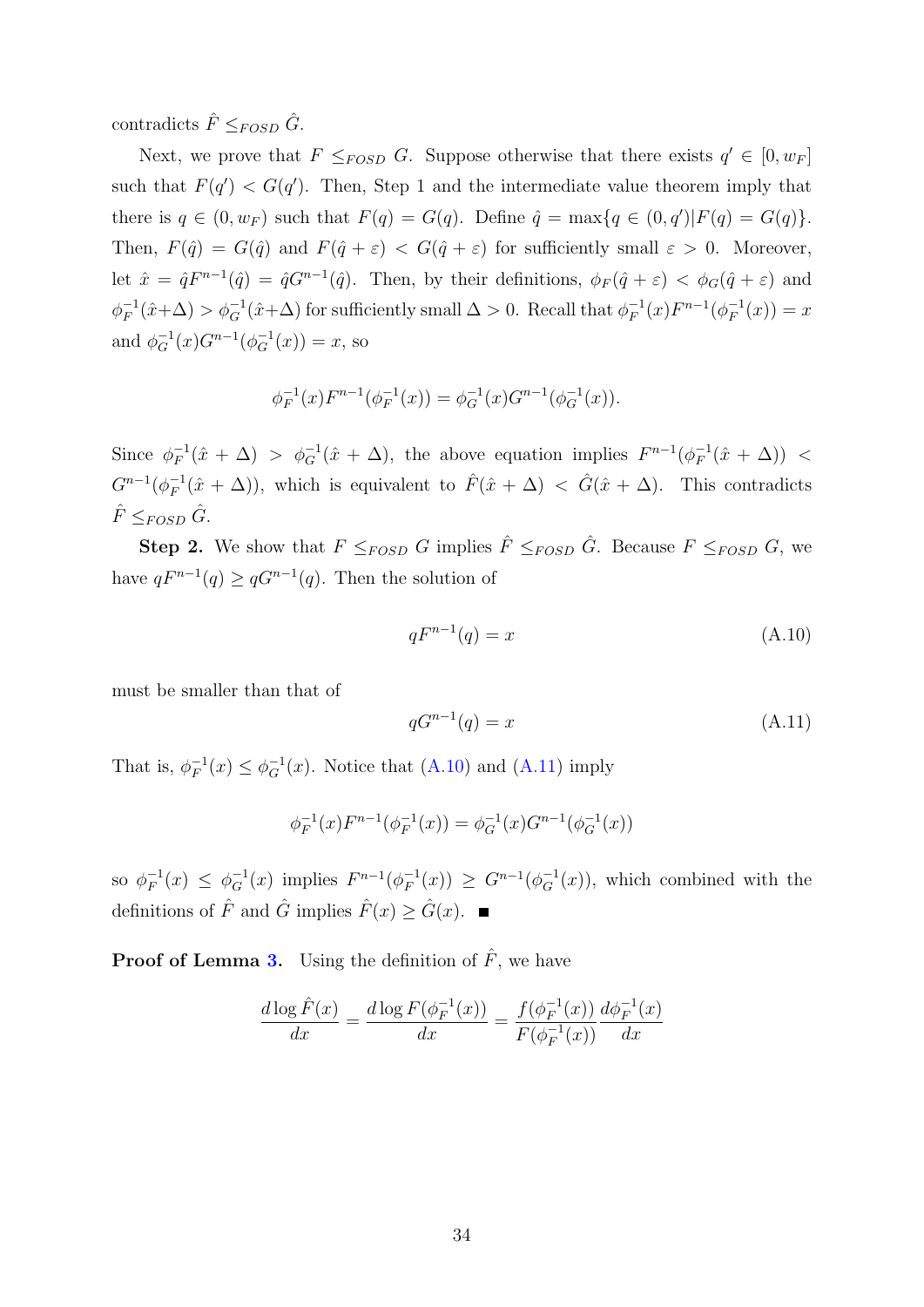Denote  $q_x \equiv \phi_F^{-1}$  $F_F^{-1}(x)$  and substitute it into the equation above. We obtain

<span id="page-34-1"></span>
$$
\frac{d \log \hat{F}(x)}{dx} = \frac{f(q_x)}{F(q_x)} \frac{1}{\phi'_F(q_x)} \n= \frac{f(q_x)}{F(q_x)} \frac{1}{F^{n-1}(q_x) + (n-1)q_x F^{n-2}(q_x) f(q_x)} \n= \frac{1}{n-1} \frac{1}{F^{n-1}(q_x)} \left(q_x + \frac{1}{n-1} \frac{F(q_x)}{f(q_x)}\right)^{-1}
$$
\n(A.12)

Notice that if  $q + F(q)/f(q)$  is non-decreasing,  $q_x + \frac{1}{n_x}$  $n-1$  $F(q_x)$  $\frac{f'(q_x)}{f(q_x)}$  is increasing in  $q_x$  for  $n \geq 2$ . Moreover, if x increases,  $q_x$  increases. Therefore, [\(A.12\)](#page-34-1) decreases in x, which means  $\hat{F}$ is log-concave.

**Proof of Lemma [4.](#page-12-0)** It is well-known that  $\hat{F} \prec_{LR} \hat{G}$  implies  $\hat{F} \prec_{FOSD} \hat{G}$ , which, combined with Lemma [2,](#page-10-1) implies  $F \prec_{FOSD} G$ . ■

#### <span id="page-34-0"></span>B Proofs of Propositions [2](#page-13-1) and [3](#page-17-1)

We first present Lemmas [A.1,](#page-7-2) [A.2](#page-10-1) and [A.3](#page-11-2) which we use to prove Proposition [2.](#page-13-1)

**Lemma A.1** Suppose  $F \prec G$ . Then,  $L'_F(v) = 0$  implies  $L'_G(v) < 0$ .

**Proof.** Using equation [\(A.6\)](#page-31-1), we can rewrite  $L'_F(v) = 0$  as

<span id="page-34-2"></span>
$$
F^{n}(q_{t}) - (1 - v)\frac{dF^{n}(q_{t})}{dv} - 1 = 0
$$
\n(A.13)

Similarly, we can rewrite  $L'_{G}(v) < 0$  as

<span id="page-34-3"></span>
$$
G^{n}(q'_{t}) - (1 - v)\frac{dG^{n}(q'_{t})}{dv} - 1 < 0\tag{A.14}
$$

Suppose  $L'_F(v) = 0$ . Then equation [\(A.13\)](#page-34-2) implies

$$
1 - v = (F^{n}(q_t) - 1) \left( \frac{dF^{n}(q_t)}{dv} \right)^{-1}
$$

Substituting it into [\(A.14\)](#page-34-3), we can rewrite  $L'_{G}(v) < 0$  as

<span id="page-34-4"></span>
$$
G^{n}(q'_{t}) - (F^{n}(q_{t}) - 1) \left(\frac{dF^{n}(q_{t})}{dv}\right)^{-1} \frac{dG^{n}(q'_{t})}{dv} - 1 < 0 \qquad (A.15)
$$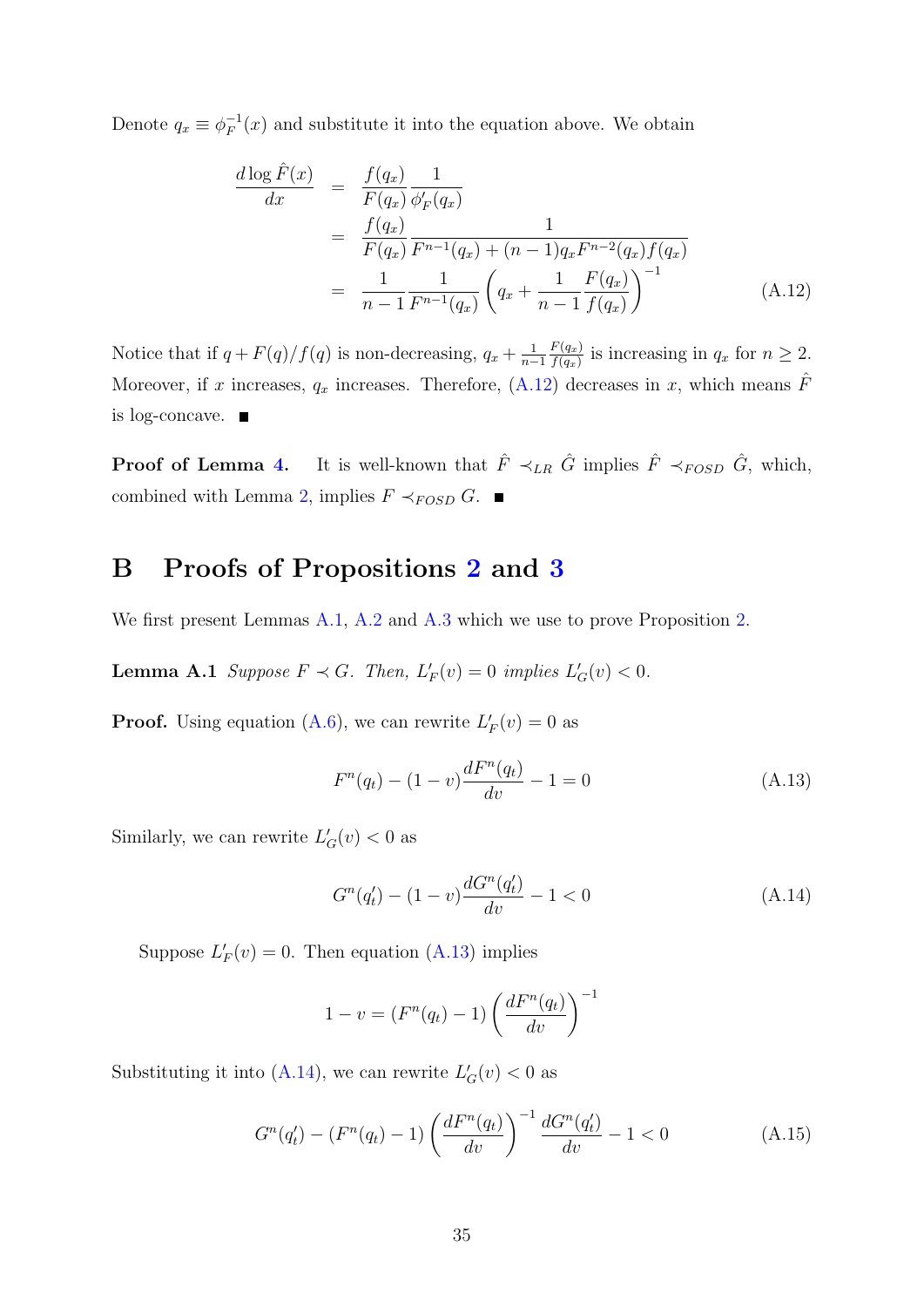It remains to show [\(A.15\)](#page-34-4). Recall that in the first step to prove Proposition [1,](#page-9-3) we obtain  $dF^{n}(q_t)/dv < 0$  and  $dG^{n}(q_t')/dv < 0$ , so  $(A.15)$  can be rewritten as

<span id="page-35-0"></span>
$$
-\frac{dF^n(q_t)}{dv}\frac{1}{1-F^n(q_t)} > -\frac{dG^n(q'_t)}{dv}\frac{1}{1-G^n(q'_t)}\tag{A.16}
$$

Recall that the definition of  $F \prec G$  requires  $\hat{F} \prec_{LR} \hat{G}$ , which implies  $\hat{F}^n \prec_{LR} \hat{G}^n$  due to Theorem 1.C.33 of [Shaked and Shanthikumar](#page-27-8) [\(2007\)](#page-27-8). Then, [\(A.16\)](#page-35-0) holds because

*LHS* of (A.16) = 
$$
\frac{(\hat{F}^n)'(t/v)}{1 - \hat{F}^n(t/v)} \frac{t}{v^2} > \frac{(\hat{G}^n)'(t/v)}{1 - \hat{G}^n(t/v)} \frac{t}{v^2} = RHS \text{ of (A.16)}
$$

where the equalities follow from the definitions of  $\hat{F}$  and  $\hat{G}$  and the inequality follows from the hazard rate dominance implied by  $\hat{F}^n \prec_{LR} \hat{G}^n$ . Hence, [\(A.15\)](#page-34-4) also holds.

**Lemma A.2**  $K'_F(v) > 0$ . Moreover,  $F \prec G$  implies  $K'_F(v) < K'_G(v)$ .

**Proof.** If v increases,  $q_t$  decreases. Therefore, [\(5\)](#page-8-0) implies that  $K_F(v)$  is increasing in v. We prove  $K'_F(v) < K'_G(v)$  in two steps. First, we prove

<span id="page-35-1"></span>
$$
q_t(1 - F^n(q_t)) \frac{dF^{n-1}(q_t)}{dv} \ge q'_t(1 - G^n(q'_t)) \frac{dG^{n-1}(q'_t)}{dv}
$$
 (A.17)

Notice that equation [\(2\)](#page-8-1) implies  $q_t =$ t  $\overline{v}$ 1  $F^{n-1}(q_t)$ . Substituting this expression into [\(A.17\)](#page-35-1), we have

<span id="page-35-2"></span>
$$
LHS \text{ of (A.17)} = \frac{t}{v}(1 - F^n(q_t))\frac{dF^{n-1}(q_t)}{dv} \frac{1}{F^{n-1}(q_t)}
$$
  
= 
$$
\frac{t}{v}(1 - F^n(q_t))\frac{d\hat{F}^{\frac{n-1}{n}}(t/v)}{d(t/v)} \frac{1}{\hat{F}^{\frac{n-1}{n}}(t/v)} \left(-\frac{t}{v^2}\right)
$$
(A.18)

where the second equality is from  $\hat{F}(t/v) = F(q_t)$ .

Notice that  $\hat{F} \prec_{LR} \hat{G}$  implies  $\hat{G}$  dominates  $\hat{F}$  in terms of reverse hazard rate. Therefore,  $\hat{G}^{\frac{n-1}{n}}$  also dominates  $\hat{F}^{\frac{n-1}{n}}$  in terms of reverse hazard rate. That is,

$$
\frac{d\hat{F}^{\frac{n-1}{n}}(t/v)}{d(t/v)}\frac{1}{\hat{F}^{\frac{n-1}{n}}(t/v)} \le \frac{d\hat{G}^{\frac{n-1}{n}}(t/v)}{d(t/v)}\frac{1}{\hat{G}^{\frac{n-1}{n}}(t/v)}
$$

As a result, equation [\(A.18\)](#page-35-2) implies

LHS of (A.17) 
$$
\geq \frac{t}{v}(1 - F^n(q_t)) \frac{d\hat{G}^{\frac{n-1}{n}}(t/v)}{d(t/v)} \frac{1}{\hat{G}^{\frac{n-1}{n}}(t/v)} \left(-\frac{t}{v^2}\right) \geq RHS \text{ of (A.17)}
$$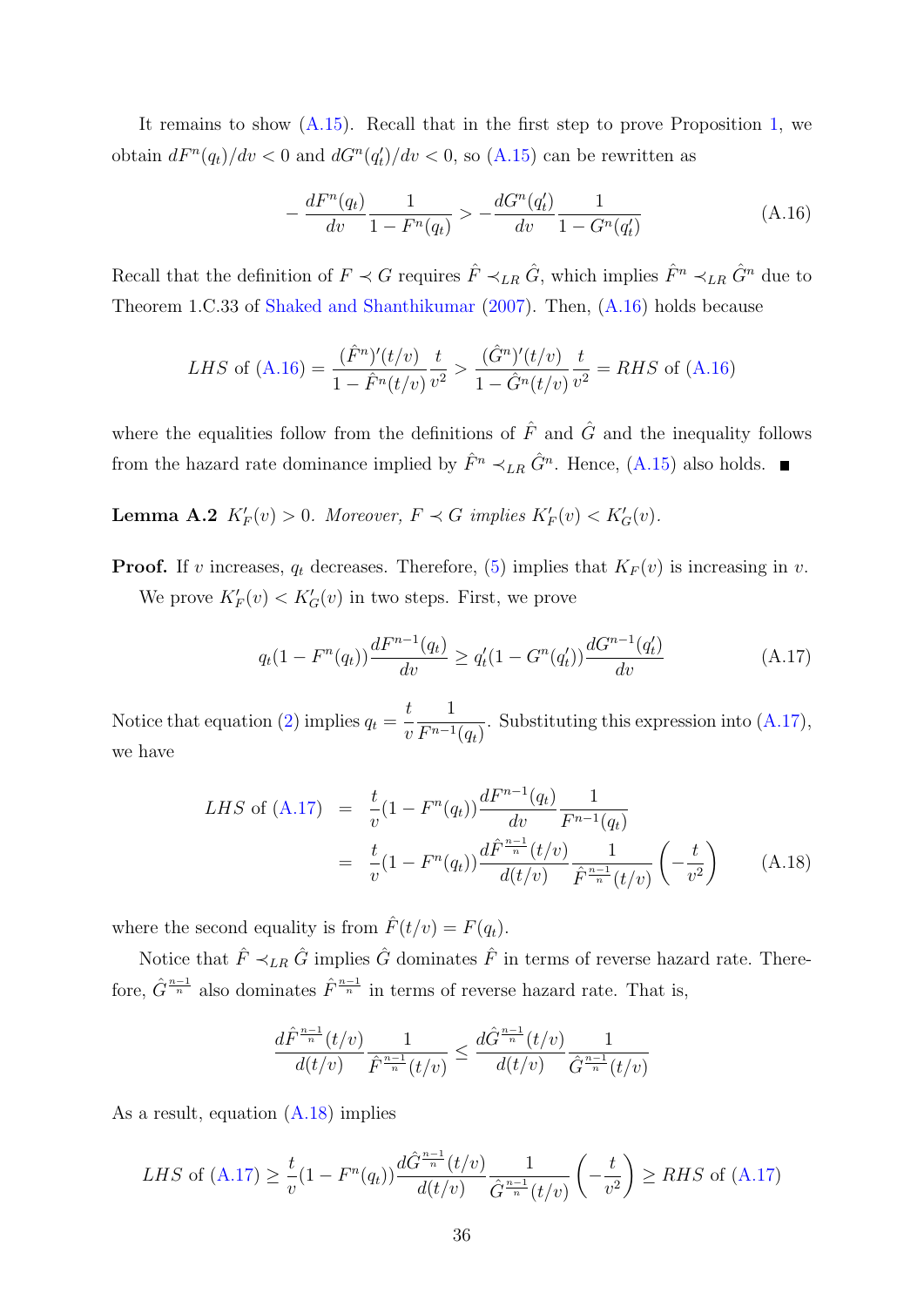Second, we use equation  $(A.17)$  to prove Lemma [A.2.](#page-10-0) Following the same argument as for  $(A.4)$ , we have

$$
K'_{G}(v) = \int_{q'_t}^{w_G} s(1 - G^{n}(s))dG^{n-1}(s) - vq'_t(1 - G^{n}(q'_t))\frac{dG^{n-1}(q'_t)}{dv}
$$

Because of  $(A.17)$ , it is sufficient to show

<span id="page-36-0"></span>
$$
\int_{q_t}^{w_F} s(1 - F^n(s))dF^{n-1}(s) \le \int_{q'_t}^{w_G} s(1 - G^n(s))dG^{n-1}(s)
$$

Changing variables using  $F(s) = x$  and  $s = F^{-1}(x)$  on the left hand side and  $G(s) = x$ and  $s = G^{-1}(x)$  on the right hand side, we can rewrite the above inequality as

$$
\int_{F(q_t)}^1 F^{-1}(x)(1-x^n)dx^{n-1} \le \int_{G(q'_t)}^1 G^{-1}(x)(1-x^n)dx^{n-1} \tag{A.19}
$$

To see [\(A.19\)](#page-36-0), recall that  $G(q) \leq F(q)$  according to Lemma [2.](#page-10-0) Therefore, if we replace F in [\(2\)](#page-8-0) with G, the left hand side shifts down, so  $q'_t \ge q_t$ . In addition, notice that  $q_t F^{n-1}(q_t) = q'_t G^{n-1}(q'_t)$ , so  $q'_t \ge q_t$  implies that  $F(q_t) \ge G(q'_t)$ . Moreover,  $G(q) \le F(q)$ implies  $F^{-1}(x) \leq G^{-1}(x)$ . Hence, the integrand on the left hand side of  $(A.19)$  is smaller than that on the right hand side, and the integration on the left is over a smaller set because  $F(q_t) \ge G(q'_t)$ , so  $(A.19)$  holds.

According to Proposition [1,](#page-9-0) the optimal prize reaches the upper boundary  $v_{max}$  if and only if  $\lambda \geq \bar{\lambda}_F$ , with  $\bar{\lambda}_F$  defined in [\(A.8\)](#page-31-0). If the distribution is G instead of F, we can define  $\bar{\lambda}_G = -\lim_{v \to \infty} \frac{L'_G(v)}{K'_G(v)}$  $\frac{L_G(v)}{K_G'(v)}$  analogously, and the optimal prize reaches  $v_{max}$  if and only if  $\lambda \geq \bar{\lambda}_G.$ 

**Lemma A.3** If  $F \prec G$ , then  $0 < \bar{\lambda}_G < \bar{\lambda}_F < +\infty$ .

**Proof.** We prove in two steps. First, we show  $\lim_{v\to\infty} K_F'(v) < \lim_{v\to\infty} K_G'(v)$ . Since  $\lim_{v\to\infty} q_t =$  $\lim_{v \to \infty} q'_t = 0$ , as in the proof of Lemma [A.2](#page-10-0) it is sufficient to show

<span id="page-36-1"></span>
$$
\int_0^{w_F} s(1 - F^n(s))dF^{n-1}(s) < \int_0^{w_G} s(1 - G^n(s))dG^{n-1}(s) \tag{A.20}
$$

Because  $G(q) \leq F(q)$  and the inequality holds strictly for a set of positive measure, we can use this inequality to prove  $(A.20)$  in the same way we prove  $(A.19)$ .

Second, we prove the lemma. In the proof of Proposition [1,](#page-9-0) we show  $\bar{\lambda}_F \in (0, +\infty)$ ,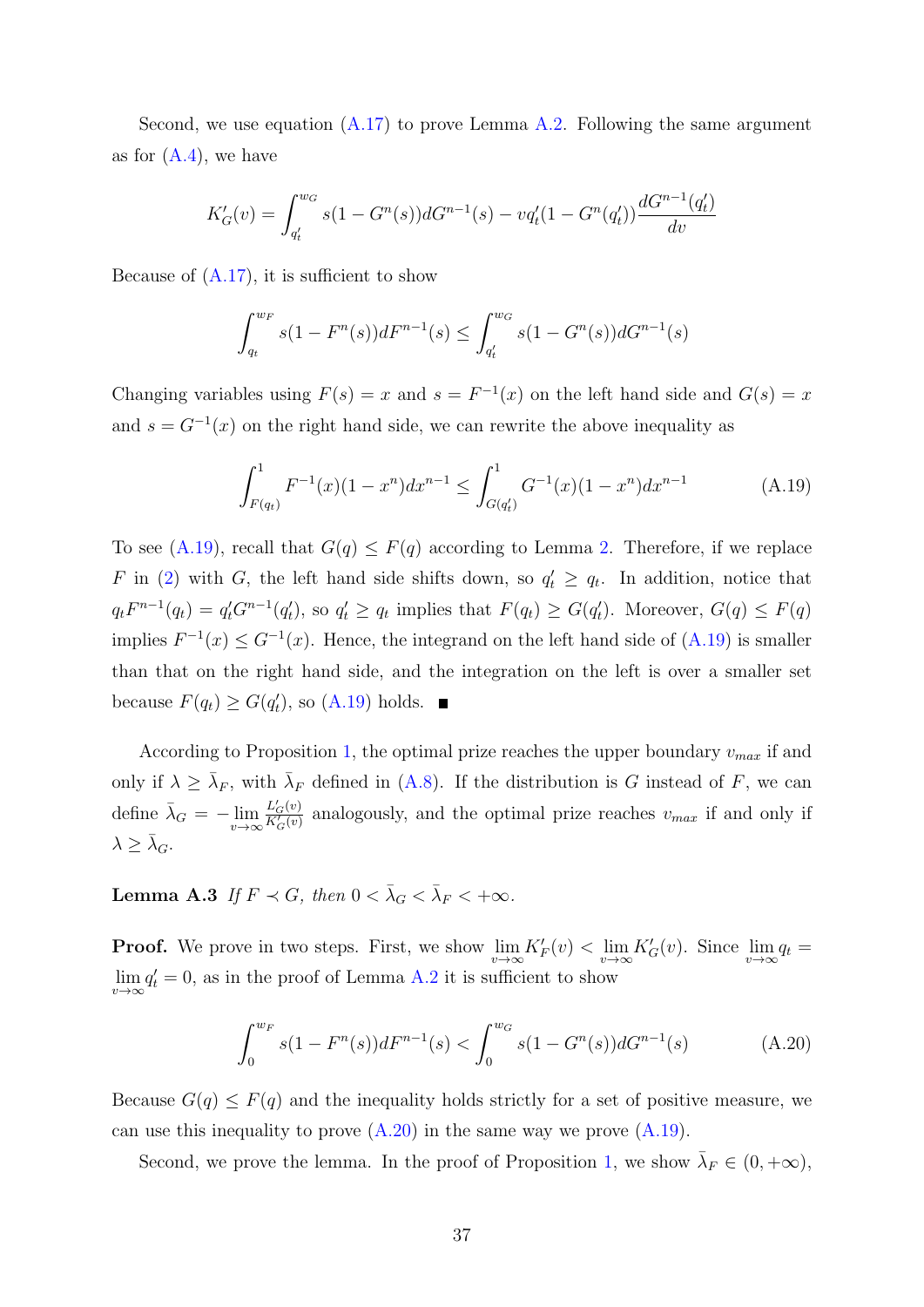so similarly,  $\bar{\lambda}_G \in (0, +\infty)$ . To see  $\bar{\lambda}_G < \bar{\lambda}_F$ , notice

<span id="page-37-0"></span>
$$
\bar{\lambda}_G = -\lim_{v \to \infty} \frac{L'_G(v)}{K'_G(v)} = \frac{1}{\lim_{v \to \infty} K'_G(v)} < \frac{1}{\lim_{v \to \infty} K'_F(v)} = -\lim_{v \to \infty} \frac{L'_F(v)}{K'_F(v)} = \bar{\lambda}_F
$$

where the first and last equalities are from the definitions of  $\bar{\lambda}_G$  and  $\bar{\lambda}_F$ , the second and third equalities are from  $(A.7)$ , and the inequality is from the first step. Hence,  $0 < \bar{\lambda}_G < \bar{\lambda}_F < +\infty$ .

#### Proof of Proposition [2.](#page-13-0) We proceed in three steps.

**Step I.**  $V_F(\lambda) > V_G(\lambda)$  for  $\lambda$  close to 0. To see this, recall that if  $\lambda = 0$ , the expected profit is  $L_F(v) = (1 - v)(1 - F<sup>n</sup>(q<sub>t</sub>))$ , which is zero or negative for  $v = 0$  or  $v \geq 1$ . Thus, its maximum is reached at an interior prize value. Therefore, both  $V_F(0)$ and  $V_G(0)$  satisfy the first order conditions  $L'_F(V_F(0)) = 0$  and  $L'_G(V_G(0)) = 0$ , which combined with Lemma [A.1](#page-7-0) imply that  $V_G(0) < V_F(0)$ . By continuity of  $\Pi_F(v)$  in  $\lambda$ , if  $\lambda$ is sufficiently close to 0, we still have  $V_G(\lambda) < V_F(\lambda)$ .

**Step II.**  $V_F(\lambda) \leq V_G(\lambda)$  if  $\lambda$  is large enough. Lemma [A.3](#page-11-0) implies that  $V_F(\lambda) \leq$  $V_G(\lambda) = v_{max}$  for  $\lambda > \overline{\lambda}_G$ .

**Step III.** In this step, we show existence and uniqueness of  $\hat{\lambda}$ . From Step I,  $V_F(\lambda)$  $V_G(\lambda)$  for  $\lambda$  close to 0. Consider three cases:

Case 1.  $V_F(\lambda) > V_G(\lambda)$  for all  $\lambda \leq \overline{\lambda}_G$ . Then,  $\hat{\lambda} = \overline{\lambda}_G$  and the proposition holds.

Case 2.  $V_F(\lambda) = V_G(\lambda)$  for some  $\lambda \in (0, \overline{\lambda}_G]$ . Notice that for any  $\lambda$  such that  $V_F(\lambda) = V_G(\lambda) = v$ , the first order conditions are

$$
L'_F(v) + \lambda K'_F(v) = 0\tag{A.21}
$$

$$
L'_{G}(v) + \lambda K'_{G}(v) = 0
$$
\n(A.22)

Since  $\lambda \in (0, \bar{\lambda}_G]$ , we have  $\lambda < \bar{\lambda}_F$ , so v is an interior maximizer. As in Step 3 of Propo-sition [1,](#page-9-0) the interior optimal prize v satisfies  $\frac{L'_{F}(v)}{K'(v)}$  $\frac{L'_{F}(v)}{K'_{F}(v)} > \lim_{v \to \infty} \frac{L'_{F}(v)}{K'_{F}(v)}$  $\frac{L'_F(v)}{K'_F(v)}$  and  $\frac{L'_G(v)}{K'_G(v)}$  $\frac{L_G'(v)}{K_G'(v)} > \lim_{v \to \infty} \frac{L_G'(v)}{K_G'(v)}$  $rac{L_G(v)}{K_G'(v)}$ . Solving  $(A.21)$  for  $\lambda$  and substituting into  $(A.22)$  yields

$$
L'_F(v)/K'_F(v) = L'_G(v)/K'_G(v)
$$

This equation has a unique solution because  $L'_F(v)/K'_F(v)$  and  $L'_G(v)/K'_G(v)$  cross at most once over v values such that  $\frac{L'_F(v)}{K'(v)}$  $rac{L'_{F}(v)}{K'_{F}(v)} > \lim_{v \to \infty} \frac{L'_{F}(v)}{K'_{F}(v)}$  $rac{L'_F(v)}{K'_F(v)}$  and  $rac{L'_G(v)}{K'_G(v)}$  $\frac{L_G'(v)}{K_G'(v)} > \lim_{v \to \infty} \frac{L_G'(v)}{K_G'(v)}$  $\frac{L_G(v)}{K_G'(v)}$  due to Assumption 2. Thus, there is a unique  $\lambda$  such that  $V_F(\lambda) = V_G(\lambda)$ . Letting  $\hat{\lambda}$  be this unique  $\lambda$  gives us the proposition.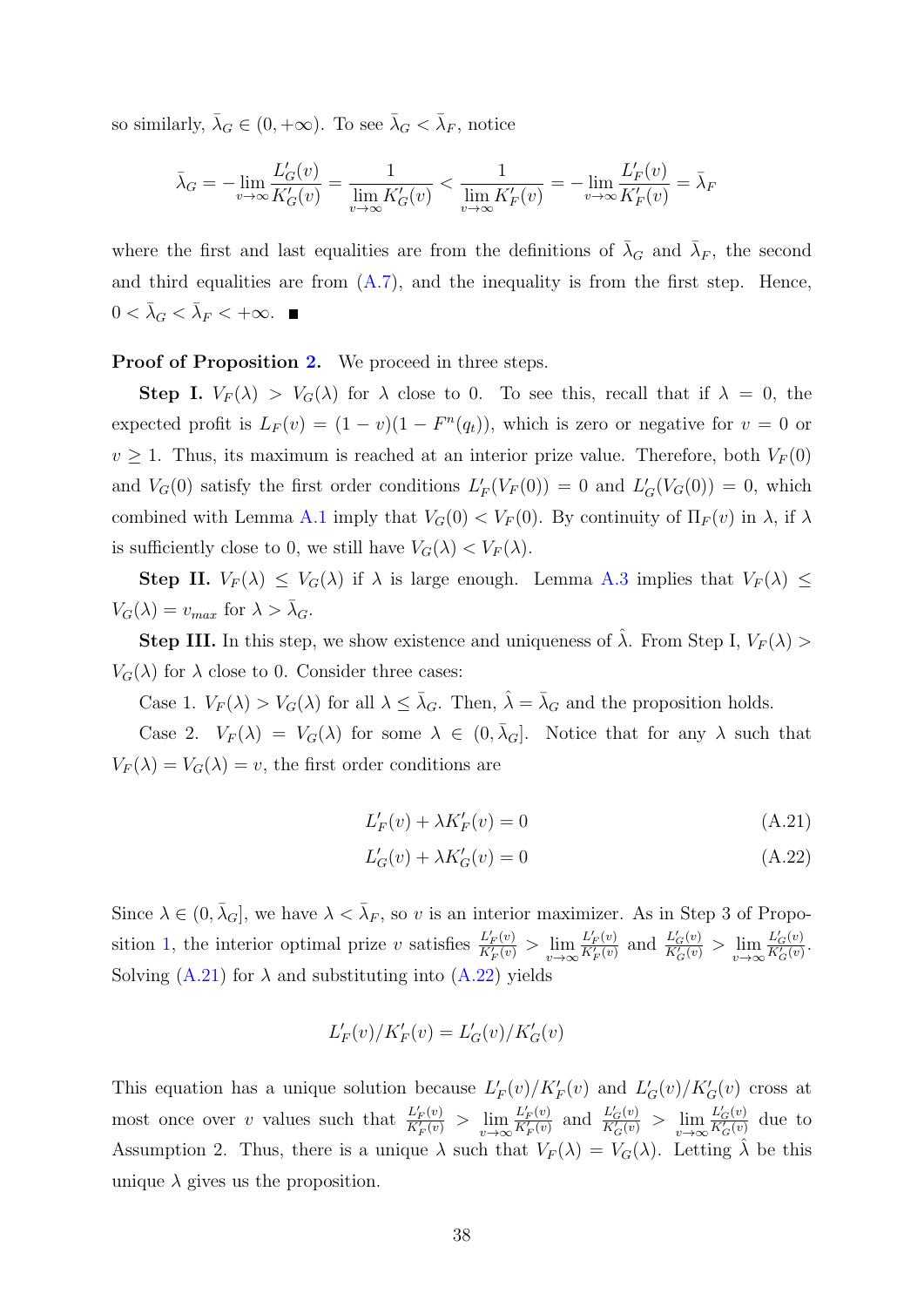Case 3.  $V_F(\lambda) < V_G(\lambda)$  for some  $\lambda_0 \in (0, \bar{\lambda}_G]$ . Notice that if  $V_F$  is discontinuous at an interior point of  $(0, \bar{\lambda}_F)$ , there are at least two optimal prizes at this interior  $\lambda$ . This contradicts with Proposition [1,](#page-9-0) so  $V_F$  is continuous over  $(0, \bar{\lambda}_F)$ . Similarly,  $V_G$  is continuous over  $(0, \bar{\lambda}_G)$ . Recall that  $V_F(\lambda_0) < V_G(\lambda_0)$ , so  $\lambda_0 < \bar{\lambda}_G < \bar{\lambda}_F$  and therefore  $V_F$ and  $V_G$  are continuous over  $(0, \lambda_0)$ . Moreover,  $V_F(\lambda) > V_G(\lambda)$  if  $\lambda$  is sufficiently close to 0 and that  $V_F(\lambda_0) < V_G(\lambda_0)$ , so the intermediate value theorem implies that there is a  $\lambda \in (0, \lambda_0)$  such that  $V_F(\lambda) = V_G(\lambda)$ . Then, we can prove the proposition as in Case 2.

**Proof of Proposition [3.](#page-17-0)** If  $\lambda = 0$ , the seeker's expected profit is  $L_F(v) = (1 - v)(1 F^{n}(q_t)$ . If  $v \le t/w_F$ ,  $F(q_t) = 1$  and  $L_F(v) = 0$ . If  $v \ge 1$ , we also have  $L_F(v) \le 0$ . Thus, if  $\lambda = 0$ , the optimal prizes are interior and satisfy the first order condition [\(A.13\)](#page-34-0). Following the rest of Lemma [A.1'](#page-7-0)s proof, we can verify that Lemma [A.1](#page-7-0) remains true without Assumptions 1 and 2. Then, Theorem 4 of [Milgrom and Shannon](#page-26-0) [\(1994\)](#page-26-0) implies  $V_F(\lambda) \geq V_G(\lambda)$ . It is straightforward to see that Lemma [A.1](#page-7-0) remains true for  $\lambda$  sufficiently close to 0, and therefore  $V_F(\lambda) \geq V_G(\lambda)$  for sufficiently small  $\lambda$ .

Notice that the proofs of Lemmas [A.2](#page-10-0) and [A.3](#page-11-0) do not rely on Assumptions 1 and 2. Thus, the lemmas imply for sufficient large  $\lambda$ , the optimal prize is  $v_{max}$  and therefore  $V_G(\lambda) \geq V_F(\lambda)$ .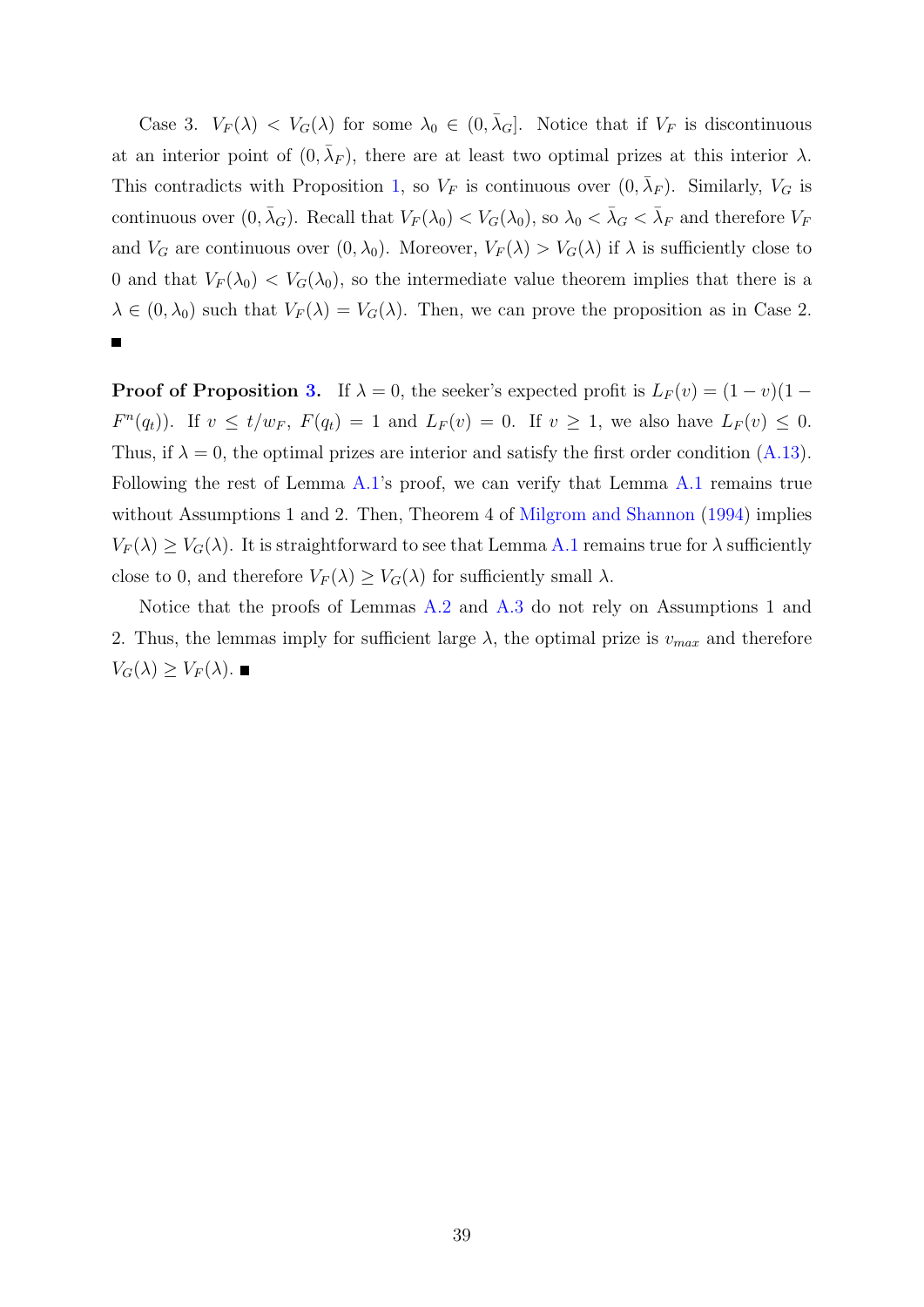## Online Appendix

# C Parametric Distributions Illustrating Assumptions 1 and 2

We show that Assumptions 1 and 2 are satisfied by many distribution families. We first consider uniform and power function distributions, for which we have analytical results. We then present numerical results for other distribution families.

## C.1 Assumption 1 for Uniform and Power Function Distributions

Notice that  $\frac{L'_{F}(v)}{K'(v)}$  $\frac{L'_{F}(v)}{K'_{F}(v)}$  is decreasing if and only if  $L_{F}(v) - \frac{L'_{F}(v)}{K'_{F}(v)}$  $\frac{L_F(v)}{K'_F(v)} K_F(v)$  is increasing, because the derivative of  $L_F(v) - \frac{L'_F(v)}{K'_F(v)}$  $\frac{L'_{F}(v)}{K'_{F}(v)} K_{F}(v)$  is  $-\frac{d}{dv} \left( \frac{L'_{F}(v)}{K'_{F}(v)} \right)$  $\frac{L'_{F}(v)}{K'_{F}(v)}$   $K_{F}(v)$ . Using  $x = t/v$  we can rewrite

<span id="page-39-0"></span>
$$
L_F(v) - \frac{L'_F(v)}{K'_F(v)} K_F(v)
$$
  
=  $\left(1 - \frac{t}{x}\right) \left(1 - \hat{F}^n(x)\right) + \frac{\frac{t}{x^2} \left(1 - \hat{F}^n(x)\right) + \left(1 - \frac{t}{x}\right) \left(1 - \hat{F}^n(x)\right)'}{\frac{1}{x} + \frac{x\left(1 - \hat{F}^n(x)\right) \frac{\hat{f}(x)}{\hat{F}(x)}}{\int_x^{w_F} y\left(1 - \hat{F}^n(y)\right) \frac{\hat{f}(y)}{\hat{F}(y)} dy}}$ (A.23)

Thus, to verify Assumption 1, it suffices to show  $(A.23)$  is strictly decreasing in  $x \in$  $(0, w_F)$ .

• Uniform Distributions Consider  $F(q) = q/w_F$ . Then,  $\phi_F(q) = q(q/w_F)^{n-1}$ , so  $\phi_F^{-1}$  $F_F^{-1}(x) = (w_F)^{\frac{n-1}{n}} x^{\frac{1}{n}}$  and  $\hat{F}(x) = (x/w_F)^{1/n}$ . Substituting these expressions into  $(A.23)$ , we have

<span id="page-39-1"></span>
$$
L_F(v) - L'_F(v)K_F(v)/K'_F(v) = \frac{1 - \frac{x}{w_F}}{1 + \frac{x}{w_F}} \left(1 - \frac{t}{w_F}\right)
$$

which is decreasing in x since  $t < w_F$ . Thus,  $F(q) = q/w_F$  satisfies Assumption 1.

• Power Function Distributions Consider  $F(q) = q^{\alpha}$  with  $q \in [0, 1]$  and  $0 < \alpha$ . Then,  $\phi_F(q) = q^{(n-1)\alpha+1}$ , so  $\phi_F^{-1}$  $F_F^{-1}(x) = x^{\frac{1}{(n-1)\alpha+1}}$  and  $\hat{F}(x) = x^{\frac{\alpha}{(n-1)\alpha+1}}$ . The following lemma verifies Assumption 1 for power function distributions.

**Lemma A.4** If  $F(q) = q^{\alpha}$  with  $\alpha > 0$ , Assumption 1 is satisfied.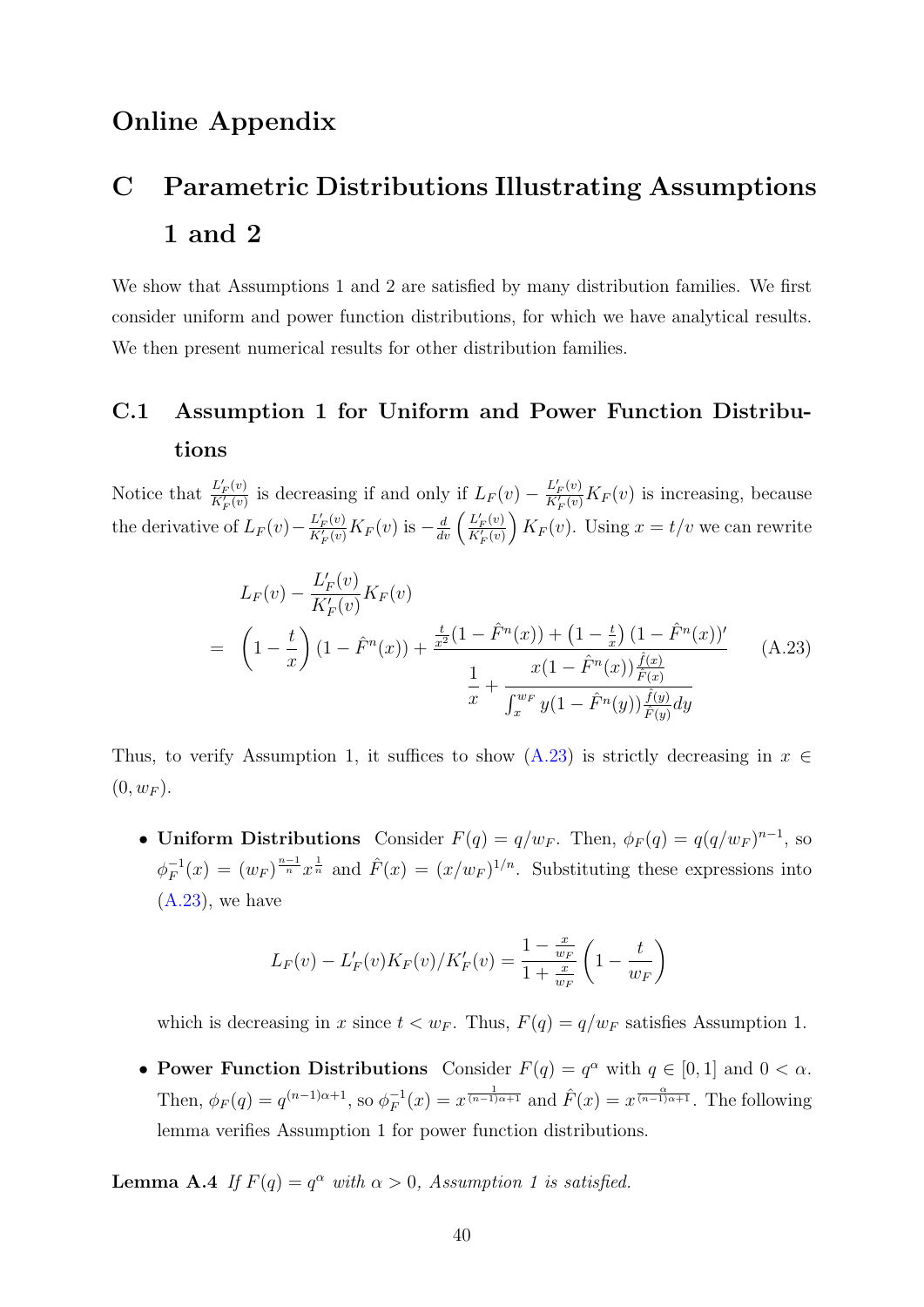**Proof.** Recall that Assumption 1 requires  $\frac{L'_F(v)}{K'(v)}$  $\frac{L_F(v)}{K_F'(v)}$  to be strictly decreasing in v whenever  $L'_F(v)$  $\frac{L'_{F}(v)}{K'_{F}(v)} > \lim_{v \to \infty} \frac{L'_{F}(v)}{K'_{F}(v)}$  $\frac{L_F(v)}{K'_F(v)}$ .

First, we rewrite  $\frac{L'_{F}(v)}{K'(v)}$  $\frac{L_F(v)}{K_F'(v)}$  as a function of x. With power function distributions, we can rewrite

$$
L_F(v) = \left(1 - \frac{t}{x}\right) \left(1 - x^{\frac{n\alpha}{(n-1)\alpha + 1}}\right) = \left(1 - \frac{t}{x}\right) \left(1 - x^A\right)
$$

$$
\frac{dL_F(v)}{dx} = \frac{t}{x^2} \left(1 - x^{\frac{n\alpha}{(n-1)\alpha + 1}}\right) + \left(1 - \frac{t}{x}\right) \left(-1\right) \frac{n\alpha}{(n-1)\alpha + 1} x^{\frac{n\alpha}{(n-1)\alpha + 1} - 1}
$$

$$
= \frac{t}{x^2} \left(1 - x^A\right) - \left(1 - \frac{t}{x}\right) Ax^{A-1} \tag{A.24}
$$

where

<span id="page-40-0"></span>
$$
A = \frac{n\alpha}{(n-1)\alpha + 1}
$$

In addition,

$$
x(1 - \hat{F}^n(x))\frac{\hat{f}(x)}{\hat{F}(x)} = x(1 - x^{\frac{n\alpha}{(n-1)\alpha+1}})\frac{\frac{\alpha}{(n-1)\alpha+1}x^{\frac{\alpha}{(n-1)\alpha+1}-1}}{x^{\frac{\alpha}{(n-1)\alpha+1}}}
$$

$$
= \frac{\alpha}{(n-1)\alpha+1}(1 - x^{\frac{n\alpha}{(n-1)\alpha+1}})
$$

so

$$
\int_{x}^{1} y(1 - \hat{F}^{n}(y)) \frac{\hat{f}(y)}{\hat{F}(y)} dy
$$
\n
$$
= \int_{x}^{1} \frac{\alpha}{(n-1)\alpha + 1} (1 - y^{\frac{n\alpha}{(n-1)\alpha + 1}}) dy
$$
\n
$$
= \frac{\alpha}{(n-1)\alpha + 1} (1 - x) - \frac{\alpha}{(n-1)\alpha + 1} \frac{1}{\frac{n\alpha}{(n-1)\alpha + 1} + 1} (1 - x^{\frac{n\alpha}{(n-1)\alpha + 1} + 1})
$$
\n
$$
= \frac{1}{n} \left( A(1 - x) - A \frac{1}{A+1} (1 - x^{A+1}) \right)
$$

Using the above expressions, we have

$$
K_F(v) = (n-1)\frac{t}{x} \int_x^1 (1 - \hat{F}(y)) y \frac{\hat{f}(y)}{\hat{F}(y)} dy
$$
  
=  $A \frac{n-1}{n} \frac{t}{x} \left( (1-x) - \frac{1}{A+1} (1-x^{A+1}) \right)$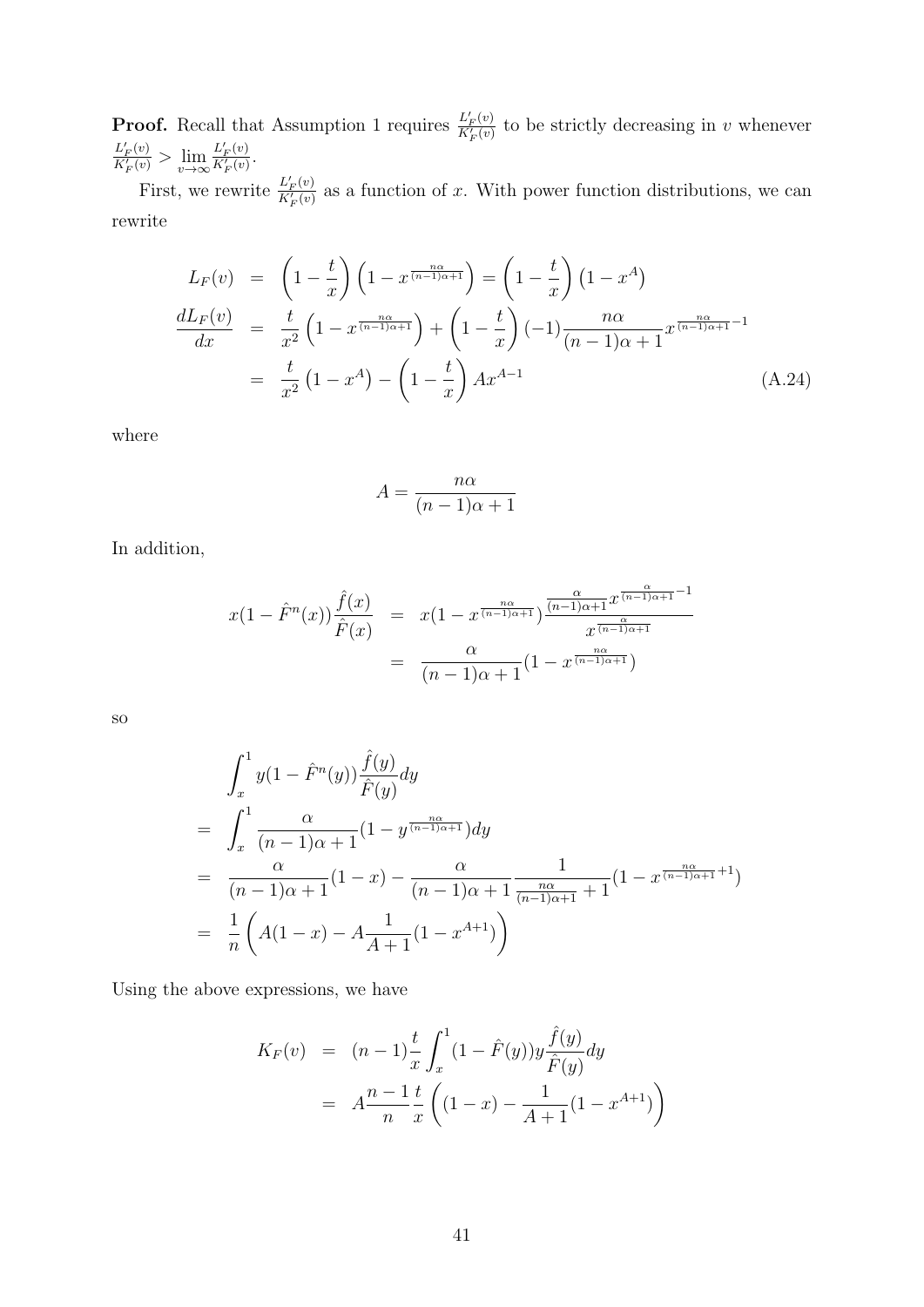and

$$
\frac{dK_F(v)}{dx} = A \frac{n-1}{n} \left[ -\frac{t}{x^2} \left( (1-x) - \frac{1}{A+1} (1-x^{A+1}) \right) + \frac{t}{x} \left( -1 + x^A \right) \right]
$$
\n
$$
= -A \frac{n-1}{n} \frac{t}{x} \left( 1 - \frac{1}{A+1} \right) \left( \frac{1}{x} - x^A \right) \tag{A.25}
$$

Equations  $(A.24)$  and  $(A.25)$  imply

<span id="page-41-0"></span>
$$
\frac{L'_{F}(v)}{K'_{F}(v)} = \frac{\frac{t}{x^{2}}(1-x^{A}) - (1-\frac{t}{x})Ax^{A-1}}{-A\frac{n-1}{n}\frac{t}{x}(1-\frac{1}{A+1})(\frac{1}{x}-x^{A})}
$$
\n
$$
= -\frac{n}{n-1}\frac{1}{t}\frac{1}{A(1-\frac{1}{A+1})}\frac{t-x^{A+1}((1-A)\frac{t}{x}+A)}{1-x^{A+1}}
$$
\n(A.26)

Next, consider the inequality  $\frac{L'_F(v)}{K'(v)}$  $\frac{L'_{F}(v)}{K'_{F}(v)} > \lim_{v \to \infty} \frac{L'_{F}(v)}{K'_{F}(v)}$  $\frac{L_F(v)}{K_F'(v)}$ . Using [\(A.26\)](#page-41-0), we have

<span id="page-41-1"></span>
$$
\lim_{v \to \infty} \frac{L'_F(v)}{K'_F(v)} = \lim_{x \to 0} \left( -\frac{n}{n-1} \frac{1}{t} \frac{1}{A\left(1 - \frac{1}{A+1}\right)} \frac{t - x^{A+1} \left( (1-A)\frac{t}{x} + A \right)}{1 - x^{A+1}} \right)
$$
\n
$$
= -\frac{n}{n-1} \frac{1}{A\left(1 - \frac{1}{A+1}\right)}
$$

Combining the above expression with  $(A.26)$ , we can rewrite  $\frac{L'_{F}(v)}{K'_{F}(v)}$  $\frac{L'_F(v)}{K'_F(v)} > \lim_{v \to \infty} \frac{L'_F(v)}{K'_F(v)}$  $\frac{L_F(v)}{K_F'(v)}$  as

$$
-\frac{n}{n-1} \frac{1}{t} \frac{1}{A\left(1 - \frac{1}{A+1}\right)} \frac{t - x^{A+1}\left((1-A)\frac{t}{x} + A\right)}{1 - x^{A+1}} > -\frac{n}{n-1} \frac{1}{A\left(1 - \frac{1}{A+1}\right)}
$$

which can be simplified to

$$
(A-t)x > (A-1)t
$$
\n
$$
(A.27)
$$

Thus, for Assumption 1 it is sufficient to show  $\frac{L'_{F}(v)}{K'_{F}(v)}$  $\frac{L_F(v)}{K_F(v)}$  is strictly increasing in x whenever  $(A.27)$  holds. According to  $(A.26)$ , for  $\frac{L'_{F}(v)}{K'_{F}(v)}$  $\frac{L_F(v)}{K_F'(v)}$  to be strictly increasing in x, we need  $\frac{t-x^{A+1}((1-A)\frac{t}{x}+A)}{1-x^{A+1}}$  strictly decreasing in x, which requires its derivative w.r.t. x to be negative:

<span id="page-41-2"></span>
$$
\frac{\left(-(1-A)tAx^{A-1}-A(1+A)x^A\right)(1-x^{1+A})+(t-(1-A)tx^A-Ax^{1+A})(1+A)x^A}{(1-x^{1+A})^2}<0
$$

Collecting terms, we can simplify the above inequality to

$$
(1-A)tA + (A-t)(1+A)x + (1-A)t1+A > 0
$$
\n(A.28)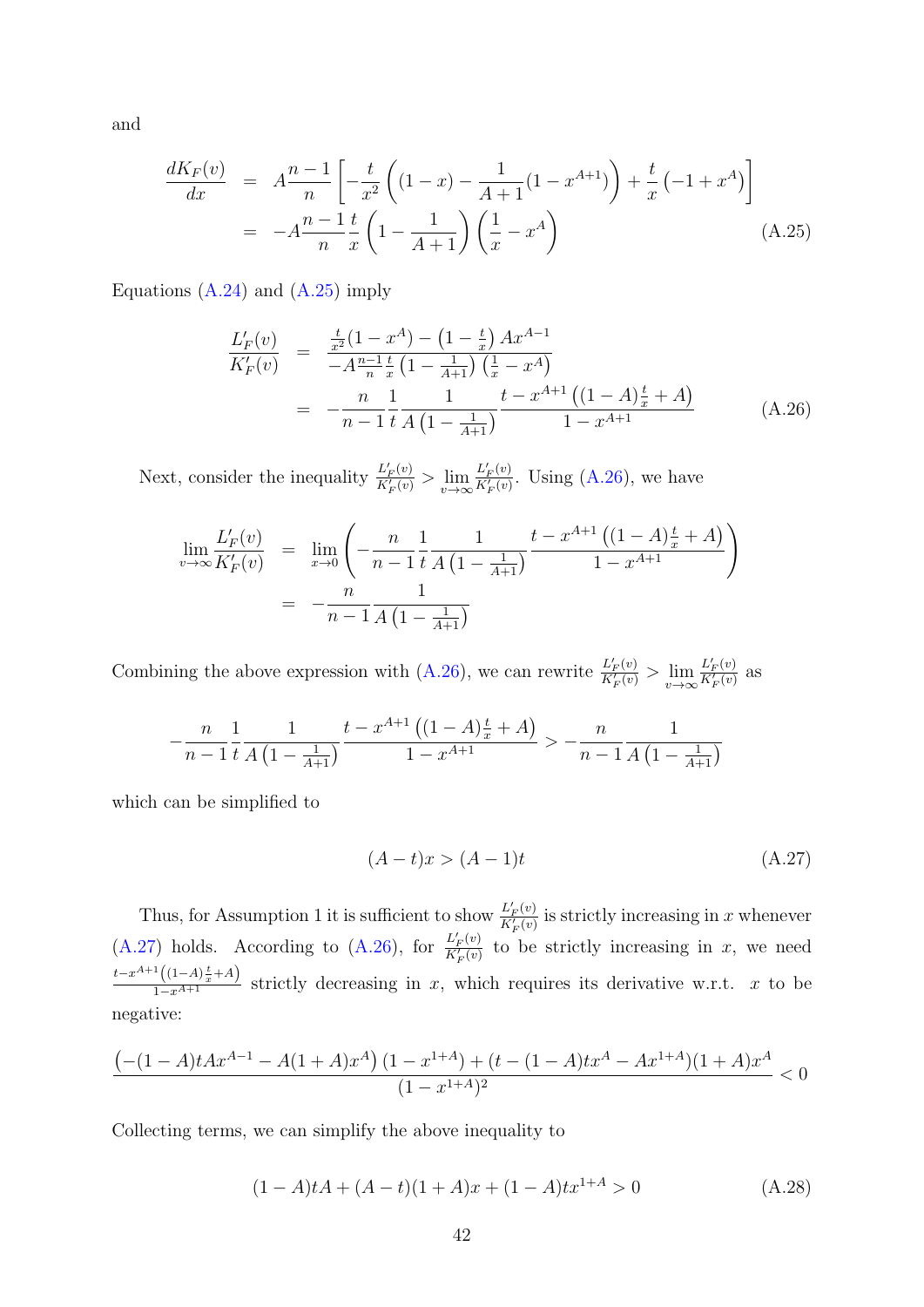Now for Assumption 1, we need to show that  $(A.27)$  implies  $(A.28)$ . We prove in two cases.

Case 1. Suppose  $A \leq 1$ . Notice the left hand side of  $(A.27)$  is linear in x, and it holds for  $x = 0$  and  $x = 1$ . Therefore,  $(A.27)$  holds for all  $x \in (0,1)$ . As a result, we need to show  $(A.28)$  for all x.

Notice that the left hand side of  $(A.28)$  is linear in t, so it suffices to show it for  $t = 0$ and  $t = 1$ . If  $t = 0$ , [\(A.28\)](#page-41-2) reduces to  $A(1 + A)x > 0$ , which is true. If  $t = 1$ , the left hand side of  $(A.28)$  becomes

<span id="page-42-0"></span>
$$
(1-A)A + (A-1)(1+A)x + (1-A)x^{1+A}
$$

and its derivative w.r.t.  $x$  is

$$
(A-1)(1+A) + (1-A)(1+A)x^{A}
$$

Since  $A \leq 1$ , it is straightforward to verify that the derivative is negative for  $x \in (0,1)$  and equals to 0 at  $x = 1$ . This means the left hand side of  $(A.28)$  is strictly decreasing in x, its minimum is reached at  $x = 1$ , and the minimum is  $(1-A)A+(A-1)(1+A)+(1-A) = 0$ . Therefore,  $(A.28)$  holds for  $t = 1$  as well. Since it holds for both  $t = 0$  and  $t = 1$ , we have  $(A.27)$  implies  $(A.28)$  in this case.

Case 2. Suppose  $A > 1$ . Then,  $(A.27)$  implies

$$
x > \frac{(A-1)t}{A-t}
$$
\n
$$
(A.29)
$$

In addition,

<span id="page-42-1"></span>LHS of (A.28) = 
$$
(1 - A)tA + (A - t)(1 + A)x + (1 - A)tx^{1+A}
$$
  
\n
$$
= (1 - A)tA + (A - t)(1 + A)\frac{(A - 1)t}{A - t} + (1 - A)tx^{1+A}
$$
\n
$$
= (1 - A)tA + (A - 1)t + A(A - 1)t + (1 - A)tx^{1+A}
$$
\n
$$
= (A - 1)t(1 - x^{1+A}) > 0
$$

where the inequality is from  $(A.29)$ . Thus,  $(A.28)$  holds.

Combining Cases 1 and 2, we verify that  $(A.27)$  implies  $(A.28)$ , and therefore Assumption 1 holds.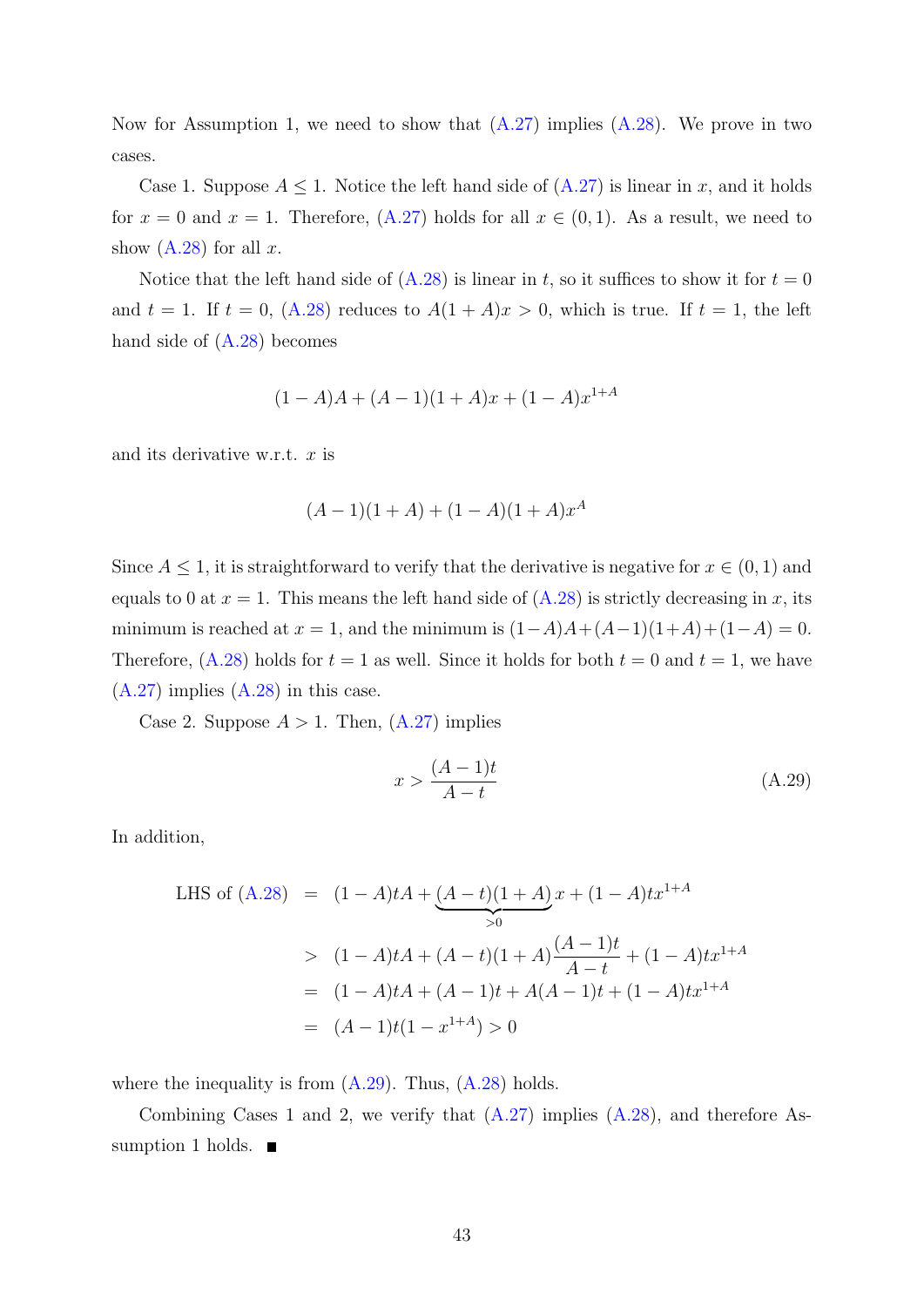## C.2 Assumption 2 for Uniform and Power Function Distributions

We can rewrite

$$
\frac{L'_{F}(v)}{K'_{F}(v)} = \frac{\left[ \left(1 - \frac{t}{x}\right) \left(1 - \hat{F}^{n}(x)\right) \right]'}{\left[\frac{t}{x} \int_{x}^{w_{F}} \left(1 - \hat{F}^{n}(y)\right) \left(n - 1\right) \frac{y}{\hat{F}(y)} \hat{f}(y) dy\right]'}\n\tag{A.30}
$$
\n
$$
\frac{L'_{G}(v)}{K'_{G}(v)} = \frac{\left[\left(1 - \frac{t}{x}\right) \left(1 - \hat{G}^{n}(x)\right)\right]'}{\left[\frac{t}{x} \int_{x}^{w_{G}} \left(1 - \hat{G}^{n}(y)\right) \left(n - 1\right) \frac{y}{\hat{G}(y)} \hat{g}(y) dy\right]'}\n\tag{A.31}
$$

Thus, to verify Assumption 2, it suffices to show  $(A.30)$  and  $(A.31)$  cross at most once for  $x \in (0, w_F)$ .

• Uniform Distributions Consider  $F(q) = q/w_F$  and  $G(q) = q/w_G$  with  $w_G >$  $w_F > 0$ . Then,  $(A.30)$  and  $(A.31)$  become

<span id="page-43-0"></span>
$$
\frac{L'_F(v)}{K'_F(v)} = -\frac{n}{n-1} \frac{2}{t} \frac{tw_F - x^2}{w_F^2 - x^2}
$$
  

$$
\frac{L'_G(v)}{K'_G(v)} = -\frac{n}{n-1} \frac{2}{t} \frac{tw_G - x^2}{w_G^2 - x^2}
$$

Suppose the two terms cross at  $x$ , then  $x$  satisfies

$$
\frac{tw_F - x^2}{w_F^2 - x^2} = \frac{tw_G - x^2}{w_G^2 - x^2}
$$

which has a unique solution  $x = \sqrt{\frac{tw_F w_G}{w_G + w_F}}$  $\frac{tw_{\mathcal{F}}w_{\mathcal{G}}}{w_{\mathcal{G}}+w_{\mathcal{F}}-t}$ . Thus, Assumption 2 is satisfied.

• Power Function Distributions Consider  $F(q) = q^{\alpha}$ . Then,  $\phi_F(q) = q^{(n-1)\alpha+1}$ , so  $\phi_F^{-1}$  $F_F^{-1}(x) = x^{\frac{1}{(n-1)\alpha+1}}$  and  $\hat{F}(x) = x^{\frac{\alpha}{(n-1)\alpha+1}}$ . Then, [\(A.30\)](#page-42-1) can be rewritten as

$$
\frac{L'_{F}(v)}{K'_{F}(v)} = -\frac{n}{n-1} \frac{1}{t} \frac{1}{A\left(1 - \frac{1}{A+1}\right)} \frac{t - x^{A+1}\left((1-A)\frac{t}{x} + A\right)}{1 - x^{A+1}}
$$

where  $A = \frac{n\alpha}{(n-1)\alpha+1}$ . Similarly,

$$
\frac{L'_G(v)}{K'_G(v)} = -\frac{n}{n-1} \frac{1}{t} \frac{1}{A'\left(1 - \frac{1}{A'+1}\right)} \frac{t - x^{A'+1}\left((1 - A')\frac{t}{x} + A'\right)}{1 - x^{A'+1}}
$$

where  $A' = \frac{n\alpha'}{(n-1)\alpha'+1}$  and  $A' > A$ .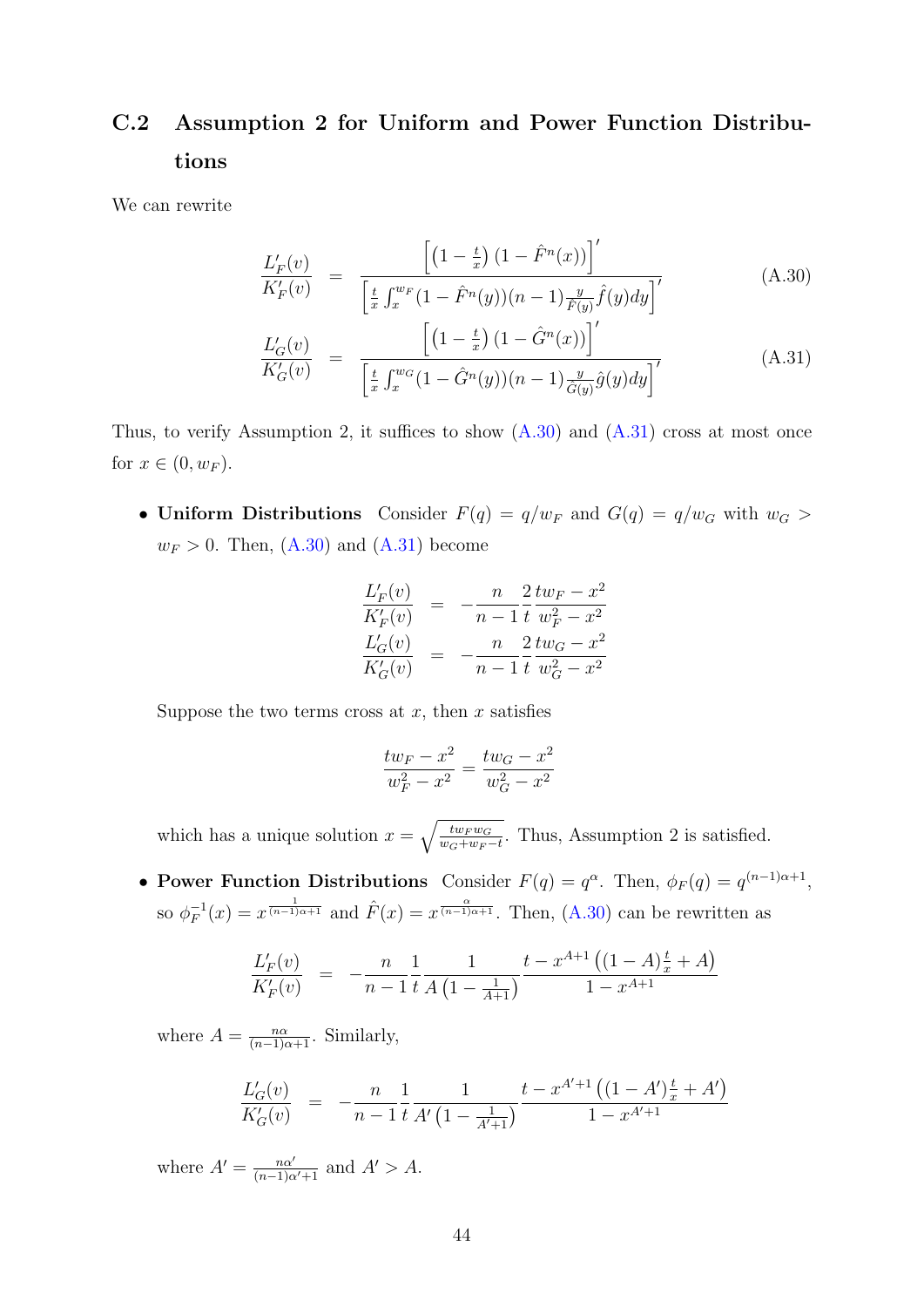Therefore, to show that  $\frac{L'_F(v)}{K'(v)}$  $\frac{L'_F(v)}{K'_F(v)}$  and  $\frac{L'_G(v)}{K'_G(v)}$  $\frac{L_G(v)}{K_G'(v)}$  cross at most once, it is sufficient to show that

$$
\frac{\frac{t - x^{A'+1}\left((1 - A')\frac{t}{x} + A'\right)}{1 - x^{A'+1}}}{\frac{t - x^{A+1}\left((1 - A)\frac{t}{x} + A\right)}{1 - x^{A+1}}} = \frac{\frac{1 + A}{A^2}}{\frac{1 + A'}{A'^2}}
$$
\n(A.32)

has at most one solution  $x \in (0,1)$ . Next, we prove this statement in a number of steps, which are orgaized as a sequence of claims and the final step is in Lemma [A.5.](#page-12-0)

Claim A.1

<span id="page-44-1"></span>
$$
\frac{1-x^A}{A} \frac{1-x^{1+A}}{(1+A)(1-x)-(1-x^{1+A})^2} \le -\frac{\ln x}{x}
$$
 (A.33)

**Proof.** There is a basic inequality of logarithmic function<sup>[31](#page-44-0)</sup>

<span id="page-44-3"></span>
$$
\ln x \le -\frac{2(1-x)}{1+x}
$$

for  $x \in (0,1)$ . Replacing x by  $x^A$ , we obtain

$$
\ln x \le -\frac{2(1 - x^A)}{(1 + x^A)A}
$$

Therefore, to show  $(A.33)$ , it is sufficient to prove

$$
\frac{1 - x^A}{A} \frac{1 - x^{1+A}}{(1+A)(1-x) - (1-x^{1+A})^2} \le \frac{2(1-x^A)}{(1+x^A)Ax}
$$

or equivalently

$$
\frac{1 - x^{1+A}}{(1+A)(1-x) - (1-x^{1+A})^2} \le \frac{2}{(1+x^A)x}
$$
 (A.34)

Next, we verify the denominator on the LHS is positive:  $(1+A)(1-x)-(1-x^{1+A})^2>0$ . Its derivative w.r.t.  $x$  is

<span id="page-44-2"></span>
$$
-(1+A) - 2(1 - x^{1+A})(-(1+A))x^{A}
$$
\n(A.35)

<span id="page-44-0"></span><sup>&</sup>lt;sup>31</sup>See for instance Topsøe, F. (2004). "Some Bounds for the Logarithmic Function," RGMIA Res. Rep. Collection, 7(2), pp. 1-20.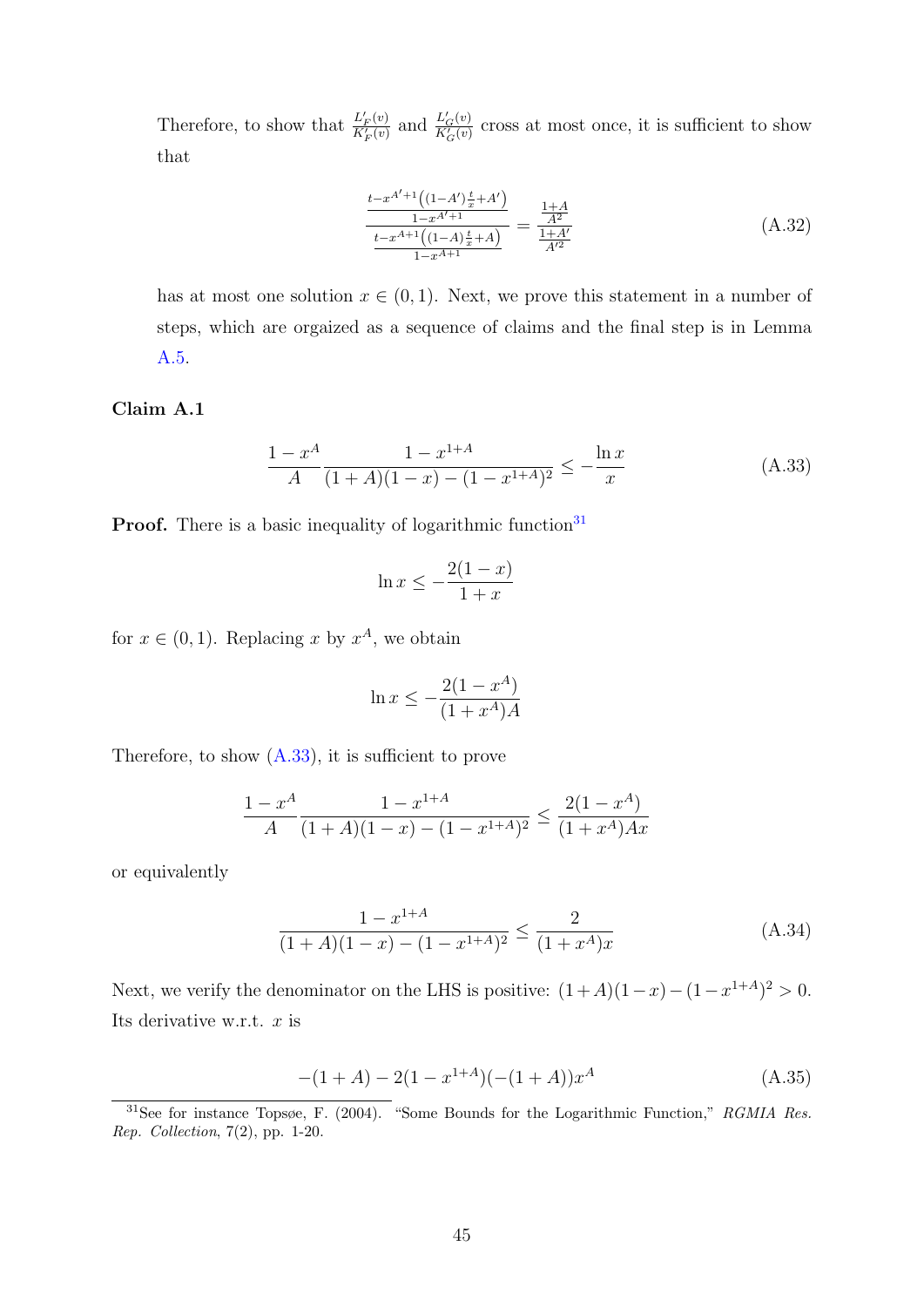which has the same sign as

<span id="page-45-0"></span>
$$
-1 + 2(1 - x^{1+A})x^A \tag{A.36}
$$

Let us consider the maximum of  $(A.36)$  as a function of  $A \in [0,2]$ . If the maximum is reached at an interior point  $A \in (0, 2)$ , it must satisfy the first order condition:

<span id="page-45-1"></span>
$$
-2x^{1+A}x^A \ln x + 2(1-x^{1+A})x^A \ln x = 0
$$

which implies  $x^{1+A} = 1/2$ . Thus, at an interior maximizer,  $(A.36) = -1 + 2(1 - \frac{1}{2})$  $(A.36) = -1 + 2(1 - \frac{1}{2})$  $(\frac{1}{2})x^A =$  $-1 + x<sup>A</sup> < 0$ , where the equality is from  $x<sup>1+A</sup> = 1/2$ . At the lower boundary  $A = 0$ ,  $(A.36) = -1 < 0$  $(A.36) = -1 < 0$ . At the upper boundary  $A = 2$ ,  $(A.36) = -1 + 2(1 - x^3)x^2 < 0$ . Thus, [\(A.35\)](#page-44-2) and [\(A.36\)](#page-45-0) are both negative.

This means the denominator  $(1 + A)(1 - x) - (1 - x^{1+A})^2$  is decreasing in x, so

$$
(1+A)(1-x) - (1-x^{1+A})^2 \ge (1+A)(1-0) - 1 = A > 0
$$

Now we know the denominators in  $(A.34)$  are positive, we can rewrite it as

$$
(1 - x^{1+A})(x + x^{1+A}) < 2(1+A)(1-x) - (1 - x^{1+A})^2
$$
\n
$$
x - x^{2+A} < 2(1+A)(1-x) - 1 + x^{1+A}
$$
\n
$$
2(1+A)(1-x) - (1+x)(1 - x^{1+A}) > 0
$$

Notice the LHS is larger than

$$
2(1+A)(1-x) - 2(1-x^{1+A})
$$
\n(A.37)

so it is sufficient to show  $(A.37)$  is positive. To see this, taking the derivative of  $(A.37)$ w.r.t.  $x$ , we obtain

<span id="page-45-2"></span>
$$
-2(1+A) + 2(1+A)x^{A} = -2(1+A)(1-x^{A}) \le 0
$$

This means [\(A.37\)](#page-45-1) is decreasing in x, so  $(A.37) \ge 2(1+A)(1-1)-2(1-1) = 0$ . Therefore,  $(A.34)$  is true and so is  $(A.33)$ .

<span id="page-45-3"></span>**Claim A.2** 
$$
\left(\frac{1}{A}x^{1+A} + 1\right) \frac{1-x^A}{1-x^{1+A}}
$$
 increases in  $A \in (0,2)$ .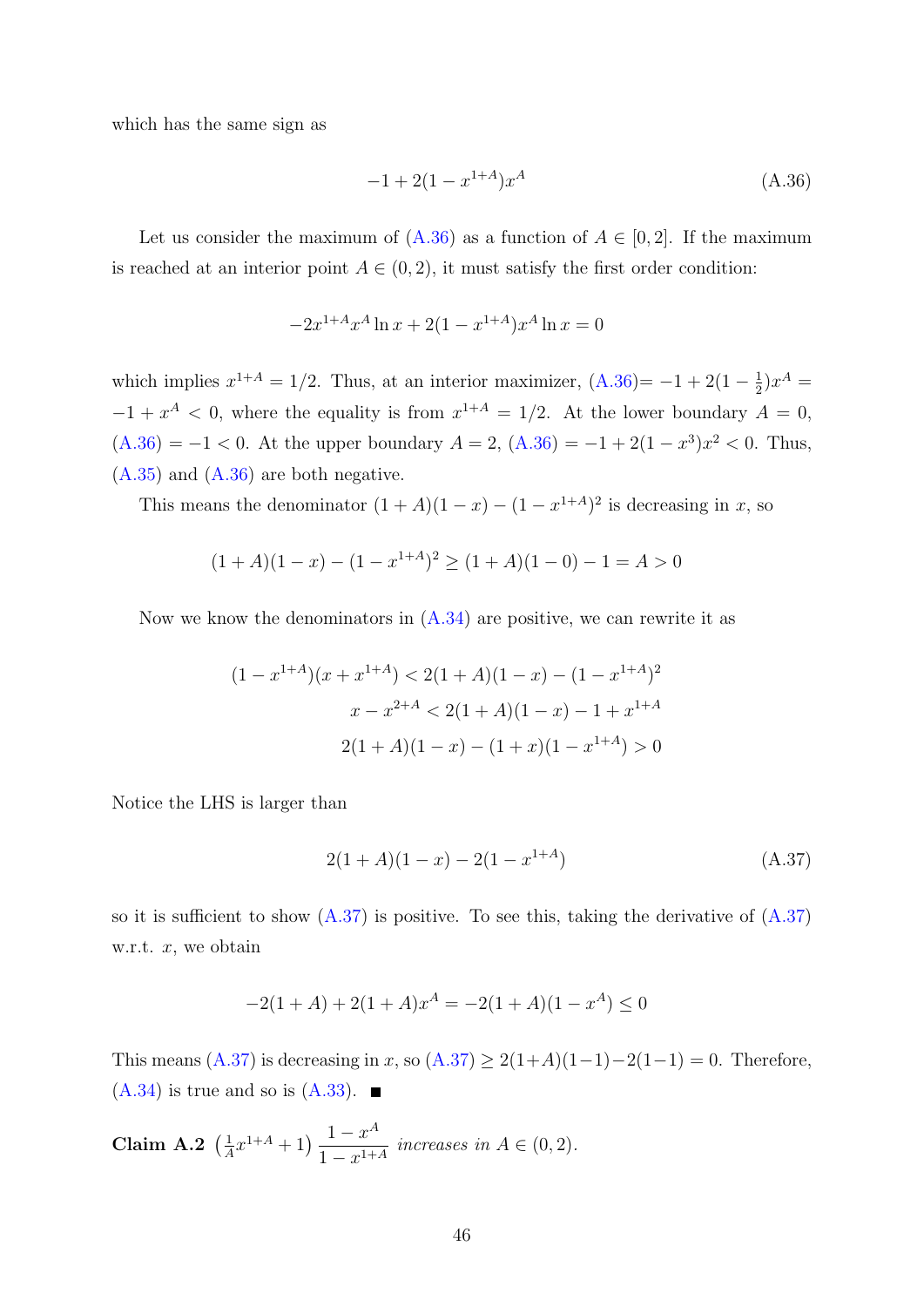**Proof.** Differentiating the logarithm of the above expression, we obtain

$$
\frac{d}{dA}\left(\ln\left(\frac{1}{A}x^{1+A}+1\right)+\ln(1-x^A)-\ln(1-x^{1+A})\right)
$$
\n
$$
=\frac{-\frac{1}{A^2}x^{1+A}+\frac{1}{A}x^{1+A}\ln x}{\frac{1}{A}x^{1+A}+1}-\frac{x^A\ln x}{1-x^A}+\frac{x^{1+A}\ln x}{1-x^{1+A}}
$$
\n
$$
=\frac{-\frac{1}{A^2}x^{1+A}}{\frac{1}{A}x^{1+A}+1}+\ln x\left(\frac{\frac{1}{A}x^{1+A}}{\frac{1}{A}x^{1+A}+1}-\frac{x^A}{1-x^A}+\frac{x^{1+A}}{1-x^{1+A}}\right) \tag{A.38}
$$

Next, we show

<span id="page-46-0"></span>
$$
\frac{\frac{1}{A}x^{1+A}}{\frac{1}{A}x^{1+A}+1} - \frac{x^A}{1-x^A} + \frac{x^{1+A}}{1-x^{1+A}} < 0 \tag{A.39}
$$

We can rewrite the LHS of  $(A.39)$  as

<span id="page-46-1"></span>
$$
\frac{(1+A)x^{1+A}(1-x^A) - x^A(x^{1+A}+A)(1-x^{1+A})}{(x^{1+A}+A)(1-x^{1+A})(1-x^A)}
$$

Therefore, for  $(A.39)$ , it is sufficient to show

$$
x^{A}(x^{1+A} + A)(1 - x^{1+A}) > (1+A)x^{1+A}(1 - x^{A})
$$

Notice that  $1-x^{1+A} > 1-x^A$ , so it is sufficient to show  $x^A(x^{1+A}+A) > (1+A)x^{1+A}$ , or  $x^{1+A} + A - (1+A)x > 0$ .

Consider  $\frac{d}{dx}(x^{1+A} + A - (1+A)x) = (1+A)x^A - (1+A) = -(1+A)(1-x^A) < 0$ , so  $x^{1+A} + A - (1+A)x$  decreases in x, and its minimum is reached at  $x = 1$  and the minimum is 0. Thus,  $x^{1+A} + A - (1+A)x \ge 0$  and  $(A.39)$  is true.

Because of  $(A.39)$ , we can rewrite  $(A.38) > 0$  $(A.38) > 0$  as

$$
\frac{\frac{\frac{1}{A^2}x^{1+A}}{1+\frac{1}{A}x^{1+A}}}{\frac{x^A}{1-x^A} - \frac{x^{1+A}}{1-x^{1+A}} - \frac{\frac{1}{A}x^{1+A}}{1+\frac{1}{A}x^{1+A}}} < -\ln x
$$
\n(A.40)

where the LHS can be rewritten as

<span id="page-46-2"></span>
$$
\frac{(1-x^A)(1-x^{1+A})x}{A[(1+A)(1-x)-(1-x^{1+A})^2]}
$$

Therefore, [\(A.40\)](#page-46-1) is equivalent to

$$
\frac{1 - x^A}{A} \frac{1 - x^{1+A}}{(1+A)(1-x) - (1-x^{1+A})^2} \le -\frac{\ln x}{x}
$$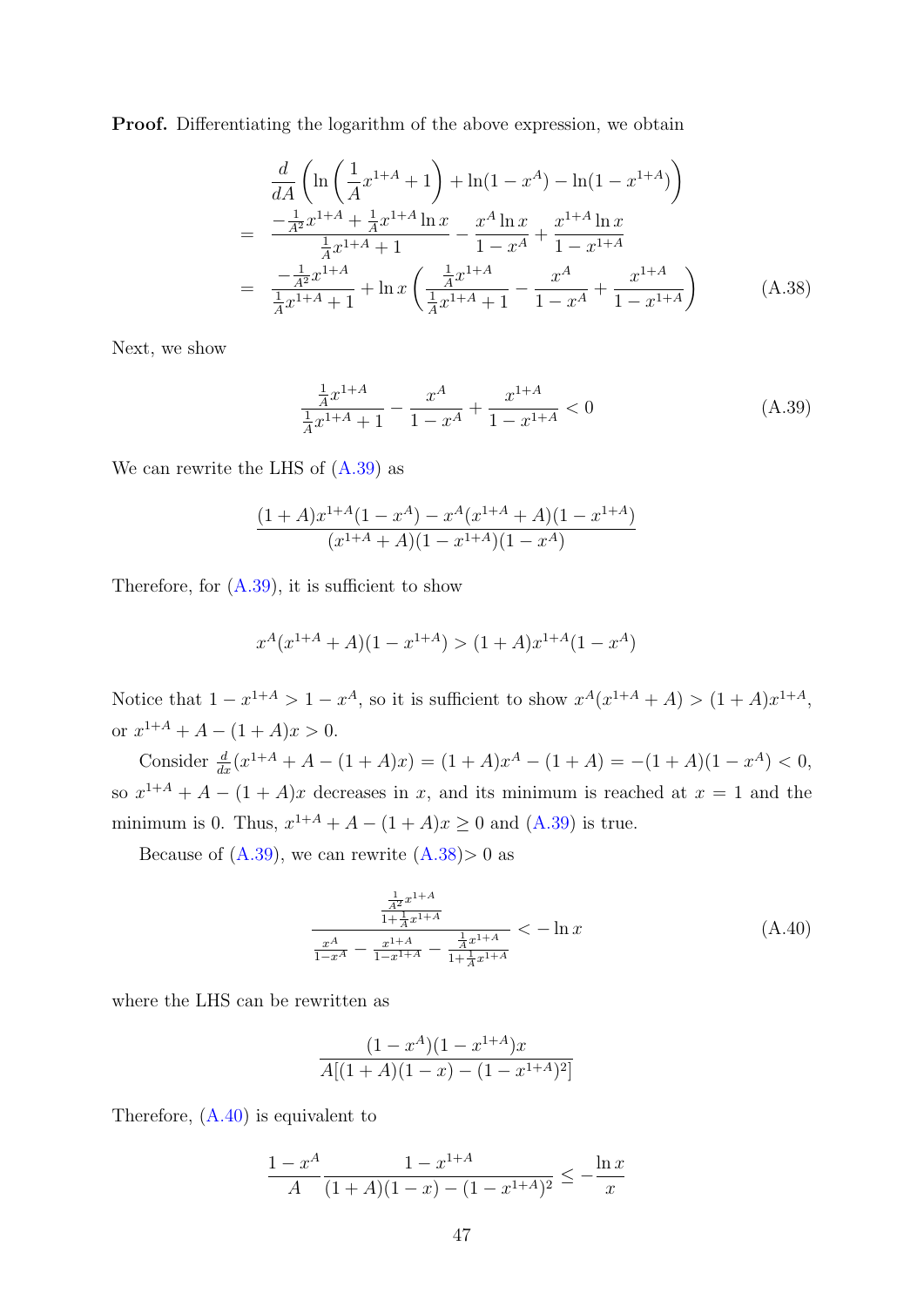<span id="page-47-1"></span>which is true according to  $(A.33)$ .

**Claim A.3** 
$$
\frac{1+A}{A^2} \frac{1-x^A}{1-x^{1+A}}
$$
 decreases in  $A \in (0,2)$ .

Proof. Differentiating the logarithm of the above expression, we obtain

$$
\frac{d}{dA} \left( \ln(1+A) - 2\ln A + \ln(1-x^A) - \ln(1-x^{1+A}) \right)
$$
\n
$$
= \frac{1}{1+A} - \frac{2}{A} + \frac{-x^A \ln x}{1-x^A} - \frac{-x^{1+A} \ln x}{1-x^{1+A}}
$$
\n
$$
= -\frac{2+A}{A(1+A)} - \ln x \frac{x^A(1-x)}{(1-x^A)(1-x^{1+A})}
$$
\n(A.41)

There is a basic inequality of logarithmic function:  $\ln(1+x) \geq \frac{x}{2}$ 2  $2+x$  $\frac{+x}{x}$  for  $x \in (-1,0)$ , or equivalently,  $-\ln x \leq \frac{1-x}{2}$ 2  $1+x$  $\frac{+x}{x}$  for  $x \in (0,1)$ . Replacing x by  $x^A$ , we have  $-\ln x \leq$  $1-x^A$ 2  $\frac{1+x^A}{Ax^A}$ . Substituting the inequality into  $(A.41)$  we have

<span id="page-47-0"></span>
$$
(A.41) \le -\frac{2+A}{A(1+A)} + \frac{1+x^A}{2A} \frac{1-x}{1-x^{1+A}}
$$

$$
= -\frac{1}{A} \left( \frac{2+A}{1+A} - \frac{1+x^A}{2} \frac{1-x}{1-x^{1+A}} \right)
$$

Notice  $\frac{2+A}{1+A} > 1$ ,  $\frac{1+x^A}{2} < 1$ , and  $\frac{1-x}{1-x^{1+A}} < 1$ , so the above expression is negative, and so is  $(A.41)$ .

#### Claim A.4

$$
\frac{1+A}{A^2} \frac{1-(1-A)x^A}{1-x^{1+A}} > \frac{1+A'}{A'^2} \frac{1-(1-A')x^{A'}}{1-x^{1+A'}} \tag{A.42}
$$

for  $0 < A < A' < 2$ .

**Proof.** Notice  $\frac{1+A}{A} > \frac{1}{A} + 1 > \frac{1}{A'} + 1 = \frac{1+A'}{A'}$  and  $\frac{x^A}{1-x^{1+A}} > \frac{x^{A'}}{1-x^{1+A'}},$  so

<span id="page-47-2"></span>
$$
\frac{1+A}{A} \frac{x^A}{1-x^{1+A}} > \frac{1+A'}{A'} \frac{x^{A'}}{1-x^{1+A'}} \tag{A.43}
$$

Consider

LHS of (A.42) = 
$$
\frac{1+A}{A^2} \frac{1-x^A}{1-x^{1+A}} + \frac{1+A}{A} \frac{x^A}{1-x^{1+A}}
$$

$$
> \frac{1+A'}{A'^2} \frac{1-x^{A'}}{1-x^{1+A'}} + \frac{1+A'}{A'} \frac{x^{A'}}{1-x^{1+A'}}
$$

$$
= \text{RHS of (A.42)} \qquad (A.44)
$$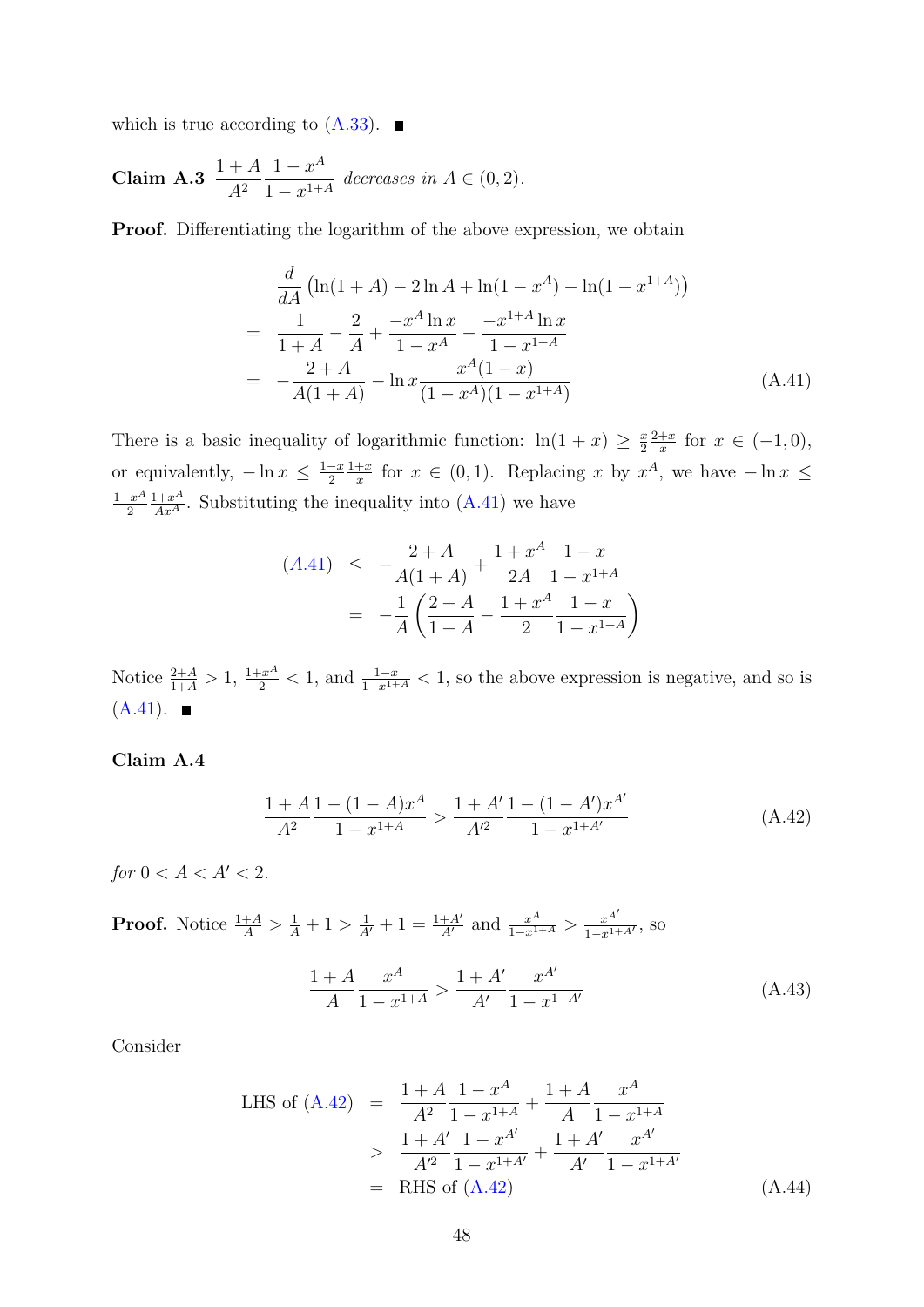where the inequality is from Claim [A.3](#page-47-1) and  $(A.43)$ .

#### Claim A.5

<span id="page-48-0"></span>
$$
\frac{\frac{1+A}{A} \frac{x^{1+A}}{1-x^{1+A}} - \frac{1+A'}{A'} \frac{x^{1+A'}}{1-x^{1+A'}}}{\frac{1+A}{A^2} \frac{1-(1-A)x^A}{1-x^{1+A}} - \frac{1+A'}{A'^2} \frac{1-(1-A')x^{A'}}{1-x^{1+A'}}} < x \tag{A.45}
$$

**Proof.** Since the denominator is positive due to  $(A.42)$ , we can rewrite  $(A.45)$  as

<span id="page-48-1"></span>
$$
\frac{1+A}{A} \frac{x^{1+A}}{1-x^A} - \frac{1+A'}{A'} \frac{x^{A'}}{1-x^{1+A'}} < \frac{1+A}{A^2} \frac{1-(1-A)x^A}{1-x^{1+A}} - \frac{1+A'}{A'^2} \frac{1-(1-A')x^{A'}}{1-x^{1+A'}}
$$

which is equivalent to

$$
\frac{1+A}{A} \frac{x^{1+A}}{1-x^A} - \frac{1+A}{A^2} \frac{1-(1-A)x^A}{1-x^{1+A}} < \frac{1+A'}{A'} \frac{x^{A'}}{1-x^{1+A'}} - \frac{1+A'}{A'^2} \frac{1-(1-A')x^{A'}}{1-x^{1+A'}} \text{(A.46)}
$$

We have

LHS of (A.46) = 
$$
1 \frac{(1+A)(1-x^A)}{A^2(1-x^{1+A})} \ge 1 \frac{(1+A')(1-x^{A'})}{A'^2(1-x^{1+A'})}
$$
 = RHS of (A.46) (A.47)

where the inequality is from Claim [A.3.](#page-47-1)  $\blacksquare$ 

#### Claim A.6

<span id="page-48-2"></span>
$$
\frac{(1+A)^2}{A} \frac{x^A}{(1-x^{1+A})^2} > \frac{(1+A')^2}{A'} \frac{x^{A'}}{(1-x^{1+A'})^2}
$$
(A.48)

for  $0 < A < A' < 2$ .

**Proof.** Notice the left hand side of  $(A.48) = \frac{1+A}{A}$  $(A.48) = \frac{1+A}{A}$  $(1+A)x^A$  $1-x^{1+A}$  $\frac{1}{1-x^{1+A}}$ , so it is sufficient to show  $\frac{(1+A)x^A}{1-x^{1+A}}$  decreases in A. Its derivative w.r.t. A is

$$
\frac{d}{dA} \left( \frac{(1+A)x^A}{1-x^{1+A}} \right) = \frac{(x^A + (1+A)x^A \ln x)(1-x^{1+A}) - (1+A)x^A(-x^{1+A}) \ln x}{(1-x^{1+A})^2}
$$

$$
= \frac{x^A}{(1-x^{1+A})^2} \left[ (1+(1+A)\ln x)(1-x^{1+A}) + (1+A)x^{1+A} \ln x \right]
$$

so it is sufficient to show

$$
(1 + (1 + A)\ln x)(1 - x^{1+A}) + (1 + A)x^{1+A}\ln x < 0 \tag{A.49}
$$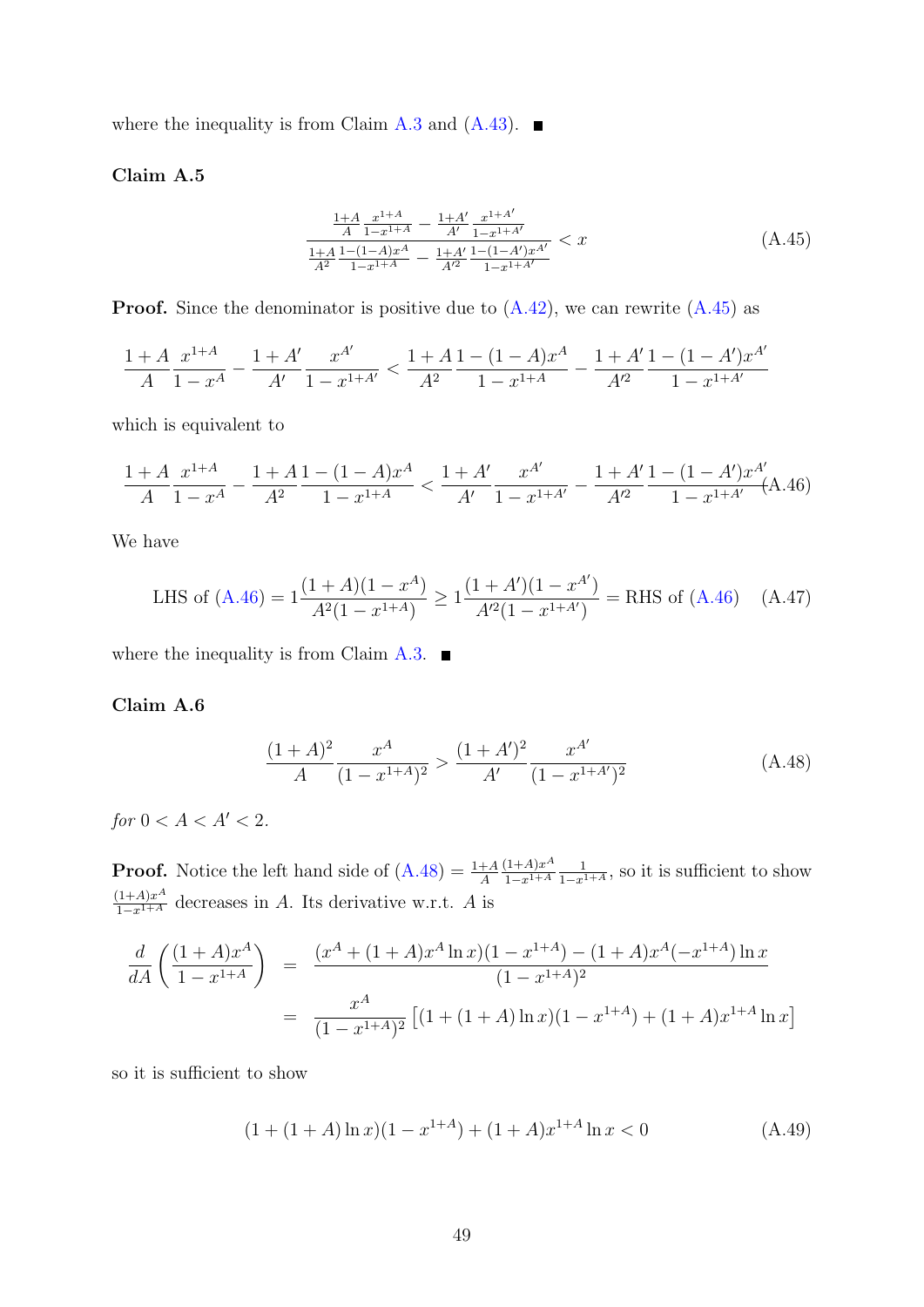which is equivalent to

<span id="page-49-0"></span>
$$
1 - x^{1+A} < -\ln x^{1+A} \tag{A.50}
$$

Recall  $\ln x < x - 1$ . Replacing x with  $x^{1+A}$ , we have  $\ln x^{1+A} < x^{1+A} - 1$ , so  $(A.50)$  holds and so does  $(A.48)$ .

#### Claim A.7

<span id="page-49-1"></span>
$$
x^{A}(1-x) + x^{A}(1-x^{1+A}) - \frac{1}{A}x^{1+A}(1-x^{A}) \ge 0
$$
\n(A.51)

**Proof.** The above inequality is equivalent to  $(1-x)+(1-x^{1+A})-\frac{1}{4}$  $\frac{1}{A}x(1-x^A) \geq 0$ . The derivative of the left hand side w.r.t.  $x$  is

$$
-1 - (1+A)x^{A} - \frac{1}{A} + \frac{1}{A}(1+A)x^{A}
$$
  
= 
$$
-\frac{1+A}{A}(1+x^{A}(A-1))
$$
  

$$
\leq -\frac{1+A}{A}(1+x^{A}(0-1))
$$
  
= 
$$
-\frac{1+A}{A}(1-x^{A}) < 0
$$

where the first inequality is from  $A \in (0, 2)$ . Therefore,  $(1-x)+(1-x^{1+A})-\frac{1}{4}$  $\frac{1}{A}x(1-x^A)$ decreases in x, so its minimum is  $(1-1) + (1-1) - \frac{1}{4}$  $\frac{1}{A}(1-1)=0.$ 

**Lemma A.5** Equation [\(A.32\)](#page-43-0) has at most one solution in  $x \in (0,1)$ .

**Proof.** It is sufficient to show the left hand side of  $(A.32)$  is increasing in x when  $(A.32)$ holds. Let

$$
\Delta_{A'} = t - x^{1+A'} \left( (1 - A') \frac{t}{x} + A' \right) \n\Delta_A = t - x^{1+A} \left( (1 - A) \frac{t}{x} + A \right)
$$

Then, the left hand side of [\(A.32\)](#page-43-0) is  $\frac{\Delta A}{\Delta}$  $\Delta_A$  $1 - x^{1+A}$  $\frac{1-x}{1-x^{1+A'}}$ . Consider

$$
\frac{d}{dx}\ln\left(\frac{\Delta_{A'}}{\Delta_A}\frac{1-x^{1+A}}{1-x^{1+A'}}\right) = \frac{\Delta'_{A'}}{\Delta_{A'}} - \frac{\Delta'_{A}}{\Delta_A} - \frac{(1-x^{1+A'})'}{1-x^{1+A'}} + \frac{(1-x^{1+A})'}{1-x^{1+A}}
$$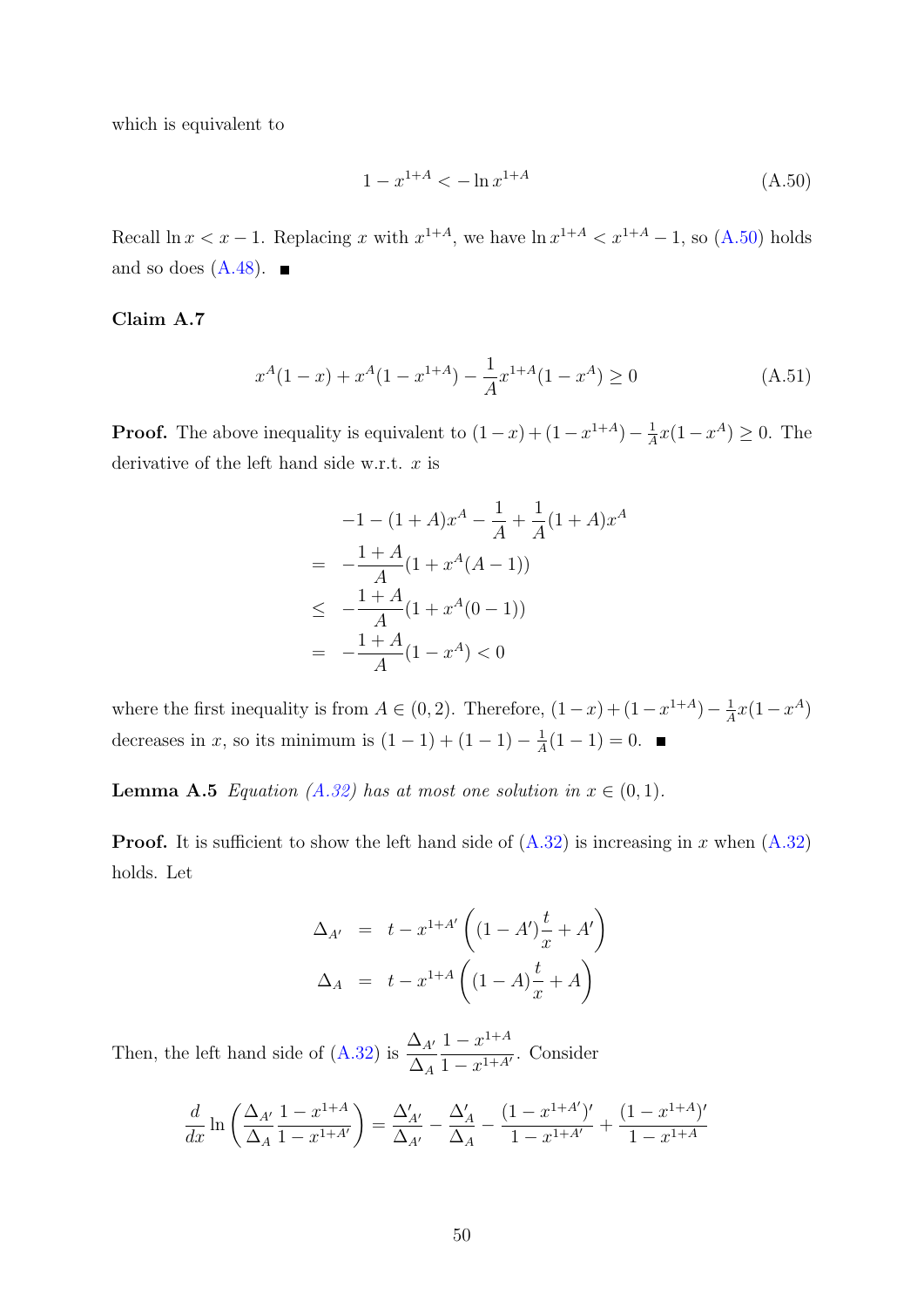Therefore, to show the left hand side of  $(A.32)$  is increasing in x, it is sufficient to show

$$
\frac{\Delta'_{A'}}{\Delta_{A'}} - \frac{(1 - x^{1+A'})'}{1 - x^{1+A'}} > \frac{\Delta'_{A}}{\Delta_{A}} - \frac{(1 - x^{1+A})'}{1 - x^{1+A}}
$$
\n(A.52)

or equivalently

<span id="page-50-0"></span>
$$
\Delta'_{A'}(1 - x^{1+A'}) - \Delta_{A'}(1 - x^{1+A'})'
$$
\n
$$
> (\Delta'_{A}(1 - x^{1+A}) - \Delta_{A}(1 - x^{1+A})') \frac{\Delta_{A'}}{\Delta_{A}} \frac{1 - x^{1+A'}}{1 - x^{1+A'}} \left(\frac{1 - x^{1+A'}}{1 - x^{1+A}}\right)^2
$$
\n
$$
= (\Delta'_{A}(1 - x^{1+A}) - \Delta_{A}(1 - x^{1+A})') \frac{\frac{1+A}{A^2}}{\frac{1+B}{B^2}} \left(\frac{1 - x^{1+A'}}{1 - x^{1+A}}\right)^2
$$

where the equality is from  $(A.32)$ . We can rewrite the above inequality as

$$
\frac{1+A'}{A'^2} \frac{\Delta'_{A'}(1-x^{1+A'}) - \Delta_{A'}(1-x^{1+A'})'}{(1-x^{1+A'})^2} > \frac{1+A}{A^2} \frac{\Delta'_{A}(1-x^{1+A}) - \Delta_{A}(1-x^{1+A})'}{(1-x^{1+A})^2} (A.53)
$$

Substituting  $\Delta'_{A'}$  and  $\Delta_{A'}$  into [\(A.53\)](#page-50-0), we have

<span id="page-50-1"></span>LHS of (A.53)  
\n
$$
= \frac{1+A'}{A'^2} \frac{1}{(1-x^{1+A'})^2} \left[ \left( -t(1-A')A'x^{A'-1} - A'(1+A')x^{A'} \right) (1-x^{1+A'}) - \left( t(1-(1-A')x^{A'}) - A'x^{1+A'} \right) (1-x^{1+A'})' \right]
$$
\n
$$
= -t \frac{1+A'}{A'^2} \frac{(1-A')A'x^{A'-1}(1-x^{1+A'}) + (1-(1-A')x^{A'})(1-x^{1+A'})'}{(1-x^{1+A'})^2}
$$
\n
$$
+ \frac{1+A'}{A'^2} \frac{-A'(1+A')x^{A'}(1-x^{1+A'}) + A'x^{1+A'}(1-x^{1+A'})'}{(1-x^{1+A'})^2}
$$

As a result, we can rewrite [\(A.53\)](#page-50-0) as

$$
t\left[-\frac{1+A'}{A'^2}\frac{(1-A')A'x^{A'-1}(1-x^{1+A'})+(1-(1-A')x^{A'})(1-x^{1+A'})'}{(1-x^{1+A'})^2}\right.+\frac{1+A}{A^2}\frac{(1-A)Ax^{A-1}(1-x^{1+A})+(1-(1-A)x^A)(1-x^{1+A})'}{(1-x^{1+A})^2}\right]> -\frac{1+A'}{A'^2}\frac{-A'(1+A')x^{A'}(1-x^{1+A'})+A'x^{1+A'}(1-x^{1+A'})'}{(1-x^{1+A'})^2}+\frac{1+A}{A^2}\frac{-A(1+A)x^A(1-x^{1+A})+Ax^{1+A}(1-x^{1+A})'}{(1-x^{1+A})^2}
$$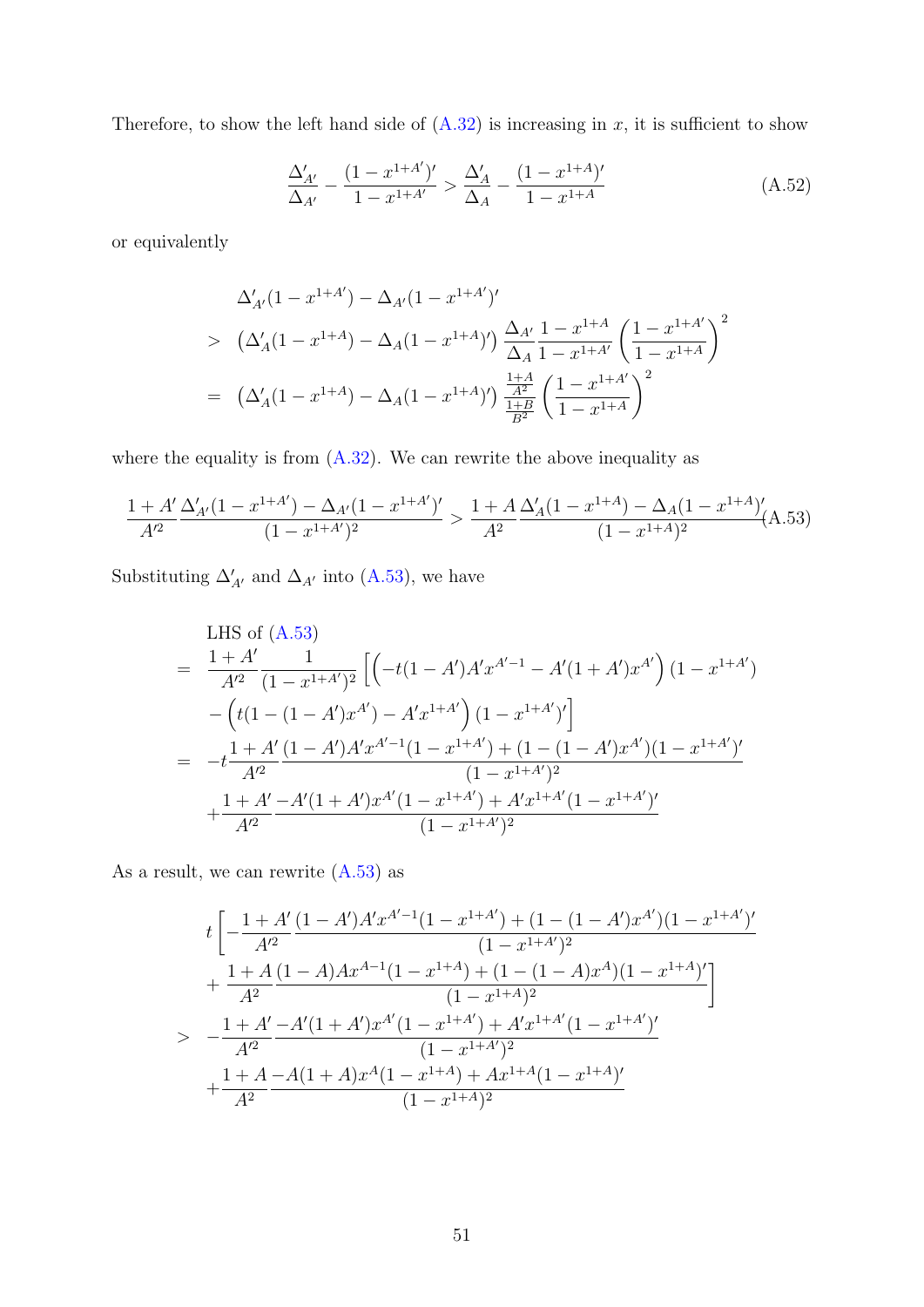which is equivalent to

$$
t\left[-\frac{1+A'}{A'^2}\frac{(1-A')A'x^{A'-1}-(1+A')x^{A'}+(1-A')x^{2A'}}{(1-x^{1+A'})^2} +\frac{1+A}{A^2}\frac{(1-A)Ax^{A-1}-(1+A)x^A+(1-A)x^{2A}}{(1-x^{1+A})^2}\right]
$$
  
> 
$$
\frac{(1+A')^2}{A'}\frac{x^{A'}}{(1-x^{1+A'})^2} - \frac{(1+A)^2}{A}\frac{x^A}{(1-x^{1+A})^2}
$$
(A.54)

Let

<span id="page-51-0"></span>
$$
\Phi = -\frac{1 + A'}{A'^2} \frac{(1 - A')A'x^{A'-1} - (1 + A')x^{A'} + (1 - A')x^{2A'}}{(1 - x^{1+A'})^2} + \frac{1 + A}{A^2} \frac{(1 - A)Ax^{A-1} - (1 + A)x^A + (1 - A)x^{2A}}{(1 - x^{1+A})^2}
$$

so [\(A.54\)](#page-50-1) becomes

$$
t\Phi > \frac{(1+A')^2}{A'}\frac{x^{A'}}{(1-x^{1+A'})^2} - \frac{(1+A)^2}{A}\frac{x^A}{(1-x^{1+A})^2}
$$

Recall that we want to show  $(A.54)$  is true when  $(A.32)$  holds. From  $(A.32)$ , we can solve for  $t$  and obtain

$$
t = \frac{\frac{1+A}{A} \frac{x^{1+A}}{1-x^{1+A}} - \frac{1+A'}{A'} \frac{x^{1+A'}}{1-x^{1+A'}}}{\frac{1+A}{A^2} \frac{1-(1-A)x^A}{1-x^{1+A}} - \frac{1+A'}{A'^2} \frac{1-(1-A')x^{A'}}{1-x^{1+A'}}}
$$
(A.55)

Thus, it remains to show  $(A.54)$  is true when  $(A.55)$  holds.

Recall that [\(A.48\)](#page-48-2) implies the RHS of [\(A.54\)](#page-50-1) to be negative. Then, if  $\Phi > 0$ , LHS of  $(A.54) > 0 >$  $(A.54) > 0 >$  RHS of  $(A.54)$ , so  $(A.32)$  is true.

If  $\Phi$  < 0, LHS of  $(A.54) = t\Phi > x\Phi$  $(A.54) = t\Phi > x\Phi$  because of  $(A.45)$ , so it remains to show  $x\Phi >$ RHS of [\(A.54\)](#page-50-1). That is,

<span id="page-51-1"></span>
$$
-\frac{1+A'}{A'^2} \left( (1-A')A'x^{A'} - (1+A')x^{A'+1} + (1-A')x^{2A'+1} \right) (1-x^{1+A})^2
$$
  
+ 
$$
\frac{1+A}{A^2} \left( (1-A)Ax^A - (1+A)x^{A+1} + (1-A)x^{2A+1} \right) (1-x^{1+A'})^2
$$
  
> 
$$
\frac{(1+A')^2}{A'}x^{A'}(1-x^{1+A})^2 - \frac{(1+A)^2}{A}x^A(1-x^{1+A'})^2
$$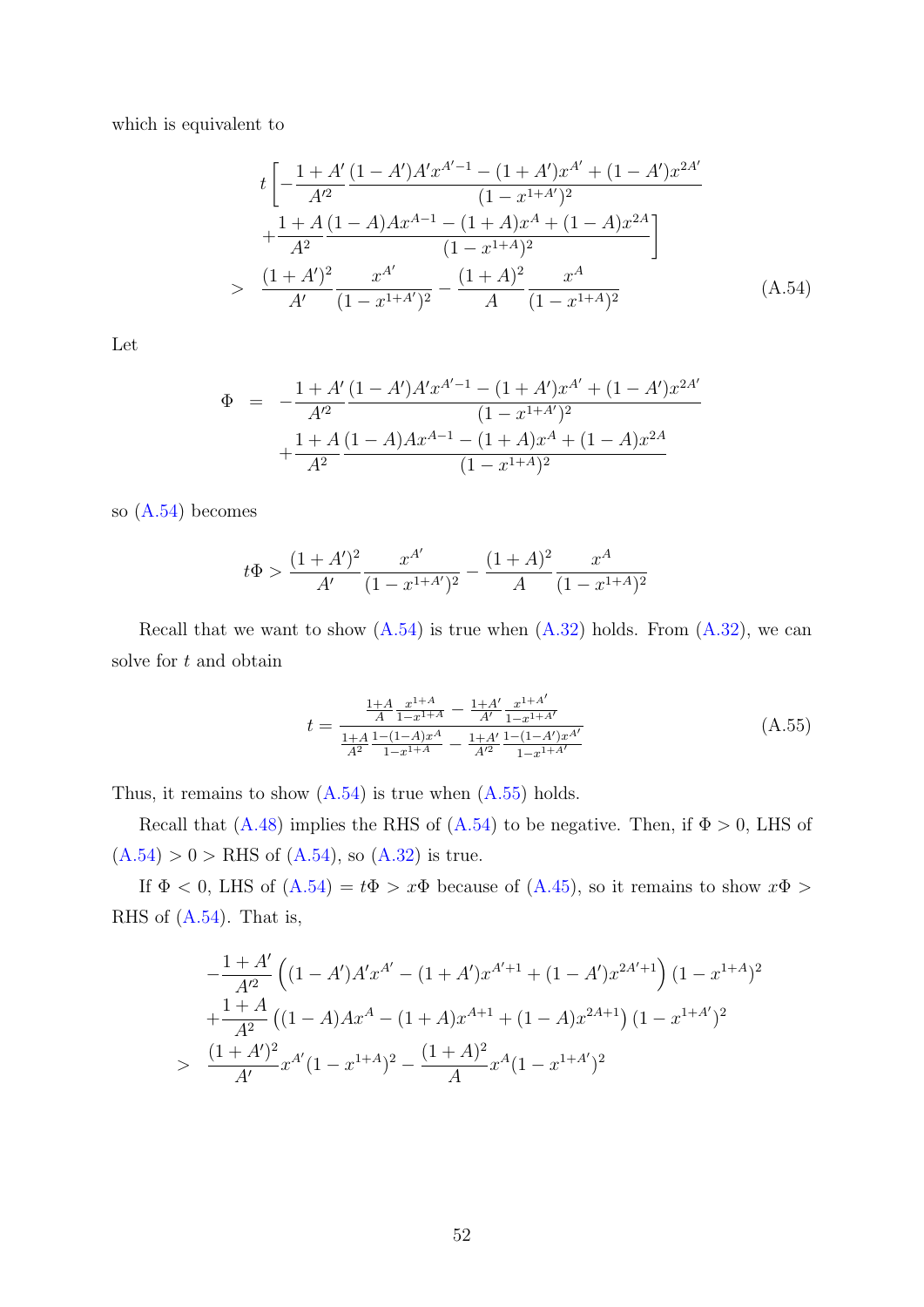Collecting terms, we can rewrite the above inequality as

$$
(1 - x^{1+A'})^2 x^A \left[ \frac{2+2A}{A} - \left( \frac{1+A}{A} \right)^2 x + \frac{1-A^2}{A^2} x^{1+A} \right]
$$
  
> 
$$
(1 - x^{1+A})^2 x^{A'} \left[ \frac{2+2A'}{A'} - \left( \frac{1+A'}{A'} \right)^2 x + \frac{1-A'^2}{A'^2} x^{1+A'} \right]
$$

If we separate  $A$  and  $A'$ , the above inequality becomes

$$
\frac{1+A}{A} \frac{x^A(1-x) + x^A(1-x^{1+A}) - \frac{1}{A}x^{1+A}(1-x^A)}{(1-x^{1+A})^2}
$$
\n
$$
> \frac{1+A'}{A'} \frac{x^{A'}(1-x) + x^{A'}(1-x^{1+A'}) - \frac{1}{A'}x^{1+A'}(1-x^{A'})}{(1-x^{1+A'})^2}
$$
\n(A.56)

Notice that each side of [\(A.56\)](#page-51-1) is a product of two terms, and the second term is positive due to [\(A.51\)](#page-49-1). Moreover,  $\frac{1+A}{A} > \frac{1+A'}{A'}$  and  $\frac{1}{1-x^{1+A}} > \frac{1}{1-x^{1+A'}}$ , so it is sufficient to show

<span id="page-52-0"></span>
$$
\frac{x^A(1-x) + x^A(1-x^{1+A}) - \frac{1}{A}x^{1+A}(1-x^A)}{(1-x^{1+A})} > \frac{x^{A'}(1-x) + x^{A'}(1-x^{1+A'}) - \frac{1}{A'}x^{1+A'}(1-x^{A'})}{(1-x^{1+A'})}
$$

which is equivalent to

$$
\frac{x^A(1-x)}{(1-x^{1+A})}+x^A-\frac{1}{A}x^{1+A}\frac{1-x^A}{1-x^{1+A}} > \frac{x^{A'}(1-x)}{(1-x^{1+A'})}+x^{A'}-\frac{1}{A'}x^{1+A'}\frac{1-x^{A'}}{1-x^{1+A'}}
$$

Since  $x^A > x^{A'}$ , it is sufficient to show

$$
\frac{x^A(1-x)}{(1-x^{1+A})} - \frac{1}{A}x^{1+A} \frac{1-x^A}{1-x^{1+A}} > \frac{x^{A'}(1-x)}{(1-x^{1+A'})} - \frac{1}{A'}x^{1+A'} \frac{1-x^{A'}}{1-x^{1+A'}} \tag{A.57}
$$

Notice

LHS of (A.57) = 
$$
x^A \frac{1-x}{1-x^{1+A}} - \frac{1}{A} x^{1+A} \left(1 - x^A \frac{1-x}{(1-x^{1+A})}\right)
$$
  
=  $\left(\frac{1}{A} x^{1+A} + 1\right) \frac{-(1-x^A)}{1-x^{1+A}} + 1$ 

so [\(A.57\)](#page-52-0) is equivalent to

$$
\left(\frac{1}{A}x^{1+A} + 1\right)\frac{1-x^A}{1-x^{1+A}} < \left(\frac{1}{A'}x^{1+A'} + 1\right)\frac{1-x^{A'}}{1-x^{1+A'}}
$$

which is true according to Claim [A.2.](#page-45-3)  $\blacksquare$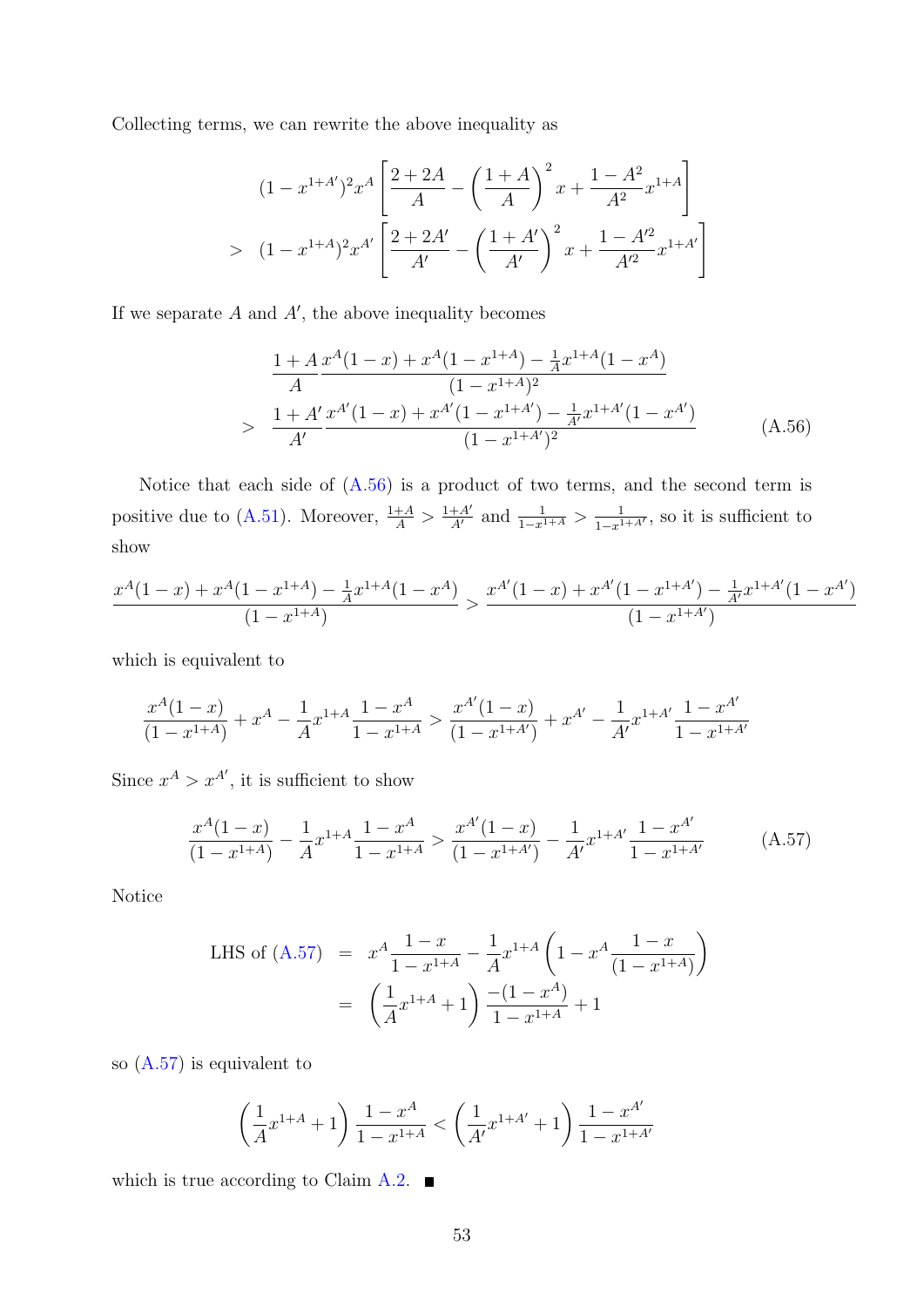#### C.3 Assumptions 1 and 2 for Other Distribution Families

For F within the following distribution families,  $L_F(v)$  and  $K_F(v)$  do not have closed-form expressions, so we verify Assumptions 1 and 2 numerically. Specifically, we have

$$
\frac{dq_t}{dv} = -\frac{t}{v^2} \frac{1}{F^{n-1}(q_t) + (n-1)q_t F^{n-2}(q_t) f(q_t)}
$$
\n
$$
L'_F(v) = F^n(q_t) - (1-v) \frac{dF^n(q_t)}{dv} - 1
$$
\n
$$
= -(1 - F^n(q_t)) - (1-v) n F^{n-1}(q_t) f(q_t) \frac{dq_t}{dv}
$$
\n
$$
K'_F(v) = \int_{q_t}^{w_F} s(1 - F^n(s)) dF^{n-1}(s) - v q_t (1 - F^n(q_t)) \frac{dF^{n-1}(q_t)}{dv}
$$
\n
$$
= \int_{q_t}^{w_F} s(1 - F^n(s)) dF^{n-1}(s) - v q_t (1 - F^n(q_t))(n - 1) F^{n-1}(q_t) f(q_t) \frac{dq_t}{dv}
$$

Substituting  $\frac{dq_t}{dv}$  into  $L'_F(v)$  and  $K'_F(v)$ , we can rewrite them as a function of  $q_r$ , v and n. Then, for Assumption 1, we can compute the value of  $\frac{L'_{F}(v)}{K'(v)}$  $\frac{L_F(v)}{K'_F(v)}$  for each v and verify that it is strictly decreasing in v whenever  $\frac{L'_{F}(v)}{K'_{F}(v)} > \lim \frac{L'_{F}(v)}{K'_{F}(v)}$ , w  $\frac{L'_{F}(v)}{K'_{F}(v)} > \lim_{v \to \infty} \frac{L'_{F}(v)}{K'_{F}(v)}$  $\frac{L_F(v)}{K_F'(v)}$ , where

$$
\lim_{v \to \infty} \frac{L'_F(v)}{K'_F(v)} = \frac{1}{\int_0^{w_F} s(1 - F^n(s))dF^{n-1}(s)} \tag{A.58}
$$

according to  $(A.4)$  and  $(A.7)$ .

- Pareto Distributions Consider the c.d.f.  $F(q; \alpha) = 1 (1 + q)^{\alpha}$  for  $q \in [0, +\infty)$ with parameter  $\alpha < -1$ . We focus on  $\alpha < -1$  to ensure that the mean  $-\frac{1}{1+1}$  $\frac{1}{1+\alpha}$  is finite, and show that Assumption 1 holds for a wide range of parameters given by  $(n, r, \alpha) \in \{2, \ldots, 50\} \times (0, 2) \times (-11, -1.1)$ . The above parameter set is selected such that *n* varies from 2 to 50, where with  $n = 50$ , the distribution of the highest idea quality  $F^{50}(q)$  is heavily skewed towards high q values; r varies from 0 to 2, which is twice the gross gain when  $\lambda = 0$ ; and  $\alpha$  varies from -11 to -1.1, which gives a range of the mean from 0.1 to 10. Our programs are readily extendable to even larger sets of parameters.
- Exponential Distributions Consider the c.d.f.  $F(q; \alpha) = 1 e^{-\alpha q}$  for  $q \in [0, +\infty)$ and parameter  $\alpha > 0$ . We show that Assumption 1 holds for a wide range of parameters given by  $(n, r, \alpha) \in \{2, ..., 50\} \times (0.1, 2) \times (0.1, 10)$ .
- Log-normal Distributions Let  $F(q; \mu, \sigma^2)$  for  $q \ge 0$  be the c.d.f. of log-normal distribution with mean  $\mu > 0$  and variance  $\sigma^2 > 0$ . We show that Assumption 1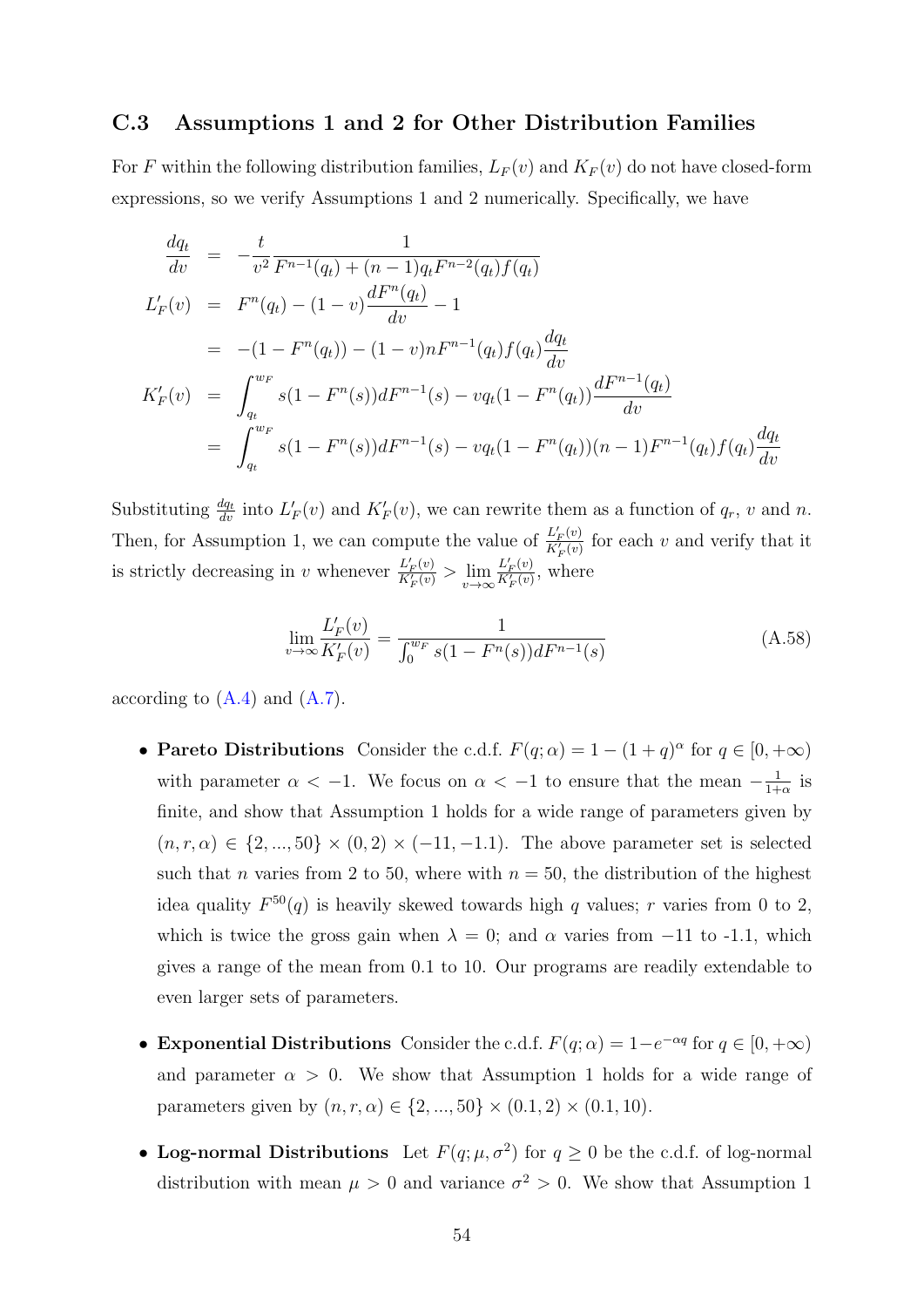holds for a wide range of parameters given by  $(n, r, \mu, \sigma) \in \{2, ..., 50\} \times (0.1, 2) \times$  $(0.1, 10) \times (0.1, 10).$ 

Recall that for Assumption 2, we need to verify that  $\frac{L'_{F}(v)}{K'(v)}$  $rac{L'_F(v)}{K'_F(v)}$  and  $rac{L'_G(v)}{K'_G(v)}$  $rac{L_G(v)}{K_G(v)}$  cross at most once over the range of v such that  $\frac{L'_F(v)}{K'(v)}$  $\frac{L'_{F}(v)}{K'_{F}(v)} > \lim_{v \to \infty} \frac{L'_{F}(v)}{K'_{F}(v)}$  $rac{L'_{F}(v)}{K'_{F}(v)}$  and  $rac{L'_{G}(v)}{K'_{G}(v)}$  $\frac{L_G'(v)}{K_G'(v)} > \lim_{v \to \infty} \frac{L_G'(v)}{K_G'(v)}$  $rac{L_G(v)}{K_G'(v)}$ .

- Pareto Distributions Consider  $F(q) = 1 (1+q)^{\alpha}$  and  $G(q) = 1 (1+q)^{\alpha'}$  with  $\alpha' > \alpha$ . We show that Assumption 2 holds for a wide range of parameters given by  $(n, r) \in \{2, ..., 50\} \times (0.1, 2) \text{ and } -11 < \alpha < \alpha' < -1.1.$
- Exponential Distributions Consider the c.d.f.  $F(q) = 1 e^{-\alpha q}$  and  $G(q) =$  $1 - e^{-\alpha' q}$  for  $q \in [0, +\infty)$  and parameter  $\alpha > 0$ . We show that Assumption 2 holds for a wide range of parameters given by  $(n, r, \alpha) \in \{2, ..., 50\} \times (0.1, 2) \times (0.1, 10)$ .
- Log-normal Distributions Let  $F(q; \mu, \sigma^2)$  for  $q \ge 0$  be the c.d.f. of log-normal distribution with mean  $\mu > 0$  and variance  $\sigma^2 > 0$ . We show that Assumption 2 holds for a wide range of parameters given by  $(n, r, \mu, \sigma) \in \{2, ..., 50\} \times (0.1, 2) \times$  $(0.1, 10) \times (0.1, 10).$

## D Equivalence of  $F \prec G$  and  $F \prec_{FOSD} G$

Recall that Lemma [4](#page-12-1) shows that  $F \prec G$  implies  $F \prec_{FOSD} G$ . We show below that  $F \prec_{FOSD} G$  implies  $F \prec G$  for many distribution families. First, note that for F and G within the following distribution families,  $\hat{F}(q)$  and  $\hat{G}(q)$  have closed-form expressions.

- Uniform Distributions Consider  $F(q) = q/w_F$  and  $G(q) = q/w_G$  with  $0 < w_F <$  $w_G$ . The supports are  $[0, w_F]$  for F and  $[0, w_G]$  for G. Then,  $\phi_F(q) = q(q/w_F)^{n-1}$ , so  $\phi_F^{-1}$  $F_F^{-1}(x) = (w_F)^{\frac{n-1}{n}} x^{\frac{1}{n}}$  and  $\hat{F}(x) = (x/w_F)^{1/n}$ . Similarly,  $\hat{G}(x) = (x/w_G)^{1/n}$ . Then, it is straightforward to verify  $F \prec G$ .
- Power Function Distributions Consider  $F(q) = q^{\alpha}$  and  $G(q) = q^{\alpha'}$  with  $q \in$ [0, 1] and  $0 < \alpha < \alpha'$ . Then,  $\phi_F(q) = q^{(n-1)\alpha+1}$ , so  $\phi_F^{-1}$  $f(x) = q^{(n-1)\alpha+1}$ , so  $\phi_F^{-1}(x) = x^{\frac{1}{(n-1)\alpha+1}}$  and  $\hat{F}(x) =$  $x^{\frac{\alpha}{(n-1)\alpha+1}}$ . Similarly,  $\hat{G}(x) = x^{\frac{\alpha'}{(n-1)\alpha'+1}}$ . Thus,  $F \prec G$ .

For F and G within the following distribution families,  $\hat{F}(q)$  and  $\hat{G}(q)$  do not have closed-form expressions, so we verify  $F \prec G$  numerically.

• Pareto Distributions Consider the c.d.f.  $F(q; \alpha) = 1 - (1 + q)^{\alpha}$  for  $q \in [0, +\infty)$ with parameter  $\alpha < -1$ . We focus on  $\alpha < -1$  to ensure that the mean  $-\frac{1}{1+1}$  $\frac{1}{1+\alpha}$  is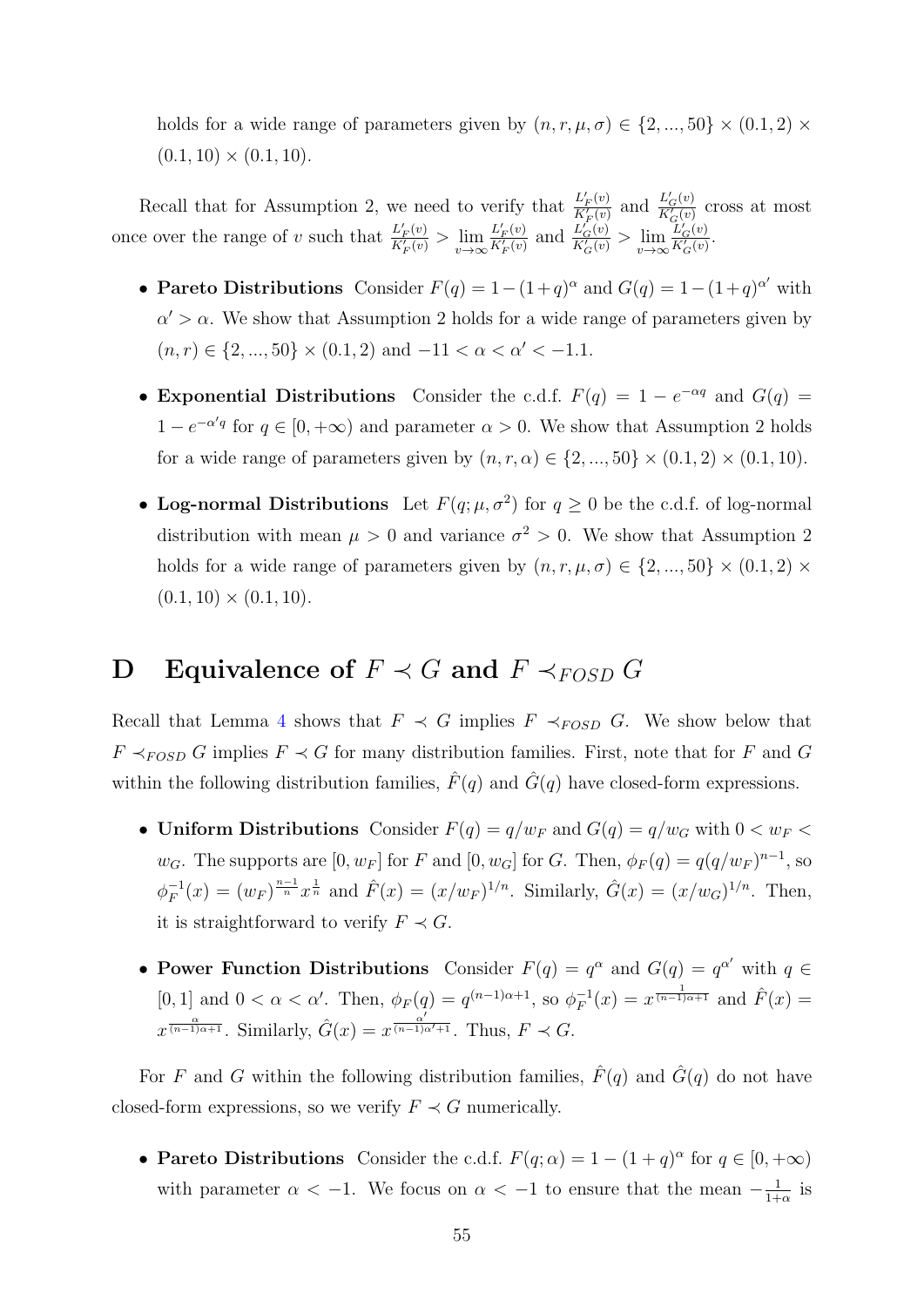finite. Then,  $F(\cdot; \alpha') \prec_{FOSD} F(\cdot; \alpha'')$  if and only if  $\alpha' \leq \alpha''$ . Notice that the density of effective ideas also depends on  $\alpha$ , so we write it as  $\hat{f}(x; \alpha)$ . A sufficient condition for  $F(\cdot; \alpha') \prec F(\cdot; \alpha'')$  is  $\frac{\partial^2 log f(x; \alpha)}{\partial x \partial \alpha} > 0$  for all  $\alpha \in (\alpha', \alpha'')$  and for all  $x > 0$ . We verify this condition for  $-11 \le \alpha \le -1.1$  and  $2 \le n \le 50$ . Thus, for those  $\alpha$  and  $n$ values, the first order stochastic dominance and the stochastic order in Definition [2](#page-11-1) are equivalent.

- Exponential Distributions Consider the c.d.f.  $F(q; \alpha) = 1 e^{-\alpha q}$  for  $q \in [0, +\infty)$ and parameter  $\alpha > 0$ . As above,  $F(\cdot; \alpha') \prec_{FOSD} F(\cdot; \alpha'')$  if and only if  $\alpha' \leq \alpha''$ . We can verify the sufficient condition that  $\frac{\partial^2 log \hat{f}(x;\alpha)}{\partial x \partial \alpha} > 0$  for  $0.1 \leq \alpha \leq 10$  and  $2 \leq n \leq 50$ . Thus, for those  $\alpha$  and  $n$  values, the first order stochastic dominance and the stochastic order in Definition [2](#page-11-1) are equivalent.
- Log-normal Distributions Let  $F(q; \mu, \sigma^2)$  for  $q \ge 0$  be the c.d.f. of log-normal distribution with mean  $\mu > 0$  and variance  $\sigma^2 > 0$ . For any fixed  $\sigma^2$ , we have  $F(\cdot;\mu',\sigma^2) \prec_{FOSD} F(\cdot;\mu'',\sigma^2)$  if and only if  $\mu' \leq \mu''$ . As above, we can verify the sufficient condition that  $\frac{\partial^2 log f(x;\mu,\sigma^2)}{\partial x \partial \mu} > 0$  for  $0.1 \leq \mu \leq 10, 0.1 \leq \sigma \leq 10$  and  $2 \leq n \leq 50$ . Thus, for those  $\mu$  and n values, the first order stochastic dominance and the stochastic order in Definition [2](#page-11-1) are equivalent.

### E Proofs of the Properties stated in Footnote [18](#page-16-0)

We prove the properties through Lemmas  $A.6-A.9$  $A.6-A.9$ .

**Lemma A.6** If  $F \prec G$ , then  $q_t < q'_t$  and  $F(q_t) > G(q'_t)$ .

**Proof.** The definition of  $\hat{F} \prec_{LR} \hat{G}$  implies  $\hat{F}(q) \geq \hat{G}(q)$ , which combined with Lemma [2](#page-10-0) implies  $F(q) \ge G(q)$ . Therefore, we have  $\phi_F \ge \phi_G$ , so  $q_t \le q'_t$ . Since [\(2\)](#page-8-0) and [\(8\)](#page-13-1) imply  $q_t F^n(q_t) = q'_t G^n(q'_t)$ , inequality  $q_t \le q'_t$  implies  $F(q_t) \ge G(q'_t)$ .

Lemma A.7  $L'_F(1) > L'_G(1)$ .

**Proof.** Suppose  $v = 1$ . Equation [\(A.6\)](#page-31-2) implies  $L'_{G}(v) - L'_{F}(v) = G^{n}(q'_{t}) - F^{n}(q_{t}) < 0$ , where the inequality comes from Lemma  $A.6$ .

**Lemma A.8**  $F \prec G$  implies that  $G(q_t')/F(q_t)$  decreases in v.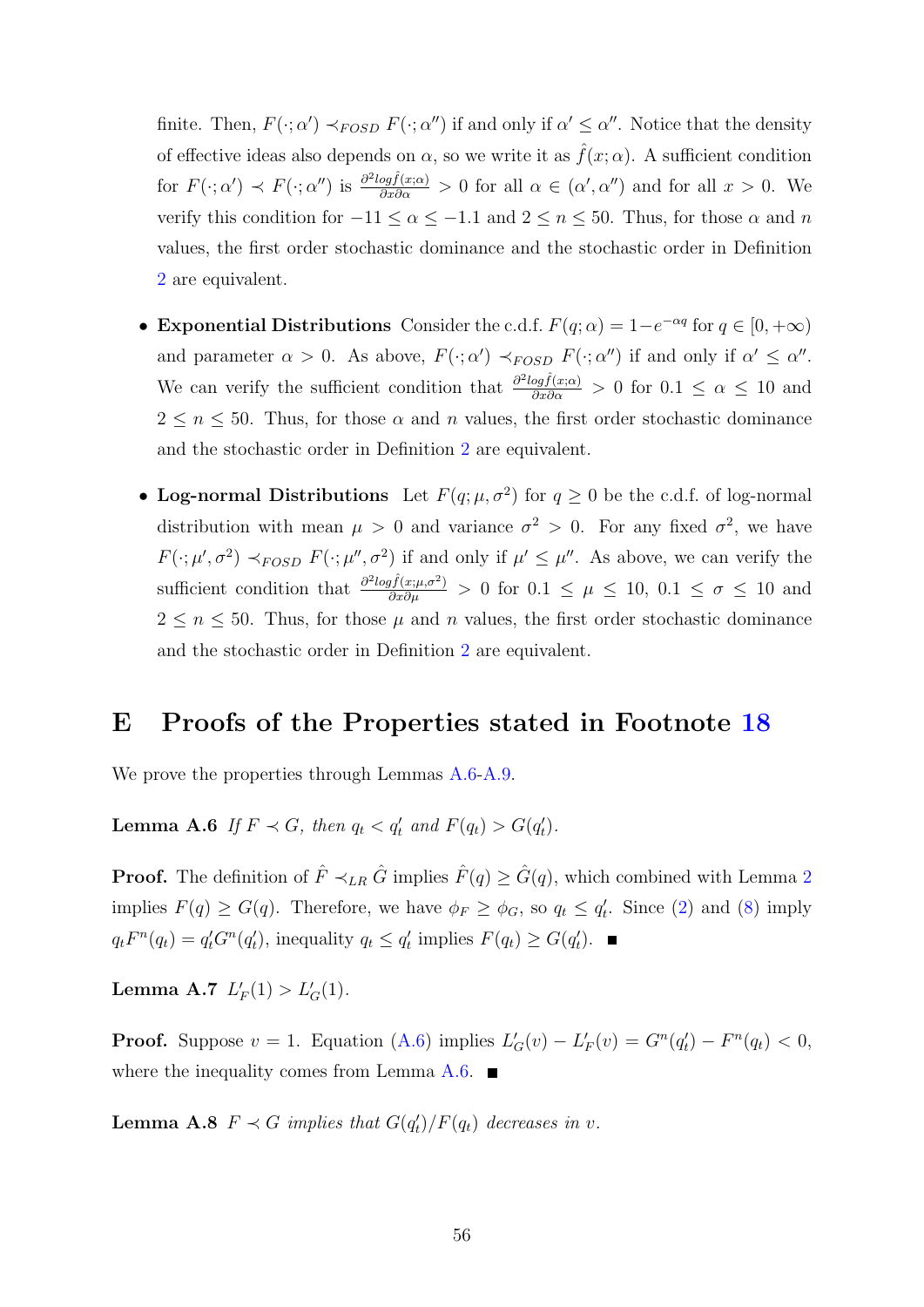Proof.

$$
\frac{d}{dv} \left( \log \frac{G(q'_t)}{F(q_t)} \right) = \frac{d \log G(q'_t)}{dv} - \frac{d \log F(q_t)}{dv}
$$
\n
$$
= \frac{d \log \hat{G}(t/v)}{d(t/v)} \left( -\frac{t}{v^2} \right) - \frac{d \log \hat{F}(t/v)}{d(t/v)} \left( -\frac{t}{v^2} \right)
$$
\n
$$
= \frac{\hat{g}(t/v)}{\hat{G}(t/v)} \left( -\frac{t}{v^2} \right) - \frac{\hat{f}(t/v)}{\hat{F}(t/v)} \left( -\frac{t}{v^2} \right)
$$
\n
$$
< 0
$$

where the inequality comes from the reverse hazard rate dominance in the definition of  $F \prec G$ .

<span id="page-56-0"></span>**Lemma A.9** Suppose  $F \prec G$  and F and G have a common support [0, 1]. Then,  $L'_F(t)$  <  $L_G'(t)$ .

**Proof.** If  $v = t$ , equation [\(2\)](#page-8-0) becomes  $q_t F^{n-1}(q_t) = 1$ . Since the LHS is strictly increasing in  $q_t$ , this equation has a unique solution  $q_t = 1$ . Then, the common support [0, 1] implies

<span id="page-56-1"></span>
$$
q_t = q'_t = F(q_t) = G(q'_t) = 1
$$
\n(A.59)

If  $v = t$ , we also have

<span id="page-56-2"></span>
$$
\frac{dF^n(q_t)}{dv} = \frac{d\hat{F}^n(t/v)}{d(t/v)} \left(-\frac{t}{v^2}\right) = -\frac{n}{t}\hat{f}(1) > -\frac{n}{t}\hat{g}(1) = \frac{dG^n(q_t')}{dv} \tag{A.60}
$$

where the second equality comes from  $v = t$  and the inequality comes from  $\hat{f}(1) < \hat{g}(1)$ implied by the reverse hazard rate dominance in the definition of  $F \prec G$ .

Therefore,

$$
L'_{G}(v) - L'_{F}(v) = [G^{n}(q'_{t}) - F^{n}(q_{t})] - (1 - v) \left( \frac{dG^{n}(q'_{t})}{dv} - \frac{dF^{n}(q_{t})}{dv} \right)
$$
  
= (1 - 1) - (1 - v) \left( \frac{dG^{n}(q'\_{t})}{dv} - \frac{dF^{n}(q\_{t})}{dv} \right)  
> 0

where the second equality comes from  $(A.59)$  and the inequality comes from  $(A.60)$ .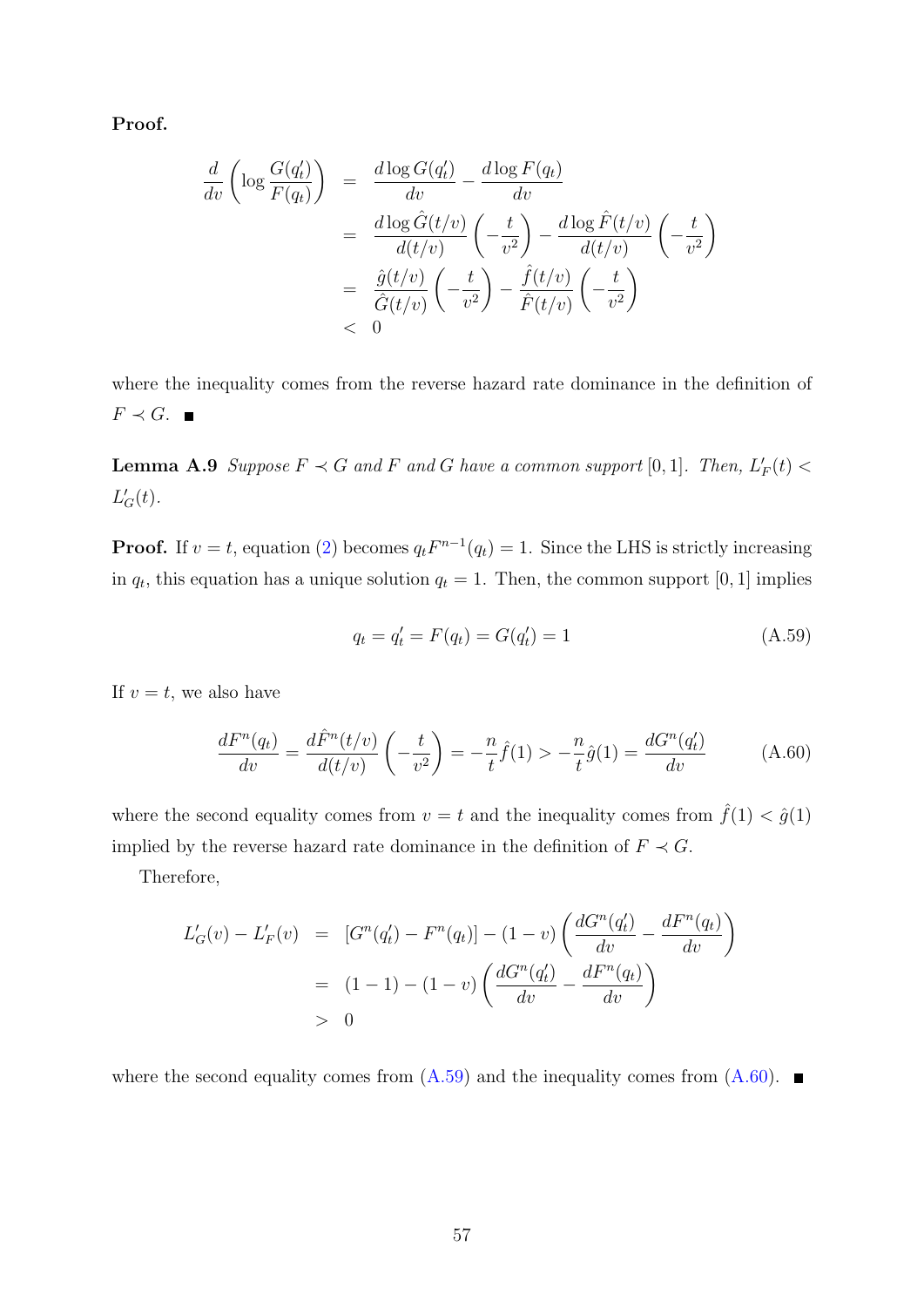### F Proofs in Section [6.1](#page-18-0)

We denote the optimal prizes for nonlinear benefits as  $V_{F,B}$  and  $V_{G,B}$  for distributions F and G, respectively. The following result generalizes Lemma [A.3](#page-11-0) to the case of nonlinear benefits.

<span id="page-57-2"></span>**Lemma A.10** Under Assumption 1', if  $F \prec G$ , then  $0 < \bar{\lambda}_{G,B} < \bar{\lambda}_{F,B} < +\infty$ , where  $\bar{\lambda}_{F,B} = \inf \{ \lambda | V_{F,B}(\lambda) = v_{max} \}$  and  $\bar{\lambda}_{G,B} = \inf \{ \lambda | V_{G,B}(\lambda) = v_{max} \}.$ 

**Proof.** First we show  $\lim_{v\to\infty} K_{F,B}'(v) = b \lim_{v\to\infty} K_F'(v)$ . Notice that the definition of  $K_{F,B}$ implies

$$
K_{F,B}'(v) = \int_{q_t}^{w_F} B' \left( v \int_{q_t}^q s dF^{n-1}(s) \right) \left( \int_{q_t}^q s dF^{n-1}(s) - v q_t \frac{dF^{n-1}(q_t)}{dv} \right) dF^n(q)
$$

so

<span id="page-57-0"></span>
$$
\lim_{v \to \infty} K'_{F,B}(v) = \underline{b} \int_0^{w_F} \left( \int_0^q s dF^{n-1}(s) + \lim_{v \to +\infty} v q_t \frac{dF^n(q_t)}{dv} \right) dF^n(q)
$$
  
\n
$$
= \underline{b} \int_0^{w_F} \left( \int_0^q s dF^{n-1}(s) \right) dF^n(q)
$$
  
\n
$$
= \underline{b} \int_0^{w_F} s (1 - F^n(s)) dF^{n-1}(s) \qquad (A.61)
$$

where the second equation comes from  $\lim_{v \to \infty} v q_t dF^n(q_t)/dv = 0$ , and the last from changing the order of integration. In addition,  $(A.4)$  implies that

<span id="page-57-1"></span>
$$
\lim_{v \to \infty} K'_F(v) = \int_0^{w_F} s(1 - F^n(s))dF^{n-1}(s) - \lim_{v \to \infty} vq_t(1 - F^n(q_t))\frac{dF^{n-1}(q_t)}{dv}
$$

$$
= \int_0^{w_F} s(1 - F^n(s))dF^{n-1}(s)
$$
(A.62)

where the second equation is also from  $\lim_{v\to\infty} v q_t dF^n(q_t)/dv = 0$ . Hence, [\(A.61\)](#page-57-0) and [\(A.62\)](#page-57-1) imply that  $\lim_{v \to \infty} K'_{F,B}(v) = \lim_{v \to \infty} K'_{F}(v)$ .

Next, we prove the lemma. Notice that the proof of Lemma [A.3](#page-11-0) only uses  $\lim_{v\to\infty} K'_F(v)$ . Because  $\lim_{v\to\infty} K'_{F,B}(v) = b\lim_{v\to\infty} K'_{F}(v)$ , the proof of Lemma [A.3](#page-11-0) applies to nonlinear benefit function B as well.  $\blacksquare$ 

**Proposition A.1** Under Assumption 1', there is a unique optimal prize  $V_{F,B}(\lambda)$  for any  $\lambda \neq \bar{\lambda}_{F,B}$ . Moreover,  $V_{F,B}(\lambda)$  is weakly increasing in  $\lambda$ .

The proof is the same as that of Proposition [1](#page-9-0) and is therefore omitted. The following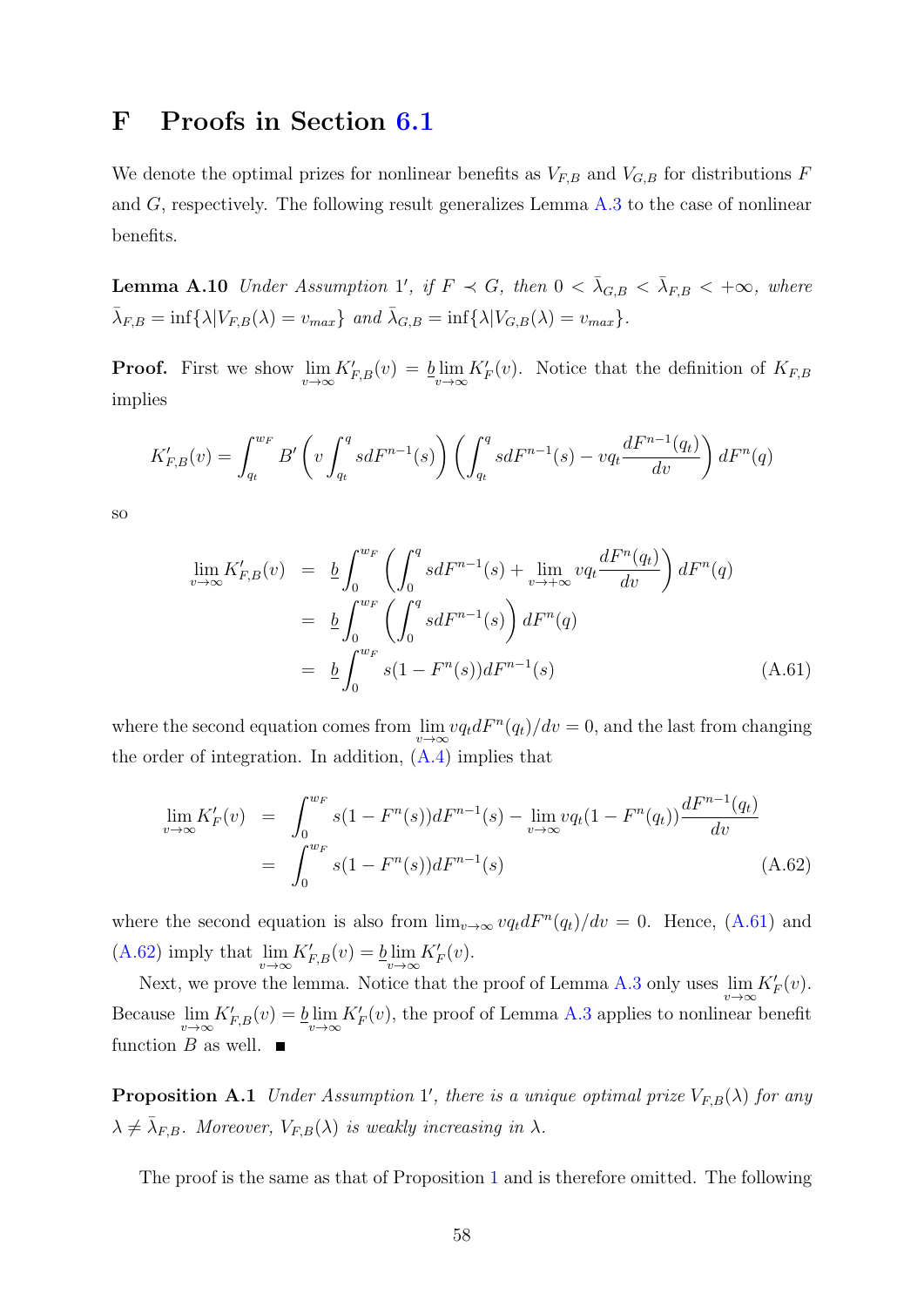result generalizes Proposition [2](#page-13-0) to nonlinear benefit functions using a similar kind of argument.

**Proposition A.2** Under Assumptions 1' and 2', if  $F \prec G$ , there exists  $\hat{\lambda} > 0$  such that i)  $V_{G,B}(\lambda) < V_{F,B}(\lambda)$  if  $\lambda < \hat{\lambda}$ 

$$
ii) V_{G,B}(\lambda) \ge V_{F,B}(\lambda) \text{ if } \lambda > \hat{\lambda}
$$

**Proof.** If  $\lambda = 0$ , the expected profit is  $\Pi_{F,B}(v) = L_F(v)$ , which is the same as the expected profit in Section [4.](#page-7-1) Therefore, following the same argument as in the proof of Proposition [2,](#page-13-0) we have  $V_F(\lambda) > V_G(\lambda)$  if  $\lambda$  is small.

Replacing Lemma [A.3](#page-11-0) with Lemma [A.10,](#page-57-2) we can follow the same arguments as in Steps II and III of the proof of Proposition [2](#page-13-0) to prove this proposition.  $\blacksquare$ 

Assumptions  $1'$  and  $2'$  ensure that the optimal prize is unique and that there is a unique  $\hat{\lambda}$  at which the order of the optimal prizes switches. Without Assumption 1', there may be multiple optimal prizes. Then, let  $V_{F,B}(\lambda)$  and  $V_{G,B}(\lambda)$  represent the set of optimal prizes. The following proposition states that a result similar to Proposition [3](#page-17-0) holds. The proof is the same as that of Proposition [3,](#page-17-0) so we omit it here.

**Proposition A.3** If  $F \prec G$ , there exist  $\hat{\lambda}' \geq \hat{\lambda} > 0$  such that

- i)  $V_{G,B}(\lambda) \leq V_{F,B}(\lambda)$  if  $\lambda < \hat{\lambda}$
- ii)  $V_{G,B}(\lambda) > V_{F,B}(\lambda)$  if  $\lambda > \lambda'$

## G Proofs in Section [6.2](#page-19-0)

**Lemma A.11** A reservation performance  $r < t$  is never optimal.

**Proof.** Suppose the seeker chooses  $r < t$ . The seeker's expected payoff is

<span id="page-58-0"></span>
$$
\int_{q_t}^{w_F} [1 + \lambda(\beta(q) - t)]dF^n(q) - v(1 - F^n(q_r))
$$

The first term is her gross profit from the best performance and the second term is the cost of giving up the prize v. Note that the solvers with ideas  $q_i \in [r, t)$  choose performances above r, but their performances are worthless to the seeker because they are still below t. Thus, the integration in the first term is for  $q \ge q_t$ .

Note that  $q_r$  decreases as r increases. Thus, the gross profit (the first term) remains the same, but the cost (the second term) is lower. This means an increase in  $r$  leads to an increase in the seeker's profit. Hence,  $r < t$  is never optimal.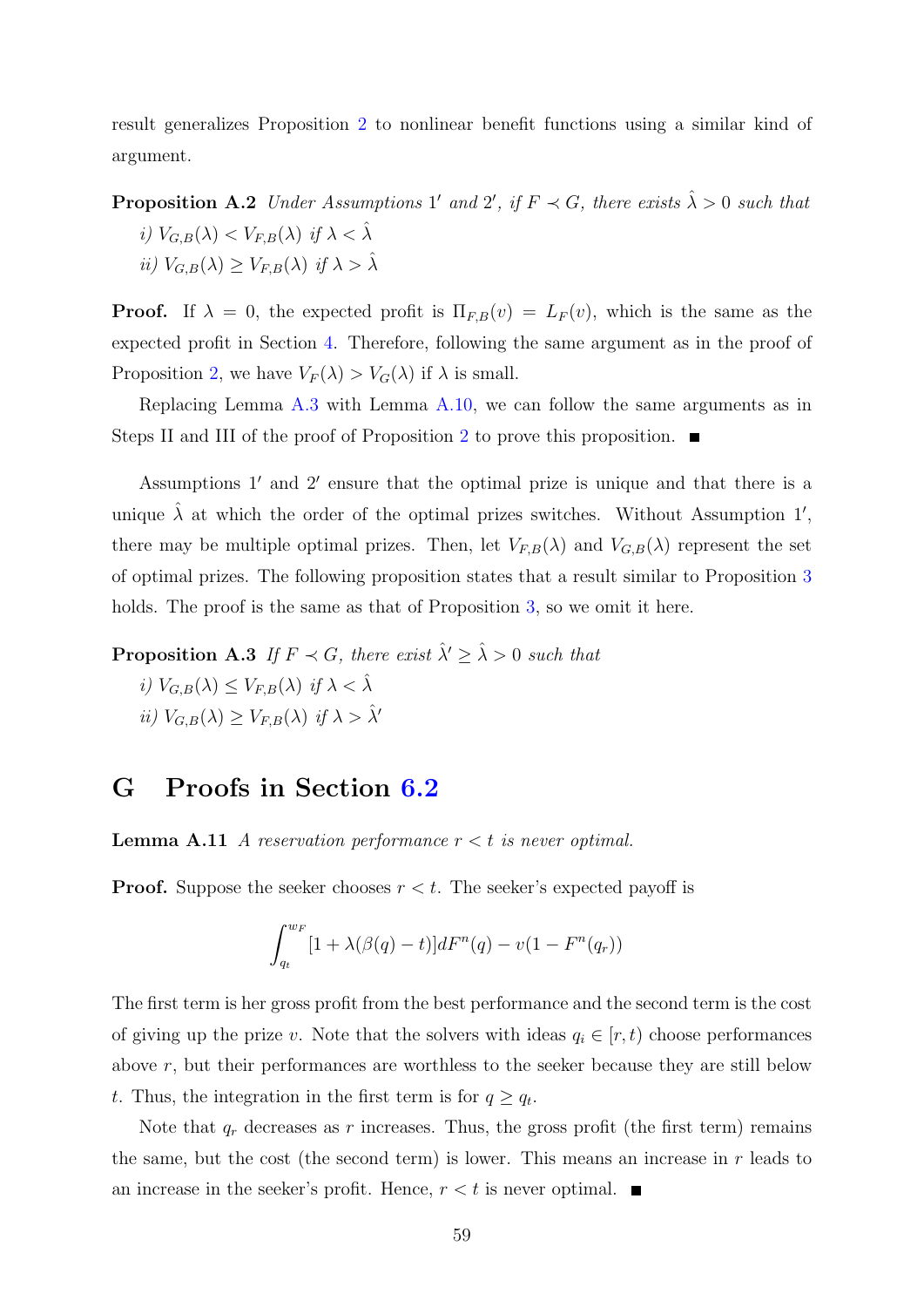Derivation of equation [\(10\)](#page-19-1) According to the equilibrium strategies, the expected highest performance is

$$
\int_{q_r}^{w_F} \beta(q) dF^n(q) = \int_{q_r}^{w_F} \left( r + v \int_{q_r}^q s dF^{n-1}(s) \right) dF^n(q)
$$
  
\n
$$
= \int_{q_r}^{w_F} \left( v q_r F^{n-1}(q_r) + v \int_{q_r}^q s dF^{n-1}(s) \right) dF^n(q)
$$
  
\n
$$
= \int_{q_r}^{w_F} \left( v q F^{n-1}(q) - v \int_{q_r}^q F^{n-1}(s) ds \right) dF^n(q)
$$
  
\n
$$
= v \int_{q_r}^{w_F} \left[ q F^{n-1}(q) (F^n)'(q) - F^{n-1}(q) (1 - F^n(q)) \right] dq
$$
  
\n
$$
= v \int_{q_r}^{w_F} F^{n-1}(q) \left( q - \frac{1 - F^n(q)}{(F^n)'(q)} \right) dF^n(q)
$$

where the second equation is from  $(9)$ , the third from integration by parts, and the fourth from changing the order of integration. Substituting the above expression into the seeker's expected profit, we can rewrite it as in [\(10\)](#page-19-1).

<span id="page-59-0"></span>**Lemma A.12** If  $\lambda = 0$ , the optimal reservation performance level is t.

**Proof.** If  $\lambda = 0$ , the expected profit is  $L_F(v, q_r) = (1 - v)(1 - F^{\prime\prime}(q_r))$  with  $q_r \ge q_t$ , which is decreasing in  $q_r$ . Therefore, if  $(v, r)$  is optimal, it must ensure  $q_r = q_t$ . This means that  $r = t$  whatever the optimal v is.

Proof of Proposition [4.](#page-20-0) We prove in three steps.

**Step I.** We prove part i). Specifically, Lemma [A.12](#page-59-0) implies that  $\frac{\partial \Pi_F(v, q_r)}{\partial q_r} < 0$ if  $\lambda = 0$ . Because  $\partial \Pi_F(v, q_r) / \partial q_r$  is continuous in  $\lambda$ , there exists  $\lambda' > 0$  such that  $\partial\Pi_F(v,q_r)/\partial q_r < 0$  for  $\lambda \in [0,\lambda']$ . Then, for these  $\lambda$  values, the optimal  $q_r$  is at the lower bound  $q_t$ , which implies the optimal r equals t. Hence, Proposition [1](#page-9-0) implies that  $V_F(\lambda)$ is monotone non-decreasing in  $\lambda$  if  $\lambda \leq \lambda'$ .

**Step II.** The optimal  $q_r$  is bounded away from  $w_F$  as  $\lambda \to +\infty$ . Suppose not. That is, suppose that  $q_r \to w_F$  as  $\lambda \to +\infty$ . Then,

$$
\lim_{\lambda \to +\infty} \frac{\int_{q_r}^{w_F} \left[ \lambda F^{n-1}(q) \left( q - \frac{1 - F^n(q)}{(F^n)'(q)} \right) \right] dF^n(q)}{1 - F^n(q_r)}
$$
\n
$$
\geq \lim_{\lambda \to +\infty} \frac{\lambda F^{n-1}(q_r) \left( q_r - \frac{1 - F^n(q_r)}{(F^n)'(q_r)} \right) \int_{q_r}^{w_F} dF^n(q)}{1 - F^n(q_r)}
$$
\n
$$
= \lim_{\lambda \to +\infty} \lambda F^{n-1}(q_r) \left( q_r - \frac{1 - F^n(q_r)}{(F^n)'(q_r)} \right)
$$
\n
$$
= +\infty
$$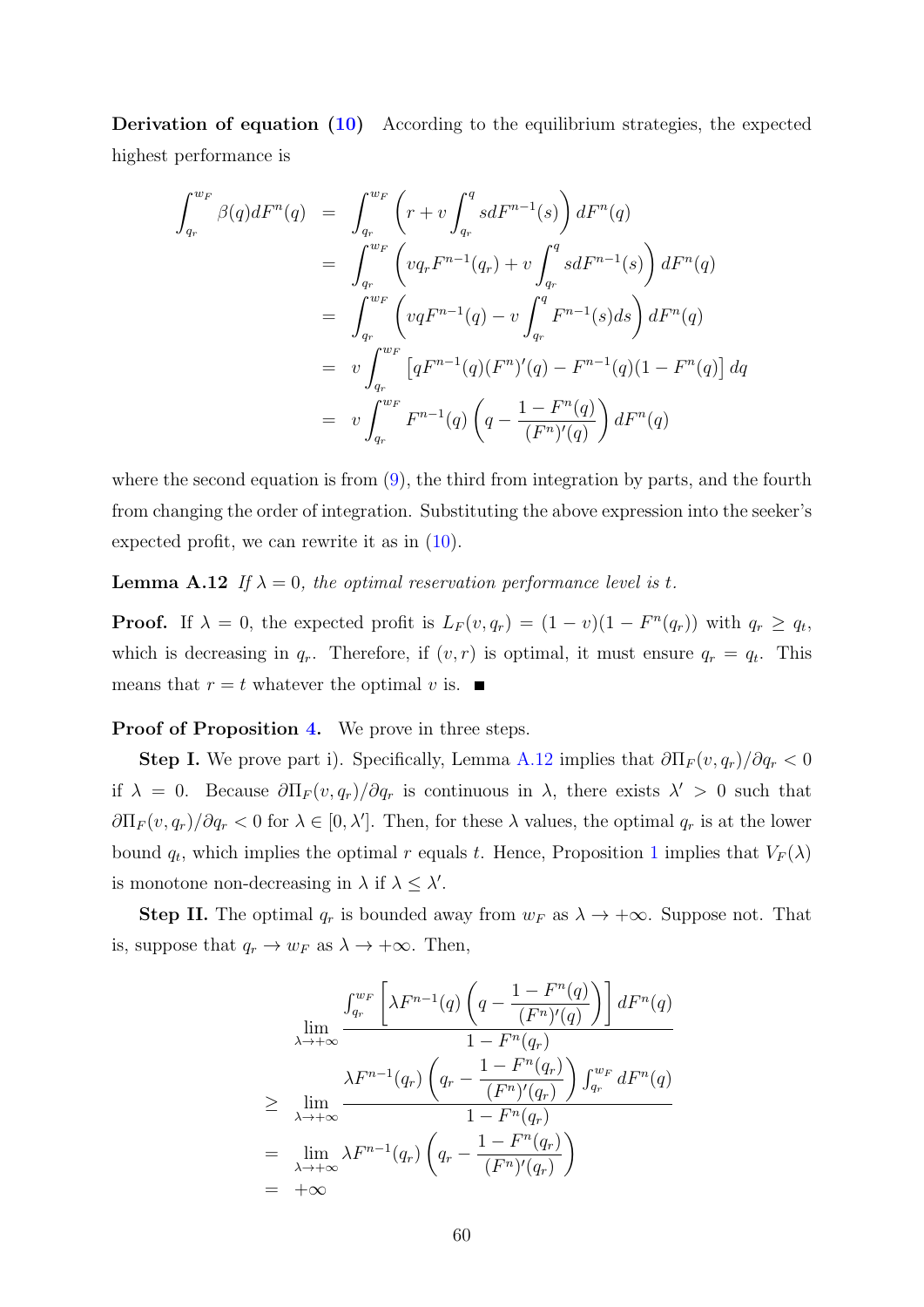where the inequality follows from Assumption 3 and the last equality follows from the assumption that  $q_r \to w_F$  as  $\lambda \to +\infty$  and  $\lim_{q \to w_F} \left( q - \frac{1-F^n(q)}{(F^n)'(q)} \right)$  $\frac{1-F^n(q)}{(F^n)'(q)}$  > 0 from Assumption 3.

Recall that the seeker chooses  $(v, q_r)$  and their marginal profits are

$$
\frac{\partial \Pi_F(v, q_r)}{\partial v} = \int_{q_r}^{w_F} \left[ \lambda F^{n-1}(q) \left( q - \frac{1 - F^n(q)}{(F^n)'(q)} \right) - 1 \right] dF^n(q) \tag{A.63}
$$

$$
\frac{\partial \Pi_F(v, q_r)}{\partial q_r} = -\left\{1 + \lambda \left[vF^{n-1}(q_r) \left(q_r - \frac{1 - F^n(q_r)}{(F^n)'(q_r)}\right) - t\right] - v\right\}(F^n)'(q_r) \text{A.64})
$$

Then, if  $\lambda$  is large enough, [\(A.63\)](#page-58-0) implies that  $\partial \Pi_F(v, q_r)/\partial v > 0$  for any v, so  $v = v_{max}$ . Recall that Assumption 3 implies that  $\lim_{q \to w_F} \left( q - \frac{1-F^n(q)}{(F^n)'(q)} \right)$  $\frac{1-F^n(q)}{(F^n)'(q)}$  > 0 and denote the limit as  $z > 0$ . Then, if  $\lambda$  is large enough,  $(A.64)$  implies that  $\partial \Pi_F(v, q_r)/\partial q_r$  for large enough  $q_r$  has the same sign as

<span id="page-60-1"></span>
$$
-\lambda \left[ v_{max} \lim_{q_r \to w_F} F^{n-1}(q_r) \left( q_r - \frac{1 - F^n(q_r)}{(F^n)'(q_r)} \right) - t \right] = -\lambda \left[ v_{max} z - t \right] < 0
$$

where the equality follows from the large  $v_{max}$ . Thus,  $q_r$  is bounded away from  $w_F$  as  $\lambda \to +\infty$ .

**Step III.** If  $\lambda$  is large enough, the optimal is  $v_{max}$  and the optimal r is weakly decreasing in  $\lambda$ . To see this, notice that  $q_r$  is bounded away from  $w_F$ , so for large enough  $\lambda$ ,  $\partial \Pi_F(v, q_r)/\partial v > 0$  for all v. Hence, the optimal prize is  $v_{max}$ . With  $v = v_{max}$  in [\(A.64\)](#page-58-0), a higher  $\lambda$  shifts  $\partial \Pi_F(v, q_r)/\partial q_r$  downwards, which results in a lower  $q_r$ . Intuitively, because  $v$  cannot be increased further, we need to lower  $r$  in order to increase the profits.

**Lemma A.13** If  $\lambda$  is sufficiently large, the optimal reservation performance level r is higher than threshold t.

**Proof.** We know from above that if  $\lambda$  is large enough, the optimal prize is  $v_{max}$ . With  $v = v_{max}$ , the marginal profit in  $(A.64)$  at  $q_r = q_t$  is

$$
\frac{\partial \Pi_F(v_{max}, q_t)}{\partial q_r} = \left\{ v_{max} - 1 + \lambda v_{max} F^{n-1}(q_t) \frac{1 - F^n(q_t)}{(F^n)'(q_t)} \right\} (F^n)'(q_t) > 0
$$

which means the optimal  $r > t$  whenever optimal  $v = v_{max}$ .

<span id="page-60-0"></span> $\blacksquare$ 

**Proof of Proposition [5.](#page-21-0)** If  $\lambda$  is small enough, the optimal  $r = t$ , so Proposition [2](#page-13-0) implies part i).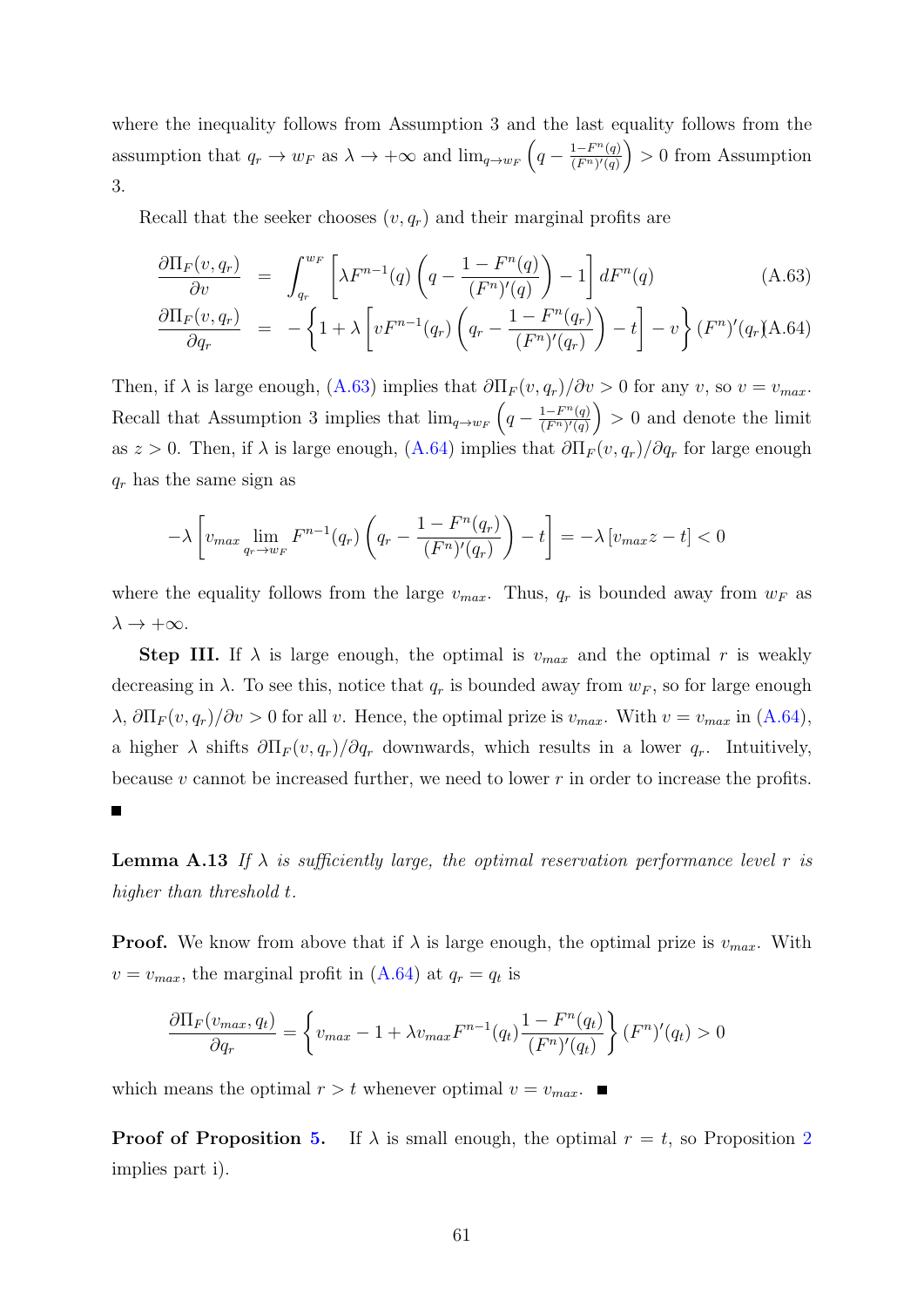Notice that Lemma [A.13](#page-60-0) implies that if  $\lambda$  is large enough, the optimal  $r > t$ . Therefore, the optimal  $q_r$  satisfies the first order condition  $\partial\Pi_F(v_{max}, q_r)/\partial q_r = 0$ , which is equivalent to

$$
F^{n-1}(q_r)\left(q_r - \frac{1 - F^n(q_r)}{(F^n)'(q_r)}\right) = \frac{1}{\lambda} - \frac{1}{\lambda v_{max}} + \frac{t}{v_{max}} \tag{A.65}
$$

The left hand side of the above equation is increasing in  $q_r$  due to Assumption 3, so the above equation has a unique solution. Let  $q_F(\lambda)$  be the solution. Then, the corresponding reservation performance is  $R_F(\lambda) = v_{max} q_F(\lambda) F^{n-1}(q_F(\lambda))$ . As  $\lambda \to +\infty$ ,  $(A.65)$  becomes [\(11\)](#page-21-1), and  $q_F(\lambda)$  decreases and converges to  $q_F$  which is the solution of [\(11\)](#page-21-1). As a result,  $\lim_{\lambda \to +\infty} R_F(\lambda) = v_{max} q_F F^{n-1}(q_F)$ . Thus, part ii) of the proposition is also true.  $\blacksquare$ 

### H Proofs in Section [6.3](#page-22-0)

**Lemma A.14** There is at most one  $q_t$  such that

<span id="page-61-0"></span>
$$
v^{1}F^{n-1}(q_{t}) + v^{2}(n-1)(1 - F(q_{t}))F^{n-2}(q_{t}) = t/q_{t}
$$
\n(A.66)

**Proof.** First, we consider the case with  $v^1 = v^2$ . Then, we can rewrite the left hand side of [\(A.66\)](#page-61-0) as  $v^2 F^{n-2}(q_t)((n-1)-(n-2)F(q_t))$ . Differentiating the logarithm of the LHS w.r.t. q gives

<span id="page-61-1"></span>
$$
(n-2)\frac{f(q_t)}{F(q_t)}\left(1-\frac{1}{(n-1)-(n-2)F(q_t)}\right)
$$
\n(A.67)

Notice that  $1-\frac{1}{(n-1)-(n-2)F(q_t)}>0$  is equivalent to  $F(q_t) < 1$ , so  $(A.67)$  is positive. Thus,  $v^2 F^{n-2}(q_t)((n-1)-(n-2)F(q_t))$  is increasing in  $q_t$ .

Next, we consider the general case with  $v^1 \ge v^2 \ge 0$ . We can rewrite the LHS of [\(A.66\)](#page-61-0) as

$$
(v1 - v2)Fn-1(qt) + v2Fn-2(qt)((n - 1) - (n - 2)F(qt))
$$
\n(A.68)

where the first term is increasing in  $q_t$  and so is the second term due to the first step. Therefore, the LHS of  $(A.66)$  increases in  $q_t$ , and  $(A.66)$  has at most one solution.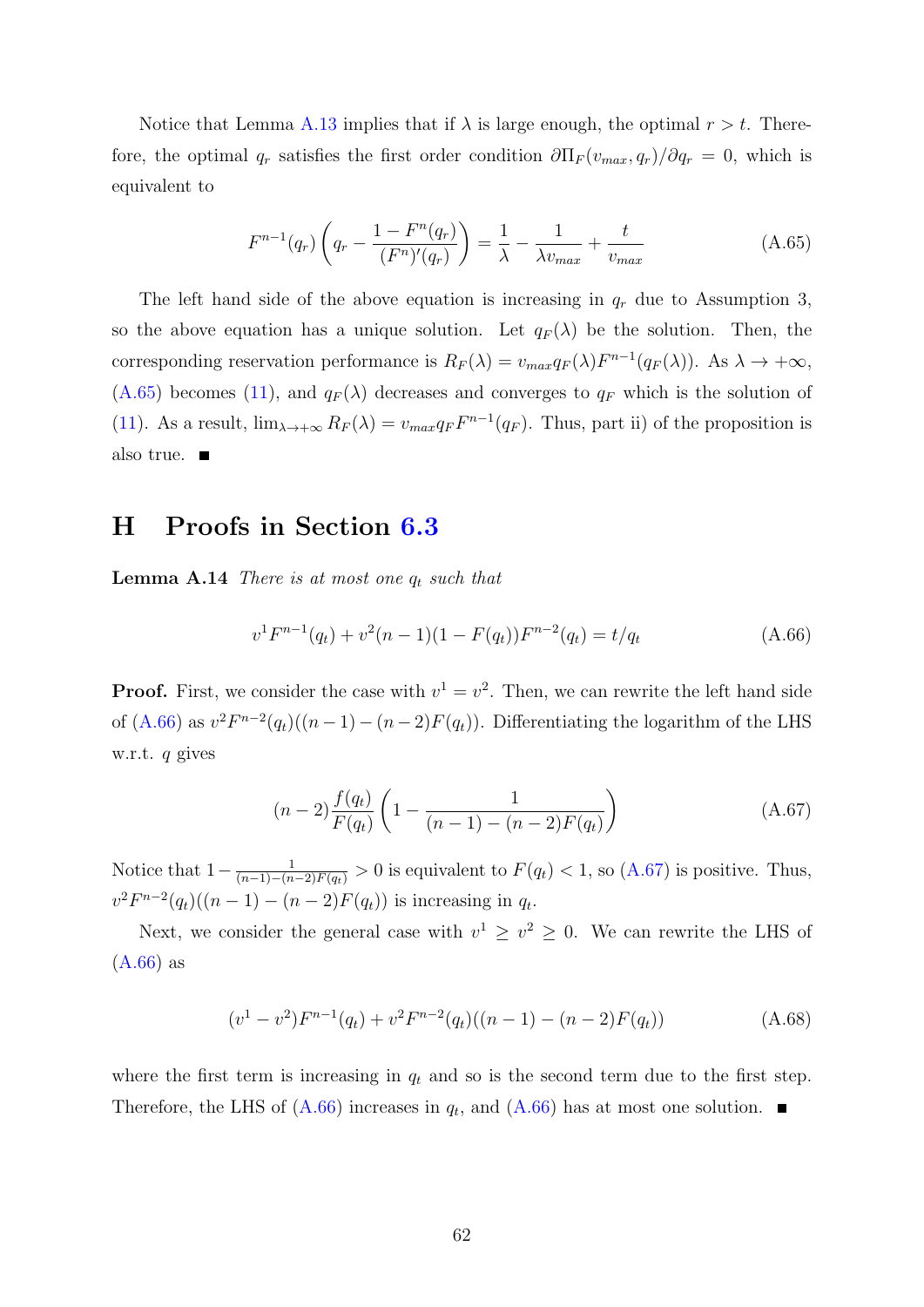**Lemma A.15** Given two prizes  $v^1 \geq v^2$ , the solver's equilibrium strategy is

<span id="page-62-0"></span>
$$
\beta_t(q) = \begin{cases} t + v^1 A_t(q) + v^2 B_t(q) & \text{if } q \ge q_t \\ 0 & \text{otherwise} \end{cases}
$$
 (A.69)

where  $q_t$  is the unique solution to  $(A.66)$  and

<span id="page-62-1"></span>
$$
B_t(q) = (n-1) \left( \int_{q_t}^q s dF^{n-2}(s) - \int_{q_t}^q s dF^{n-1}(s) \right)
$$

Proof. Similar to the case with a single prize, if a solver's idea quality is too low, he chooses to not participate. Moreover, the highest idea quality for non-participants,  $q_t$ , makes a solver indifferent between non-performance and the threshold  $t$ . That is

$$
v^{1}F^{n-1}(q_{t}) + v^{2}(n-1)(1 - F(q_{t}))F^{n-2}(q_{t}) - \frac{t}{q_{t}} = 0
$$

which can be rewritten as  $(A.66)$ .

As a result,  $\beta_t(q) = 0$  for  $q < q_t$ . It remains to characterize  $\beta_t(q)$  for  $q \geq q_t$ . Assume  $\beta_t$  is differentiable for  $q > q_t$ . A solver's problem with two prizes  $v^1 \ge v^2 \ge 0$  becomes

$$
\max_{x} v^{1} F^{n-1}(\beta_{t}^{-1}(x)) + v^{2}(n-1)(1 - F(\beta_{t}^{-1}(x)))F^{n-2}(\beta_{t}^{-1}(x)) - \frac{x}{q}
$$

Letting  $y = \beta^{-1}(x)$  and substituting it into the first order condition, we obtain an analogue of  $(A.1)$ :

$$
v^{1}y\frac{dF^{n-1}(y)}{dx} + v^{2}(n-1)y\left(-\frac{dF(y)}{dx}F^{n-2}(y) + (1 - F(y))\frac{dF^{n-2}(y)}{dx}\right) = 1
$$

which is also a differential equation with separated variables. Therefore, following the same way to solve  $(A.1)$ , we have  $(A.69)$ .

We can also verify that  $\beta_t'(q) > 0$  for  $q > q_t$ . To see this, notice that

$$
\beta'_{t}(q) = v^{1}q(F^{n-1})'(q) + v^{2}q(n-1) \left[ (F^{n-2})'(q) - (F^{n-1})'(q) \right]
$$
  
\n
$$
= (v^{1} - v^{2})q(F^{n-1})'(q) + v^{2}q \left[ (n-1)(F^{n-2})'(q) - (n-2)(F^{n-1})'(q) \right]
$$
  
\n
$$
= (v^{1} - v^{2})q(F^{n-1})'(q) + v^{2}q(n-1)(n-2)F^{n-3}(q)f(q)(1 - F(q))
$$
  
\n
$$
> 0
$$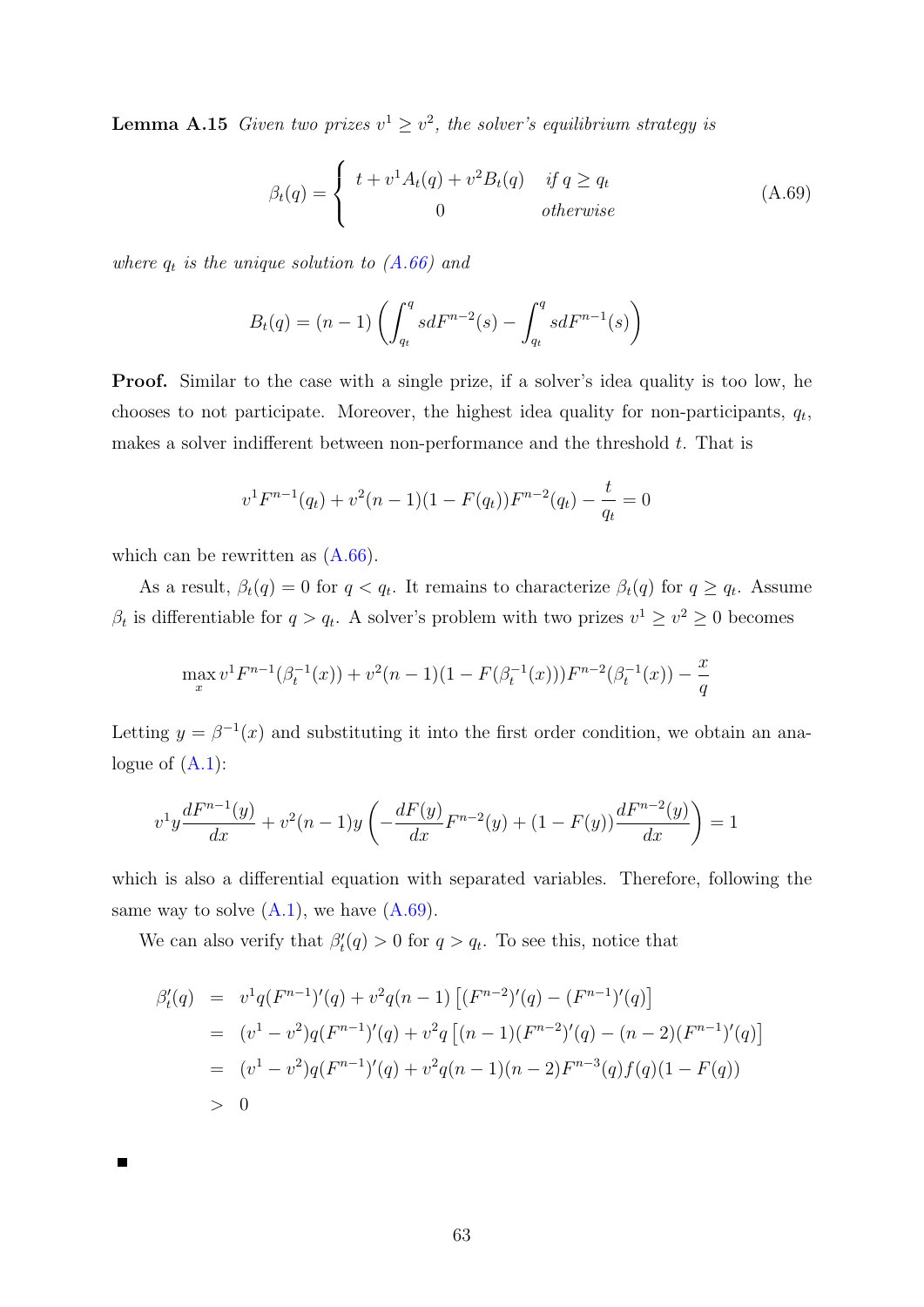Before moving on to the next lemma, we introduce some new notation. Let  $\alpha \in [0, 1/2]$ be the allocation to the second prize, so  $v^1 = \bar{v}(1-\alpha)$  and  $v^2 = \bar{v}\alpha$ . The seeker's expected profit is  $\Pi_F(\bar{v}, \alpha) = L_F(\bar{v}, \alpha) + \lambda K_F(\bar{v}, \alpha)$  with

$$
L_F(\bar{v}, \alpha) = (1 - \bar{v})(1 - F^n(q_t)) + \alpha \bar{v} n F^{n-1}(q_t)(1 - F(q_t))
$$
\n
$$
K_F(\bar{v}, \alpha) = \int_{q_t}^{w_F} [\bar{v}(1 - \alpha) A_t(q) + \bar{v} \alpha B_t(q)] dF^n(q)
$$
\n(A.70)

The following result implies that transferring money from the second highest prize to the highest prize would push the expected maximum performance further beyond the threshold.

**Lemma A.16**  $K_F(\bar{v}, \alpha)$  is decreasing in  $\alpha$  over [0, 1/2].

Proof. Notice that

<span id="page-63-0"></span>
$$
K_F(\bar{v}, \alpha) = \int_{q_t}^{w_F} [\bar{v}A_t(q) + \alpha \bar{v}(B_t(q) - A_t(q))]dF^n(q)
$$

so

$$
\frac{\partial K_F(\bar{v}, \alpha)}{\partial \alpha} = -[\bar{v}A_t(q_t) + \alpha \bar{v}(B_t(q_t) - A_t(q_t))](F^n)'(q_t) \frac{dq_t}{d\alpha}
$$

$$
+ \bar{v} \int_{q_t}^{w_F} (B_t(q) - A_t(q))dF^n(q)
$$

$$
= \bar{v} \int_{q_t}^{w_F} (B_t(q) - A_t(q))dF^n(q)
$$

where the last equality is from  $A_t(q_t) = B_t(q_t) = 0$ . Thus, it is sufficient to show

$$
\int_{q_t}^{w_F} (B_t(q) - A_t(q))dF^n(q) < 0
$$

The remainder of the proof has five steps.

**Step 1.** For any  $q \in (q_t, w_F)$ ,  $A_t(q) > 0$  and  $A'_t(q) > 0$ . This is obvious from the definition of  $A_t(q)$ .

Step 2. For  $q^*$  such that  $F(q^*) = \frac{n-2}{n-1}$ , we have  $B'_t(q) > 0$  for  $q \in (q_t, q^*)$  and  $B_t'(q) < 0$  for  $q \in (q^*, w_F)$ . Since  $B_t'(q) = (n-1)qF^{n-3}(q)f(q)((n-2) - (n-1)F(q)),$ the property is true.

**Step 3.**  $B_t(w_F) < 0$ . From its definition, we have

$$
B_t(w_F) = (n-1) \int_{q_t}^{w_F} sF^{n-3}(s)f(s)((n-2) - (n-1)F(s))ds
$$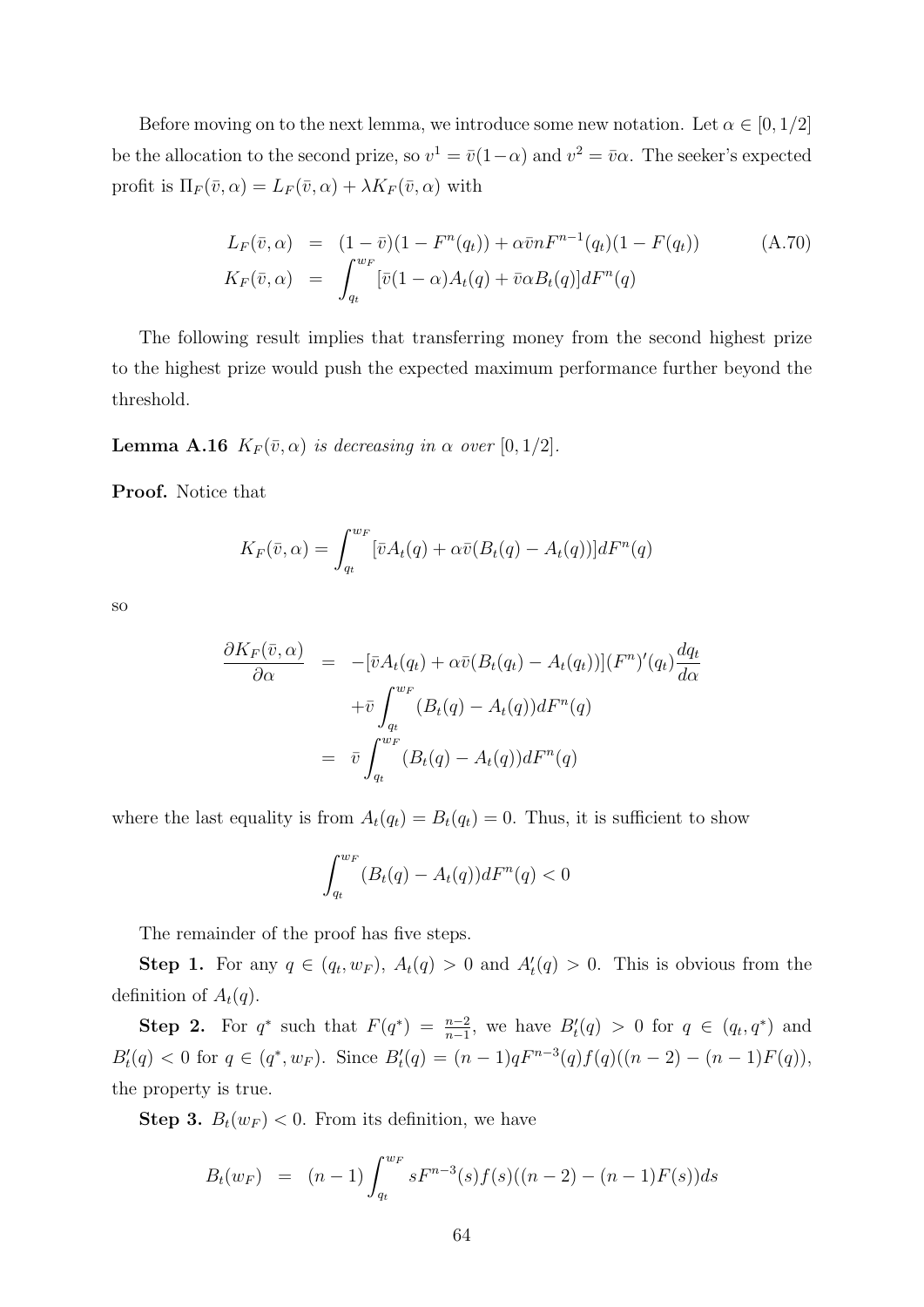If we drop s in the integrand of  $B_t(w_F)$ , we obtain a similar integral

$$
(n-1)\int_{q_t}^{w_F} F^{n-3}(s)f(s)((n-2)-(n-1)F(s))ds
$$
  
=  $(n-1)(F^{n-1}(q_t)-F^{n-2}(q_t))<0$ 

Notice that the integrand  $F^{n-3}(s)f(s)((n-2)-(n-1)F(s))$  is positive over small values of s and negative over larger values of s. Then, if we multiply the integrand by the increasing function  $h(s) = s$ , the negative part of the integrand decreases more than the positive part increases, so  $\int_{q_t}^{w_F} F^{n-3}(s) f(s) ((n-2) - (n-1)F(s)) ds < 0$  implies  $\int_{qt}^{w_F} sF^{n-3}(s)f(s)((n-2)-(n-1)F(s))ds < 0.^{32}$  $\int_{qt}^{w_F} sF^{n-3}(s)f(s)((n-2)-(n-1)F(s))ds < 0.^{32}$  $\int_{qt}^{w_F} sF^{n-3}(s)f(s)((n-2)-(n-1)F(s))ds < 0.^{32}$  Thus,  $B_t(w_F) < 0$ .

**Step 4.** there is at most one  $q^{**} > q_t$  such that  $A_t(q) > B_t(q)$  for  $q > q^{**}$  and  $A_t(q) <$  $B_t(q)$  for  $q < q^{**}$ . If  $B'_t(q_t) \leq A'_t(q_t)$ , then  $B'_t(q) - A'_t(q) = (n-1)qF^{n-3}(q)f(q)[(n-1)q]$  $2) - nF(q)$  < 0 for  $q > q_t$ , so  $B_t'(q) < A_t'(q)$  for  $q > q_t$  and  $q^{**}$  does not exist. If  $B_t'(q_t) > A_t'(q_t)$ , then  $B_t(q) - A_t(q)$  is positive for q slightly above  $q_t$ . Recall that  $B_t(w_F)$  $0 < A_t(w_F)$ , so there is  $q^{**} > q_t$  such that  $A_t(q^{**}) = B_t(q^{**})$ . Since  $B_t'(q) - A_t'(q) =$  $(n-1)qF^{n-3}(q)f(q)[(n-2)-nF(q)]$  can be zero at most once,  $B_t(q) - A_t(q)$  cannot cross zero multiple times.

Step 5.  $\int_{q_t}^{w_F} (B_t(q) - A_t(q))dF^n(q) < 0$ . From Step 4, if there is no  $q^{**} > q_t$  such that  $A_t(q^{**}) = B_t(q^{**})$ , then  $B_t(q) < A_t(q)$  for  $q > q_t$ . Thus,  $\int_{q_t}^{w_F} (B_t(q) - A_t(q))dF^n(q) < 0$ . Suppose there is exactly one  $q^{**} > q_t$  such that  $A_t(q^{**}) = B_t(q^{**})$ . Then, we have

$$
\int_{q_t}^{w_F} (B_t(q) - A_t(q))dF^n(q)
$$
  
=  $(n-1)\int_{q_t}^{w_F} \int_{q_t}^{q} sF^{n-3}(s)[(n-2) - nF(s)]dF(s)dF^n(q)$ 

<span id="page-64-0"></span><sup>&</sup>lt;sup>32</sup>Formally, consider  $L(s) < 0$  for  $s \in (a, b)$  and  $L(s) > 0$  for  $s \in (b, c)$ . Then,  $\int_a^c L(s)ds > 0 \Rightarrow$  $\int_a^c h(s)L(s)ds > 0$  for  $h(s) > 0$  and  $h'(s) > 0$ .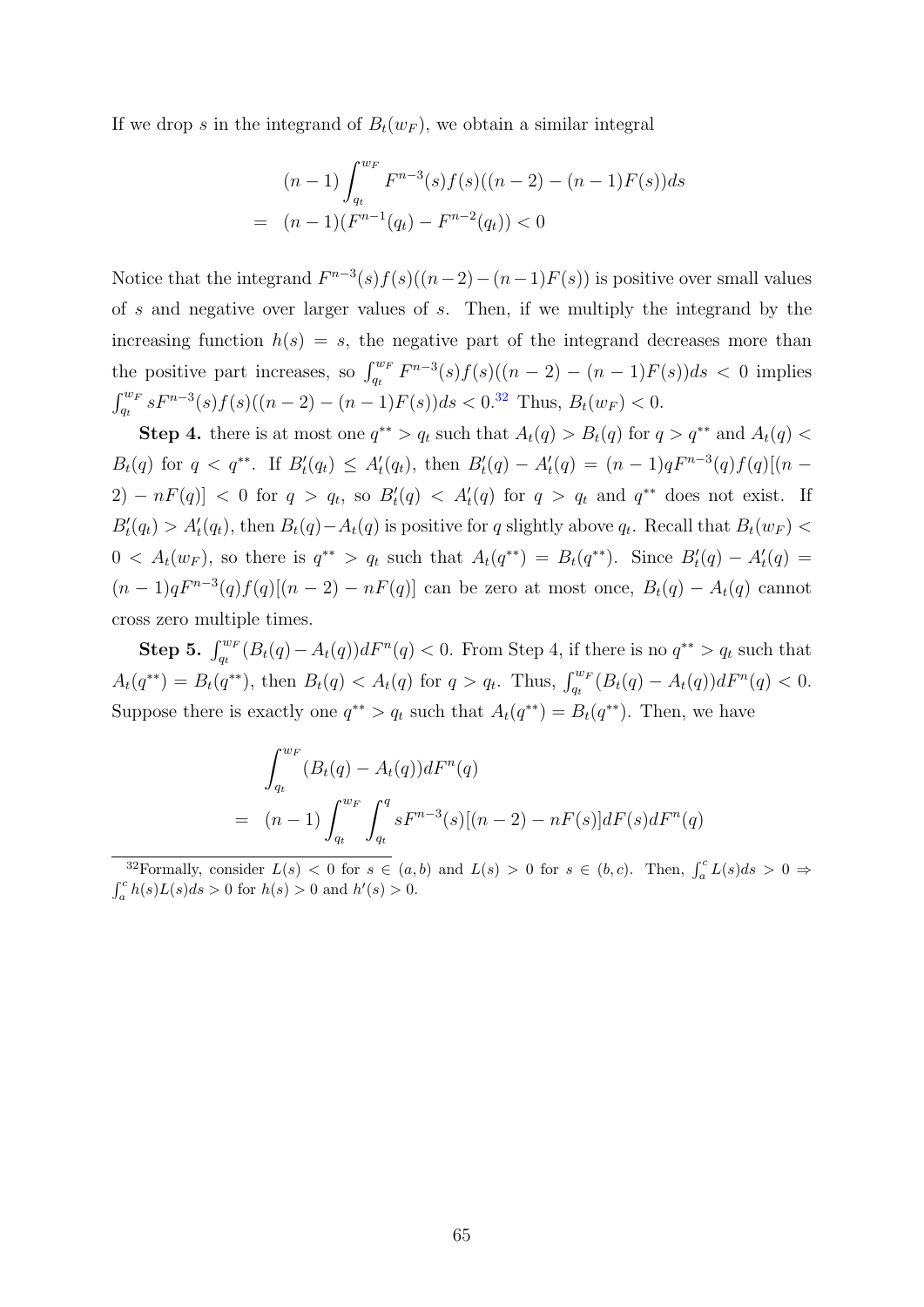If we drop s in the integrand, we obtain a similar integral:

$$
(n-1)\int_{w_F}^{w_F} \int_{q_t}^{q} F^{n-3}(s)[(n-2) - nF(s)]dF(s)dF^n(q)
$$
  
=  $(n-1)\int_{F(q_t)}^{1} \int_{F(q_t)}^{k} [z^{n-3}((n-2) - (n-1)z) - z^{n-2}]dzdk$   
=  $(n-1)\left[\frac{n}{2(n-1)} - \frac{n^2}{(n-1)(2n-1)} - F^{n-2}(q_t) + \frac{n}{n-1}F^{n-1}(q_t)\right]$   
+  $F^{2n-2}(q_t)\frac{n-2}{2(n-1)} - F^{2n-1}(q_t)\frac{n}{2n-1}\right]$   
=  $(n-1)\left[F^{n-2}(1-F)\frac{(n+1)F^n - 2n + 1}{2n-1} - \frac{n}{n-1}\frac{(1-F^{2n-2}) + F^{2n-2}(1-F)}{2(2n-1)}\right]$   
< 0

where the first equation is from changing variables  $F(s) = z$  and  $F(q) = k$ , and we omit the argument in  $F(q_t)$  in the last equation.

Similar to Step 3, since the integrand  $F^{n-3}(s)[(n-2)-nF(s)]$  is positive over smaller s and negative over larger s, when we multiply this integrand by the increasing function  $h(s) = s$ , the negative part of the integrand decreases more than the positive part increases. Thus,  $(n-1)\int_{w_F}^{w_F} \int_{q_t}^{q} F^{n-3}(s)[(n-2) - nF(s)]dF(s)dF^n(q) < 0$  implies  $(n-1)\int_{w_F}^{w_F} \int_{q_t}^{q} sF^{n-3}(s)[(n-2) - nF(s)]dF(s)dF^n(q) < 0.33$  $(n-1)\int_{w_F}^{w_F} \int_{q_t}^{q} sF^{n-3}(s)[(n-2) - nF(s)]dF(s)dF^n(q) < 0.33$  Therefore,  $\int_{q_t}^{w_F} (B_t(q) A_t(q)$ )  $dF^n(q) < 0$ .

**Lemma A.17** Suppose  $\lambda$  is sufficiently small, then given the optimal purse, two equal prizes are optimal.

**Proof.** Since  $v^1 = \bar{v}(1-\alpha)$  and  $v^2 = \bar{v}\alpha$ . We can rewrite [\(A.66\)](#page-61-0) as

$$
q_t F^{n-1}(q_t) + \alpha q_t F^{n-2}(q_t)[(n-1) - nF(q_t)] = \frac{t}{\bar{v}}
$$
(A.71)

If  $\lambda = 0$ , the seeker's expected profit is  $L_F(\bar{v}, \alpha)$ . Given  $\bar{v}$ , to maximize the expected profit, the optimal  $\alpha$  solves

<span id="page-65-1"></span>
$$
\max_{\alpha \in [0,0.5]} (1 - \bar{v})(1 - F^n(q_t)) + \alpha \bar{v} n F^{n-1}(q_t)(1 - F(q_t))
$$

subject to  $(A.71)$ .

<span id="page-65-0"></span><sup>&</sup>lt;sup>33</sup>Formally, consider  $L(t) < 0$  for  $t \in (a, b)$  and  $L(t) > 0$  for  $s \in (b, c)$ . Then,  $\int_a^c \int_s^c L(t) dt ds > 0$  $\int_a^c \int_s^c h(t)L(t)dtds > 0$  for any  $h(t) > 0$  and  $h'(t) > 0$ .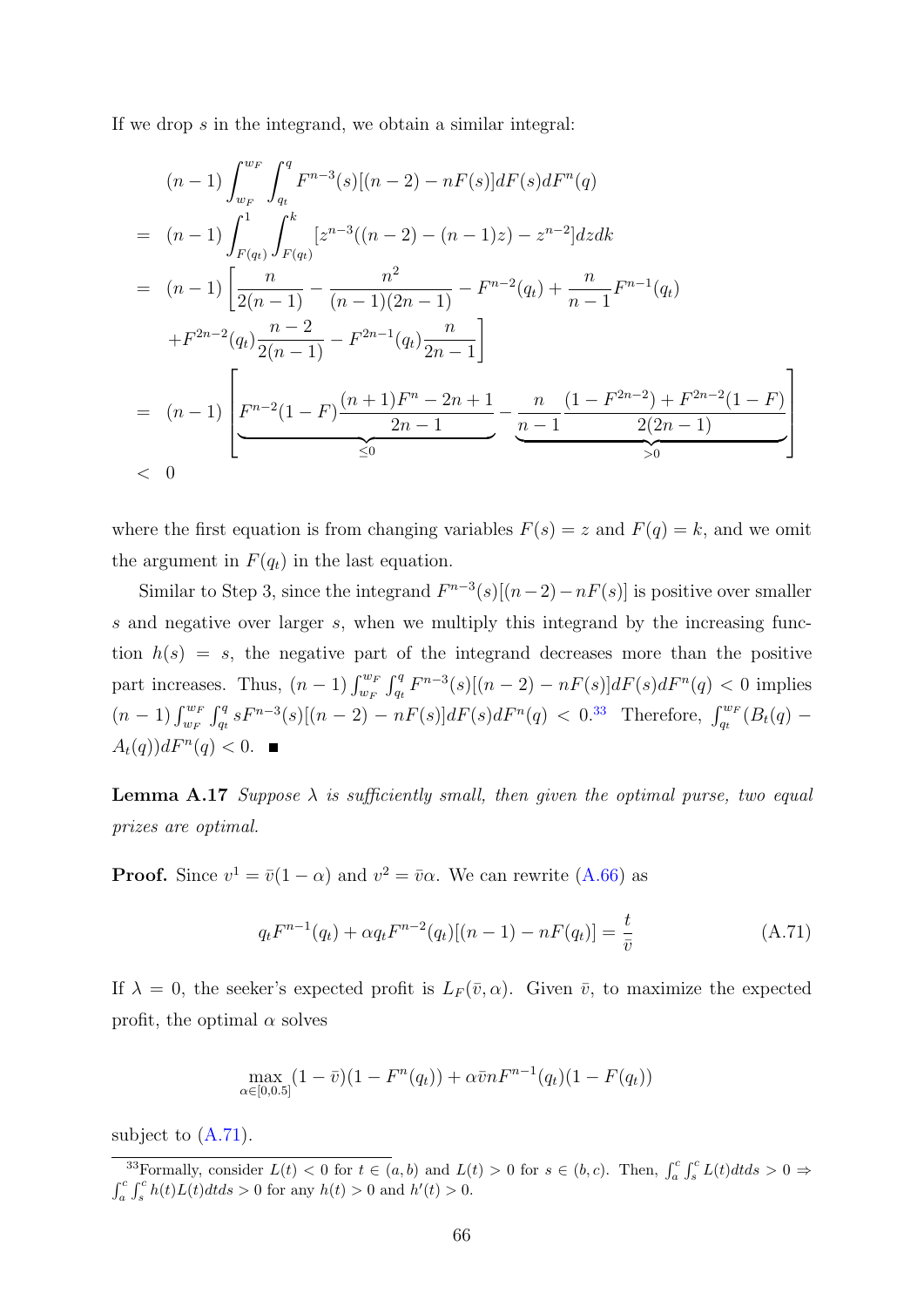We introduce some notations. For a challenge with idea quality distribution F, let  $\bar{v}_F$ be the optimal purse and  $\alpha_F$  be the optimal prize allocation. Additionally,

$$
H(F, \alpha) = -(1 - F^{n}) + \alpha n F^{n-1} (1 - F) < 0 \tag{A.72}
$$

$$
\frac{\partial H(F,\alpha)}{\partial F} = nF^{n-1}(1-2\alpha) + \alpha nF^{n-2}((n-1)-(n-2)F) > 0 \tag{A.73}
$$

$$
\frac{\partial^2 H(F,\alpha)}{\partial F^2} = n(n-1)(1-2\alpha)F^{n-2} + (n-1)(n-2)\alpha F^{n-3}(1-F) > 0
$$
 (A.74)

Then, we can rewrite  $(A.70)$  as

<span id="page-66-2"></span>
$$
L_F(\bar{v}, \alpha) = 1 - F^n(q_t) + \bar{v}H(F(q_t), \alpha)
$$
\n(A.75)

and  $(A.71)$  as

<span id="page-66-0"></span>
$$
\frac{q_t}{n} \frac{\partial H(F(q_t), \alpha)}{\partial F} = \frac{t}{\bar{v}}
$$

For any given  $\alpha \in [0, 1/2]$ , let  $\bar{V}(\alpha)$  be the purse that maximizes  $L_F(\bar{v}, \alpha)$ . We want to show  $\frac{dL_F(\bar{V}(\alpha),\alpha)}{d\alpha} > 0$ . Namely, as  $\alpha$  increases, the seeker's profit  $L_F(\bar{V}(\alpha),\alpha)$  increases.

Consider the following maximization problem:

$$
\max_{V,q} 1 - F^{n}(q) + \bar{v}H(F(q), \alpha)
$$
  
s.t. 
$$
\frac{q}{n} \frac{\partial H(F(q), \alpha)}{\partial F} = \frac{t}{\bar{v}}
$$

The maximum should be the same as  $L_F(\bar{V}(\alpha), \alpha)$ . Let the Lagrangian of the above problem be

$$
\mathcal{L}(\bar{v}, q, \mu, \alpha) = 1 - F^{n}(q) + \bar{v}H(F(q), \alpha) + \mu\left(\bar{v}\frac{q}{n}\frac{\partial H(F(q), \alpha)}{\partial F} - t\right)
$$

Let  $V^*, q^*, \mu^*$  be the maximizers of the Lagrangian and they satisfy the FOC

$$
\frac{\partial \mathcal{L}(\bar{v}, q, \mu, \alpha)}{\partial \bar{v}} = H(F(q^*), \alpha) + \mu^* \frac{q^*}{n} \frac{\partial H(F(q^*), \alpha)}{\partial F} = 0 \tag{A.76}
$$

By the Envelope Theorem, we have

<span id="page-66-1"></span>
$$
\frac{dL_F(\bar{V}(\alpha),\alpha)}{d\alpha} = \frac{\partial \mathcal{L}(\bar{v}^*,q^*,\mu^*,\alpha)}{\partial \alpha}
$$
  
=  $\bar{v}^*nF^{n-1}(q^*)(1-F(q^*))+\mu^*\bar{v}^*q^*F^{n-2}(q^*)[(n-1)-nF(q^*)]$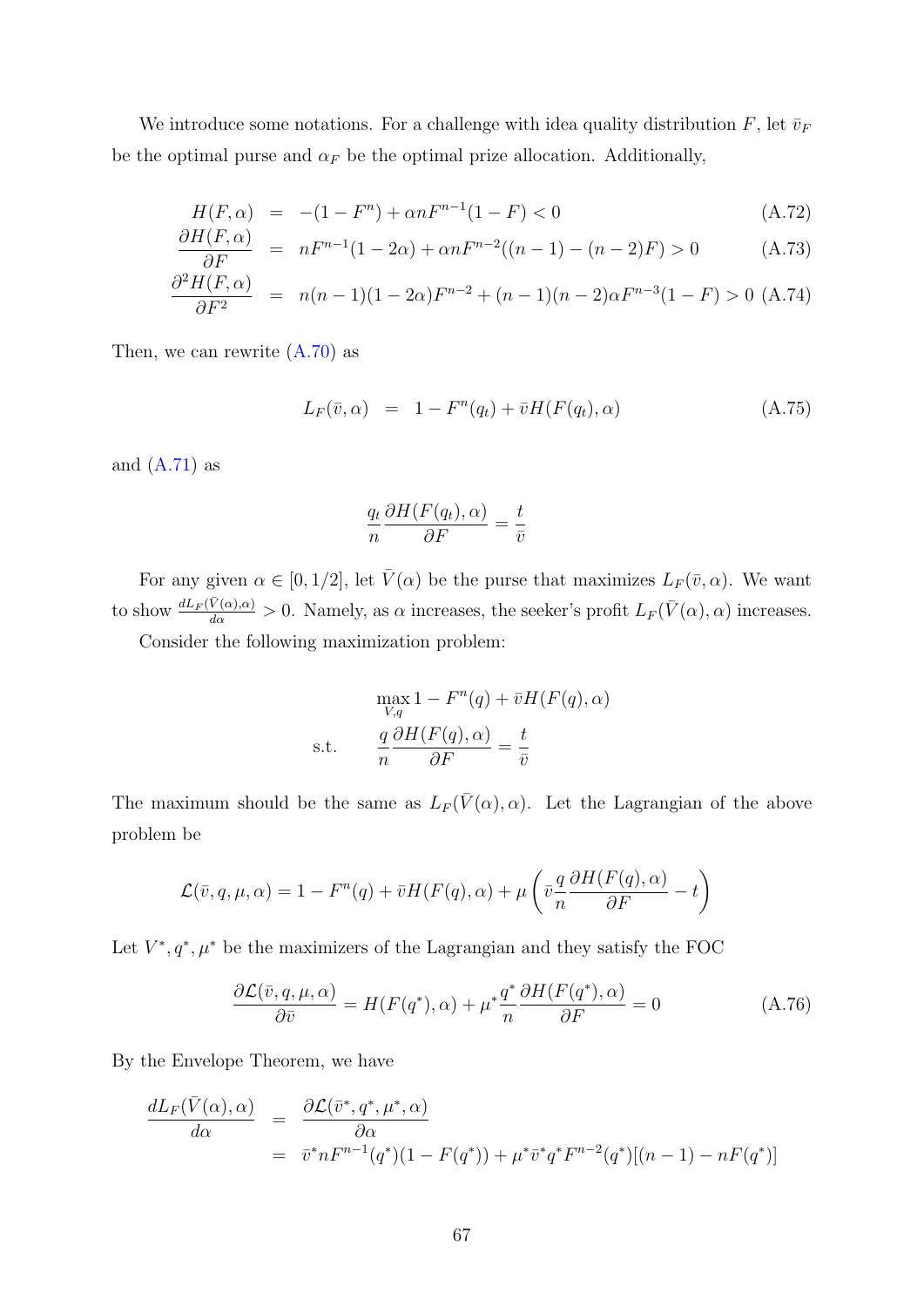Solving for  $\mu^*$  from  $(A.76)$  and substituting into the above equation, we obtain

$$
\frac{dL_F(\bar{V}(\alpha),\alpha)}{d\alpha} \propto nF(q^*)(1-F(q^*)) + \frac{-H(F(q^*),\alpha)}{\frac{q^*}{n}\frac{\partial H(F(q^*),\alpha)}{\partial F}}q^*[(n-1)-nF(q^*)]
$$

Recall that  $\frac{\partial H(F(q^*),\alpha)}{\partial F} > 0$ , so to show  $\frac{dL_F(\bar{V}(\alpha),\alpha)}{d\alpha} > 0$ , it is sufficient to show

$$
nF(q^*)(1 - F(q^*))\frac{q^*}{n}\frac{\partial H(F(q^*), \alpha)}{\partial F} - H(F(q^*), \alpha)q^*[(n-1) - nF(q^*)] > 0
$$

Substituting  $(A.72)$  and  $(A.73)$  into the above inequality, we can rewrite it as

$$
nF^{n}(q^{*})(1 - F(q^{*})) - (1 - F^{n}(q^{*}))[(n - 1) - nF(q^{*})] > 0
$$

Collecting terms with  $n$ , we can rewrite the left hand side as

$$
n(1 - F(q^*)) - (1 - F^n(q^*)) = (1 - F(q^*))[n - (1 + F(q^*) + \dots + F^{n-1}(q^*))] > 0
$$

Notice that if  $F(q^*) = 1$ , no solvers submit solutions, so  $F(q^*) < 1$  for any  $\alpha \in [0, 1/2]$ and the last inequality is strict. Thus,  $\frac{dL_F(\bar{V}(\alpha),\alpha)}{d\alpha} > 0$  for any  $\alpha \in [0,1/2]$ . This means if  $\lambda = 0$ , the seeker's optimal choice  $(\bar{v}, \alpha)$  must satisfy  $\alpha = 1/2$ .

Suppose  $\lambda$  is sufficiently small but positive. Then, the seeker's expected profit is  $\Pi_F(\bar{v}, \alpha) = L_F(\bar{v}, \alpha) + \lambda K_F(\bar{v}, \alpha)$ . Let  $\bar{V}(\alpha)$  be the optimal purse size to maximize  $\Pi_F(\bar{v}, \alpha)$  for a given  $\alpha$ . Since  $\lambda$  is sufficiently small, by continuity we have  $\frac{d\Pi_F(\bar{V}(\alpha), \alpha)}{d\alpha} > 0$ . Thus, equal prizes are optimal for  $\lambda$  sufficiently small.

Before moving on to the next lemma, we introduce some new notation. Let  $q_F$  be the random variable with c.d.f. F and  $q_G$  be the random variable with c.d.f. G. Moreover, let  $x_F = q_F F^n(q_F)$  with c.d.f.  $\hat{F}$  and  $x_G = q_G G^{n-1}(q_G)$  with c.d.f.  $\hat{G}$ . Define another two random variable as

$$
\psi_F(q_F) = q_F F^{n-1}(q_F) + \alpha q_F F^{n-2}(q_F)[(n-1) - nF(q_F)]
$$
  

$$
\psi_G(q_G) = q_G G^{n-1}(q_G) + \alpha q_G G^{n-2}(q_G)[(n-1) - nG(q_G)]
$$

<span id="page-67-0"></span>and  $\psi_F(q_F) \prec_{HR} \psi_G(q_G)$  means  $\psi_G(q_G)$  dominates  $\psi_F(q_F)$  in terms of the hazard rate.

**Lemma A.18** Suppose i)  $\hat{G}$  or  $\hat{F}$  has increasing hazard rate and ii)  $\hat{G}$  or  $\hat{F}$  is logconcave. Then, for any  $\alpha \in [0, 1/2]$ ,  $x_F \prec_{LR} x_G \Rightarrow \psi_F(q_F) \prec_{HR} \psi_G(q_G)$ .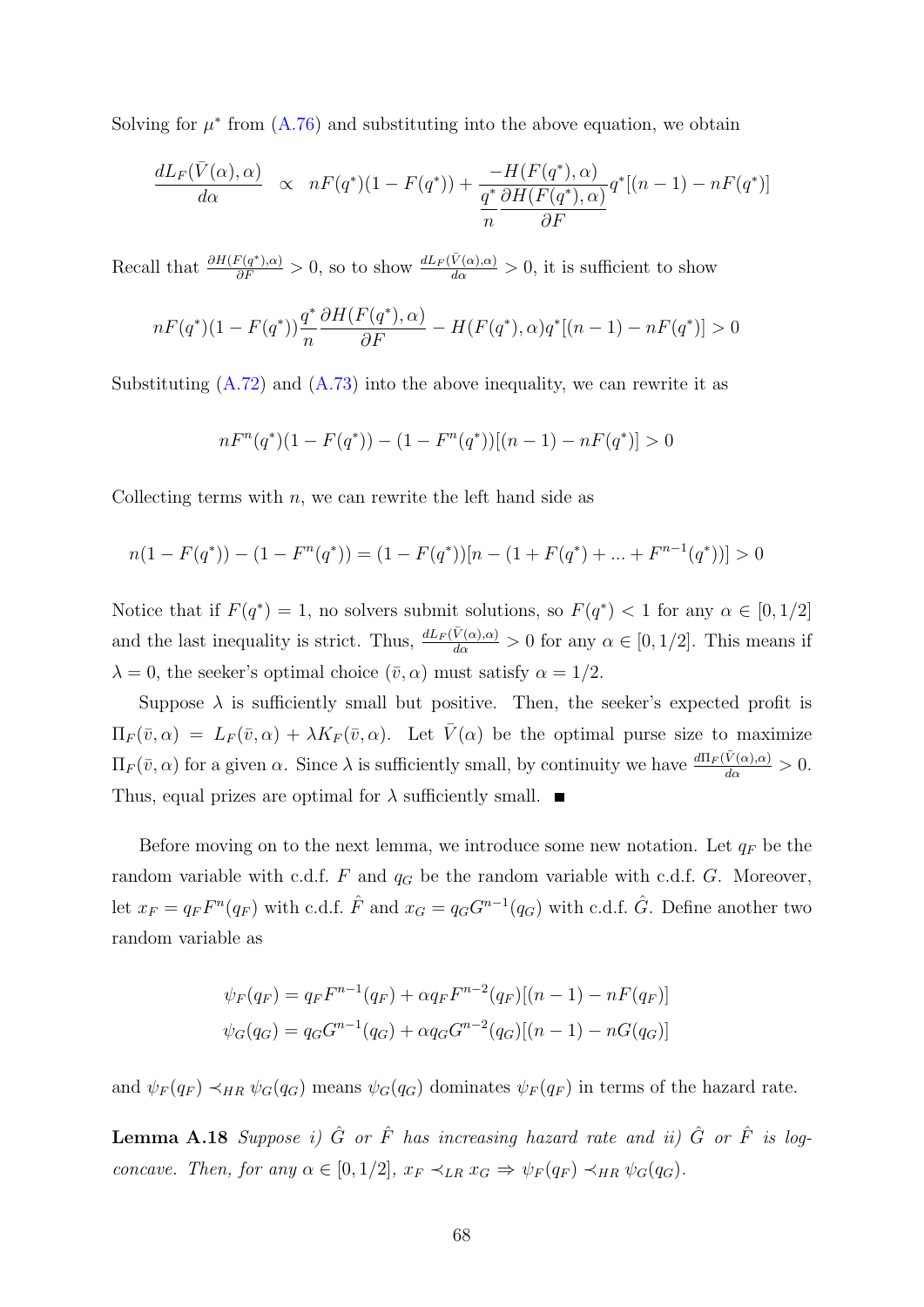**Proof.** We prove in three steps.

**Step I.** We define a mapping from  $x_F$  to  $\psi_F(q_F)$ . By its definition, we have

$$
\psi_F(q_F) = q_F F^{n-1}(q_F) + \alpha q_F F^{n-1}(q_F) \left(\frac{n-1}{F(q_F)} - n\right)
$$
  
=  $x_F + \alpha x_F \left(\frac{n-1}{\hat{F}(x_F)} - n\right)$   
\equiv  $\gamma_F(x_F)$ 

where the second equality is from  $F(q_F) = \hat{F}(x_F)$ . Similarly,

$$
\psi_G(q_G) = x_G + \alpha x_G \left(\frac{n-1}{\hat{G}(x_G)} - n\right) \equiv \gamma_G(x_G)
$$

Since  $x_F$  is increasing in  $q_F$  and  $\psi_F(q_F)$  is also increasing in  $q_F$ ,  $\gamma_F(x_F)$  must be increasing in  $x_F$ . Similarly,  $\gamma_G(x_G)$  is increasing in  $x_G$ .

**Step II.** We derive several properties of  $\gamma_F$  and  $\gamma_G$ : i)  $\gamma_F(x) \leq \gamma_G(x)$  for  $x \in (0, w_F)$ , ii)  $\gamma_G^{-1}(z) \leq \gamma_F^{-1}$  $F_F^{-1}(z)$  for  $z \in (0, \alpha w_F)$ ; iii)  $\hat{F}(\gamma_F^{-1})$  $\hat{G}(\gamma_{G}^{-1}(z)) \geq \hat{G}(\gamma_{G}^{-1}(z))$  for  $z \in (0, \alpha w_F)$ ; iv)  $\gamma_F^{-1}$  $\bar{f}^{-1}_F(z)$  $\hat{F}(\gamma_F^{-1}$  $\bar{f}^{-1}_F(z))$  $\geq \frac{\gamma_G^{-1}(z)}{\hat{z}(z-1)}$  $\hat{G}(\gamma_{G}^{-1}(z))$ for  $z \in (0, \alpha w_F)$ ; v)  $\frac{\hat{g}(\gamma_G^{-1}(z))}{\hat{g}(\gamma_{G-1}^{-1}(z))}$  $\hat{G}(\gamma_G^{-1}(z))$  $\geq \frac{\hat{f}(\gamma_F^{-1})}{\hat{f}(\gamma_F^{-1})}$  $\bar{f}^{-1}_F(z))$  $\hat{F}(\gamma_F^{-1}$  $\bar{f}^{-1}_F(z))$ for  $z \in (0, \alpha w_F);$ vi)  $\frac{\hat{g}(\gamma_G^{-1}(z))}{\hat{g}(t-1)}$  $1-\hat{G}(\gamma_G^{-1}(z))$  $\geq \frac{\hat{f}(\gamma_F^{-1})}{\hat{f}(\gamma_F^{-1})}$  $\bar{f}^{-1}_{F}(z))$  $1-\hat{F}(\gamma_F^{-1}(z))$ To see i), recall that  $\hat{F} \prec_{LR} \hat{G}$  implies  $\hat{F} \prec_{FOSD} \hat{G}$ , so  $\hat{F}(x) \geq \hat{G}(x)$ . Then, the for  $z \in (0, \alpha w_F)$ .

definitions of  $\gamma_F$  and  $\gamma_G$  imply  $\gamma_F(x) \leq \gamma_G(x)$ .

Property ii) is implied by i). For simpler notation, define  $\gamma_G^{-1}(z) = \hat{x}_G$  and  $\gamma_F^{-1}$  $\bar{g}^{-1}_F(z) =$  $\hat{x}_F$ . Thus, ii) can be rewritten as  $\hat{x}_G \leq \hat{x}_F$ .

To see iii), notice that the definitions of  $\hat{x}_G$  and  $\hat{x}_F$  imply

$$
\hat{x}_F \left( 1 - \alpha n + \alpha (n-1) \frac{1}{\hat{F}(\hat{x}_F)} \right) = \hat{x}_G \left( 1 - \alpha n + \alpha (n-1) \frac{1}{\hat{G}(\hat{x}_G)} \right) = z \quad (A.77)
$$

Since both  $1 - \alpha n + \alpha (n-1) \frac{1}{\hat{F}(\hat{x}_F)} > 0$  and  $1 - \alpha n + \alpha (n-1) \frac{1}{\hat{G}(\hat{x}_G)} > 0$ , property ii) implies  $\hat{F}(\hat{x}_F) \geq \hat{G}(\hat{x}_G)$ .

For iv), we can first rewrite  $(A.77)$  as

<span id="page-68-0"></span>
$$
\alpha(n-1)\frac{\hat{x}_F}{\hat{F}(\hat{x}_F)} - (\alpha n - 1)\hat{x}_F = \alpha(n-1)\frac{\hat{x}_G}{\hat{G}(\hat{x}_G)} - (\alpha n - 1)\hat{x}_G
$$

Then,  $\hat{x}_F \geq \hat{x}_G$  implies  $\frac{\hat{x}_F}{\hat{x}G}$  $\frac{\hat{x}_F}{\hat{F}(\hat{x}_F)} \geq \frac{\hat{x}_G}{\hat{G}(\hat{x}_e)}$  $\frac{x_G}{\hat{G}(\hat{x}_G)}$ .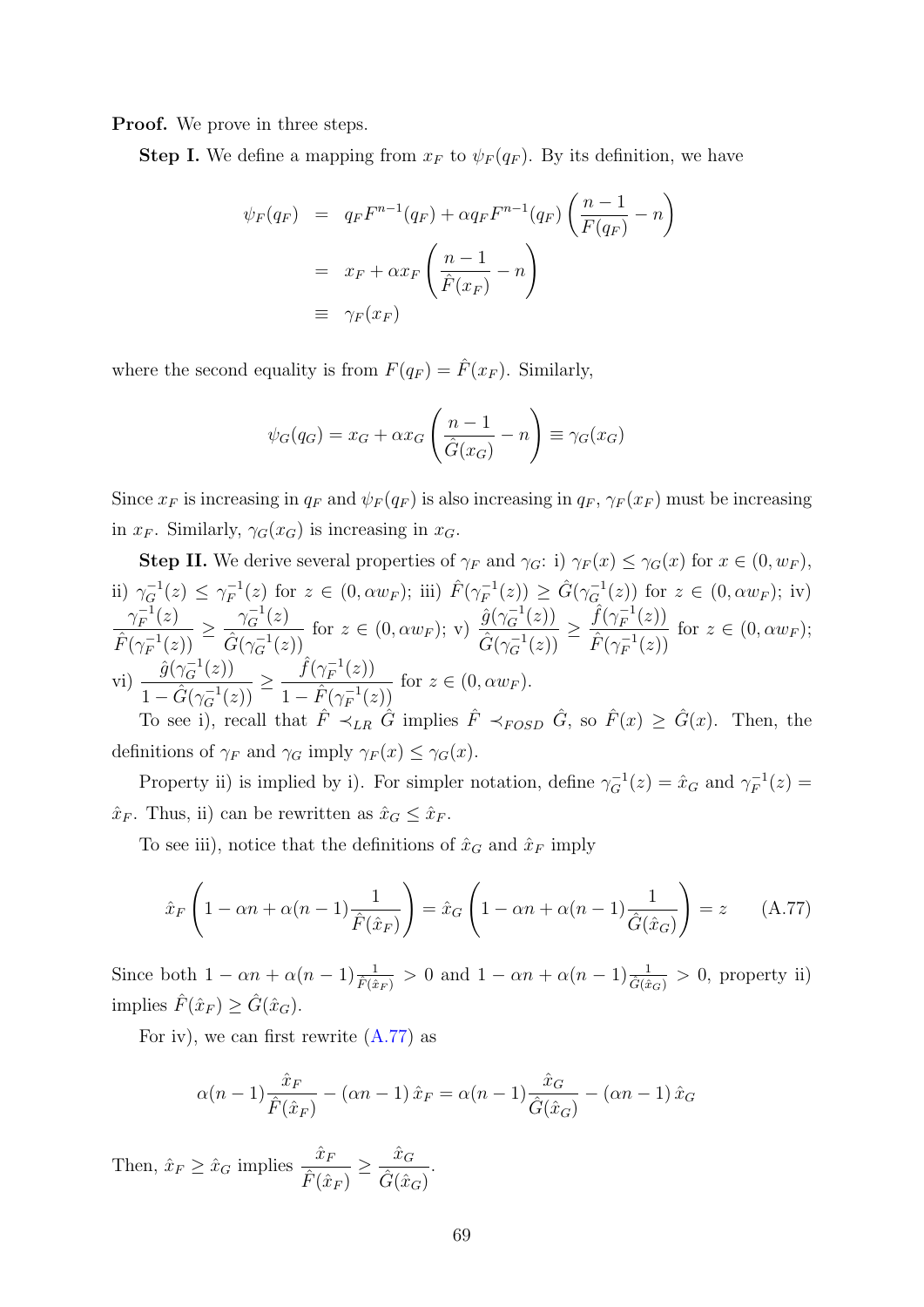To show v), notice that

$$
\frac{\hat{g}(\hat{x}_G)}{\hat{G}(\hat{x}_G)} \ge \frac{\hat{g}(\hat{x}_F)}{\hat{G}(\hat{x}_F)} \ge \frac{\hat{f}(\hat{x}_F)}{\hat{F}(\hat{x}_F)}
$$

where the first inequality is because  $\frac{\hat{g}(x)}{\hat{g}(x)}$  $\frac{\partial(x)}{\partial(x)}$  decreases in x from the logconcavity assumption, and the second inequality is from the reverse hazard rate dominance implied by  $x_F \prec_{LR} x_G$ . While we prove under the assumption that  $\hat{G}$  is log-concave, the proof is the same if  $\hat{F}$  is log-concave.

Property vi) follows from

$$
\frac{\hat{g}(\hat{x}_G)}{1 - \hat{G}(\hat{x}_G)} \ge \frac{\hat{g}(\hat{x}_F)}{1 - \hat{G}(\hat{x}_F)} \ge \frac{\hat{f}(\hat{x}_F)}{1 - \hat{F}(\hat{x}_F)}
$$

where the first inequality is from the increasing hazard rate assumption that  $\frac{\hat{g}(x)}{1-\hat{G}(x)}$  increasing in x, and the second is from the hazard rate dominance implied from  $x_F \prec_{LR} x_G$ . While we prove under the assumption that  $\frac{\hat{g}(x)}{1-\hat{G}(x)}$  increases in x, the proof is the same if  $\hat{f}(x)$  $\frac{f(x)}{1-\hat{F}(x)}$  increases in x.

**Step III.** We prove  $\psi_F(q_F) \prec_{HR} \psi_G(q_G)$ . Recall that  $\psi_F(q_F) = \gamma_F(x_F)$ , so  $\psi_F(q_F)$  has a c.d.f.  $\hat{F}(\gamma_F^{-1})$  $F_F^{-1}(z)$ ). Similarly,  $\psi_G(q_G)$  has a c.d.f.  $\hat{G}(\gamma_G^{-1}(z))$ . Therefore, for  $\psi_F(q_F) \prec_{HR}$  $\psi_G(q_G)$ , we need to show  $\frac{1-\hat{G}(\gamma_G^{-1}(z))}{\hat{G}(-1(z))}$  $1-\hat{F}(\gamma_F^{-1})$  $\bar{f}^{-1}_F(z))$ increases in  $z$ , or equivalently,

$$
\frac{-\hat{g}(\hat{x}_G)}{1 - \hat{G}(\hat{x}_G)} \frac{\hat{x}_G}{dz} > \frac{-\hat{f}(\hat{x}_F)}{1 - \hat{f}(\hat{x}_F)} \frac{\hat{x}_F}{dz}
$$
\n(A.78)

From  $(A.77)$ , we have

$$
\frac{d\hat{x}_G}{dz} = \frac{1}{1 + \alpha \left(\frac{n-1}{\hat{G}(\hat{x}_G)} - n\right) - \alpha (n-1) \frac{\hat{x}_G}{\hat{G}(\hat{x}_G)} \frac{\hat{g}(\hat{x}_G)}{\hat{G}(\hat{x}_G)}
$$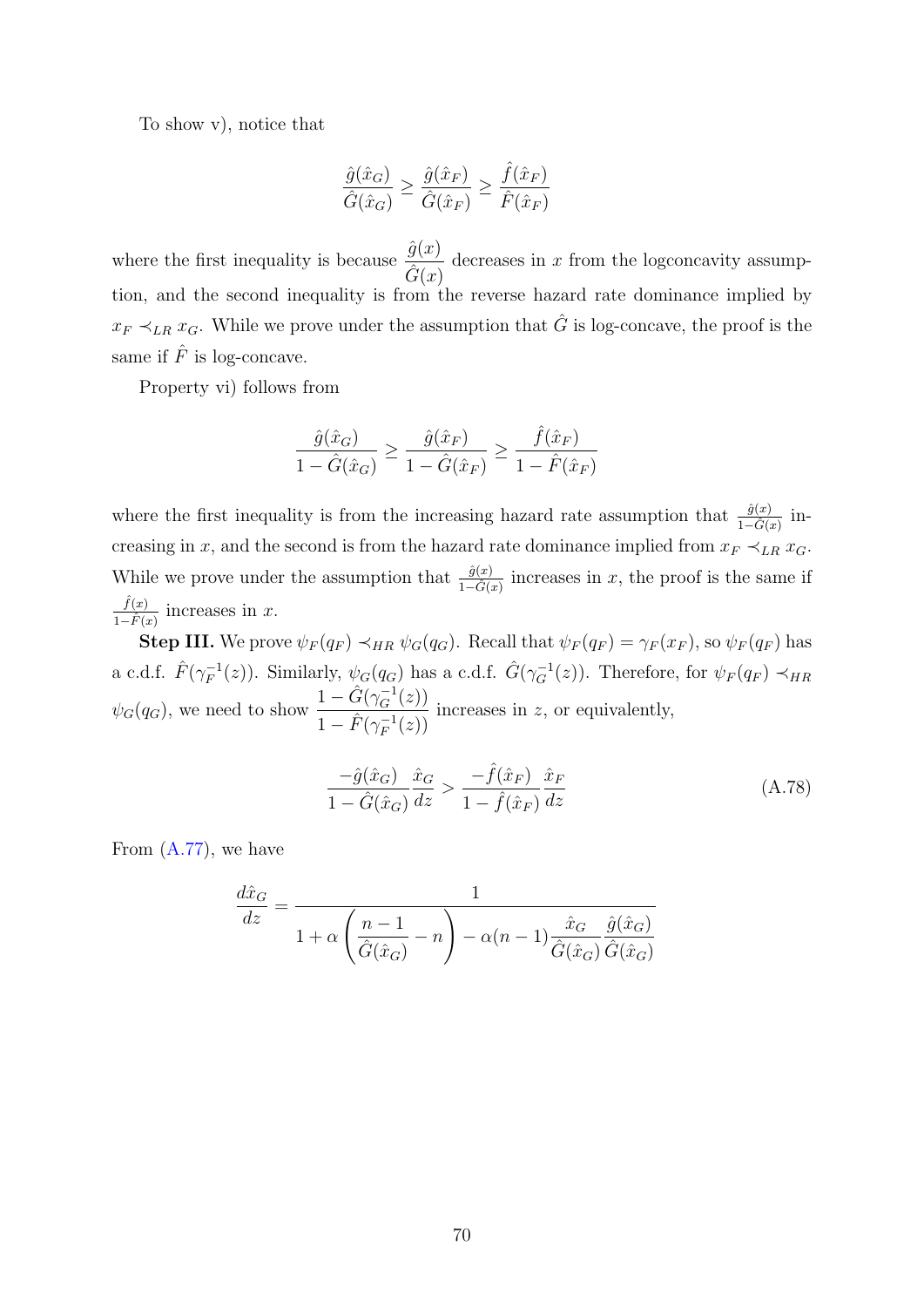Therefore,

LHS of (A.78) = 
$$
\frac{1 + \alpha \left(\frac{n-1}{\hat{G}(\hat{x}_G)} - n\right) - \alpha (n-1) \frac{\hat{x}_G}{\hat{G}(\hat{x}_G)} \frac{\hat{g}(\hat{x}_G)}{\hat{G}(\hat{x}_G)}
$$

$$
= \frac{\hat{g}(\hat{x}_G)}{\hat{g}(\hat{x}_G)} + \alpha (n-1) \frac{1 - \hat{G}(\hat{x}_G)}{\hat{G}(\hat{x}_G)} \left(\frac{1 - \hat{G}(\hat{x}_G)}{\hat{g}(\hat{x}_G)} - \frac{\hat{x}_G}{\hat{G}(\hat{x}_G)}\right)
$$

$$
\geq \frac{1 - \hat{F}(\hat{x}_F)}{\hat{f}(\hat{x}_F)} + \alpha (n-1) \frac{1 - \hat{F}(\hat{x}_F)}{\hat{F}(\hat{x}_F)} \left(\frac{1 - \hat{F}(\hat{x}_F)}{\hat{f}(\hat{x}_F)} - \frac{\hat{x}_F}{\hat{F}(\hat{x}_F)}\right)
$$

$$
= \text{RHS of } (A.78)
$$

where the inequality is from  $\frac{1 - \hat{G}(\hat{x}_G)}{\hat{G}(\hat{x}_G)}$  $\hat{g}(\hat{x}_G)$  $\geq \frac{1-\hat{F}(\hat{x}_F)}{\hat{x}$  $\hat{f}(\hat{x}_F)$ due to vi),  $\frac{1-\hat{G}(\hat{x}_G)}{\hat{g}(\hat{x}_G)}$  $\frac{-\hat{G}(\hat{x}_G)}{\hat{G}(\hat{x}_G)} \geq \frac{1-\hat{F}(\hat{x}_F)}{\hat{F}(\hat{x}_F)}$  $\hat{F}(\hat{x}_F)$ due to iii), and  $\frac{\hat{x}_G}{\hat{x}_G}$  $\frac{\hat{x}_G}{\hat{G}(\hat{x}_G)} \leq \frac{\hat{x}_F}{\hat{F}(\hat{x})}$  $\frac{x_F}{\hat{F}(\hat{x}_F)}$  due to iv).

**Lemma A.19** Suppose i)  $\hat{G}$  or  $\hat{F}$  has increasing hazard rate, and ii)  $\hat{G}$  or  $\hat{F}$  is logconcave. Then, if  $\lambda = 0$ , the optimal purses satisfy  $\bar{V}_F(\lambda) \ge \bar{V}_G(\lambda)$ .

**Proof.** From [\(A.75\)](#page-66-2), we have  $L_F(\bar{v}, \alpha) = 1 - \tilde{F}^n\left(\frac{t}{\bar{v}}\right)$  $\left(\frac{t}{\bar{v}}\right) + \bar{v}H(\tilde{F}$   $\left(\frac{t}{\bar{v}}\right)$  $(\frac{t}{\bar{v}})$ ,  $\alpha$ ). Therefore,

$$
\frac{\partial L_F(\bar{v}, \alpha)}{\partial \bar{v}} = -\frac{t}{\bar{v}^2} \frac{d\left(1 - \tilde{F}^n\left(\frac{t}{\bar{v}}\right)\right)}{d\left(\frac{t}{\bar{v}}\right)} + H\left(\tilde{F}\left(\frac{t}{\bar{v}}\right), \alpha\right) - \frac{t}{\bar{v}} \frac{dH\left(\tilde{F}\left(\frac{t}{\bar{v}}\right), \alpha\right)}{d\tilde{F}\left(\frac{t}{\bar{v}}\right)} \tilde{f}\left(\frac{t}{\bar{v}}\right) (A.79)
$$

Letting  $x = t/\bar{v}$ , we can rewrite  $\frac{\partial L_F(\bar{v}, \alpha)}{\partial z}$  $\partial \bar v$  $< 0\ \mathrm{as}$ 

$$
\frac{1}{\bar{v}} < \frac{H(\tilde{F}(x), \alpha) - x \frac{dH(\tilde{F}(x), \alpha)}{d\tilde{F}(x)} \tilde{f}(x)}{-x(\tilde{F}^n)'(x)} \tag{A.80}
$$

Thus, for  $\frac{\partial L_F(\bar{v}, \alpha)}{\partial z}$  $\partial \bar v$  $< 0$  implying  $\frac{\partial L_G(\bar{v}, \alpha)}{\partial z}$  $\partial \bar v$  $< 0$ , it is sufficient to have

$$
\frac{H(\tilde{F}, \alpha) - x \frac{dH(\tilde{F}, \alpha)}{d\tilde{F}} \tilde{f}}{-(\tilde{F}^n)'} \le \frac{H(\tilde{G}, \alpha) - x \frac{dH(\tilde{G}, \alpha)}{d\tilde{G}} \tilde{f}}{-(\tilde{G}^n)'} \tag{A.81}
$$

where the arguments of functions are omitted. Using  $(A.72)$  and  $(A.73)$ , we can rewrite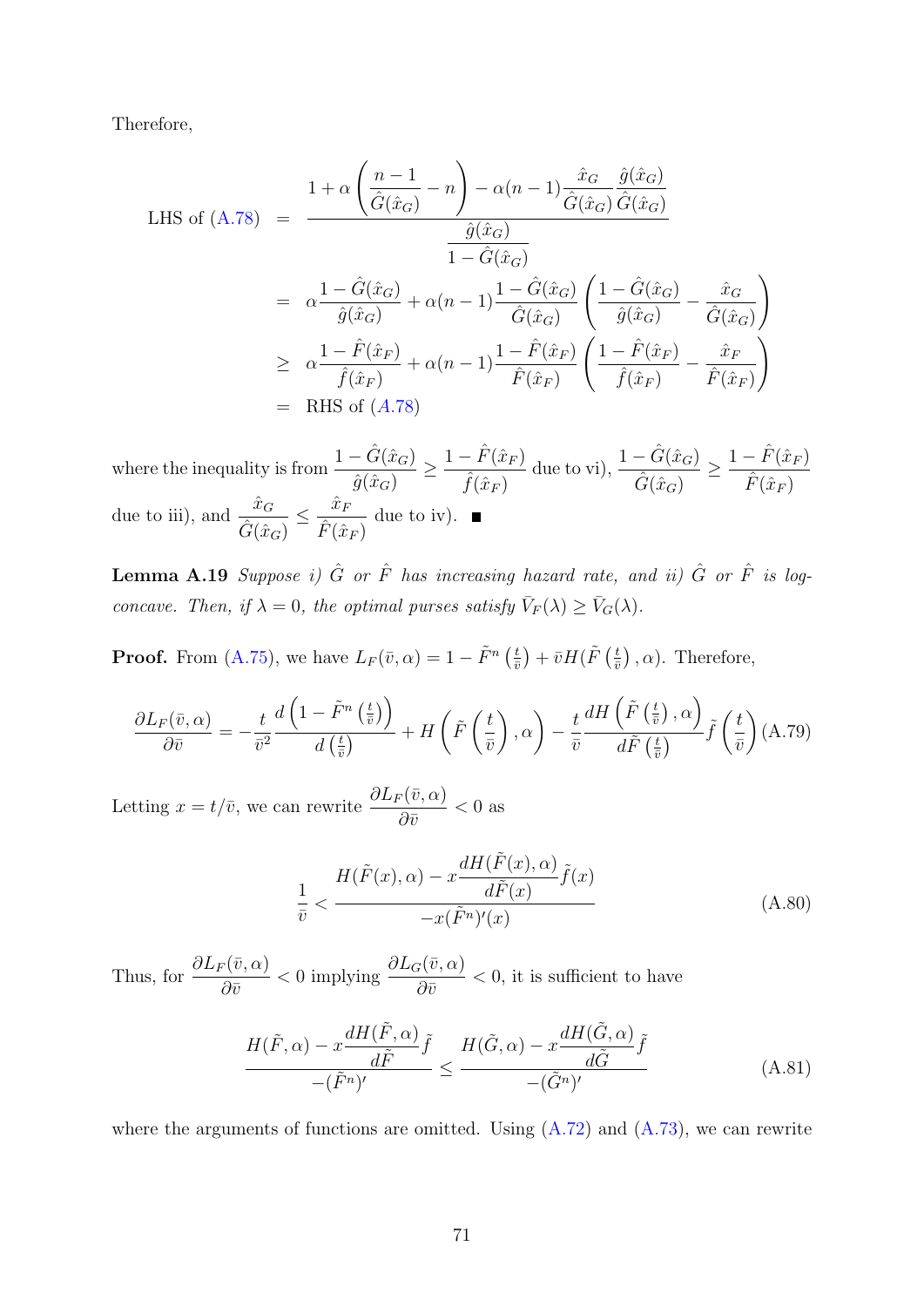the above condition as

<span id="page-71-0"></span>
$$
\frac{1-\tilde{F}^n}{(\tilde{F}^n)'} - \alpha \frac{1-\tilde{F}}{\tilde{f}} + \alpha x(n-1) \frac{1}{\tilde{F}} \le \frac{1-\tilde{G}^n}{(\tilde{G}^n)'} - \alpha \frac{1-\tilde{G}}{\tilde{f}} + \alpha x(n-1) \frac{1}{\tilde{G}} \tag{A.82}
$$

Notice that for  $q \in [0, w_F]$ , the range for  $\psi_F(q)$  is  $[0, w_F(1-\alpha)]$ . Moreover, the range for  $\psi_G(q)$  is  $[0, w_G(1-\alpha)]$ . Since  $w_F \geq w_G$ , if  $(A.82)$  holds for  $x \in [0, w_F(1-\alpha)]$  and  $\alpha = 1/2$ , we have  $\frac{\partial L_F(\bar{v}, \alpha)}{\partial z}$  $\partial \bar{v}$  $< 0$  implies  $\frac{\partial L_G(\bar{v}, \alpha)}{\partial z}$  $\partial \bar v$  $< 0$ . Thus, given  $\lambda = 0$  the optimal purses satisfy  $\bar{V}_F(\lambda) \geq \bar{\tilde{V}}_G(\lambda)$ .

In the remainder of the proof, we show [\(A.82\)](#page-71-0) holds for  $x \in [0, w_F(1-\alpha)]$ . Recall that

$$
\tilde{F}(z) = F(\psi_F^{-1}(z)) = \hat{F}(\gamma_F^{-1}(z)) = \hat{F}(\hat{x}_F)
$$
  

$$
\tilde{G}(z) = G(\psi_G^{-1}(z)) = \hat{G}(\gamma_G^{-1}(z)) = \hat{G}(\hat{x}_G)
$$

In addition,  $\hat{F}(\hat{x}_F) \geq \hat{G}(\hat{x}_G)$  due to iii) in the proof of Lemma [A.18.](#page-67-0) Thus,

$$
\tilde{F}(z) \ge \tilde{G}(z) \tag{A.83}
$$

The first two terms of [\(A.82\)](#page-71-0) are

$$
\frac{1-\tilde{F}^n}{(\tilde{F}^n)'} - \alpha \frac{1-\tilde{F}}{\tilde{f}} = \left(\frac{1}{n}\frac{1-\tilde{F}^n}{\tilde{F}^{n-1}-\tilde{F}^n} - \alpha\right) \frac{1-\tilde{F}}{\tilde{f}}
$$
(A.84)

Next, we verify that  $\frac{1-\tilde{F}^n}{\tilde{F}^n}$  $\tilde{F}^{n-1}-\tilde{F}^n$ decreases in  $\tilde{F}$ . Taking derivative w.r.t.  $\tilde{F}$ , we obtain

$$
\frac{d}{d\tilde{F}}\left(\frac{1-\tilde{F}^n}{\tilde{F}^{n-1}-\tilde{F}^n}\right) = \frac{\tilde{F}^{n-2}}{(\tilde{F}^{n-1}-\tilde{F}^n)^2}[-\tilde{F}^{2n}+n\tilde{F}-(n-1)]
$$

$$
= -\frac{\tilde{F}^{n-2}}{(\tilde{F}^{n-1}-\tilde{F}^n)^2}(1-\tilde{F})[n-(1+\tilde{F}+...+\tilde{F}^{2n-1})]
$$

$$
> 0
$$

Thus,  $\frac{1-\tilde{F}^n}{\tilde{F}^n}$  $\tilde{F}^{n-1}-\tilde{F}^n$ decreases in  $\tilde{F}$ . In addition, we have

$$
\frac{1 - \tilde{F}^n}{\tilde{F}^{n-1} - \tilde{F}^n} \ge \lim_{\tilde{F} \to 1} \frac{1 - \tilde{F}^n}{\tilde{F}^{n-1} - \tilde{F}^n} = \lim_{\tilde{F} \to 1} \frac{-n\tilde{F}^{n-1}}{(n-1)\tilde{F}^{n-2} - n\tilde{F}^{n-1}} = 1
$$
\n(A.85)

where the first equality is from L'Hôpital's rule.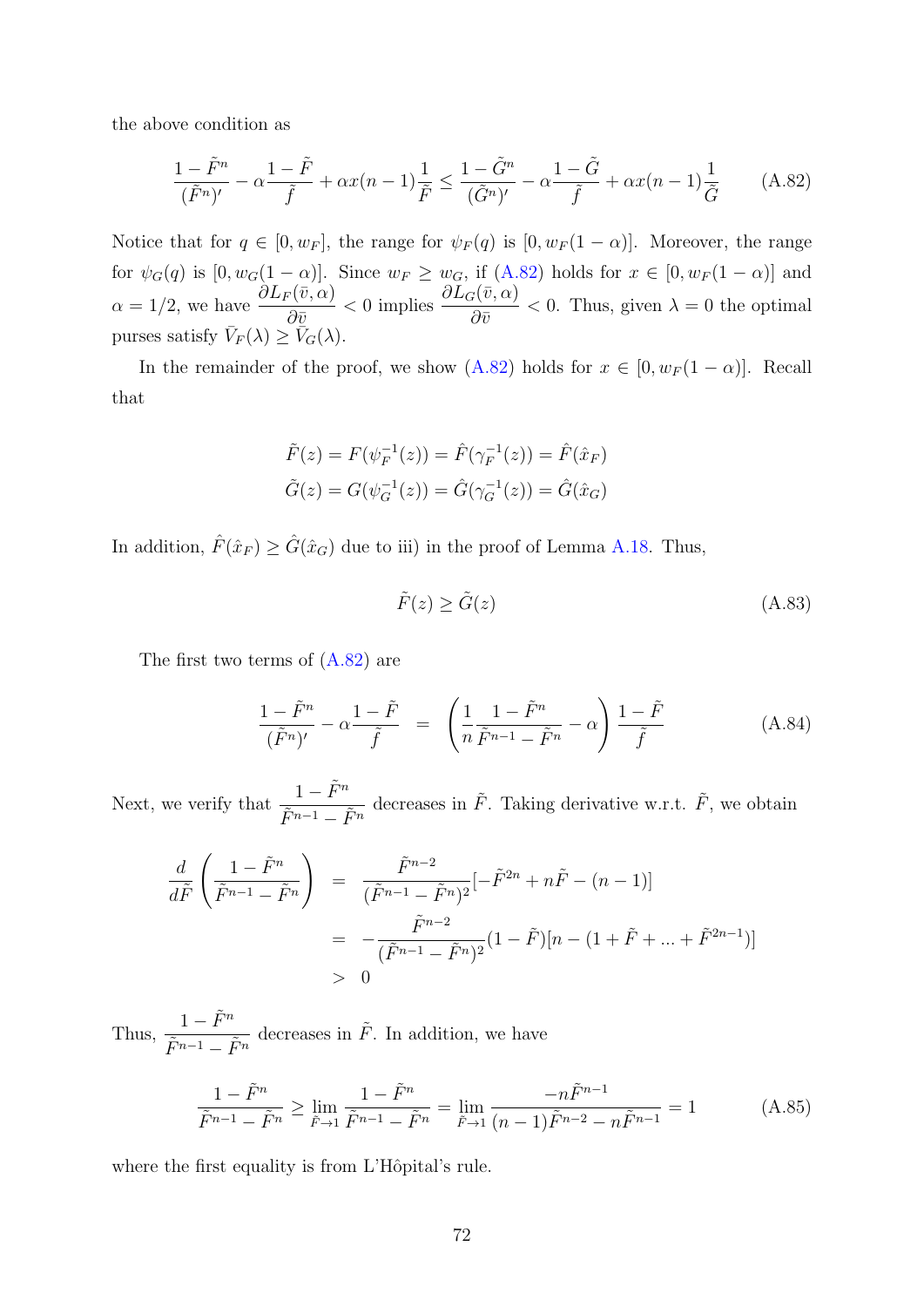Next, we show [\(A.82\)](#page-71-0). We show above that  $\tilde{F}(z) \geq \tilde{G}(z)$  and  $\frac{1 - \tilde{F}^n}{\tilde{F}^n}$  $\frac{1}{\tilde{F}^{n-1} - \tilde{F}^n}$  decreases in  $\tilde{F}$ , so

<span id="page-72-0"></span>
$$
0 < \frac{1 - \tilde{F}^n}{\tilde{F}^{n-1} - \tilde{F}^n} - \alpha \le \frac{1 - \tilde{G}^n}{\tilde{G}^{n-1} - \tilde{G}^n} - \alpha \tag{A.86}
$$

where the first inequality is because  $\frac{1-\tilde{F}^n}{\tilde{F}^n}$  $\frac{1}{\tilde{F}^{n-1} - \tilde{F}^n} > 1$ . Recall that Lemma [A.18](#page-67-0) implies  $\frac{1-\tilde{F}}{\tilde{f}} \leq \frac{1-\tilde{G}}{\tilde{g}}$  $\frac{G-G}{\tilde{g}}$ , which combined with  $(A.86)$  implies

$$
\left(\frac{1}{n}\frac{1-\tilde{F}^n}{\tilde{F}^{n-1}-\tilde{F}^n}-\alpha\right)\frac{1-\tilde{F}}{\tilde{f}}\leq \left(\frac{1}{n}\frac{1-\tilde{G}^n}{\tilde{G}^{n-1}-\tilde{G}^n}-\alpha\right)\frac{1-\tilde{G}}{\tilde{g}}\tag{A.87}
$$

Therefore, [\(A.84\)](#page-71-1) implies

<span id="page-72-2"></span>
$$
\frac{1-\tilde{F}^n}{(\tilde{F}^n)'} - \alpha \frac{1-\tilde{F}}{\tilde{f}} \le \frac{1-\tilde{G}^n}{(\tilde{G}^n)'} - \alpha \frac{1-\tilde{G}}{\tilde{g}}
$$

which combined with [\(A.83\)](#page-71-2) implies [\(A.82\)](#page-71-0). Therefore, for  $\lambda = 0$ , we have  $\bar{V}_F(\lambda) \ge \bar{V}_G(\lambda)$ .

<span id="page-72-1"></span>**Lemma A.20** Given F and G, there exist  $\tilde{\lambda} > 0$  and  $\tilde{\varepsilon} > 0$  such that  $1) \frac{\partial \Pi_F(\bar{v}, \alpha)}{\partial \bar{v}} < 0 \text{ and } \frac{\partial \Pi_G(\bar{v}, \alpha)}{\partial \bar{v}} < 0 \text{ for } \bar{v} > t/\tilde{\varepsilon} \text{ and } \lambda < \tilde{\lambda},$ 2)  $\frac{\partial \Pi_F(\bar{v}, \alpha)}{\partial \bar{v}} \geq 0$  for  $\bar{v} < \frac{t}{w_F(1-\alpha)}$  $\frac{t}{w_F(1-\alpha)-\tilde{\varepsilon}}$  and  $\lambda < \tilde{\lambda}$ .

**Proof.** According to [\(A.80\)](#page-70-0), we have  $\lim_{t \to 0} \frac{\partial L_F(\bar{v}, \alpha)}{\partial \bar{v}} = -1$ . Therefore,  $\frac{\partial \Pi_F(\bar{v}, \alpha)}{\partial \bar{v}} < 0$  if  $t/\bar{v}$  and  $\lambda$  are close to zero. Similarly,  $\frac{\partial \Pi_G(\bar{v}, \alpha)}{\partial \bar{v}} < 0$  if  $t/\bar{v}$  and  $\lambda$  are close to zero.

If  $\bar{v} = \frac{t}{w_0(1)}$  $\frac{t}{w_F(1-\alpha)}$ , we have  $q_F = w_F$  and  $\tilde{F}(\frac{t}{\tilde{v}})$  $(\frac{t}{\bar{v}})=1.$  Thus,  $\Pi_F(\frac{t}{w_F(1)})$  $\frac{t}{w_F(1-\alpha)}, \alpha) = 0$  for any  $\lambda$ . According to [\(A.80\)](#page-70-0), we have

$$
\frac{\partial L_F(\bar{v}, \alpha)}{\partial \bar{v}}\bigg|_{\bar{v}=\frac{t}{w_F(1-\alpha)}} = n w_F (1-\alpha)^2 \tilde{f}\left(\frac{t}{\bar{v}}\right) \left[\frac{w_F}{t} - 1\right] \ge 0
$$

where the last inequality is from  $t < w_F$ . Since  $L_F(\bar{v}, \alpha) = 0$  and  $\frac{\partial L_F(\bar{v}, \alpha)}{\partial \bar{v}} \geq 0$  at  $\bar{v} = \frac{t}{w_0(1)}$  $\frac{t}{w_F(1-\alpha)}$ , we have  $L_F(\bar{v}, \alpha) \geq 0$  for  $\bar{v}$  slightly above  $\frac{t}{w_F(1-\alpha)}$ . In addition, for  $\bar{v}$ slightly above  $\frac{t}{w_F(1-\alpha)}$ ,  $q_F$  is slightly below  $w_F$ , so  $K_F(\bar{v}, \alpha) > 0$  and  $\Pi_F(\bar{v}, \alpha) > 0$ . Since  $\Pi_F(\bar{v}, \alpha) = 0$  at  $\bar{v} = \frac{t}{w_F(1)}$  $\frac{t}{w_F(1-\alpha)}$  and  $\Pi_F(\bar{v}, \alpha) > 0$  for slightly higher  $\bar{v}$ , we have  $\frac{\partial \Pi_F(\bar{v}, \alpha)}{\partial \bar{v}} \geq 0$ for  $\bar{v}$  slightly above  $\frac{t}{w_F(1-\alpha)}$ . Thus, there exist  $\tilde{\lambda} > 0$  and  $\tilde{\varepsilon} > 0$  such that 1) and 2) hold.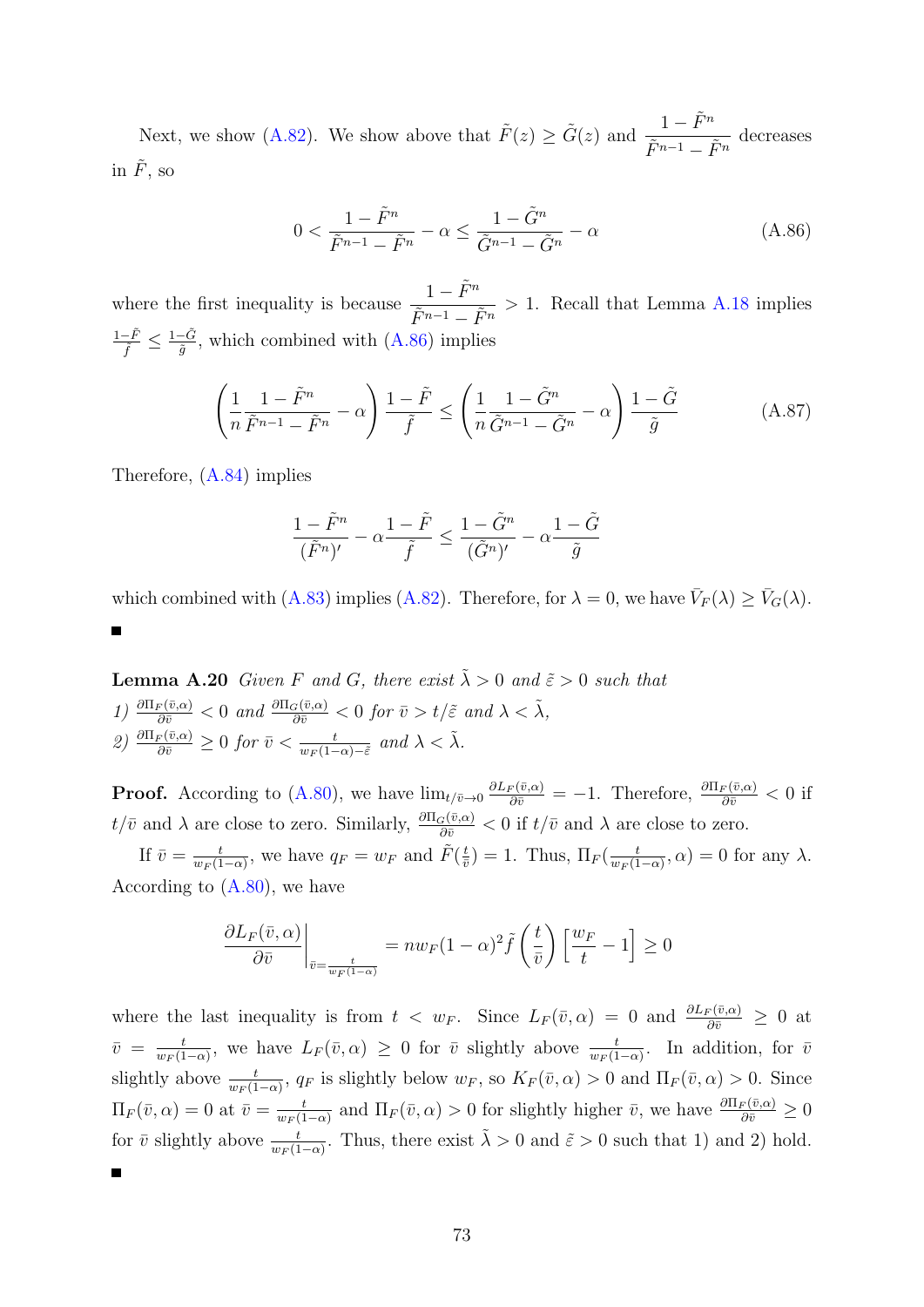**Proof of Proposition [6.](#page-23-0)** For a sufficiently large  $\lambda$ , Lemma [A.16](#page-63-0) implies that winner-take-all is optimal. Therefore, Proposition [3](#page-17-0) implies that  $\bar{V}_G(\lambda) \ge \bar{V}_F(\lambda)$ . Namely, scarcer ideas lead to a smaller budget for prizes.

For sufficiently small  $\lambda$ , Lemma [A.17](#page-65-0) shows that two equal prizes are optimal. Lemma [A.19](#page-70-1) shows  $\bar{V}_G(\lambda) \leq \bar{V}_F(\lambda)$  for  $\lambda = 0$ . Next, we show  $\bar{V}_G(\lambda) \leq \bar{V}_F(\lambda)$  for  $\lambda < \tilde{\lambda}$ .

If [\(A.82\)](#page-71-0) holds with equality for some  $x \in (0, w_F)$ , then  $\hat{F}(x) = \hat{G}(x)$  for all  $x \in$  $(0, w_F)$ , and therefore  $\bar{V}_G(\lambda) = \bar{V}_F(\lambda)$  for all  $\lambda$ . To see why, suppose otherwise that [\(A.82\)](#page-71-0) holds with equality for  $x \in (0, w_F)$  and  $\hat{F}(y) > \hat{G}(y)$  for  $y \in (0, w_F)$ . Since (A.82) holds with equality for x, we must have  $\hat{F}(x) = \hat{G}(x)$  and  $\hat{f}(x) = \hat{g}(x) > 0$ . Of course, this implies  $x \neq y$ . If  $y > x$ , recall that  $\hat{F} \prec_{LR} \hat{G}$  requires  $\frac{\hat{g}(x')}{\hat{f}(x')}$  $\frac{g(x')}{\hat{f}(x')}$  to be non-decreasing for  $x' \in (x, y)$ . Therefore  $\hat{f}(x) = \hat{g}(x)$  implies  $\hat{g}(x') \geq \hat{f}(x')$  for  $x' \in (x, y)$ . Since  $\hat{F}(x) = \hat{G}(x)$ , we have  $\hat{G}(y) \geq \hat{F}(y)$ , which contradicts  $\hat{F}(y) > \hat{G}(y)$ . If  $y < x$ , then  $\hat{F} \prec_{LR} \hat{G}$  implies  $\hat{g}(x') \leq \hat{f}(x')$  for  $x' \in (y, x)$ . Recall that  $\hat{G}(x) = \hat{F}(x)$ , so  $\hat{G}(y) \geq \hat{F}(y)$ , which also contradicts  $\hat{F}(y) > \hat{G}(y)$ .

Next, we consider the case in which [\(A.82\)](#page-71-0) holds with strict inequality for all  $x \in$  $(0, w_F)$ . In this case, we show below that  $\frac{\partial \Pi_F(\bar{v}, \alpha)}{\partial \bar{v}} < 0 \Rightarrow \frac{\partial \Pi_G(\bar{v}, \alpha)}{\partial \bar{v}} < 0$  for  $\lambda < \tilde{\lambda}$ , which implies  $\bar{V}_G(\lambda) \ge \bar{V}_F(\lambda)$  for  $\lambda < \tilde{\lambda}$ .

To see this, notice that if  $\bar{v} > t/\tilde{\varepsilon}$ , Lemma [A.20](#page-72-1) implies that  $\frac{\partial \Pi_F(\bar{v}, \alpha)}{\partial \bar{v}} < 0$  and  $\frac{\partial \Pi_G(\bar{v}, \alpha)}{\partial \bar{v}} <$ 0. If  $\bar{v} < \frac{t}{w_F(1-\alpha)-\tilde{\varepsilon}},$  Lemma [A.20](#page-72-1) implies  $\frac{\partial \Pi_F(\bar{v}, \alpha)}{\partial \bar{v}} \geq 0$ . Thus, in order to show  $\frac{\partial \Pi_F(\bar{v}, \alpha)}{\partial \bar{v}}$  $0 \Rightarrow \frac{\partial \Pi_G(\bar{v}, \alpha)}{\partial \bar{v}} < 0$ , it is sufficient to consider the range  $\bar{v} \in \left[\frac{t}{w_F(1-\alpha)}\right]$  $\frac{t}{w_F(1-\alpha)-\tilde{\varepsilon}},\frac{t}{\tilde{\varepsilon}}$  $\left(\frac{t}{\tilde{\varepsilon}}\right)$ . Since [\(A.82\)](#page-71-0) holds with strict inequality for all  $x \in (0, w_F)$ . there exists  $\varepsilon' > 0$  such that the difference between the two sides of [\(A.82\)](#page-71-0) is at least  $\varepsilon'$  for  $\bar{v} \in \left[\frac{t}{\sqrt{1-t}}\right]$  $\frac{t}{w_F(1-\alpha)-\tilde{\varepsilon}},\frac{t}{\tilde{\varepsilon}}$  $\left(\frac{t}{\tilde{\varepsilon}}\right)$ . Recall that  $(A.82)$  is equivalent to [\(A.81\)](#page-70-2), so

$$
\frac{H(\tilde{F}, \alpha) - x \frac{dH(\tilde{F}, \alpha)}{d\tilde{F}} \tilde{f}}{-(\tilde{F}^n)'} + \varepsilon' \le \frac{H(\tilde{G}, \alpha) - x \frac{dH(\tilde{G}, \alpha)}{d\tilde{G}} \tilde{f}}{-(\tilde{G}^n)'} \tag{A.88}
$$

for  $x \in [\tilde{\varepsilon}, w_F(1-\alpha)-\tilde{\varepsilon}],$  where  $x = t/\bar{v}$ . Moreover, we can rewrite  $\frac{\partial \Pi_F(\bar{v}, \alpha)}{\partial \bar{v}}$  $< 0\ \mathrm{as}$ 

$$
\frac{1}{\bar{v}} < \frac{H(\tilde{F}(x), \alpha) - x \frac{dH(\tilde{F}(x), \alpha)}{d\tilde{F}(x)} \tilde{f}(x) + \lambda \frac{\partial K_F(\bar{v}, \alpha)}{\partial \bar{v}}}{-x(\tilde{F}^n)'(x)}
$$

which is an analogue of [\(A.80\)](#page-70-0). For  $\bar{v} \in \left[\frac{t}{w_0(1-\epsilon)}\right]$  $\frac{t}{w_F(1-\alpha)-\tilde{\varepsilon}},\frac{t}{\tilde{\varepsilon}}$  $\frac{t}{\tilde{\varepsilon}}$ , in order to show  $\frac{\partial \Pi_F(\bar{v}, \alpha)}{\partial \bar{v}}$  $\partial \bar v$  $\lt$